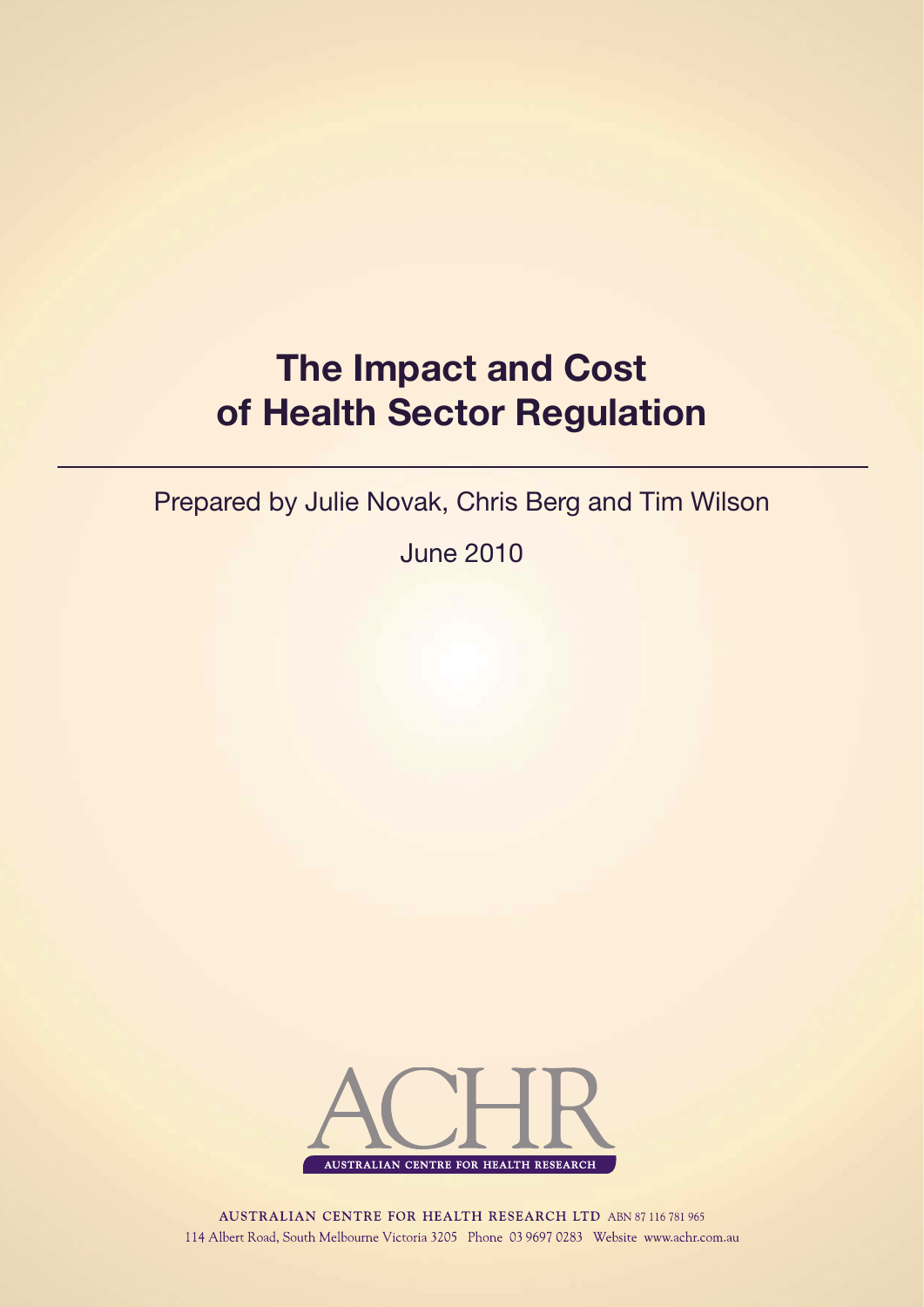Special Note: The objective of the Australian Centre For Health Research Limited (ACHR) is to undertake activities aimed at improving the provision of health and ageing services in Australia. To this end, the ACHR commissions independent research on topics of importance in health and ageing, in order to stimulate further exploration of areas of shared concern. The presentation of factual matters, and the ideas and conclusions expressed in the independent research reflect the views of the author of that research, and do not necessarily represent all of the views of ACHR or its individual officers.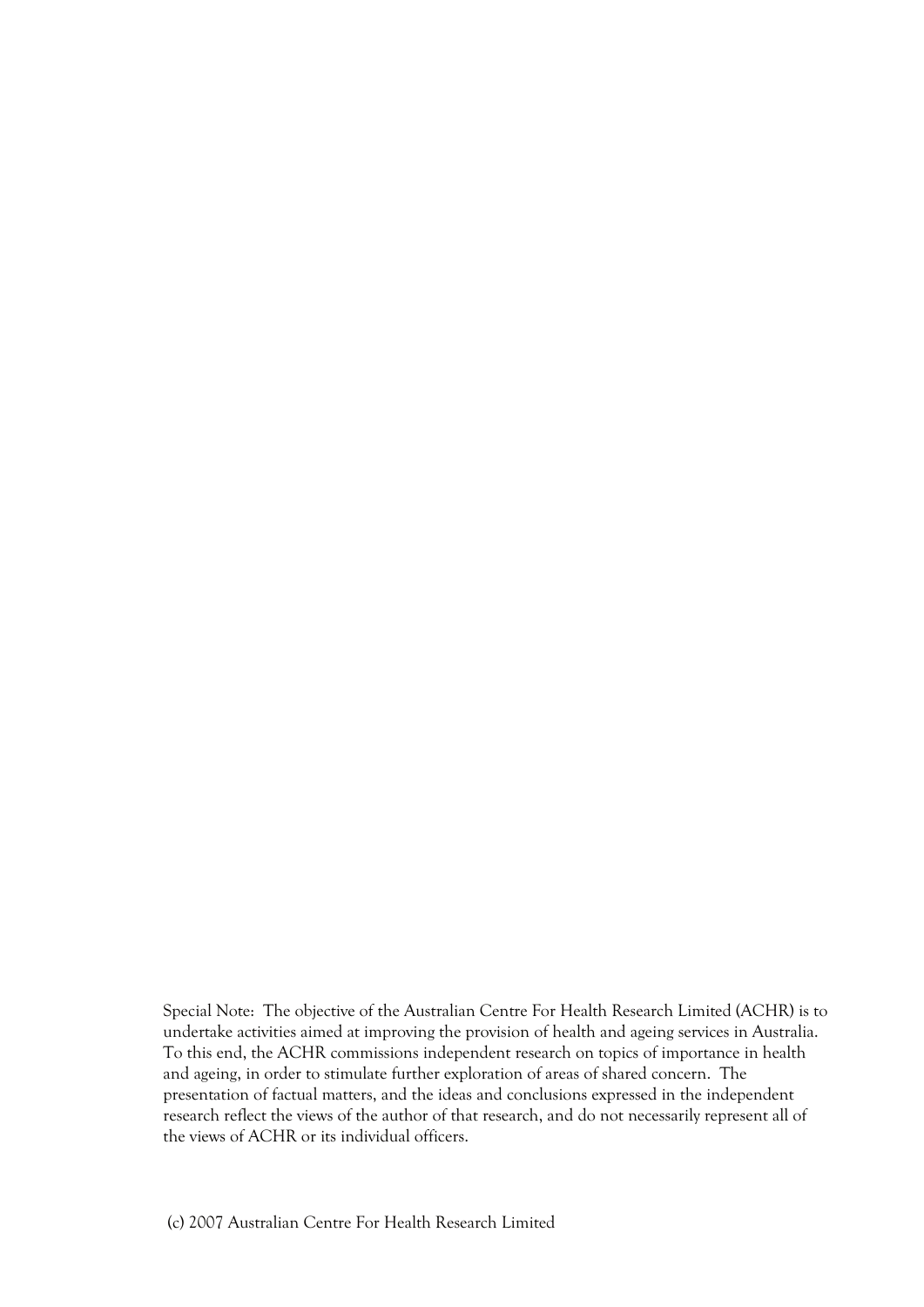# **The Impact and Cost of Health Sector Regulation**

Julie Novak, Chris Berg and Tim Wilson $<sup>1</sup>$  $<sup>1</sup>$  $<sup>1</sup>$ </sup>

# **Executive Summary**

- The demands on Australia's health care sector will increase considerably as the Australian population ages.
- The regulatory burden on health care professionals is increasing and is coming at the expense of fulfilling their primary purpose of providing health care services.
- Health care providers may be required to liaise with up to 100 health care regulators with nearly 80 commonwealth regulators and between 15 and 20 in each state.
- There are now more than 22,600 pages of combined state and federal legislation across 305 different Acts of Parliament covering the health sector.
- There are unnecessary disparities in regulation for health care providers between States which cause confusion and increase the barriers to establishing new health care facilities.
- The cost of regulation is rising rapidly. For example, the estimated compliance burden on general practice for enhanced primary care has grown by nearly 900 per cent between 2002-02 and 2007-08.
- General Practitioners are becoming the interface for approval for Australians to access other government services such as welfare and support services draining their time to provide health care.
- Licensing arrangements for different health care facilities from state to state add confusion to the capacity for new and existing health care providers to operate across the country.
- The pharmaceuticals industry is one of the most heavily regulated industries in Australia and faces annual costs of at least \$89 million to receive regulatory approval for sale. Much of this cost is duplicating work to seek regulatory approval already commenced or resolved overseas.
- The average time frame for regulatory approval for a new medicine can be as high as 160 days resulting in the slower introduction of life saving or extending medicines.
- The most effective way to decrease private health insurance premiums is not government regulation, but competition in health insurance products.
- Australia's health care needs significant regulatory reform to ensure it can deliver the services expected of it with an ageing population.

<span id="page-2-0"></span><sup>&</sup>lt;sup>1</sup> Julie Novak and Chris Berg are Research Fellows at the Institute of Public Affairs; Tim Wilson is Director of the Intellectual Property and Free Trade Unit at the Institute of Public Affairs.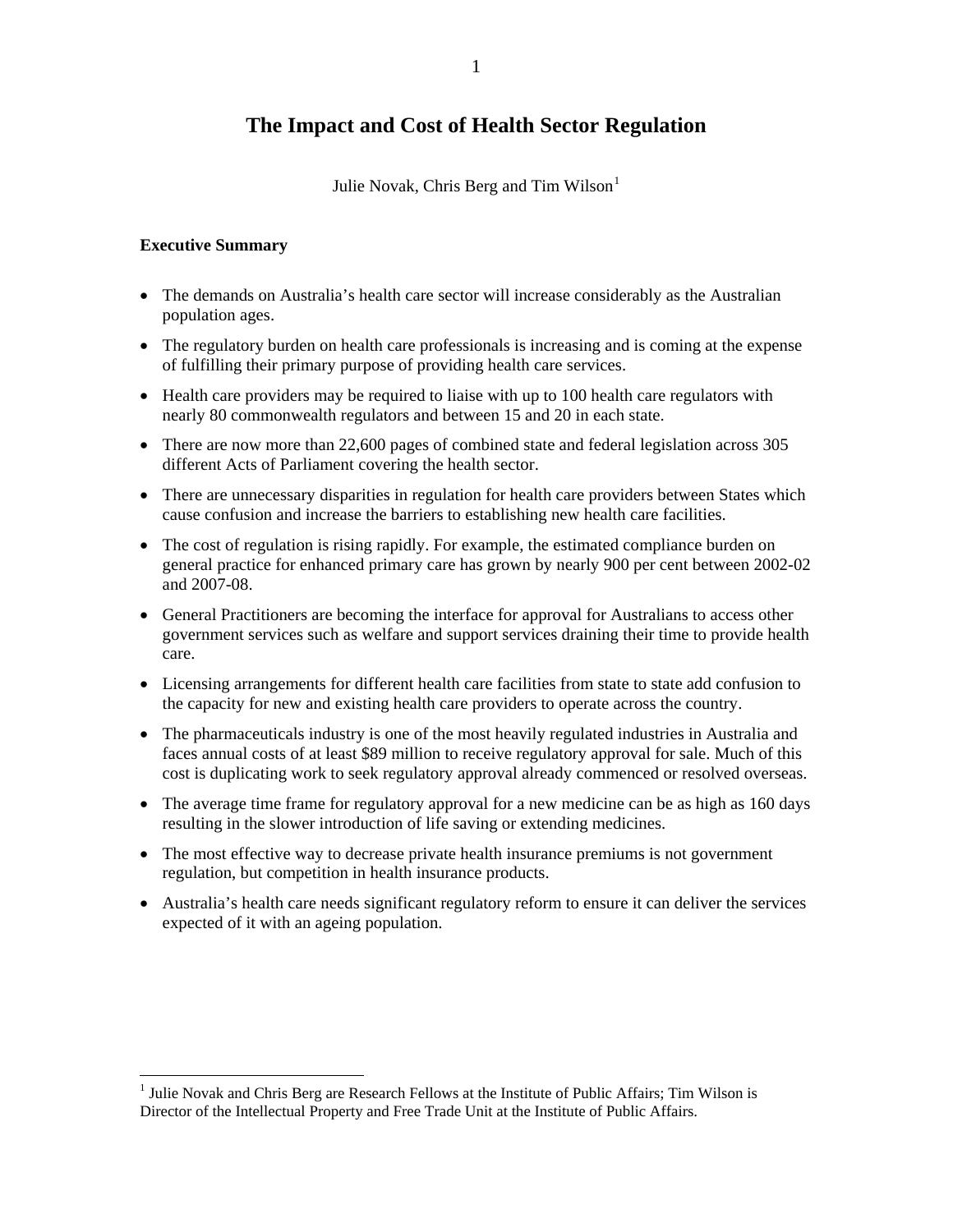# **1 Australian health sector regulations in perspective**

# **Overview**

At some point most, if not all, Australians come into contact with the health care sector. According to the Australian Institute of Health and Welfare (AIHW):

- About 85 per cent of Australians visit a doctor at least once a year
- Ambulances attended over 2.7 million incidents nationally in 2006-07, of which 39 per cent were emergency incidents
- On a typical day in Australia there are 20,000 hospital separations and 124,000 non-admitted services provided by hospital emergency departments and outpatient clinics.<sup>[2](#page-3-0)</sup>

Whether through a routine medical check from a general practitioner, the dispensing of pharmaceutical and other medical products, the delivery of a baby in the maternity ward of a large hospital or episodic surgery to tackle a life-threatening condition, the sector provides an array of goods and services critical to maintaining a healthy population.

As many Australians are acutely aware, the health care sector represents a complex web of financing, policy and regulatory interactions between a myriad of participants.

The commonwealth government has acquired significant responsibility for health services, including primary care and health insurance. The states and territories remain largely responsible for the provision of services including public acute hospital care, as well as public health (health promotion and disease prevention).

Local governments and non-government organisations are also involved in the delivery of health services.

(The federal government's proposed reforms to the health system are intended to dramatically change the balance between different levels of governments' provision of services. These reforms are likely to increase many of the problems identified on this paper.)

The private sector also plays a role in the financing and delivery of health care services. According to data published by the OECD, the proportion of health system expenditure attributable to the private sector was  $32.3$  $32.3$  per cent in  $2006$ .<sup>3</sup> This figure was significantly above the average of 27 per cent for nearly 30 OECD countries.

In practice, the operations of private health care providers are heavily circumscribed by regulations imposed by governments. These regulatory impositions are enacted for a variety of reasons, including to ensure accessibility, safety and quality, and affordability in health care, as well as to ameliorate information asymmetries and other impediments facing market participants.

<span id="page-3-0"></span> 2 Australian Institute of Health and Welfare (AIHW), 2008, *Australia's Health 2008*, AIHW, Canberra, p. 304.

<span id="page-3-1"></span><sup>&</sup>lt;sup>3</sup> Organisation for Economic Cooperation and Development (OECD), OECD Health Data 2009 – Frequently Requested Data,

http://www.oecd.org/document/16/0,3343,en\_2649\_34631\_2085200\_1\_1\_1\_1,00.html (accessed 14 September 2009).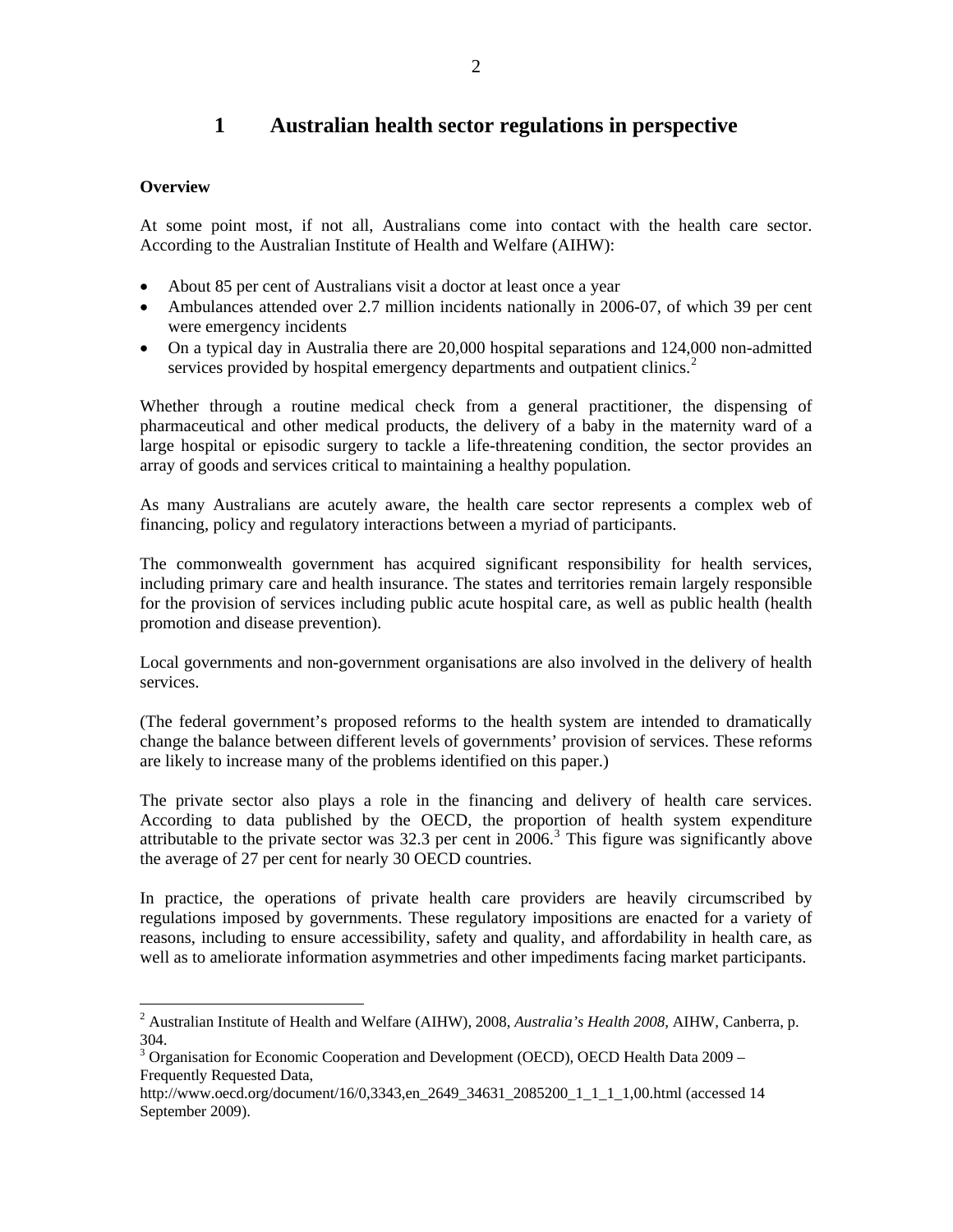Given their underlying policy objectives, regulations may invoke benefits as well as costs. However, there is growing concerns that the cost burdens of health sector regulations have increased over time.

This increase in regulation – and the ensuing paperwork and other time- and energy-sapping burdens incurred to comply with regulation – compromises the ability of health businesses and their staff, including frontline medical practitioners, to provide quality care for those Australians who need it.

Growth in the health sector regulatory burden also has significant implications for the capacity of the private sector to finance and deliver affordable, efficient health services, particularly in the context of expected strong future demands for health services in an ageing population.

To ensure that Australians continue to enjoy the benefits of a world-class health system, it is incumbent upon governments to reduce the excessive burden of their regulations impacting the health sector.

## **Profile of Australian private health care sector**

As noted above the private sector plays a crucial role in the financing and delivery of health services.

ABS statistics on the characteristics of Australian industries for 2002-03 show that there were approximately  $84,400$  $84,400$  $84,400$  establishments in the private health care sector.<sup>4</sup> This included about 49,300 medical and dental practitioners, 34,000 services in other health areas such as pathology, optometry and physiotherapy, and over 1,000 private acute care hospitals.

One way to quantify the economic contribution of the private health care sector is to consider the amount of value added, or the value of goods in excess of costs generated by the production process, that it generates.

According to the ABS Australian and New Zealand Standard Industrial Classification (ANZSIC) system, the private health and community services sector contains a range of activities including:

- private acute and psychiatric hospitals, and nursing homes
- general practice and specialist medical services
- pathology and diagnostic imaging services
- allied health services, including dental, optometry and optical dispensing, and chiropractic, osteopathic and physiotherapy services
- other health care services, including ambulance services
- veterinary services

 $\overline{a}$ 

• community services.

This definition of the private health care sector is not comprehensive, as it excludes the manufacturing, distribution and retailing of medicinal and pharmaceutical products as well as funding by private health insurance providers. $5$ 

<span id="page-4-0"></span><sup>&</sup>lt;sup>4</sup> Australian Bureau of Statistics (ABS), Australian Industry 2001-02 and 2002-03, cat. no. 8155.0

<span id="page-4-1"></span><sup>&</sup>lt;sup>5</sup> According to the ABS, medicinal and pharmaceutical product manufacturing and retailing (including cosmetics and toiletries) generated about \$3.9 billion on a value added basis in 2002-03.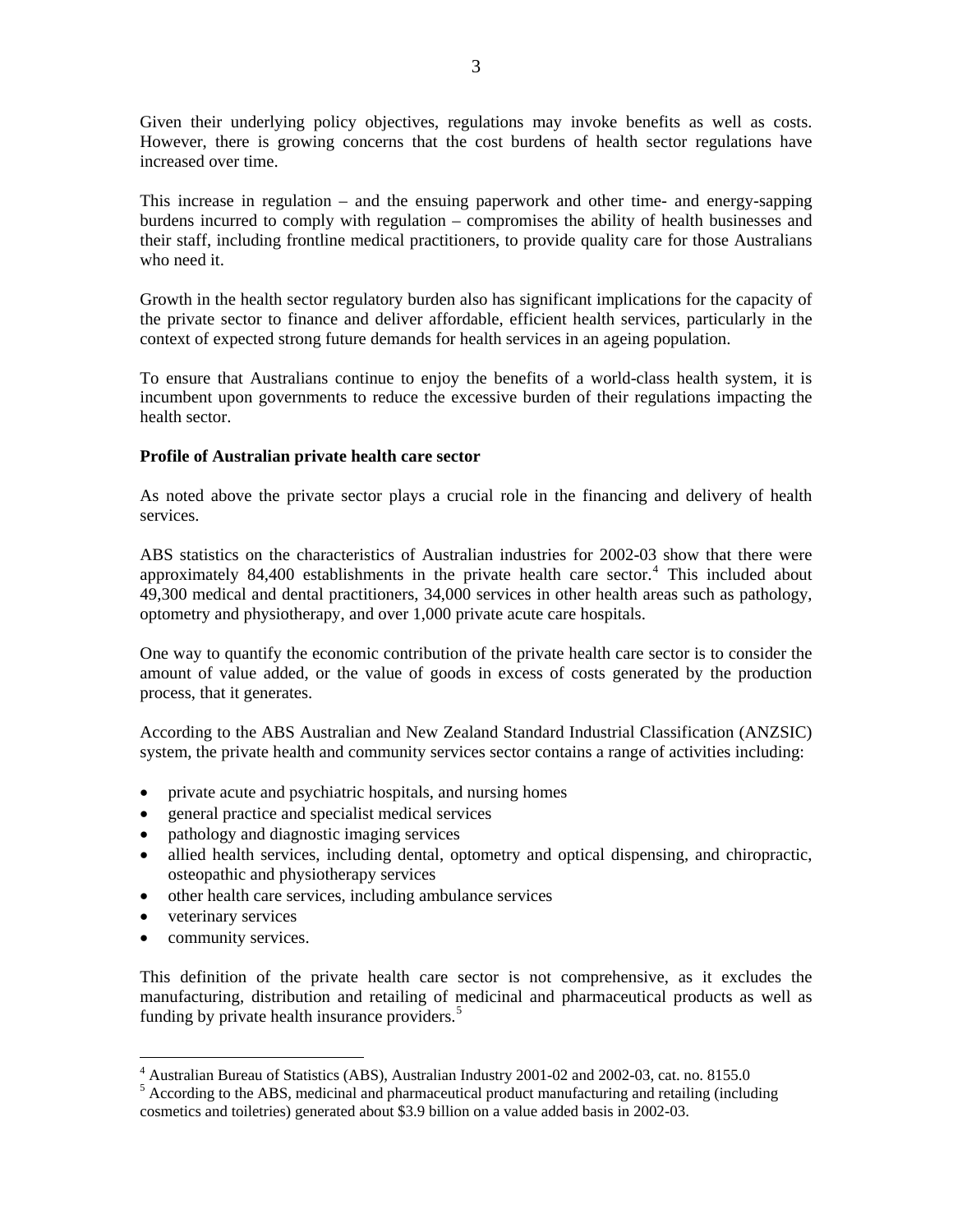Excluding veterinary and community services and nursing homes, the private health care sector generated about \$19 billion in gross value added in 2002-03.

General practice medical services accounted for about 25 per cent of the total (Figure 1.1), followed by private acute hospitals (20 per cent), medical specialists (19 per cent), dental services (ten per cent) and pathology (six per cent). Optometry and optical dispensing accounted for the remainder of value added.



**Figure 1.1: Industry share of health care sector value added, 2002-03, per cent** 

Value-added represents the value added by a sector to the intermediate inputs used by the sector. It is a measure of the contribution by entities, in the selected sector, to gross domestic product. **Source:** ABS, Australian Industry 2001-02 and 2002-03, cat. no. 8155.0.

In 2006-07 about \$87.3 billion was spent on recurrent health care services by governments (by implication, taxpayers), private health insurance funds, individuals and others.<sup>[6](#page-5-0)</sup> Of this amount, about \$45.3 billion was spent on private hospitals, medical services, private dental services, community health and medications (Figure 1.2).

<span id="page-5-0"></span><sup>6</sup> AIHW, Health Expenditure 2006-07.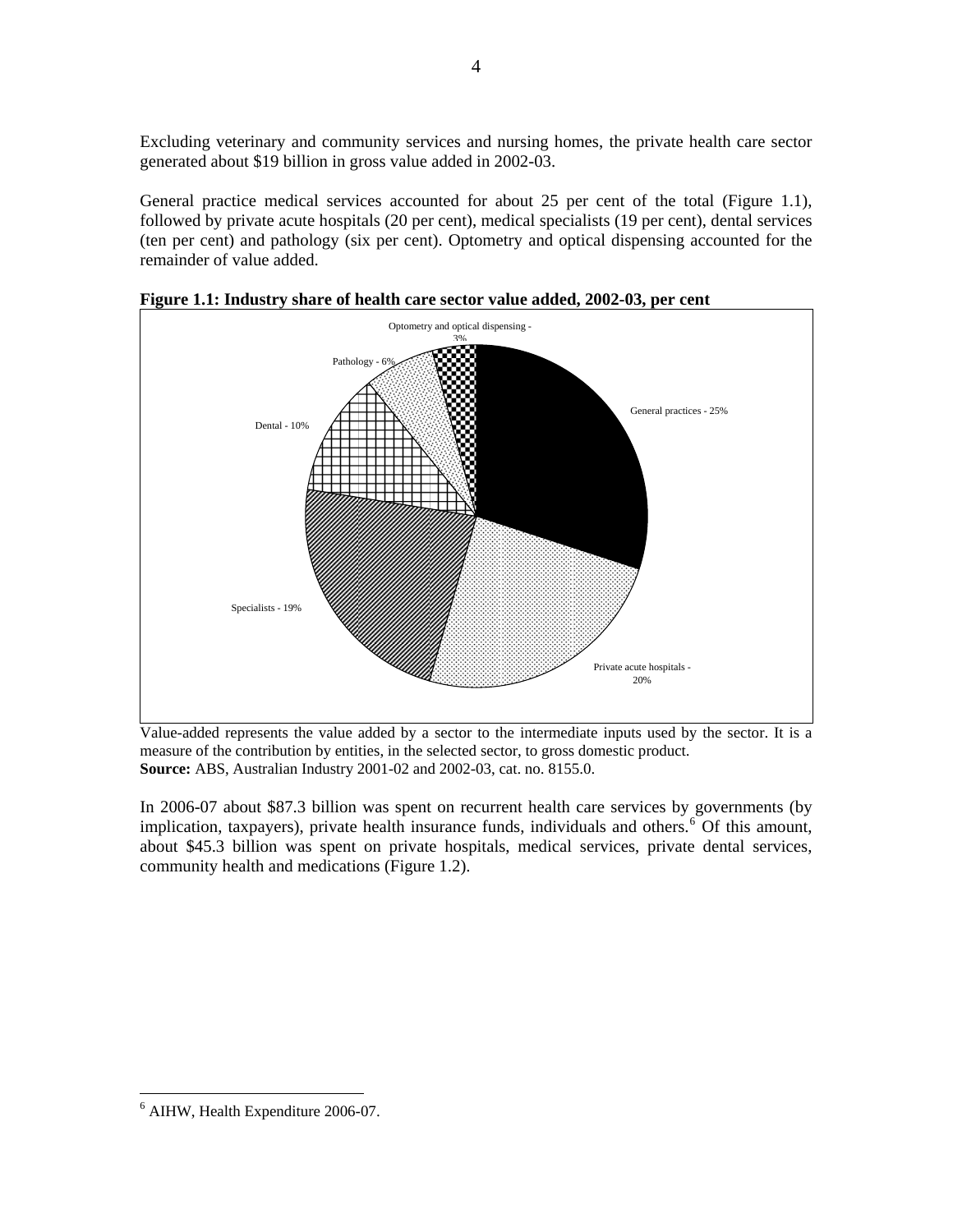

**Figure 1.2: Expenditure on selected health care services, 2006-07, \$ billions** 

Includes government expenditure on health care services delivered by private sector operators. Some categories may incorporate services delivery by governmental entities, therefore overstating the amount of expenditure on private health care services.

**Source:** AIHW, Health Expenditure 2006-07.

The available evidence also suggests that private operators in the health care sector make a substantial contribution to employment:

- private hospitals and free-standing day hospital facilities employed about  $49,000$  staff<sup>[7](#page-6-0)</sup>
- in 2006 there were 39,000 medical practitioners engaged by the private sector  $8$
- there were 25,564 general practitioners who provided at least one Medicare service during  $2006 - 07<sup>9</sup>$  $2006 - 07<sup>9</sup>$  $2006 - 07<sup>9</sup>$
- in 2005 there were 8,300 private dentists in 2005 representing 83 per cent of the total dentist labour force. $10$
- according to data provided by Medicines Australia, there are about 14,300 people directly employed in the pharmaceutical industry. $^{11}$  $^{11}$  $^{11}$

<span id="page-6-0"></span><sup>7</sup> ABS, Private Hospitals, Australia, 2006-07, cat. no. 4390.0.

<span id="page-6-1"></span><sup>8</sup> AIHW, 2008, Medical labour force 2006, National Health Labour Force Series No. 41, AIHW, Canberra. <sup>9</sup> Ibid.

<span id="page-6-3"></span><span id="page-6-2"></span><sup>&</sup>lt;sup>10</sup> AIHW, *Dentist labour force in Australia, 2005*, AIHW Dental Statistics and Research Unit Research Report No. 33.

<span id="page-6-4"></span> $11$  Medicines Australia, Australian pharmaceutical industry – Facts at a glance,

http://www.medicinesaustralia.com.au/pages/images/Industry%20-%20facts%20at%20a%20glance.pdf, (accessed 24 September 2009).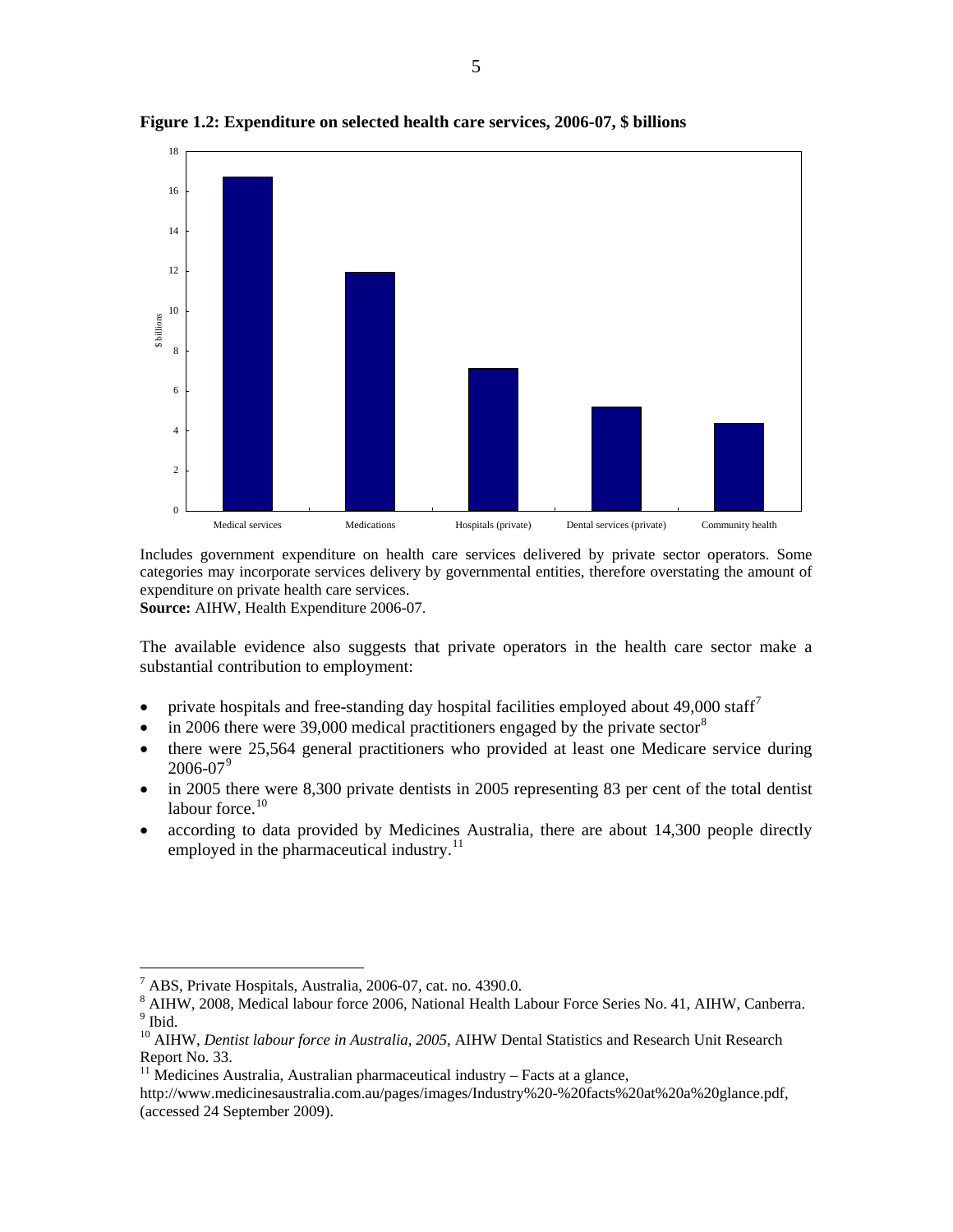#### **Role of health sector regulation: A critical perspective**

*'The arguments for government intervention derive from the theory of the market and market failure … Markets only work to maximise health and wellbeing where they are perfect; which requires perfect information, no externalities, free entry and exit for suppliers, no capacity to exercise monopoly power, the absence of public goods attributes, etc. Everyone of these conditions is violated in relation to health' (Leonie Segal, personal correspondence, 10 September 2009).* 

The development of neoclassical economics during the twentieth century brought with it assertions of an extensive set of circumstances whereby the market could not satisfactorily allocate scarce resources efficiently. These circumstances have come to be known as 'market failure.' There are four main types of market failure identified by economists:

- public goods may exist where the provision of a good or service for one person means that it is available to all people at no extra cost, implying that private sector agents cannot recoup the costs of provision by extracting payment from users
- externalities, or costs or benefits received by parties not involved in a market transaction, may result in too many or too few goods and services being produced and consumed than is economically efficient
- information asymmetry occurs where one party to a transaction has more or better information about a given product than the other party, preventing individuals from making fully informed economic decisions
- imperfect competition in markets leads to one buyer or seller in a market having the ability to exert significant influence over the quantity or price of goods and services traded.

As the quote from Leonie Segal, member of the federal government's preventative health taskforce, suggests, the health care sector is often cited as being particularly susceptible to a range of market failures.

It is commonly regarded that externalities arise in health care in a variety of instances. For example, the provision of public goods such as clean air and water significantly reduces the incidence of communicable diseases such as cholera and dysentery. Immunisation against diseases such as measles, small pox and whooping cough offers benefits across the entire population.

Another frequently cited example of market failure in health comes in the form of information asymmetries about medical conditions, their diagnoses and treatment alternatives. Most individuals typically do not know the best way to treat a medical condition afflicting them, and may not be in a position to rigorously compare the price and quality of alternative treatments on offer.

The implied informational advantage of general practitioners and specialists over the patient is also considered to provide suppliers with considerable market power over purchasers, leading to such tendencies as supplier-induced demand in health care.

Similarly, issues of adverse selection and moral hazard are commonly regarded as traits pervading the area of health insurance. Adverse selection occurs in situations where unhealthy people on the one hand are more likely to purchase health insurance because they anticipate significant medical costs, and healthy people tend to select themselves out of the insured group on the other.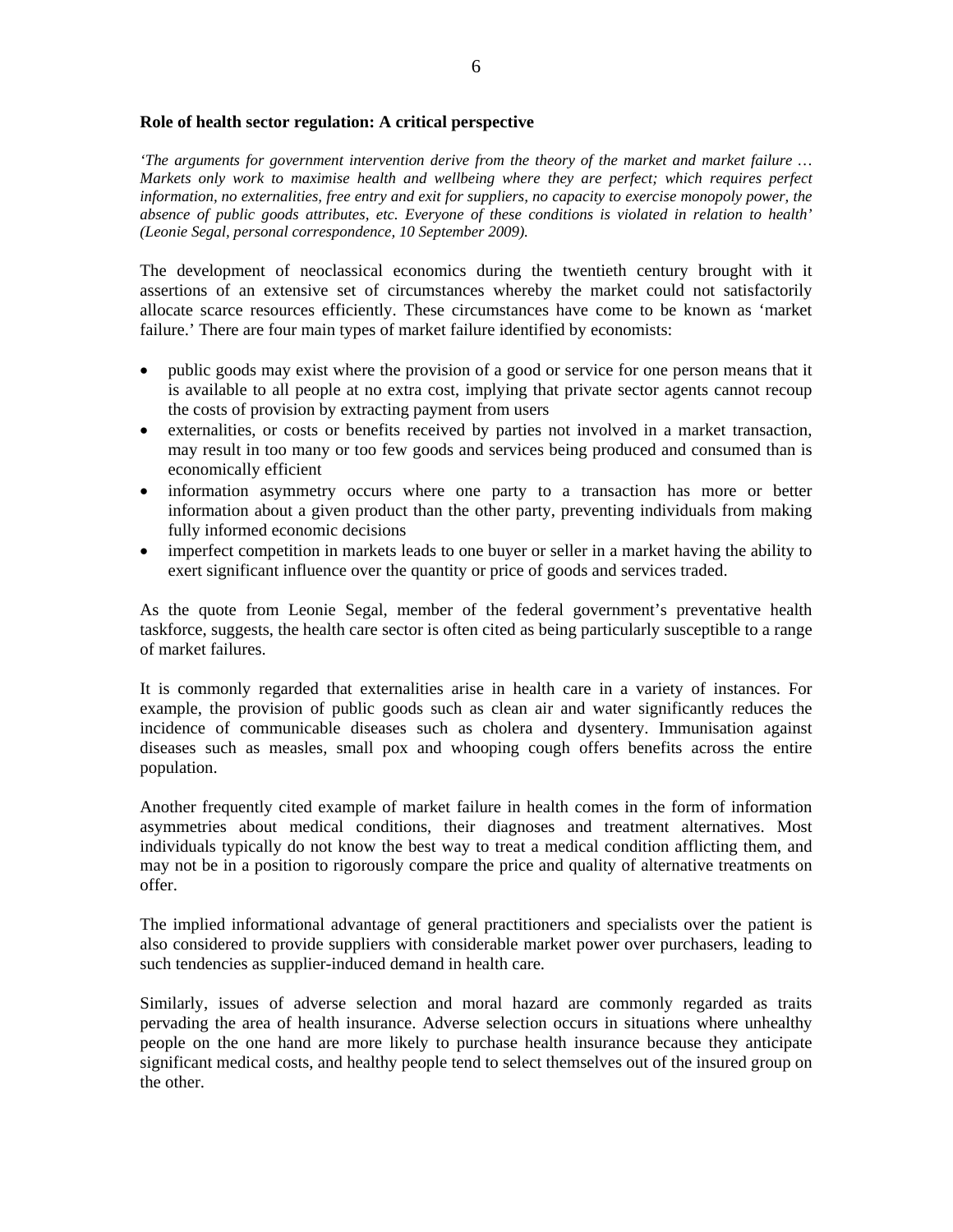In the case of moral hazard, insured individuals may have an incentive to over-consume health care if the costs are borne by the insurance company. In other cases, people with insurance plans may not follow a healthy lifestyle leading to the cost of treatment being higher than it would otherwise be.

On the basis of these and other perceived failures in market operations, economists have insisted that governments intervene by regulating private health sector activities (and directly provide certain services, such as hospital care). As the following Chapters illustrate, the scope of such regulations in the Australian health care sector is widespread.

However, the notion that government can serve as an efficient coordinating force to resolve the market failures have not gone unchallenged. Indeed, there are a host of mutually consistent criticisms of the conventional market failure approach to policy analysis:

- the market failure paradigm implicitly compared an unachievable theoretical ideal of perfect markets against imperfection in the real world  $-$  a line of thinking referred to by economist Harold Demsetz as the 'nirvana fallacy'
- according to the Austrian dynamic adjustment model of markets, inefficiencies represent a source of entrepreneurial action and subsequent market correction without the need for government intervention
- the Hayekian knowledge problem states that policymakers cannot reliably intervene in (imperfect) markets because they lack the tacit, dispersed knowledge to effectively and efficiently redirect the production and exchange of resources
- the public choice theory of economics shows that government actions, performed by fallible politicians with self-interested incentives to maximise votes and political patronage, does not represent a costless solution to market failures. $^{12}$  $^{12}$  $^{12}$

These criticisms suggest that government intervention may be unnecessary in some cases because market agents can discover their own correctives or, at worst, exacerbate the problems it intended to rectify, further diminishing economic welfare.

In fact, a cursory examination of selected activities in the health care sector suggests that the idea that market incentives cannot function in health is overstated.

As discussed above, the health care system in Australia is characterised by the financing and delivery of services by the private sector. Private hospitals, operating either on a for-profit or not-for-profit basis, together with an array of private primary and allied health care provide a range of services that could not be delivered by governments, at least in a fiscally sustainable manner.

Notwithstanding regulatory restrictions imposed on entities such as private hospitals, general practitioners, specialists and allied health providers, these entities compete with each other and with the public sector not only on price but in terms of the quality or attributes of services provided.

<span id="page-8-0"></span><sup>&</sup>lt;sup>12</sup> Peter J. Boettke, Christopher J. Coyne and Peter T. Leeson, 2007, 'Saving government failure theory from itself: recasting political economy from an Austrian perspective', *Constitutional Political Economy* 18: 127-143; Julie Novak, 2005, *Sensory Order and Economic Order: The links between human cognition and economic freedom in Hayek's thought*, CIS Occasional Paper No. 101.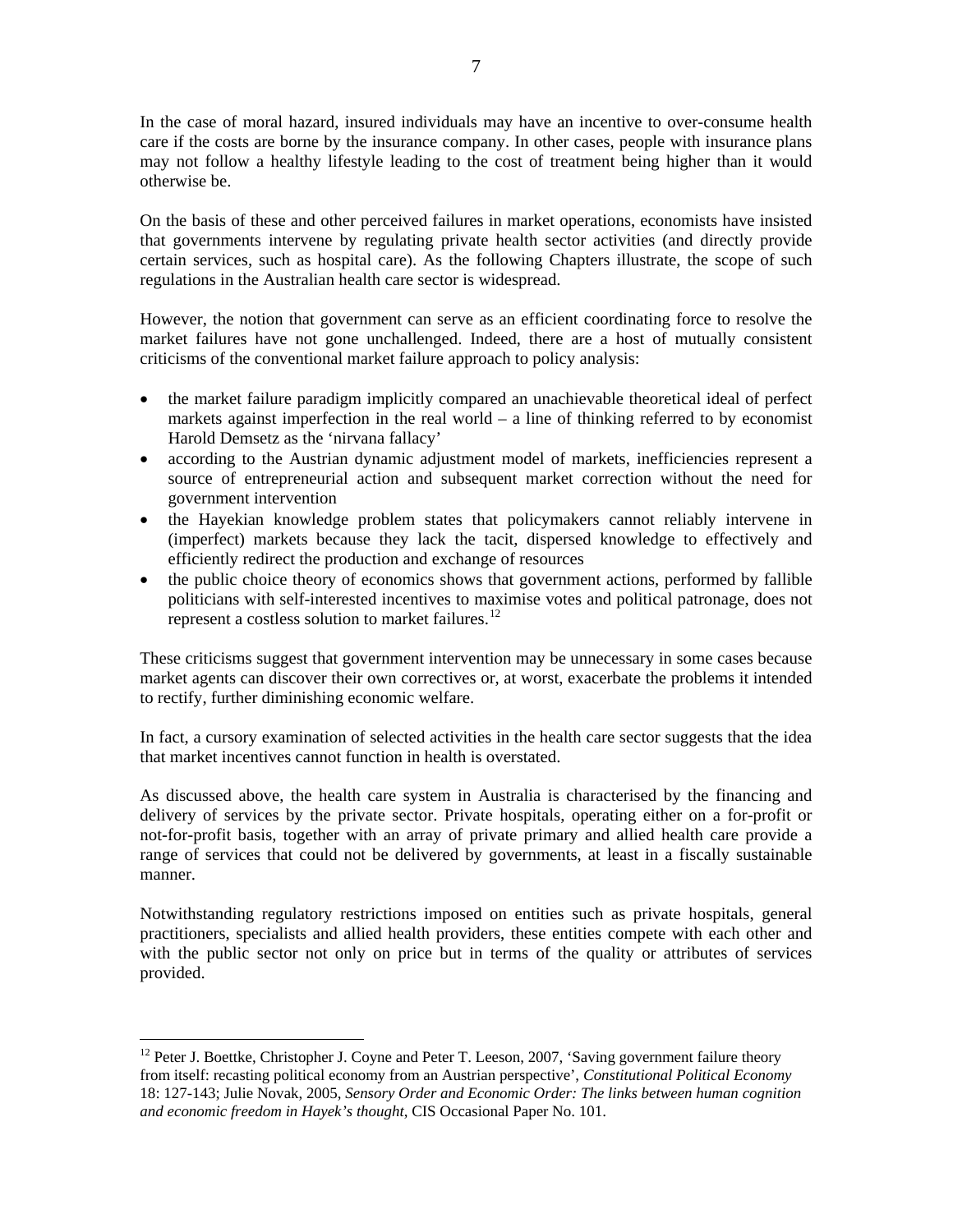Health providers have developed their own self-regulatory arrangements over time. Medical practitioners and hospitals have invoked self-regulation through their own licensing, certification and accreditation procedures. For example, private hospitals across Australia benchmark their own performance against accreditation benchmarks set by the Australian Council on Healthcare Standards (ACHS) (Box 1.1).

# **Box 1.1: Australian Council on Healthcare Standards private hospital performance benchmarks**

The Australian Council on Healthcare Standards (ACHS) is an independent not-for-profit organisation that measures and implements quality improvement systems for Australian health care organisations.

The Evaluation and Quality Improvement Program (EQuIP) is the core accreditation initiative of the ACHS, guiding organisations through a four-year cycle of self-assessment, organisation-wide survey and periodic review to meet ACHS standards.

Organisations that successfully achieve the ACHS standards through participation in EQuIP are awarded ACHS accreditation. Accreditation status serves as evidence of an organisation demonstrating compliance with industry-supported performance standards.

The ACHS National Report on Accrediation Performance 2003-2006 summarises the performance of private and public hospital EQuIP members on a range of performance criteria:

- care planning and delivery
- infection control systems
- consumer participation in health services
- consumer rights and responsibilities
- governance structures.

 $\overline{a}$ 

The report found that 14 private hospitals were recognised for their leading practices by being awarded at least one Outstanding Achievement (OA) rating.

It is the self-regulatory standards in health, such as those provided by organisations such as the ACHS, which provide powerful signals to patients about care performance, quality and safety, without recourse to government regulatory interventions.

**Source:** Australian Council on Healthcare Standards (ACHS), 2007, The ACHS National Report on Health Services Accreditation Performance: 2003-2006; Australian Private Hospitals Association, 2009, Submission to the National Health and Hospitals Reform Commission, http://www.apha.org.au/wpcontent/uploads/2009/04/apha-nhhrc-submission.pdf (accessed 29 September 2009).

These standards not only serve to assure minimum quality standards, but can build reputational networks that reinforce incentives for private sector health care providers to promote the interests of the patient.<sup>[13](#page-9-0)</sup>

Information technologies are also enhancing quality assurance in medical care, even for public sector health providers. Consumers are able to gain expertise, by learning of available therapies,

<sup>&</sup>lt;sup>13</sup> Daniel B. Klein, 1997, 'How Trust Is Achieved in Free Markets', Cato Policy Report,

<span id="page-9-0"></span>http://www.cato.org/pubs/policy\_report/cpr-19n6-1.html (accessed 29 September 2009).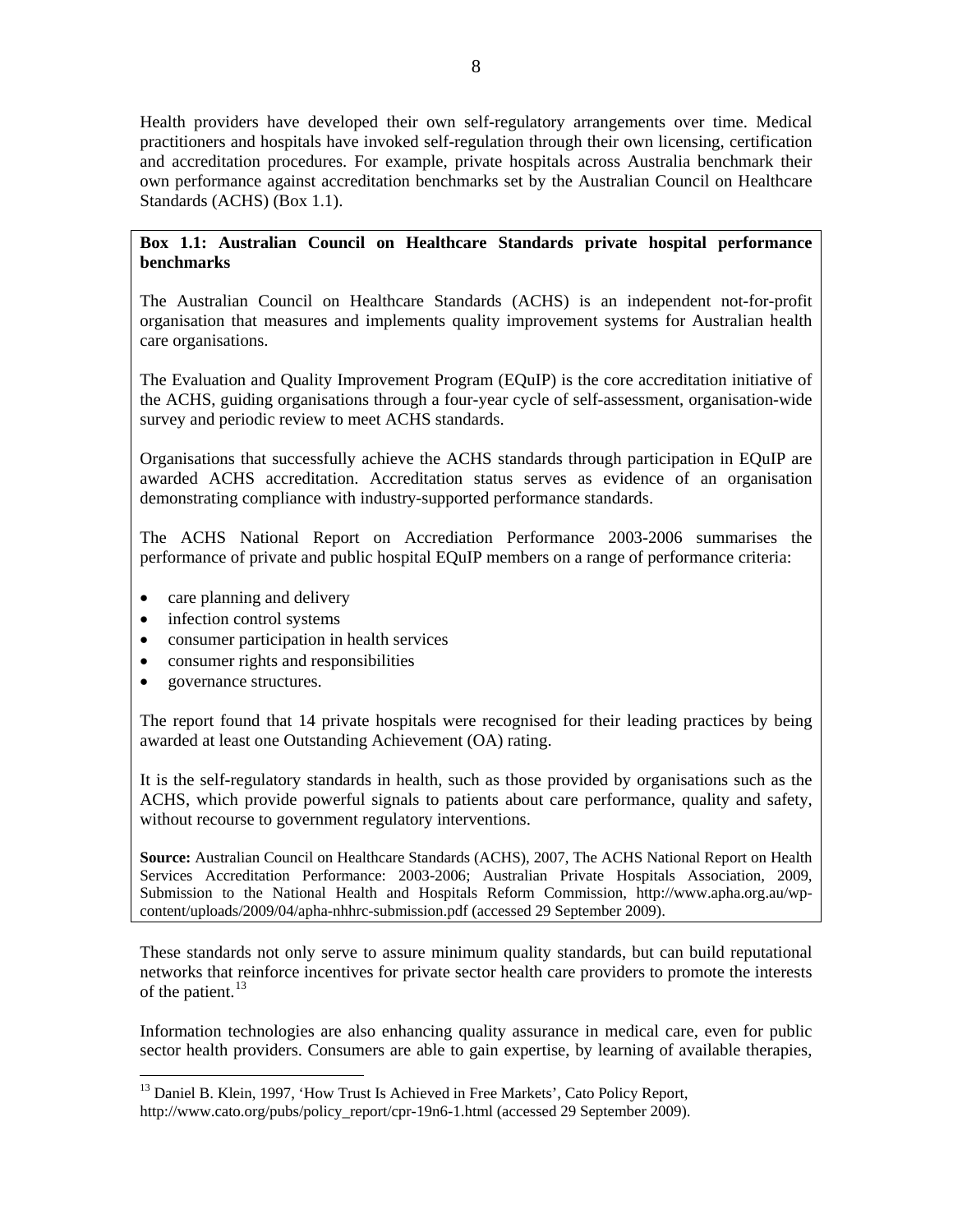obtaining knowledge from former patients of the performance of surgeons and other medical practitioners, and checking the credentials and affiliation of providers.

For example, in Canada, the United States and the United Kingdom individuals are able to monitor the risk-adjusted mortality rates of hospitals, and in some cases individual surgeons, publicly reported at regular intervals.<sup>[14](#page-10-0)</sup>

The purpose of this section is not to dismiss market failure arguments out of hand, or to argue that markets will operate perfectly in the health care sector. Nonetheless, the presence of efficiency-enhancing market incentives underline the importance that any governmental regulatory involvement in the health sector imposes the lowest burdens possible and not compromise the ability of providers to deliver quality care.

## **A challenging environment: Health sector regulations in an ageing population**

It is well known that the structural composition of the Australian population is likely to change in coming decades. According to the third federal Intergenerational Report (IGR) released this year, the population is projected to grow and continue to age over the next four decades with the fastest rates of growth in the numbers of people aged 65 and over.

A mix of longer life expectancy, ageing of the 'baby boom' population and fertility below replacement rates means that about 25 per cent of the population is projected to be aged 65 and over by 2047 (Figure 1.3). By contrast, the proportion of the working age population (i.e. those persons aged 15 to 64 years) will decline over the same period.

<span id="page-10-0"></span><sup>&</sup>lt;sup>14</sup> See, for example, California Office of Statewide Health Planning and Development, Coronary Artery Bypass Graft Surgery in California: 2005-2006 Hospital & Surgeon Data,

http://www.oshpd.ca.gov/HID/Products/Clinical\_Data/cabg2009/CABG0506.pdf (accessed 10 February 2010); Canadian Institute of Health Information (CIHI), 2009, Hospital Standardized Mortality Ratio (HSMR) 2009 Results, http://secure.cihi.ca/cihiweb/dispPage.jsp?cw\_page=hsmr\_results\_canada\_e (accessed 10 February 2010); Care Quality Commission (UK), 2009, 'Care Quality Commission publishes NHS performance ratings', Press Release, 15 October,

http://www.cqc.org.uk//newsandevents/pressreleases.cfm?cit\_id=35456&FAArea1=customWidgets.conten t\_view\_1&usecache=false (accessed 10 February 2010).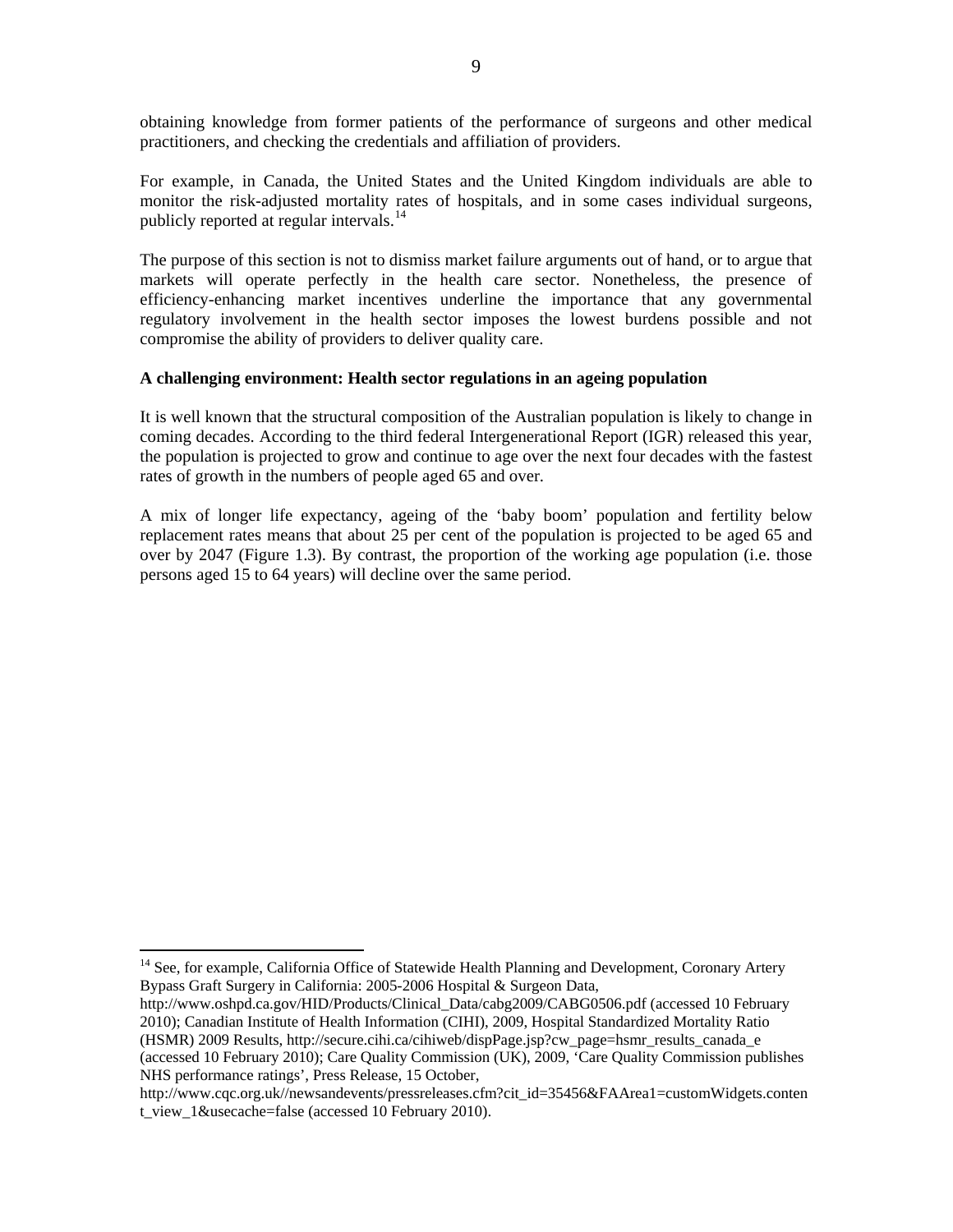

**Figure 1.3: Proportion of Australian population by age bracket** 

**Source:** Commonwealth Treasury, 2010, Intergenerational Report 2010 – Australia to 2050: Future Challenges, http://www.treasury.gov.au/igr/igr2010/report/pdf/IGR\_2010.pdf (accessed 10 February 2010).

The IGR projects that the structural ageing of the population will lead to significant expenditure and service delivery pressures on the health care system. It is projected that commonwealth government spending on health care would increase from four per cent of GDP in 2009-10 to 7.1 per cent in 2049-50. (The IGR's projections do not take into account proposed reforms by the federal government.)

It is also expected that expenditure by state and territory governments will also increase significantly in coming decades as more older people demand hospital care and other subsidised services.

Whereas the expected growth in financial and operational burdens on government providers of health care services have been the main focus of policymakers and the general public in recent years, the implications of demographic change for private health providers have tended to be overlooked.

These developments have been somewhat puzzling, given that a strong and resilient private sector in many ways holds the key to maintaining sustainable delivery of services to an ageing population.<sup>[15](#page-11-0)</sup> Specifically, the private sector has the potential capacity to expand services without invoking the 'fiscal crunch' of higher tax burdens that comes with governmentally provided health services.<sup>[16](#page-11-1)</sup>

<span id="page-11-1"></span><span id="page-11-0"></span><sup>&</sup>lt;sup>15</sup> Adele Ferguson, 2009, 'Ramsay Health Care has its finger on the pulse', The Australian, 7 September. <sup>16</sup> The capacity for expansion by the private health sector is contingent on a number of factors, such as the availability of specialised capital and skilled medical and other labour.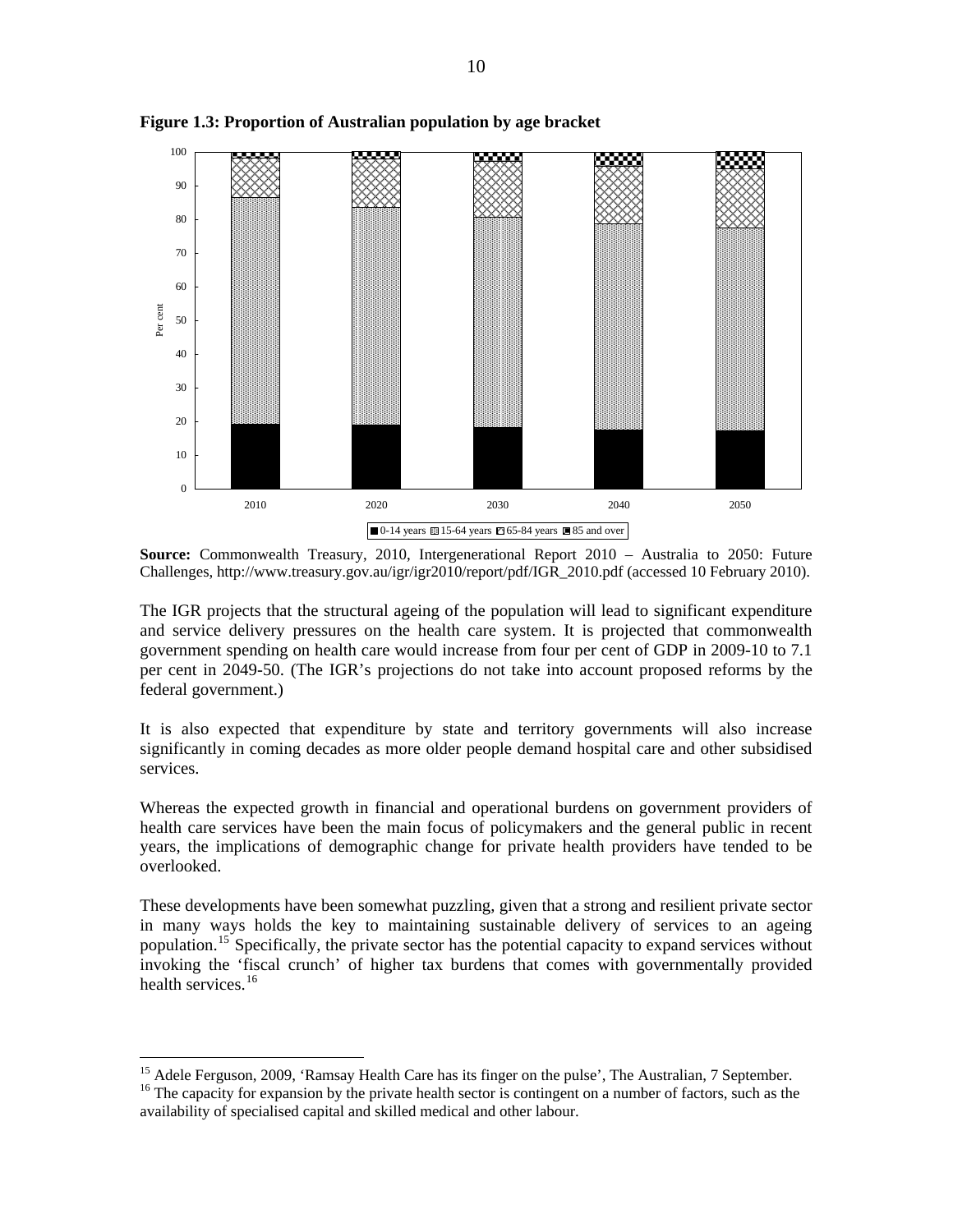There has however been a lack of clear analysis from those who assume that public patients can be readily transferred from an overcrowded public sector to take up the unused capacity in private hospitals. There are inherent difficulties. The Australian health system is heavily dependent on the willingness of a large number of citizens to voluntarily pay for their own health care by paying for private health insurance. They therefore add substantially to the pool of money available for health expenditure and a reduction of that money is an absolute reduction in the moneys available for health. The issue must be addressed that if there is an automatic entitlement for public patients to access private hospitals it diminishes the incentive to take out private health insurance. If this results in a disincentive to the take up of private health insurance the whole system will suffer. The implications will need to be examined before embarking on a substantial program.

In addition care will have to be taken to analyse the capacity of the private hospital system to accept numbers of public patients. Capacity will vary throughout Australia but some private hospitals are already suffering capacity restraints.

More analysis will also have to be given to the pricing structure of such an arrangement. Doctors in the private sector have a higher reward structure than in the public sector. The combination of pricing for the two sectors provides a higher average income and provides an incentive to maintain the number of specialists in Australia. A change to this arrangement would have to be carefully examined as to its implications. As well there are other issues such as the type and costs of prosthetics. The implications of a substantial application of such a policy have not been properly examined.

The capacity of the private sector to play a greater role in health care services delivery will critically depend on the maintenance of a best-practice regulatory policy framework by governments. Ensuring that government regulations are imposed with reference to a minimum effective benchmark, that meets its objectives at least cost, and that regulatory agencies provide a clear and transparent framework for private sector activity will be an important objective in this regard.

As the following Chapters indicate, an alarming range of regulations impose excessive burdens upon health care businesses hampering their capacity to achieve service efficiencies for patients and the general public.

More fundamentally, reforms to existing regulatory regimes will be needed in order to improve health services outcomes for Australians. A growing number of providers have expressed concerns that the excessive compliance burdens of regulation are diverting their efforts away from what they do best – delivering the best possible care for patients (Box 1.2).

**Box 1.2: Concerns raised by health sector participants about commonwealth and state regulations** 

The following provides a selection of comments by key health sector participants about the existing regulatory framework imposed by governments:

'The greatest reason for GPs to retire … is the bureaucratic nightmare of increasing paperwork' (Comment on 'Calling it quits', Australian Doctor, 14 October 2009).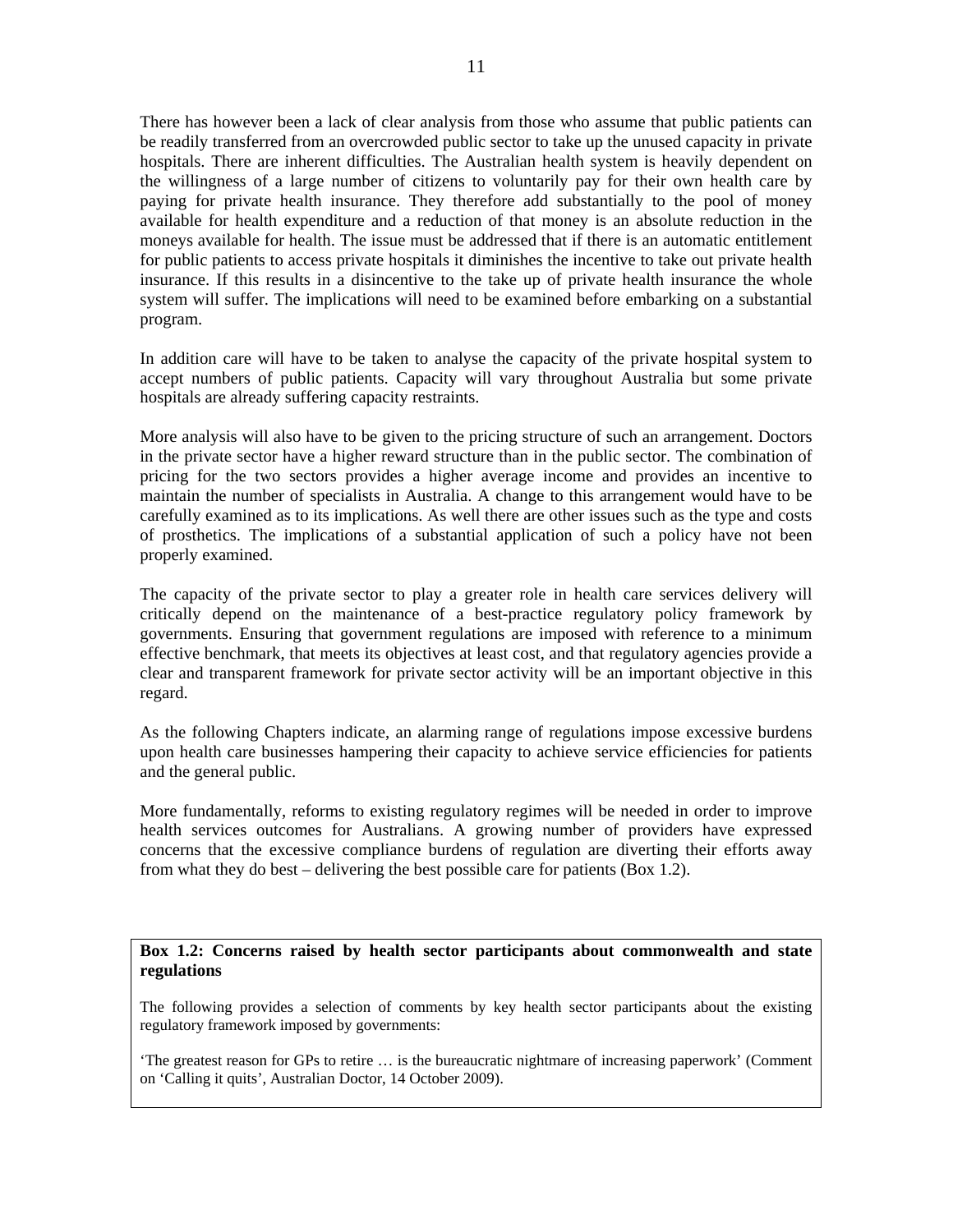'Red tape restricts patient access to care with some estimates suggesting that general practitioners, for example, spend up to nine hours per week complying with red tape obligations. Every hour a GP spends doing paperwork equates to around four patients who are denied access to a GP' (Australian Medical Association, Submission to Productivity Commission Annual Review of Regulatory Burdens on Business – Social and Economic Infrastructure Services, 12 March 2009).

'What I would like to see is changes to things like PBS requirements so that they don't interfere with service delivery and responsibilities between different sectors … because at the moment the rules and regulations don't allow enough flexibility, and compromise patient health' (Comment by community pharmacist at National Health and Hospitals Reform Commission Listening Tour, Alice Springs, 11-12 June 2008).

'There are many components of the current regulatory regime that adversely affect industry competition and impose unnecessary barriers on private health funds achieving better health outcomes for their members. These barriers not only limit efficiency gains within the private health sector but also restrict potentially better health care for members' (Australian Health Insurance Association, Submission to Regulation Taskforce, November 2005).

'Currently, private hospitals report to a variety of entities on the safety and quality of their services. This is an ad hoc and wasteful series of multiple processes that have no capacity to either systematically monitor nor improve the safety and quality of private hospital services' (Australian Private Hospitals Association, Submission to National Health and Hospitals Reform Commission, 2009).

The problems raised concerning health regulations imply that reforms are urgently required to unleash the regulatory chains off health care providers, enabling the private sector to deliver more affordable health care while simultaneously improving care outcomes for all Australians well into the future.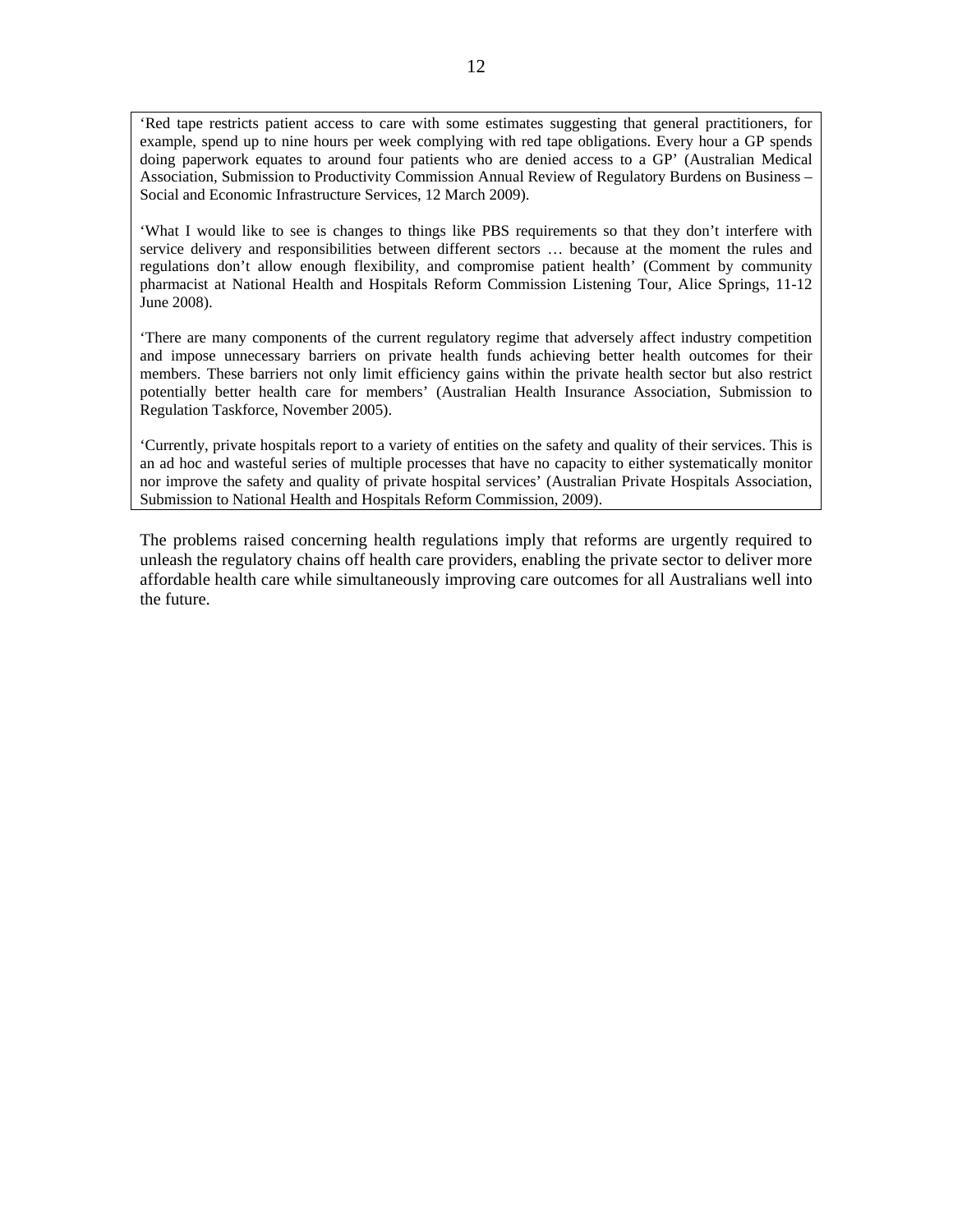# **2 Study framework and approach**

# **Overview**

As discussed in the previous Chapter, the burden of regulations has significant implications for the long term financial sustainability of the health care sector as well as its capacity to deliver world-class health outcomes.

To help ensure that regulations do not detract from the delivery of quality health care for all Australians, it is essential to understand the nature and extent of burdens that regulations impose at the outset. Where excessive regulatory compliance burdens faced by health care businesses are identified, opportunities are open for policymakers to take remedial action to reduce such burdens.

The aim of this Chapter is to develop an overarching analytical framework that will inform the more detailed assessment of key health sector regulatory burdens in subsequent Chapters.

#### **Study coverage**

Given the broad nature of health care services in Australia, and the inherent difficulties associated with identifying regulatory burdens, it is essential that this study is appropriately 'ring-fenced' by way of analytical coverage.

#### *What industries?*

 $\overline{a}$ 

The breadth of health sector activities undertaken by the private sector is extensive. According to the Australian and New Zealand Standard Industrial Classification (ANZSIC) system, the sector contains a range of activities such as:

- Private acute care hospitals and psychiatric hospitals
- General practice and specialist medical services
- Pathology and diagnostic imagining services
- Allied health services, including dental services, optometry and optical dispensing, physiotherapy, and chiropractic and osteopathic services.<sup>1</sup>

The extensive nature of the health sector is underpinned by the fact that other activities linked to health care, such as pharmaceutical manufacturing, distribution and retail and private health insurance services, are excluded from the ANZSIC classification of the health services sector.

It can be reasonably argued that the private health services most frequently accessed by Australians include those provided by general medical practitioners, pharmaceutical companies (manufacturing and retail activities), private health insurance funds and private hospitals. Accordingly, regulations affecting these four industries will be the focus of this study.

<span id="page-14-0"></span><sup>&</sup>lt;sup>17</sup> Australian Bureau of Statistics (ABS), Australian and New Zealand Standard Industrial Classification (ANZSIC), 2006 – Codes and Titles, cat. no. 1292.0.55.002. Productivity Commission, 2006, *Potential Benefits of the National Reform Agenda*, Report to the Council of Australian Governments, Canberra.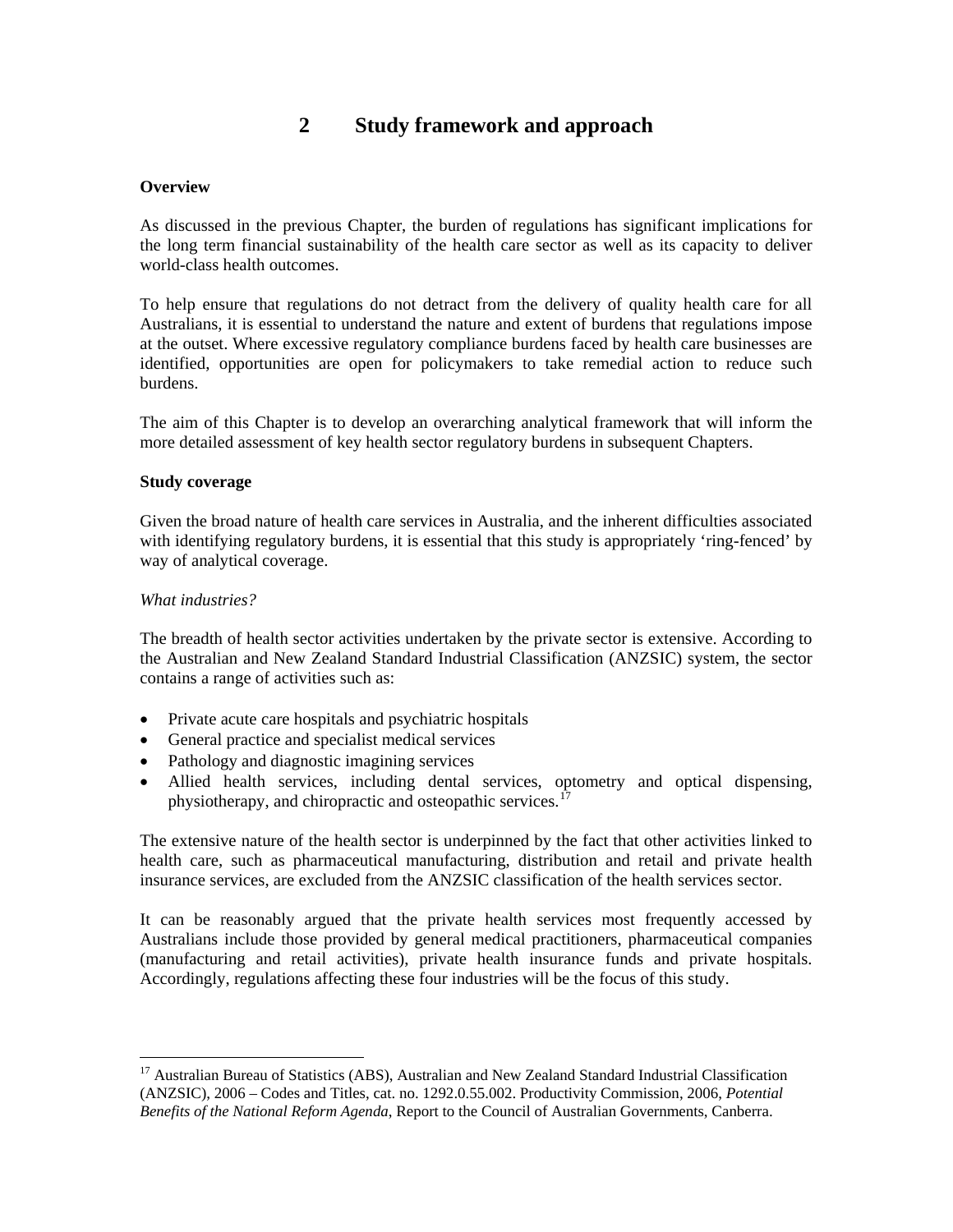<span id="page-15-0"></span>On a value-added basis, these industries are significant in their own right. General practices (\$4.7 billion, 2002-03) and private acute hospitals (\$3.9 billion) are the single largest industries within the private health care sector ANZSIC classification (excluding veterinary services), while pharmaceutical manufacturing and retail activities generated \$3.9 billion in value-added.<sup>[18](#page-15-0)</sup> The private health insurance industry provides cover for over 11.2 million Australians for hospital and other medical treatments.[19](#page-15-0)

#### *What regulations?*

Regulation can be defined as a principle, rule, law or other edict designed to control or govern conduct. Alongside taxation and expenditure, regulation is often used by government to shape incentives and influence how people behave and interact.<sup>[20](#page-15-0)</sup>

Regulations can be categorised on the basis of the legal instrument by which it is made. They include principal acts and subordinate legislation, administrative decisions including policy guidelines, and quasi-regulation such as codes of practice, guidance notes, industry-government agreements and accreditation schemes.<sup>[21](#page-15-0)</sup> The regulations examined in this study will be drawn from these categories.

It is not possible to conduct a detailed examination of the burdens imposed by all regulatory impositions affecting the health sector. This implies that the coverage of regulations assessed for the purpose of this study must be selective by nature.

Table 2.1 provides a list of the main categories of regulation to be examined. These incorporate a selected range of regulations specifically imposed on the general practice, pharmaceutical, private health insurance and private hospital industries respectively, as well as economy-wide regulations affecting these health care providers.

Complementing this list of health-specific and economy-wide regulations will be an assessment of the overall regulatory governance environment affecting the private health sector. For example, information could be obtained about the amount of legislation, or the number of government regulatory agencies, affecting health care operators.

Other issues, such as the degree of consultation with industry or a requirement by governments to complete a formal regulatory impact statement, influence the degree to which regulations are perceived as being onerous.

Information on regulatory governance can provide additional evidence about unnecessary regulatory burdens resulting from a growing amount and complexity of regulation.

<sup>&</sup>lt;sup>18</sup> Pharmaceutical manufacturing includes medicinal products, and retail includes cosmetics and toiletries. ABS, Australia Industry, Experimental Estimates: Industry Performance by ANZSIC Class, Australia, 2002-03, cat. no. 8155.0.

<sup>19</sup> Australian Health Insurance Association (AHIA), Private Health Insurance Industry Statistics, March 2009.

<sup>20</sup> Productivity Commission, 2007, *Performance Benchmarking of Australian Business Regulation, Research Report*, Melbourne. 21 PC, Ibid.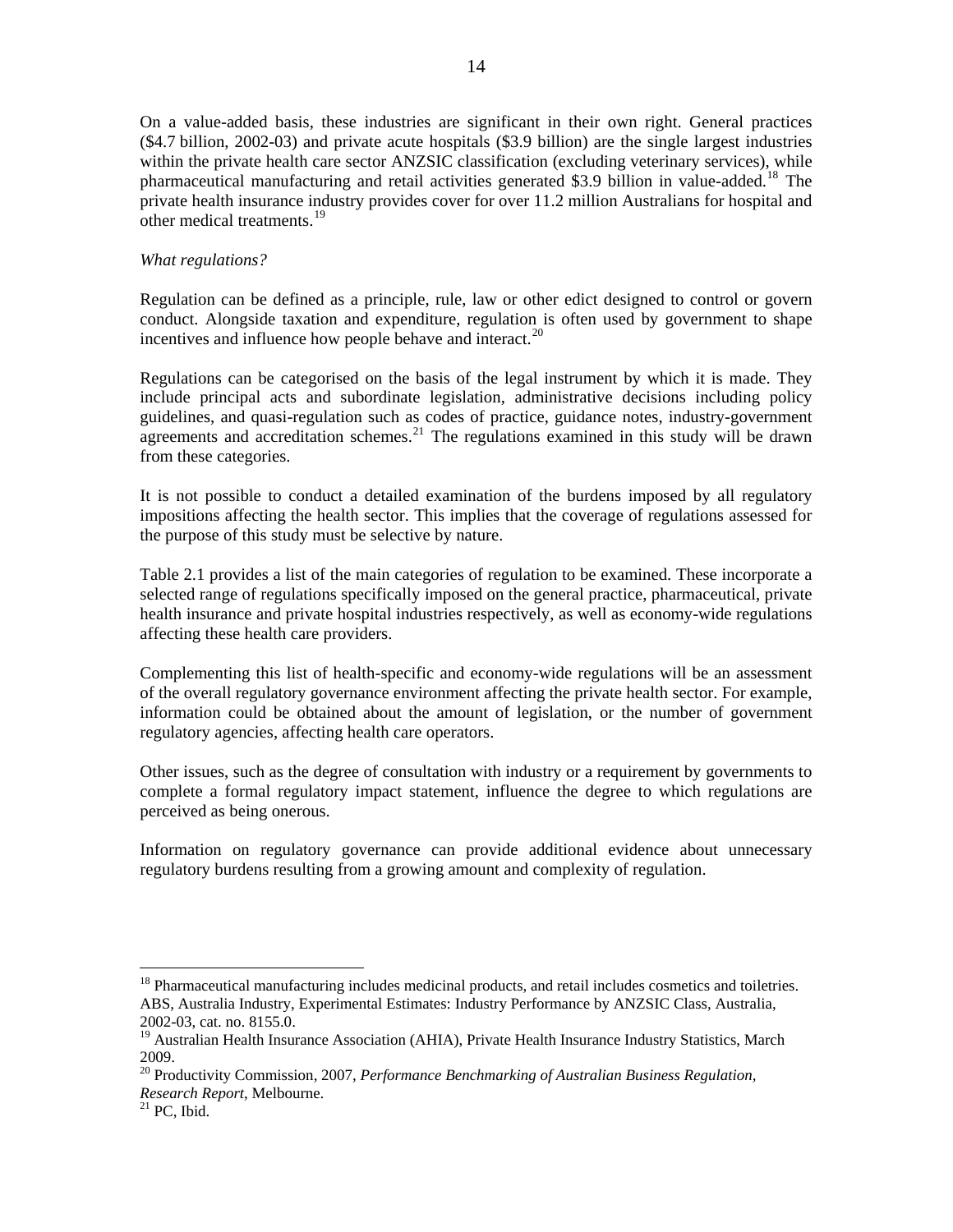<span id="page-16-0"></span>The coverage of regulations has been informed by direct consultations with industry participants, as well as evidence tendered by health sector stakeholders to government inquiries, about regulations that are likely to generate substantial burdens.

| Coverage                                   | <b>Regulations</b>                                    |
|--------------------------------------------|-------------------------------------------------------|
| General practice medical services          | <b>Practice Incentive Payments</b><br>$\bullet$       |
|                                            | <b>Enhanced Primary Care</b><br>٠                     |
|                                            | Compliance with government agencies<br>٠              |
| Pharmaceutical manufacturing and retailing | Listing on the Australian Register of<br>$\bullet$    |
|                                            | Therapeutic Goods                                     |
|                                            | Clinical trials                                       |
|                                            | Therapeutic Goods Administration<br>$\bullet$         |
|                                            | marketing approvals                                   |
|                                            | Pharmaceutical Benefits Schedule listing<br>$\bullet$ |
|                                            | and pricing                                           |
|                                            | Manufacturing quality standards and<br>$\bullet$      |
|                                            | licensing                                             |
| Private health insurance services          | Consumer information product disclosure<br>٠          |
|                                            | Premium approvals<br>٠                                |
|                                            | Private health insurance rebate                       |
| Private hospital services                  | Licensing provisions<br>٠                             |
|                                            | Physical capital requirements<br>$\bullet$            |
|                                            | Safety and quality regulations                        |

**Table 2.1: List of assessed regulations** 

*What regulatory burdens?* 

 $\overline{a}$ 

As discussed in the previous Chapter, regulations are imposed by governments upon the health sector on a number of grounds. Whereas these are typically predicated on the basis of promoting affordable treatments, and to improve the state of general health of individuals, concerns have been increasingly raised about the unnecessary, or excessive, burdens imposed by existing regulatory requirements.

As noted in recent studies by the Productivity Commission, the potential for unnecessary burdens arises from a number of sources:

- Problems with regulations themselves, including unclear or questionable objectives, conflicting objectives, overly complex or excessively prescriptive requirements, redundant regulation and 'regulatory creep'
- Poor enforcement and administration, including excessive reporting requirements, overzealous regulation, regulatory bias or capture and inexperience or lack of expertise of regulators
- Unnecessary duplication and inconsistency, including duplicated requirements across regulators, regulatory inconsistencies within or across jurisdictions and variations in regulatory definitions and reporting requirements.<sup>[22](#page-16-0)</sup>

<sup>22</sup> Productivity Commission (PC), 2009, *Review of Regulatory Burden on the Upstream Petroleum (Oil and Gas) Sector*; PC, 2007, *Performance Benchmarking of Australian Business Regulation*; Regulation Taskforce, 2006, *Rethinking Regulation: Report of the Taskforce on Reducing Regulatory Burdens on Business*.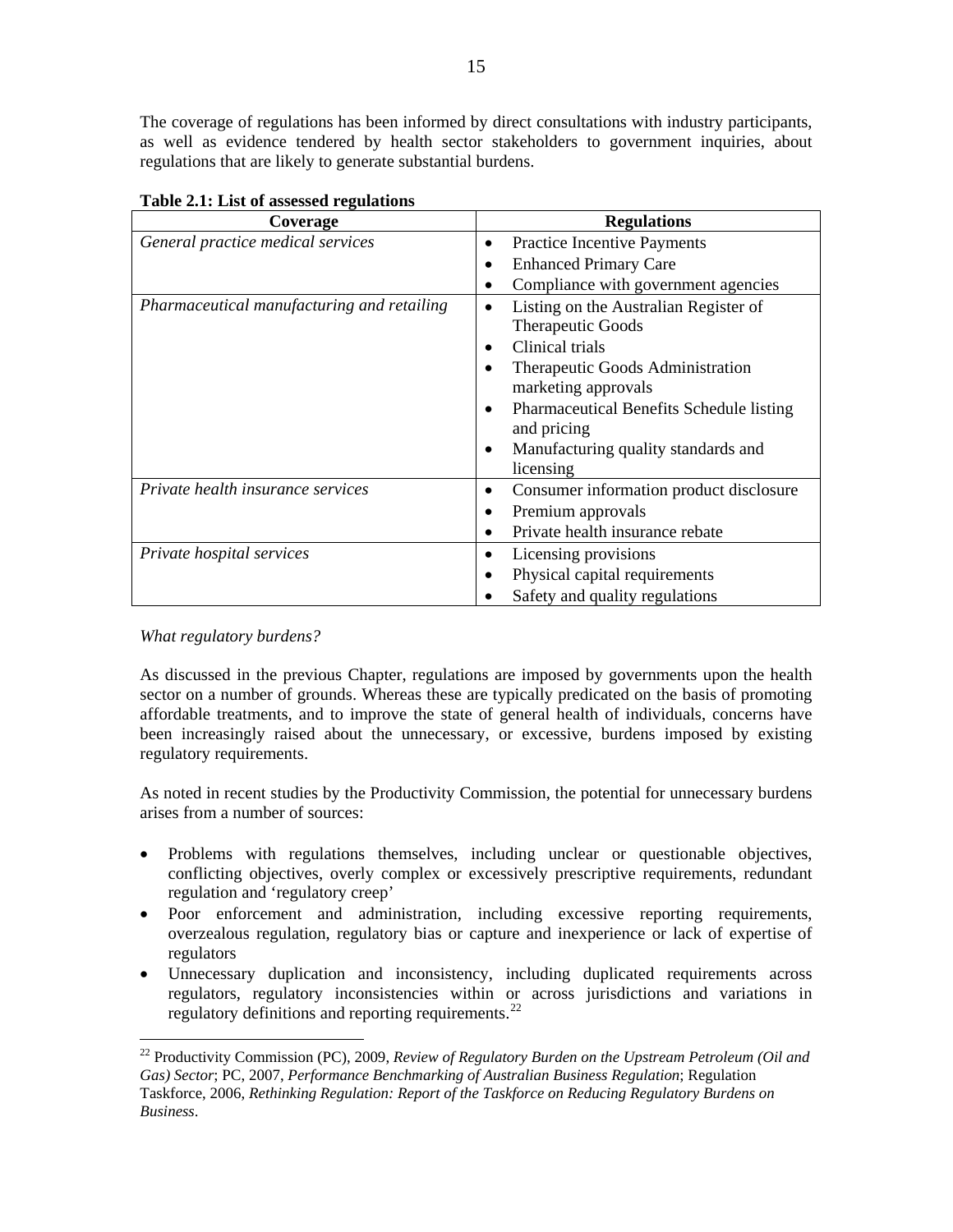<span id="page-17-0"></span>It is from these sources of burden that businesses bear the compliance costs of excessive regulations. These include the costs imposed on the administrative structures of a business, due to filling out forms and providing information to regulatory authorities, otherwise known as 'paperwork compliance costs.'

These paperwork costs also include other administrative costs, such as record-keeping and hiring external expertise (such as consultants and lawyers) to manage regulatory processes.

Unnecessary regulatory burdens also impose additional operating costs on a business ('non-paperwork compliance costs'), which can in turn affect underlying administration costs. They include:

- additional human capital investment (staff training and education) and physical investment costs (re-configurations to IT systems or other plant and equipment), and the costs of modifying output
- 'capital holding' and other costs associated with regulation-induced delays in business projects
- costs associated with dealing with inconsistent and duplicative regulation across jurisdictions
- time spent in meeting regulatory requirements, such as undergoing audits and inspections of premises or processes.<sup>[23](#page-17-0)</sup>

As discussed below, this study will focus on the unnecessary burden of health sector regulations attributable to paperwork and non-paperwork compliance costs, collectively referred to in this study as 'administrative compliance costs.'

There are a range of other costs associated with government regulations. These include the economic costs of regulations where they affect the allocation of resources. Regulations can also affect competitiveness, innovation and entrepreneurial activities. Information on these impacts on the health sector is presented on a case-by-case basis where applicable.

# **Establishing compliance cost burdens**

Ideally, the administrative compliance costs identified above would be directly observable enabling a relatively simple quantification of this aspect of regulatory burden. Further, these costs should be measured in terms of the incremental cost imposed on a business by one or more regulations – that is, the cost avoided if the regulations were withdrawn.<sup>[24](#page-17-0)</sup>

In reality, it is not straightforward to measure these costs. Business accounting systems do not identify the incremental costs directly attributable to regulation. The counterfactual situation of what business cost structures would look like in the absence of regulation is usually very difficult to determine. This is further complicated by the fact that, in some cases, government regulations serve to codify practices that already occur in the private sector.

This study will seek to report on available estimates of administrative and other compliance costs. Where appropriate these estimates will be updated with reference to health costs and similar

<sup>&</sup>lt;sup>23</sup> PC, 2007, Ibid.

<sup>&</sup>lt;sup>24</sup> PC, 2007, Ibid.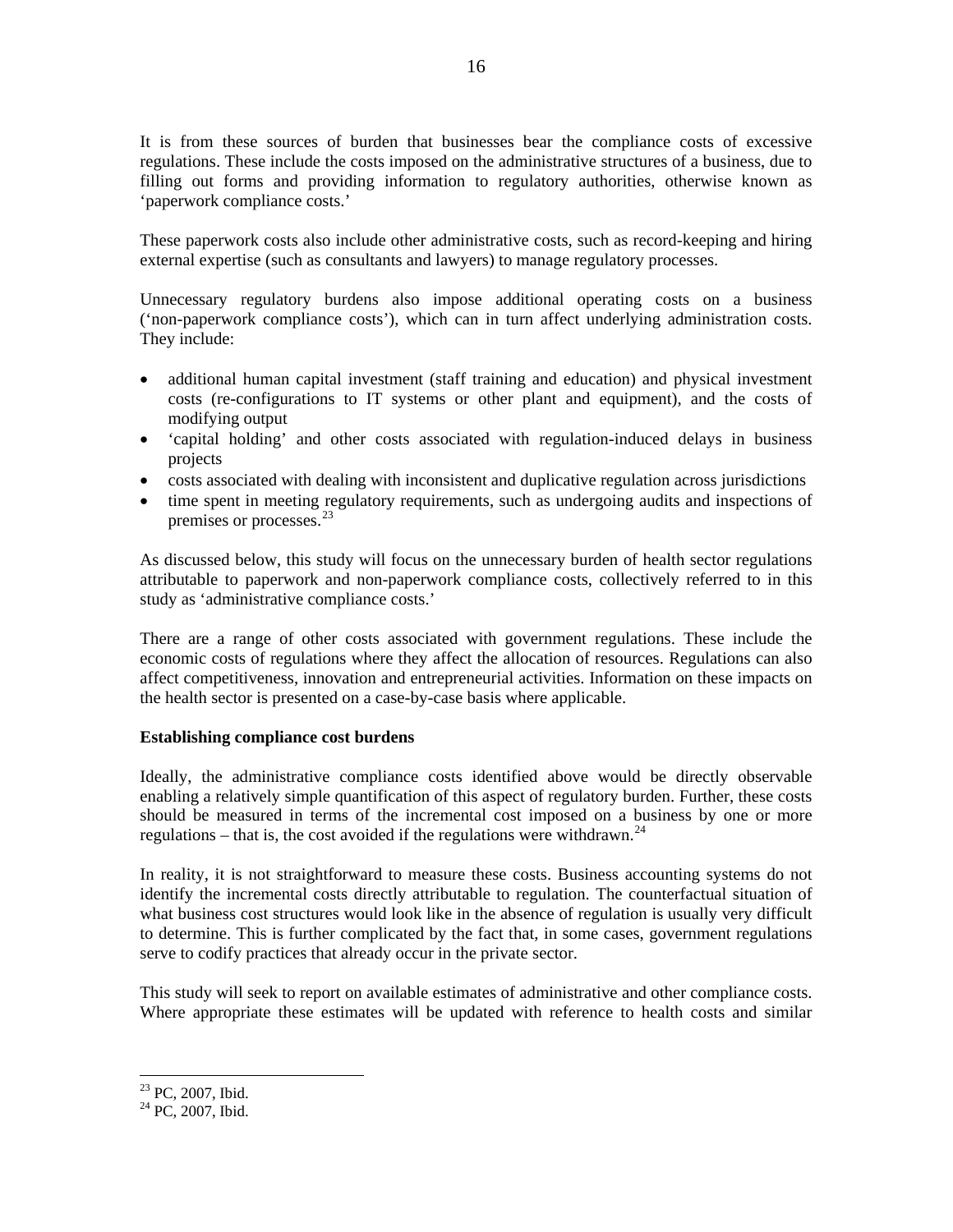<span id="page-18-0"></span>indicators to provide a more contemporary reflection of the type and magnitude of burdens imposed upon the health care sector. $25$ 

As noted above, complementary indicators pertaining to regulatory governance will be used to provide supporting information on the extent of administrative compliance cost burdens faced by private health care operators.

#### *Benchmarking compliance cost burdens across jurisdictions*

The state and territory governments not only have extensive involvement in the provision and financing of health care, but impose a wide array of regulations in an attempt to fulfill their various objectives.

It is therefore necessary, with respect to state-based regulation, to also develop indicators providing comparisons between jurisdictions. Provided that the assessed regulations are designed to meet similar objectives, and that data supporting the indicators are collected in a consistent fashion, differences in regulatory burdens should (to some degree) reflect differences in administrative compliance costs across states.

The approval of a license application by a given state government will be dependent upon the applicant satisfying a range of administrative compliance requirements contained in legislation or policy guidelines. These may include filling out application forms, providing business plans and other information for assessment by applicable government agencies.

By way of an illustrative example, consider the hypothetical case of obtaining a license to establish a private (day surgery) hospital in one of three states (Table 2.2).

|  |                            |  | Table 2.2: Hypothetical scenario of benchmarking administrative compliance activities |  |
|--|----------------------------|--|---------------------------------------------------------------------------------------|--|
|  | across three jurisdictions |  |                                                                                       |  |

| <b>Jurisdiction</b> | Count of administrative compliance<br>requirements |
|---------------------|----------------------------------------------------|
|                     |                                                    |
|                     |                                                    |
|                     |                                                    |

In the hypothetical example provided, jurisdiction B has the largest number of requirements of the three jurisdictions. Other things being equal, this may be indicative of greater (and perhaps unnecessary) compliance costs to establish a hospital in that jurisdiction compared to A and C.

<sup>&</sup>lt;sup>25</sup> The results based on available studies are often not representative of the regulated population in statistical terms because of the limited sample size and non-random sample design of the measures to quantify regulatory burden.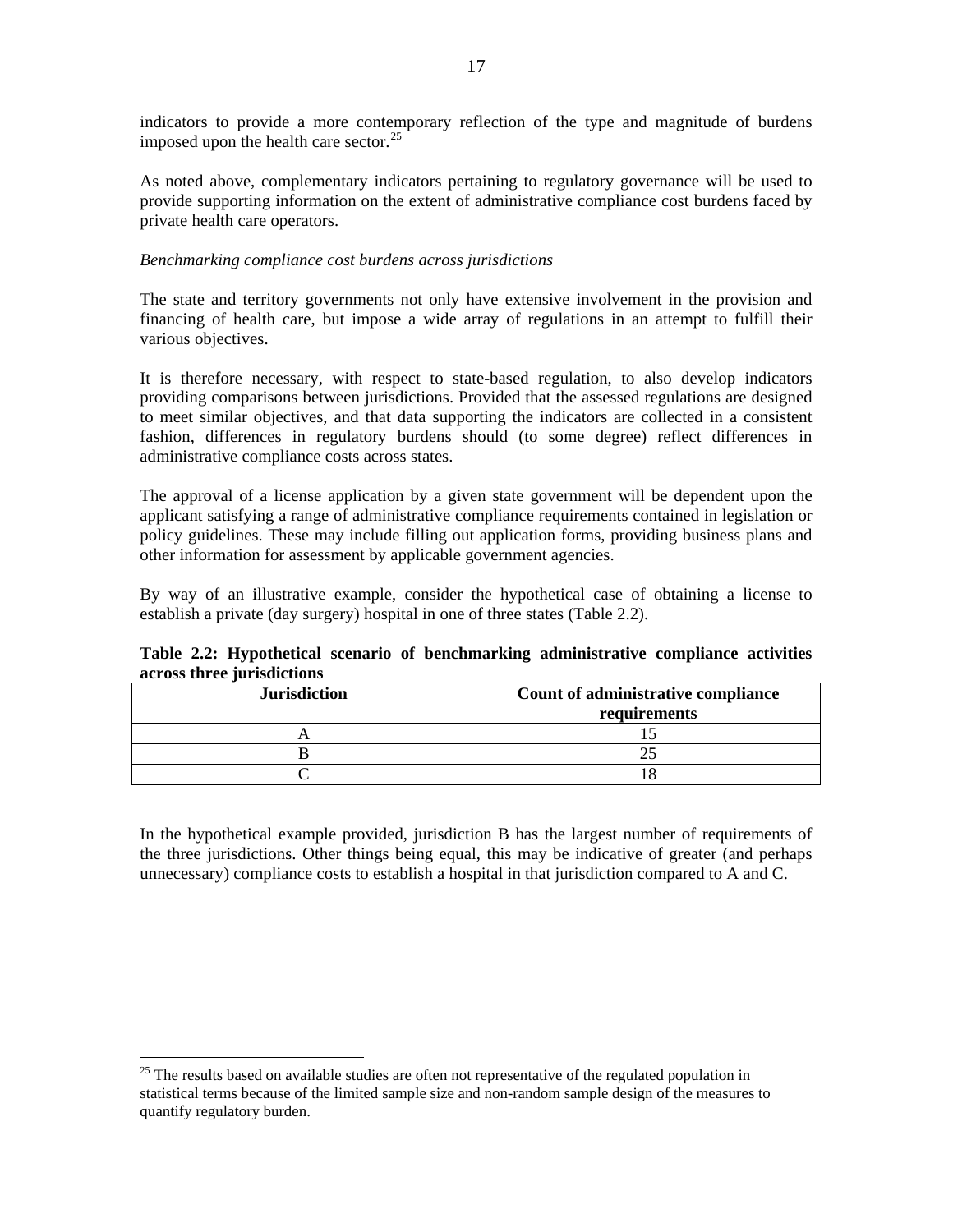# **3 General practices regulation**

#### <span id="page-19-0"></span>**Overview**

 $\overline{a}$ 

General practitioners (GPs) offer primary medical care services within the Australian health system. Indeed, for many they are the first port of contact when needing treatment.

According to the Australian Institute for Health and Welfare (AIHW), about 85 per cent of the Australian population visits a GP at least once a year. On average, every Australian spends around 83 minutes with a GP per year. On an international level, this is high: the average New Zealander spent 56 minutes with their GP, and the average American just 30 minutes per year.

The vast majority of patients are treated by GPs exclusively. In a typical 100 patient encounters, GPS provide 82 prescriptions, place 53 pathology and imaging test orders, but only make 12.5 referrals to specialists or allied health services.<sup>[26](#page-19-0)</sup> (Since the late 1990s, referrals have been increasing.<sup>[27](#page-19-0)</sup>) In 2007-08, there were 26,200 GPs billing Medicare in Australia.<sup>[28](#page-19-0)</sup>

As well as providing the first point of contact, GPs have a *de facto* coordinating role in patient management. GPs can provide ongoing care, as well as treatment for those with chronic issues. GPs also have a critical role in management of health care subsidies and programs, providing information to third parties about eligibility for welfare payments, or subsidised services such as medicines under the PBS scheme.

As the first point of contact with patients, and, as non-specialists with wide discretion to direct patients around the medical system, general practice is particularly receptive to regulatory or financial changes. GPs deal with complex, undifferentiated illness, with which they must make the most efficient and effective diagnosis and treatment.

With such a broad purpose, the decisions made by GPs are heavily influenced by the regulatory frameworks and payment structures governing the sector. As this chapter argues, every stage of general practice interacts with the regulatory framework governing the sector.

## **What constitutes a regulatory burden in general practice?**

*'Red tape restricts patient access to care with some estimates suggesting that general practitioners, for example, spend up to nine hours per week complying with red tape obligations. Every hour a GP spends doing paperwork equates to around four patients who are denied access to a GP.'[29](#page-19-0)*

Parsing out what is a regulatory burden and what is a 'natural' operational cost is extremely difficult. For example, GP participation in many of the government programs explored in this chapter is not mandatory, in that they are not compelled to participate. Furthermore, as the

<sup>&</sup>lt;sup>26</sup> Australian Institute of Health and Welfare (AIHW), General practice activity in Australia 2007–08, Australian GP Statistics and Classification Centre.

 $27$  AIHW, General practice activity in Australia 1998–99 to 2007–08: 10 year data tables.

<sup>28</sup> Steering Committee for the Review of Government Service Provision (SCRGSP), 2009, *Report on Government Services 2009*, Productivity Commission, Canberra.

<sup>&</sup>lt;sup>29</sup> Australian Medical Association, Submission to Productivity Commission Annual Review of Regulatory Burdens on Business: Social and Economic Infrastructure Services, 2009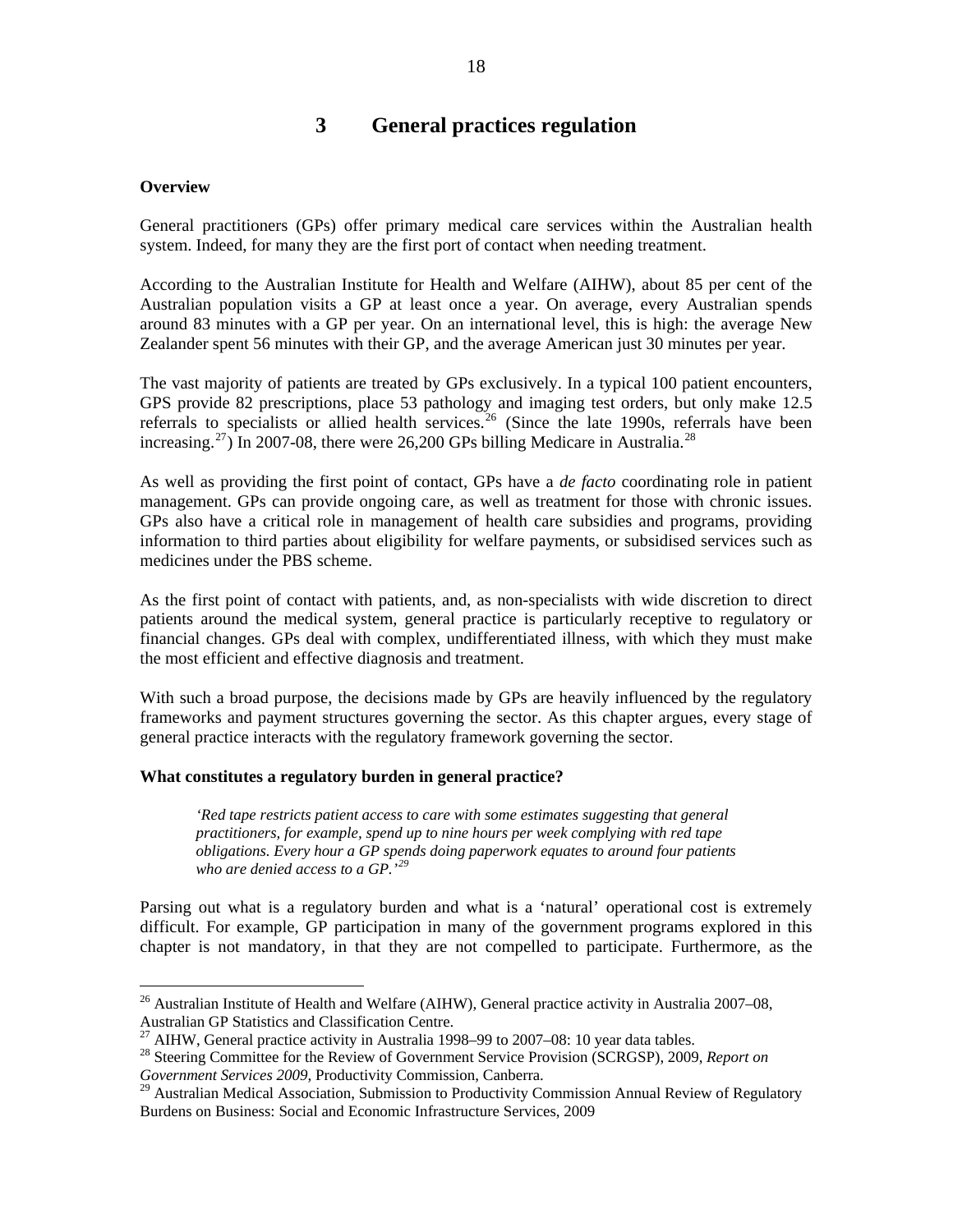<span id="page-20-0"></span>Commonwealth Department of Health and Ageing argued in 2003, GPs are 'fully compensated for the costs incurred in participating' – the incentive schemes explored below are remunerative schemes, and the administrative costs of participation are, arguably, covered by that remuneration.

Furthermore, the structure of Medicare itself – compensation for government-nominated clinical practices – is itself a major contributor to the regulatory burden facing general practice. The Medicare Benefits Schedule (MBS) has, since it was introduced, been steadily added to and altered. MBS changes can have a significant impact on medical practice. Changing MBS items can favour certain treatments above other treatments, and can make others uneconomic to provide. As the Chair of the Australian Medical Association (WA) Council of General Practice has argued, Medicare Australia is a 'policy implementation instrument for the Commonwealth Department of Health and Ageing, an e-health driver, quality incentives platform ... and regulator.'

*'… the department defines for we GPs, with inadequate consultation, how they think general practice and primary care is or should be working — then places item numbers with fees, descriptors, guidelines and complex paperwork requirements around them, regardless of whether they meet the "real world test".'*[30](#page-20-0)

This multi-purpose role makes it extremely challenging to distinguish what constitutes a regulatory burden on the general practice sector and what constitutes a 'normal' administrative cost of performing general practice. General practice in Australia is privately operated but almost entirely shaped by policy decisions enacted through the Medicare system. In this chapter however we look at some of the most significant regulatory burdens which impact general practice in Australia.

One particular area which this chapter does not cover is the Pharmaceutical Benefit Scheme's authority script system. The authority script system was reformed in 2007, with the intention of saving 70,000 consultation hours per year. Nevertheless, the paperburden cost of the script system remains a common complaint among practicing GPs.<sup>[31](#page-20-0)</sup> The Productivity Commission has argued that the authority script system be either further streamlined, or completely eliminated.

#### **Significant regulatory changes**

 $\overline{a}$ 

This regulatory system affecting GPs has been the subject of significant change over the last two decades. The direction of reform has been from moving general practice away from an autonomous professional discipline and integrating it within the broader health system and within health policy frameworks. William Coote also notes that there has been a similar integration between general practice and government direction of health goals:

*'The political interface between general practice and the federal government evolved in parallel, from "corporatist" agreements initiated by national professional organisations, to processes initiated and managed by government with involvement of a broad range of medical and other groups.'*[32](#page-20-0)

<sup>&</sup>lt;sup>30</sup> Steve Wilson, 'MBS review a wasted opportunity', *Australian Doctor*, 30 June 2009.<br><sup>31</sup> See, for example, *AMA War on Red Tape website*, available at http://waronredtape.blogspot.com<br><sup>32</sup> William Coote, 2009, 'Gener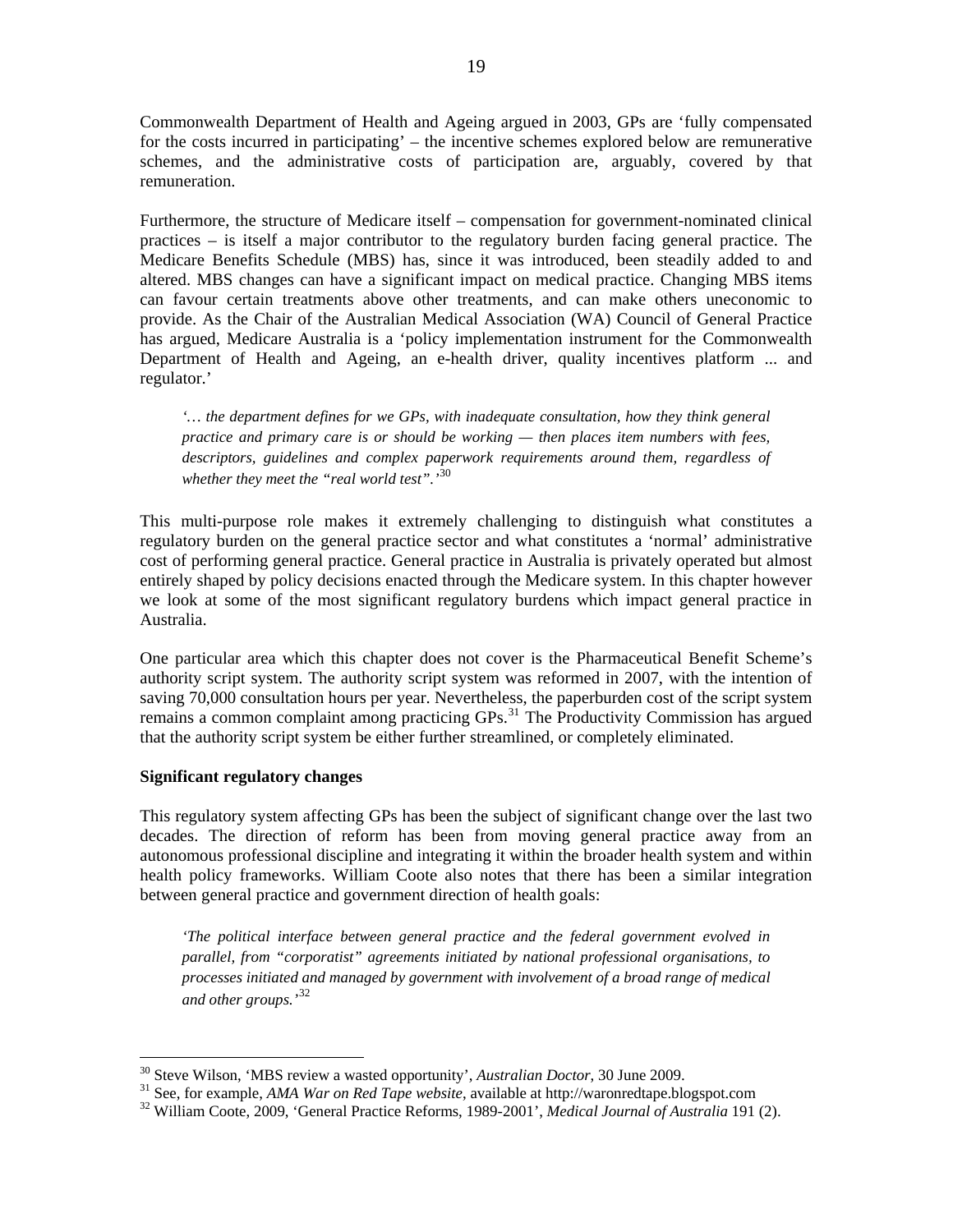<span id="page-21-0"></span>The first major policy change that has a direct impact on regulatory compliance costs was the introduction of vocational registration linked to the payment of Medicare rebates, which was announced in March 1989. Vocationally registered GPs of the Royal Australian College of General Practitioners (RACGP) fellows are entitled to higher Medicare non-referred rebates. To achieve vocational registration, the RACGP administers a program of Quality Assurance and Continued Professional Development.

Similarly significant changes have been the introduction of Practice Incentive Program (PIP) and the Enhanced Primary Care (EPC) program, which grew out of the General Practice Strategy Review Group of 1998. Financial payments like the PIP and EPC programs are designed to give financial incentives to GPs to focus on certain areas of care. Incentive payments respond to the view that 'flat' Medicare payment schemes distort GPs focus away from optimal care:

*'…in virtually all contexts it has been observed that on the margin, behaviour is altered by economic incentives and there are no reasons for supposing that doctors are different in this respect. Therefore a prediction is that there will be greater doctor enthusiasm for undertaking tasks which increase income, compared with those that are less well rewarded.'*[33](#page-21-0)

Certainly, the structure of payment structures materially impact the types of treatment general practices administer. PIP payments are designed to militate against financial incentives to deliver quick consultations, rather than take the necessary time to conduct preventative healthcare, as well as the incentives GPs have to prescribe, order tests and refer to specialists. As an article in *Australian Private Doctor* argued, payment incentives are themselves designed to alleviate some for the perverse consequences of the Medicare funding arrangements:

*'Government controls the number of doctors by controlling educational places and immigration; it controls the allocation of work between doctors and doctor substitutes by licensing and accreditation and the award of Medicare item numbers and adjustments to pay through variations to Practice Incentive Payments; it controls the prescribing habits of doctors by nominating what drugs will be on the NHS and for what drugs an authority to prescribe will be required; it directs the work that doctors will do by providing incentives to perform preventive health checks, carry out immunization, engage in mental health programs, perform chronic care plans and so on and on, and; it directs what research will be carried out by controlling research grants.'*[34](#page-21-0)

The drive for incentive payments closely resemble a traditional regulatory 'cat-and-mouse' game, where actors operating within a regulatory framework adjust their behaviour to reap maximum benefit around those rules; incentive payments are an attempt to readjust the framework to compensate. This need not be deliberate, but the structure of a regulatory framework can subtly alter the behaviour of the regulated entity.

Unfortunately, one of the most well-documented results of such regulatory gamesmanship is added regulatory complexity. As Edward Kane writes in the context of financial regulation,

 $33$  Quoted in Andrew Boyden & Rob Carter, 2000, 'The appropriate use of financial incentives to encourage preventive care in general practice' Centre for Health Program Evaluation, Research Report 18. <sup>34</sup> 'More of the same', Australian Private Doctor [available at

http://www.privatedoctors.com.au/index.php?id=98].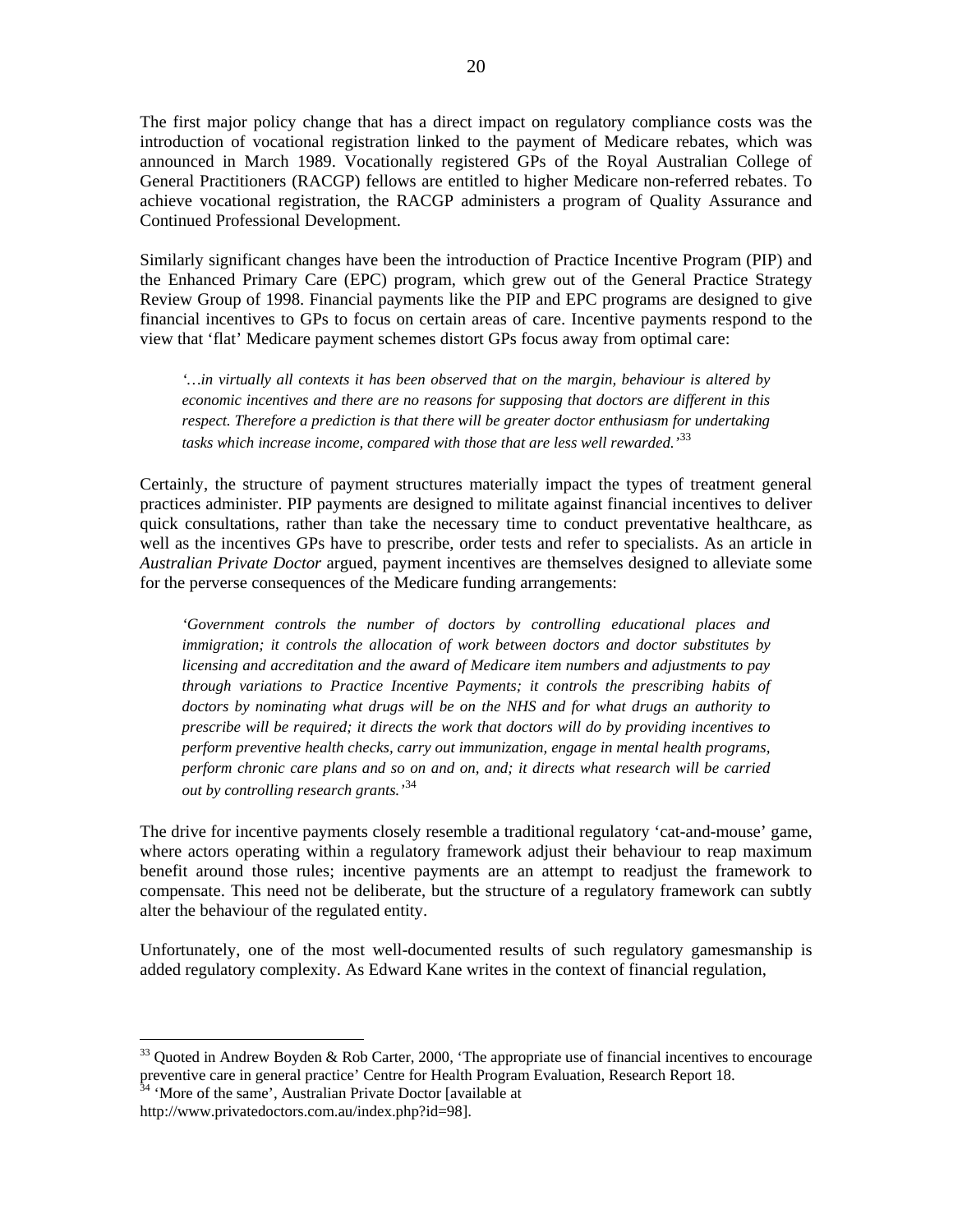<span id="page-22-0"></span>*'Market institutions and political imposed restrains reshape themselves in a Hegelian manner, simultaneously resolving and renewing an endless series of conflicts between economic and political power. The approach envisions repeating stages of regulatory avoidance (or loophole mining) and re-regulation, with stationary equilibrium virtually impossible.'*[35](#page-22-0)

This complexity can manifest itself in increasing costs and paperwork burdens.

The first PIP payment, the General Practice Immunisation Incentive, was introduced in 1998. There are now 12 PIP payments available: incentives to provide afterhours care, employ practice nurses in rural and regional areas, extra training about new medicines, hosting undergraduate students, conduct cervical screening, asthma, diabetes and domestic violence initiatives, provide GP services to aged care homes, and, as of August 2009, to keep up to date with improvements in eHealth programs.

In order to receive PIP payments, practices must gain accreditation against RACGP standards – two hundred indicators covering medical services, patients' rights, quality assurance, administration and equipment. Accreditation lasts for three years, and obtaining accreditation involves a fee payment and extensive interviews with medical and non-medical staff.

The Enhanced Primary Care program is a separate incentive based program introduced in 1999 to encourage greater preventative care for older Australians and those with chronic conditions. Unlike PIP payments, the EPC program is delivered through the Medicare Benefits Schedule.

Enhanced Primary Care was given a major revision in 2005 with the introduction of new MBS items for Chronic Disease Management to provide practitioners more options and flexibility for the management of patients with chronic conditions. The items provide for GP Management Plans and Team Care arrangements, and absorb the pre-2005 EPC care plans. Up to five allied health visits per patient per year are available under the CDM items.

Other incentive programs include the Mental Health Nurse Incentive Program.

These programs, PIPs and EPC items, provide extra revenue streams for GPs for doing certain policy-favoured activities. They can provide significant extra income to GPs, often mitigating against rising practice costs. But they also bring substantial paper-burden costs.

General practitioners have for a long time been negatively affected by the paperwork and bureaucratic burden of government policy settings. GPs have cited PIPs as a major contributor towards paperwork burden, as well as other interactions with government services such as Centrelink. This paperwork can have major consequences for workload and practitioner welfare.

Specifically, bureaucratic burdens feed directly into the three major causes of stress in general practice – excessive workload, the economic factors necessary to run a business, and 'medicopolitical' factors, that is, the political and regulatory environment within which practices operate. According to a 1998 study – on the cusp of the introduction of the major incentive payment schemes:

 $35$  Edward J Kane, 1981, 'Accelerating Inflation, Technological Innovation and the Decreasing Effectiveness of Banking Regulation', *The Journal of Finance* 36 (2).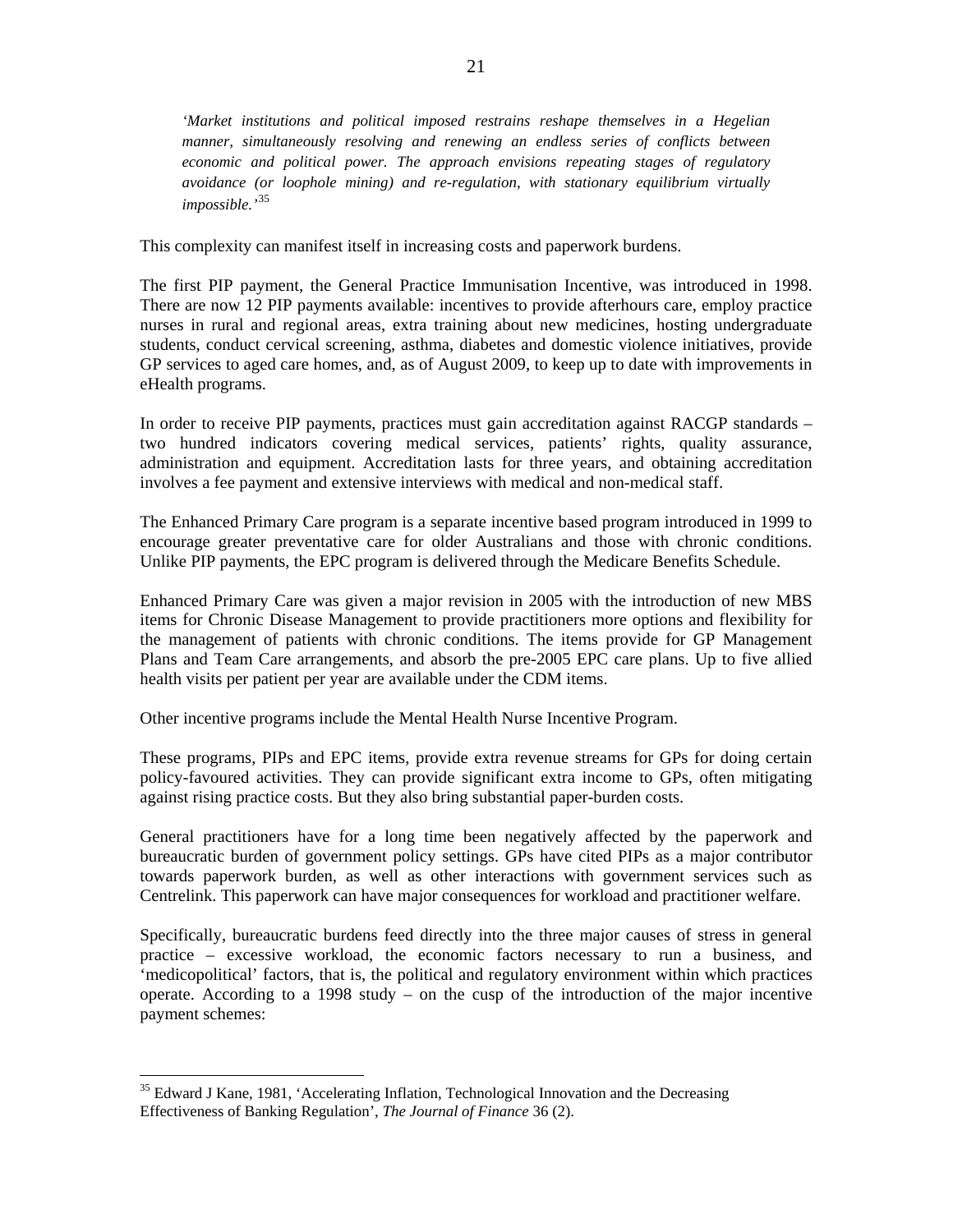<span id="page-23-0"></span>*'The most common sources of dissatisfaction or frustration were a belief that the contribution of GPs is not appreciated by government, apprehensiveness about the changes and reforms in general practice, a belief that government was interfering in the ability to make clinical decisions, pressure to bulk bill patients, and the introduction of "blended" payments (remuneration through a mixture of fee-for-service and non-fee-for-service payments).'*[36](#page-23-0)

Fittingly, the 1998 study, which comprised of a survey of 500 GPs in Australian metropolitan areas, found that 'paperwork' was listed the second largest contributor towards GP stress, just below 'time pressure to see patients.' Perhaps just as significantly, these pressures created by regulatory settings were reported far more commonly that the widely perceived stressors of 'threat of litigation.' While litigation, when it occurs, is the most stressful, with its very low frequency, paperwork and workload are more significant day to day pressures GPs face.

The 2009 *Medical Observer* Stress Test found that of the GPs who reported worrying stress levels, the majority laid the blame on bureaucracy and red tape. The same study found that bureaucracy and red tape was the second largest contributor to negative health consequences from general practice work. Three-fifths of respondents claimed that the increase in stress was higher than two years ago. $37$ 

In a limited survey of GPs in the Osborne General Practice Division in Western Australia, 77 per cent felt that the combined there was either too much or far too much red tape involved in Medicare, PIP and PBS services.<sup>[38](#page-23-0)</sup>

## **The administrative burden of Enhanced Primary Care**

The Enhanced Primary Care (EPC) package was introduced in 1999. In the 2002, the Productivity Commission's inquiry into General Practice Compliance costs found that organisation of Enhanced Primary Care plans was the third highest administrative cost incurred by GPs.

Prior to the 2005 changes EPC use was declining, in part because of the administrative burden involved. Some of these administrative burdens are one time only, as one GP put to the Productivity Commission, nevertheless, ongoing costs are still substantial:

*'To set up a system for Care Plans in our practice took me at least 60 hours. I employ someone for around 10 hours a week to administer it. The doctors all complete the Care Plan paperwork in home time.'*[39](#page-23-0)

The 2005 changes meant a dramatic increase in the use of EPC by practitioners.

The new Chronic Disease Management (CDM) items have doubled in uptake since 2005. Compiling the use of EPC items pre- and post-2005, Medicare statistics show that since the Productivity Commission's 2003 study that increase is even more dramatic: from 184,952 to 2,657,190 items billed. (See Figure 3.1)

<sup>&</sup>lt;sup>36</sup> Peter L Schattner and Greg J Coman, 1999, 'The Stress of Metropolitan General Practice' MJA 169.

<sup>&</sup>lt;sup>37</sup> 'Stress snapshot', *Medical Observer*, 17 July 2009.<br><sup>38</sup> Osborne Division GP comments, Submission to the Productivity Commission Inquiry into General Practice Compliance Costs. 2003

<sup>&</sup>lt;sup>39</sup> Australian Divisions of General Practice Ltd. Submission to the Productivity Commission on the General Practice Compliance Costs Study. 2003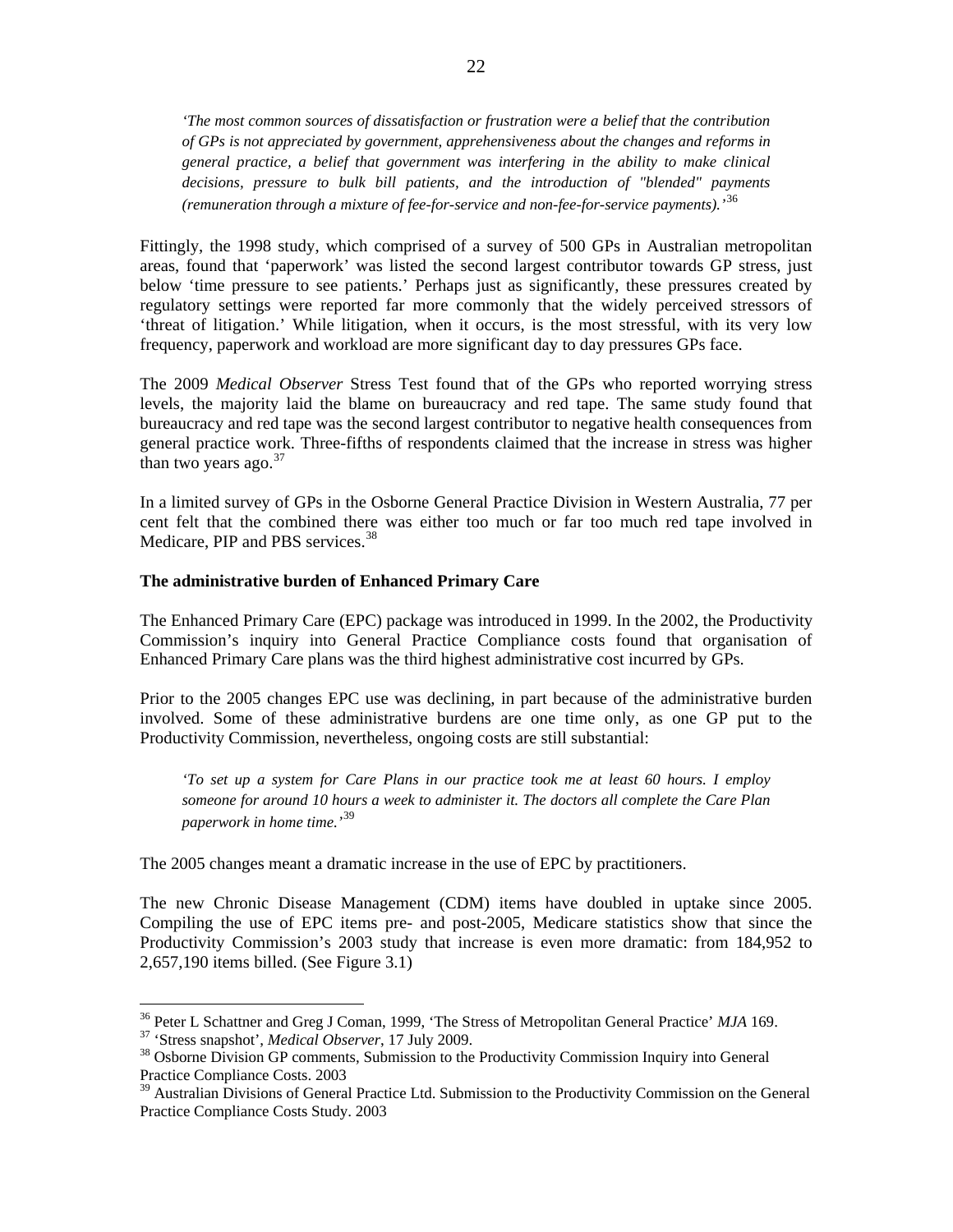

<span id="page-24-0"></span>**Figure 3.1: The Use of Enhanced Primary Care Medicare Items, 2001-2009** 

Source: Medicare Australia statistics

 $\overline{a}$ 

The number of participating GPs has also dramatically increased. In 2003-04, 7109 GPs were utilising the EPC items, or 40.9 per cent. In 2007-08, 93 per cent of all GPs were using EPC items.

The Productivity Commission's 2009 Report on Government Services speculates that the sharp increase from 2005 to 2009 is due to the steady introduction of further CDM items, but given the documented low levels of knowledge about MBS items, both when items are first introduced, and for recent GP registrars, it is likely cultural changes within general practice and increased education about CDM items are factors as well.

The Vice-chairman of the General Practice Registrars Australia was quoted in *Australian Doctor* arguing that 'the requirements and training required to access these numbers seem to change every 12 months' and 'the government has made a lot of changes to the MBS over time, which seem to be based more on political expediency than improved patient care.<sup>'[40](#page-24-0)</sup>

Delays in adoption are common after Medicare changes; the use of Service Incentive Payments was extremely low in the first year after their introduction.<sup>[41](#page-24-0)</sup>

The administrative burden of the enhanced primary care items is substantial. For MBS item 721 – which constitutes a large bulk of the CDM items – the rules and regulations covering the item are comprised in a 52 page document. Box 3.1 outlines the extensive administrative tasks involved in

<sup>&</sup>lt;sup>40</sup> Heather Ferguson, 2009, 'Crunching the Numbers', Australian Doctor, 3 September.

<sup>41</sup> Campbell Research & Consulting, 2003, 'General Practice Compliance Costs', 24 February.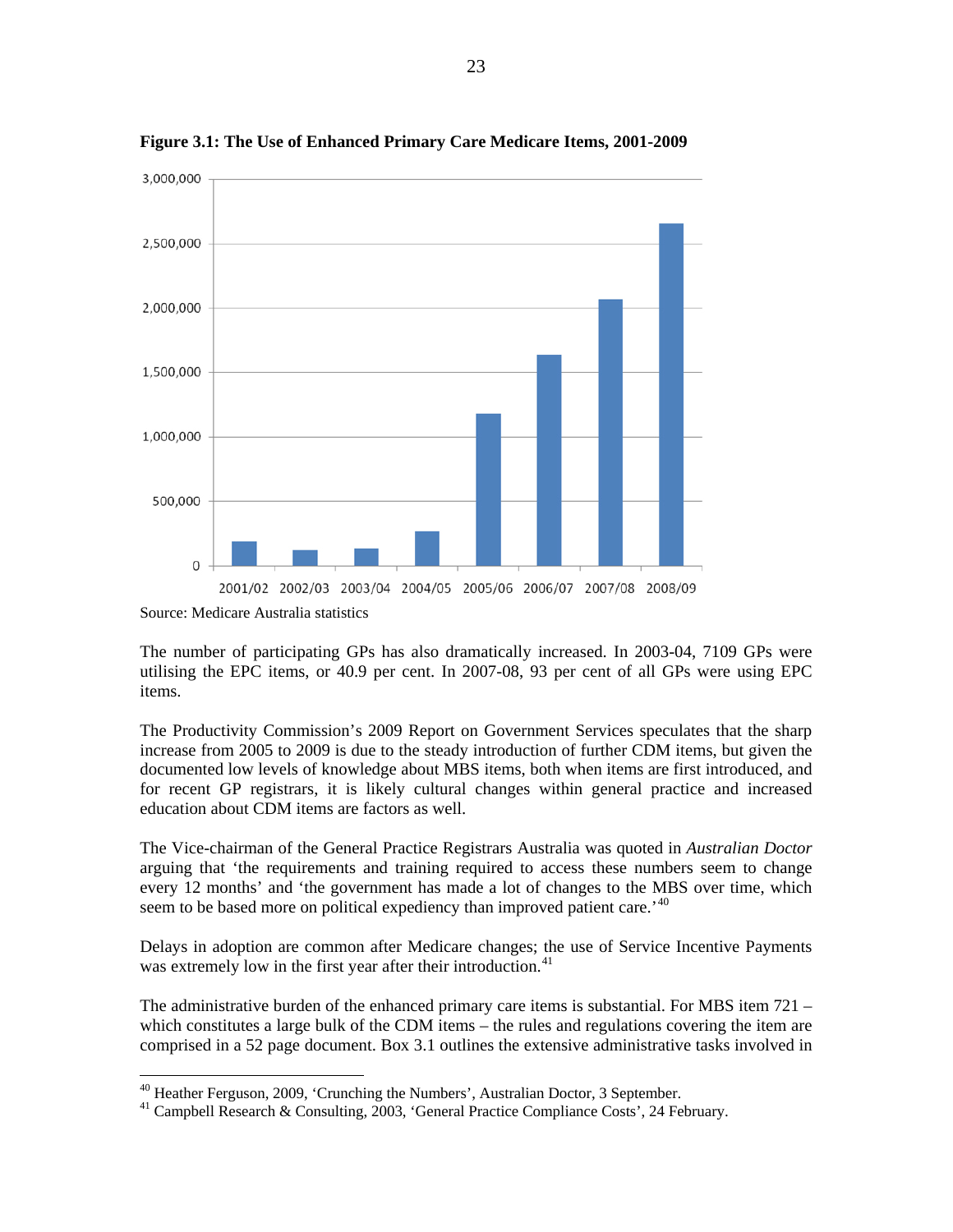<span id="page-25-0"></span>organising a EPC Team Care Arrangement, including the development of a GP Management Plan, extensive documentation, and arranging the cooperation of allied health providers.

# **Box 3.1: Referring patients to allied health workers under a EPC Team Care Arrangement**

- The GP must contact the proposed providers and obtain their agreement to participate, realising that they may wish to see the patient before they provide input but that they may decide to proceed after considering relevant documentation, including any current GP Management Plan (GPMP);
- The GP must collaborate with the participating providers to discuss potential treatment/services they will provide to achieve management goals for the patient;
- The GP must document the goals, the collaborating providers, the treatment/services they have agreed to provide, any actions to be taken by the patient and a review date i.e. completing the TCA document; and
- The GP must provide the relevant parts of the TCA to the collaborating providers and to any other persons who, under the TCA, will give the patient the treatment/services mentioned in the TCA.
- The collaboration between the coordinating GP and participating providers must be based on two-way communication between them, preferably oral, or, if this is not practicable, in writing (including by exchange of fax or email, but noting that the means of communication used must enable privacy to be safeguarded in relation to patient information). It should relate to the specific needs and circumstances of the patient. The communication from providers must include advice on treatment and management of the patient.

To develop Team Care Arrangements for a patient, at least two health or care providers who will be providing ongoing treatment or services to the patient must collaborate with the GP in the development of the TCA. This includes people who will be organising or coordinating care services for the patient that will be provided by their organisation.

Each of the health or care providers must provide a different kind of ongoing care to the patient. One of the minimum two service providers collaborating with the GP may be another medical practitioner (normally a specialist or consultant physician but not usually another GP).

The patient's informal or family carer may be included in the collaborative process but does not count towards the minimum of three collaborating providers.

One GP has written:

 $\overline{a}$ 

*'Red tape makes team care arrangement planning cumbersome. We have to draft the care plan, copy it to two other providers and wait for their feedback before we can claim for the service, and the providers have to send their feedback before they have seen your patient, which is a bit absurd.' [42](#page-25-0)*

As the AMA points out, these burdens need to be seen in the context of a Medicare Benefits Schedule which now comprises of 4400 items – the MBS is now so unwieldy that the Department of Health and Aging has ceased producing a hard copy. New items added onto the MBS come with detailed restrictions, including how limitations on how often those services may be provided

<sup>42</sup> *AMA War on Red Tape website*, 16 February 2009, available at http://waronredtape.blogspot.com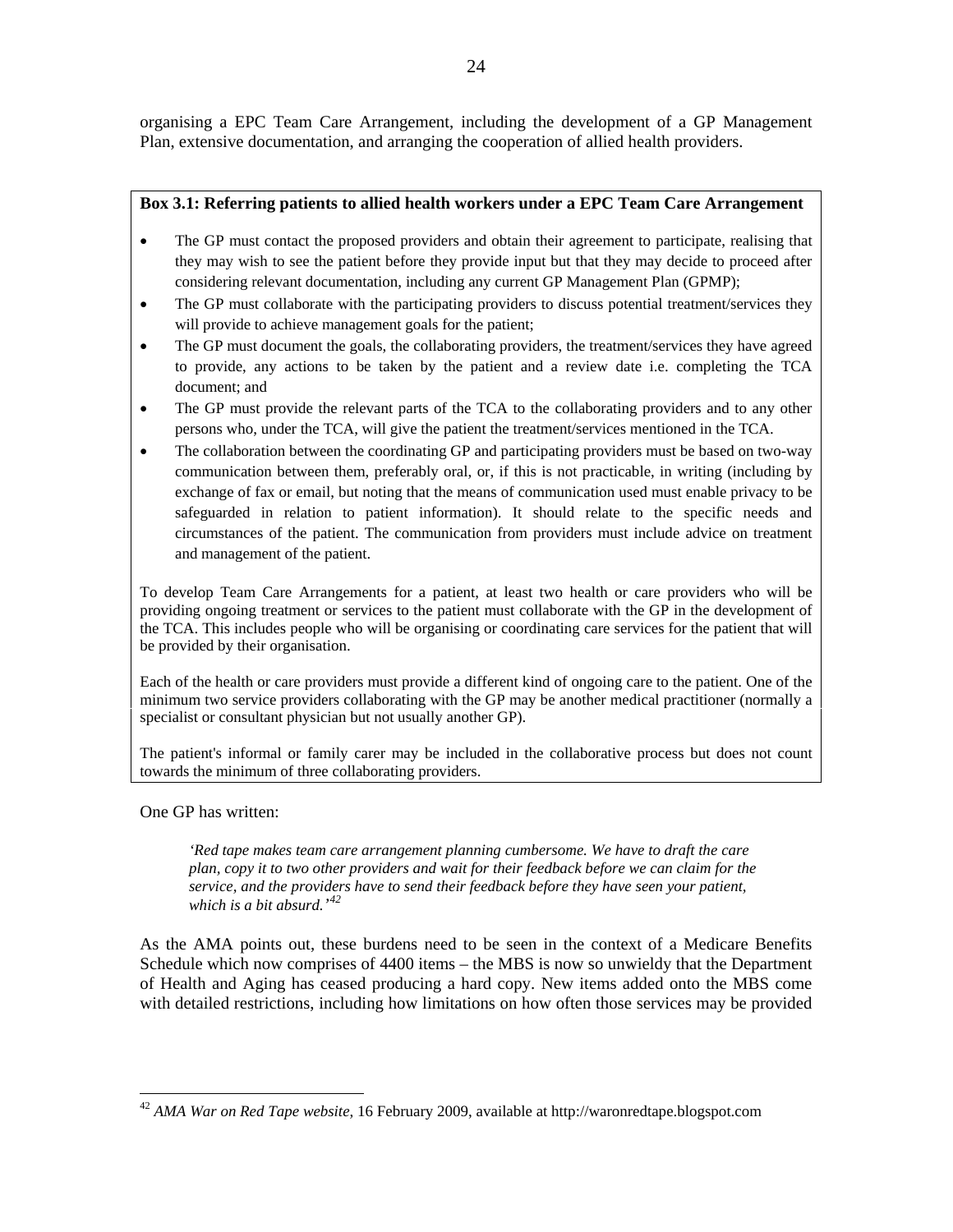<span id="page-26-0"></span>to patients, how those services must be delivered and so on. The AMA argues that 'these requirements will often disturb existing systems and processes that operate effectively.<sup>1[43](#page-26-0)</sup>

The cost and compliance burdens are not only borne by GPs. Allied health workers report similar issues with uncompensated paperwork requirements when referred patients through CDM items.<sup>44</sup>

relative burden remains steady, that compliance burden will have increased to \$156 million per year. The Productivity Commissions' 2003 report into General Practice Regulations allows us to estimate the regulatory burden of Enhanced Primary Care items. The substantial increase in the number of GPs using EPC items, and the number of EPC items used has led to a dramatic increase in the compliance burden of enhanced primary care. The Productivity Commission estimated that the total compliance burden from EPC items was \$17 million per year. If the

|                 | Number        | Number     | Practice staff salaries – hourly rates $(\$)$ |              |                    |                    | Estimated     |
|-----------------|---------------|------------|-----------------------------------------------|--------------|--------------------|--------------------|---------------|
|                 | of services   | of GPs     | GP                                            | <b>Nurse</b> | Practice           | Receptionist       | compliance    |
|                 |               |            |                                               |              | Manager            |                    | burden $(\$)$ |
| $2001 - 2002^a$ | 184.952       | 6.951      | 63.84                                         | 19.34        | 20.10              | 15.64              | 17.676.169    |
| 2007-2008       | $2,657,190^b$ | $17,736^c$ | $77.50^{\rm d}$                               | $23.48^d$    | 24.40 <sup>d</sup> | $18.99^{\text{d}}$ | 156 551 395   |

a) 2002-2003 figures from Productivity Commission Report into General Practice Regulation, 2003. b) Medicare Australia statistics. c) Steering Committee for the Review of Government Service Provision (SCRGSP), 2009, *Report on Government Services 2009*, Productivity Commission, Canberra. d) Hourly rates reported in 2003 Productivity Commission study, adjusted for general health inflation.

# **ed tape and blended payments R**

 $\overline{a}$ 

despite this burden, preventative measures that some blended payments seek to encourage are supported by the general practice profession. It is widely recognized that delivering health outcomes through blended payments – whatever their benefits – is a leading cause of regulatory complexity and paper burden. Nevertheless,

such payments place on general practice. In order to develop an 'integrated' health service, the PHT recommends The political drivers behind the expansion of blended payments provide cause for concern however. The 2009 National Preventative Health Taskforce provides an example of blended payments being used for political ends with little acknowledgement of the compliance constraints

*for service, salaries, capitation and performance-based payments accompanied by a single 'blended payment models that provide for payment of clinicians through a combination of fee* 

<sup>43</sup> Rosanna Capolingua, *Australian Medical Association Submission to Productivity Commission's Annual Review of Regulatory Burdens on Business – Social and Economic Infrastructure Services*, March 2009. 44 See, for example, *Simplifying the Mechanics of Patient Care Under Medicare for Dietitians in Private* 

*Practice: An Evaluation of Dietetics Medicare Services for Chronic Disease Management*, Monash Institute of Health Services Research, July 2008.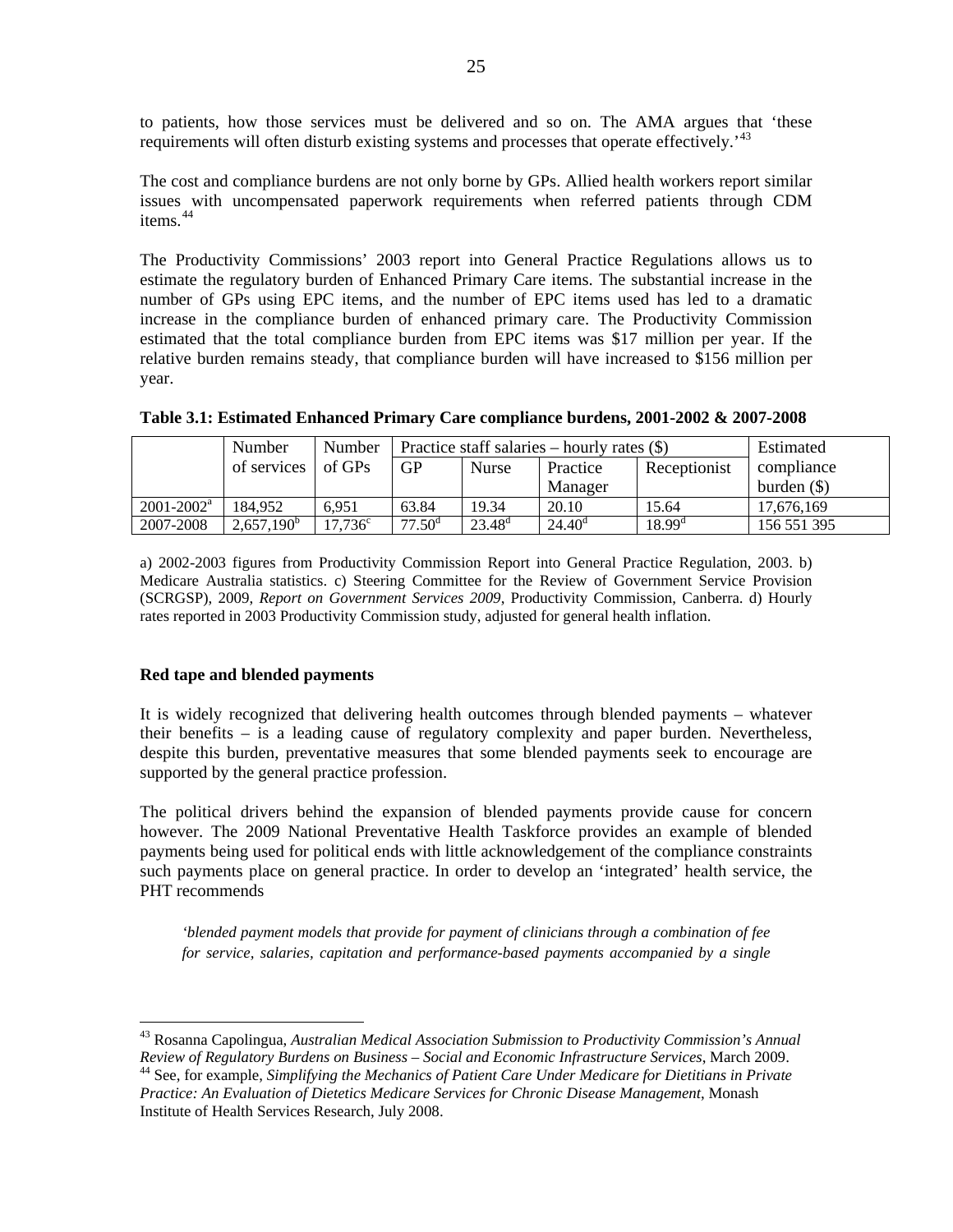<span id="page-27-0"></span>*funds holder for primary and community care and public healthcare, ideally funded through a 'needs adjusted' capitated formula.'[45](#page-27-0)*

Such adjustments to the regulatory framework governing general practice need to be carefully studied for the impact on paper burden, and their impact on GP capacity. Indeed, the AMA has argued that the compliance costs imposed by blended payments can act as a de facto rationing mechanism.

*'[The] Commonwealth Government uses red tape as a blunt rationing mechanism to discourage medical practitioners from providing more services and in some cases actively limiting the number of services [they] can provide to patients and thus contain health costs.'*[46](#page-27-0)

Without seriously engaging the paper burden costs of blended payments, the expansion of such payments could have deleterious consequences for the access and equity of the Medicare system.

#### **General Practitioners as government service administrators**

One of the major paper burdens faced by GPs is a consequence of their position within the health system as gatekeepers – GPs are increasingly shouldering the burden of assessment for welfare, pension, and other government services.

The mechanisms by which federal and state governments assess qualifications for such services, and by which those qualifications are reassessed, places GPs in a central position. The individual paperwork requirements for assessing whether a patient qualifies for government services are a substantial burden on general practice.

Commonwealth and state government programs in which GPs play a key or facilitative role include:

- The Disability Support Pension Sickness Allowance
- Newstart Allowance
- Youth Allowance
- Mobility Allowance
- Carer Payment & Carer Allowance
- Mobility / Disabled Parking Permits
- Telstra Priority Assistance
- Workcover

 $\overline{a}$ 

- Social housing support forms.
- Taxi subsidy schemes

In most cases, the GP is required to fill out documentation with the patient, including description of symptoms, patient history, details of treatment, and whether a patient's condition is improving, deteriorating or static. The extent of detail required for each application can vary significantly.

<sup>&</sup>lt;sup>45</sup> National Preventative Health Taskforce, *Australia: the healthiest country by 2020 – National Preventative Health Strategy 2009, September 2009, page 40* 

<sup>&</sup>lt;sup>46</sup> Rosanna Capolingua, Australian Medical Association Submission to Productivity Commission's Annual *Review of Regulatory Burdens on Business – Social and Economic Infrastructure Services*, March 2009.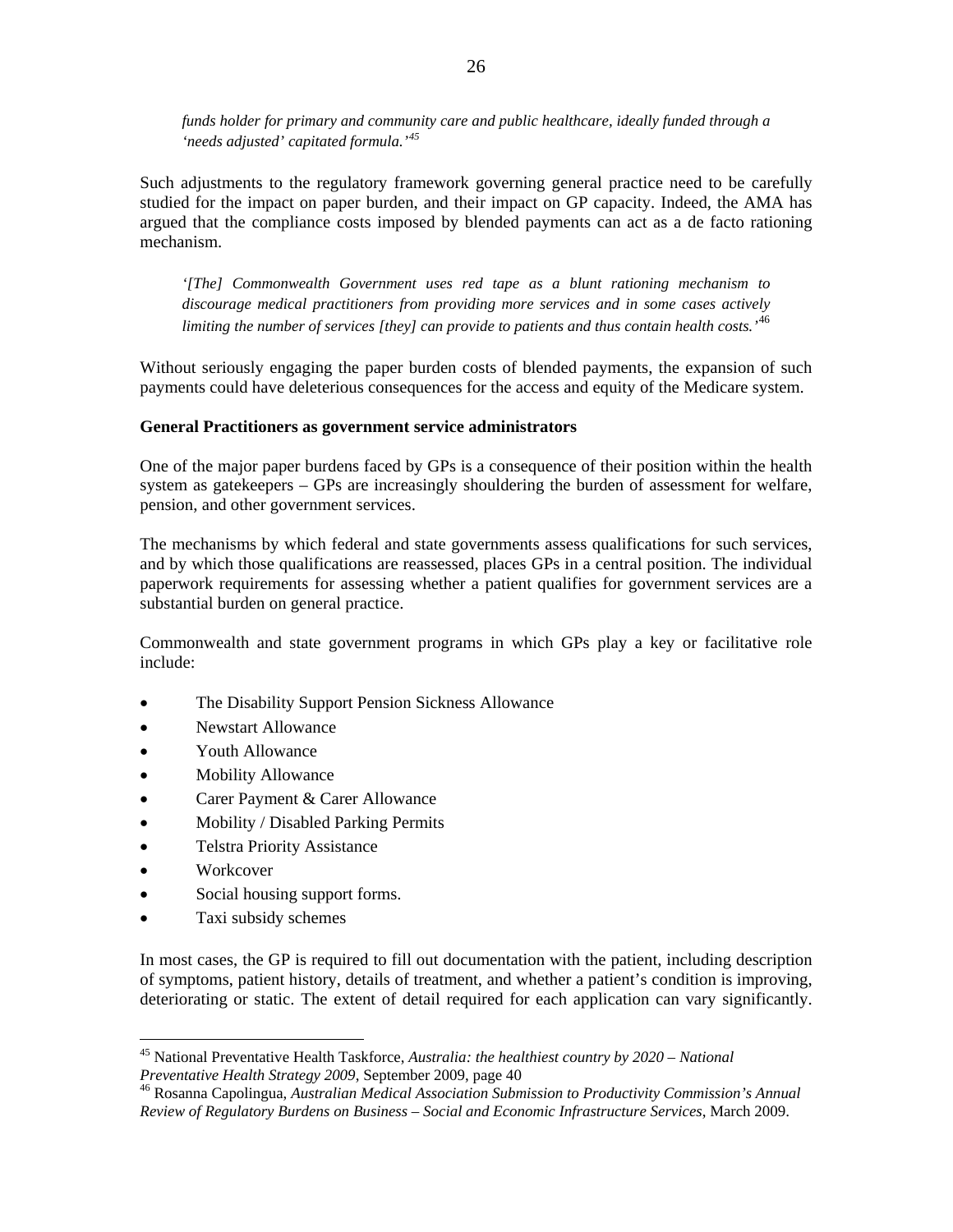<span id="page-28-0"></span>The application for the New South Wales Taxi Transport includes the question 'On average how far can the applicant walk before needing to stop and rest?' with a comment 'This question must be answered $\tilde{I}^{47}$  $\tilde{I}^{47}$  $\tilde{I}^{47}$ 

Table 3.2 provides an illustration of the volume of forms GPs have to contend with.

The area of taxi subsidies provide an example of possible benefits of administrative efficiency in documentation which GPs have to fill out. In Victoria, the substantial taxi subsidy compliance forms have been shifted onto an online processing system. When the new process comes into effect in 2011, the Victorian government estimates that this change will generate an overall administrative saving of \$748,000.

| Housing                 | The medical cooling concession form                                                                |  |  |  |  |  |
|-------------------------|----------------------------------------------------------------------------------------------------|--|--|--|--|--|
|                         | Companion card application form                                                                    |  |  |  |  |  |
|                         | Application for public housing                                                                     |  |  |  |  |  |
|                         | Application for early housing                                                                      |  |  |  |  |  |
| <b>Child Protection</b> | Protective intervention report form                                                                |  |  |  |  |  |
|                         | Child wellbeing referral form                                                                      |  |  |  |  |  |
|                         | Request for information response form                                                              |  |  |  |  |  |
| <b>Health</b>           | Infectious diseases notification forms                                                             |  |  |  |  |  |
|                         | Victorian Patient Transport Assistance Scheme                                                      |  |  |  |  |  |
|                         | Application to treat an opioid dependent person with methadone or                                  |  |  |  |  |  |
|                         | buprenorphine<br>Notification of drug dependent person                                             |  |  |  |  |  |
|                         | Notification of termination of methadone or buprenorphine program                                  |  |  |  |  |  |
|                         | Pertussis prevention for new parents form                                                          |  |  |  |  |  |
|                         | Government Funded Vaccine Order form                                                               |  |  |  |  |  |
|                         |                                                                                                    |  |  |  |  |  |
|                         | Adult Refugee Vaccine Order form<br>Infectious diseases: notifiable conditions form                |  |  |  |  |  |
|                         |                                                                                                    |  |  |  |  |  |
|                         | Non-emergency patient transport audit tool<br>Victorian Birth Defects notification form            |  |  |  |  |  |
|                         |                                                                                                    |  |  |  |  |  |
|                         | <b>Better Safer Transfusion Program</b>                                                            |  |  |  |  |  |
|                         | Cleaning Standards Internal Audit form                                                             |  |  |  |  |  |
|                         | Application for a permit to treat a patient with schedule 8 drugs                                  |  |  |  |  |  |
|                         | Application for a warrant to obtain or use ovulatory stimulants                                    |  |  |  |  |  |
|                         | Application for a warrant to obtain or use prostaglandins                                          |  |  |  |  |  |
|                         | Application for a warrant to obtain or use retinoids                                               |  |  |  |  |  |
|                         | Application for a warrant to obtain or use thalidomide                                             |  |  |  |  |  |
| <b>Mental Health</b>    | Recommendation form for a person to receive involuntary treatment from an                          |  |  |  |  |  |
|                         | approved mental health service                                                                     |  |  |  |  |  |
|                         | Recommendation form for sedation for the purpose of safely transporting a                          |  |  |  |  |  |
|                         | person to an approved mental health service<br>Recommendation form for involuntary treatment order |  |  |  |  |  |
|                         |                                                                                                    |  |  |  |  |  |
|                         | Form for informed consent to major non-psychiatric treatment                                       |  |  |  |  |  |
| Worksafe                | <b>Independent Medical Examiner</b>                                                                |  |  |  |  |  |

**Table 3.2: Forms which require the input of GPs in Victoria** 

 $47$  Application for Taxi Transport Subsidy for People with Severe and Permanent Disabilities. (NSW) Available at http://www.transport.nsw.gov.au/sites/default/file/ttss/ttss-application.pdf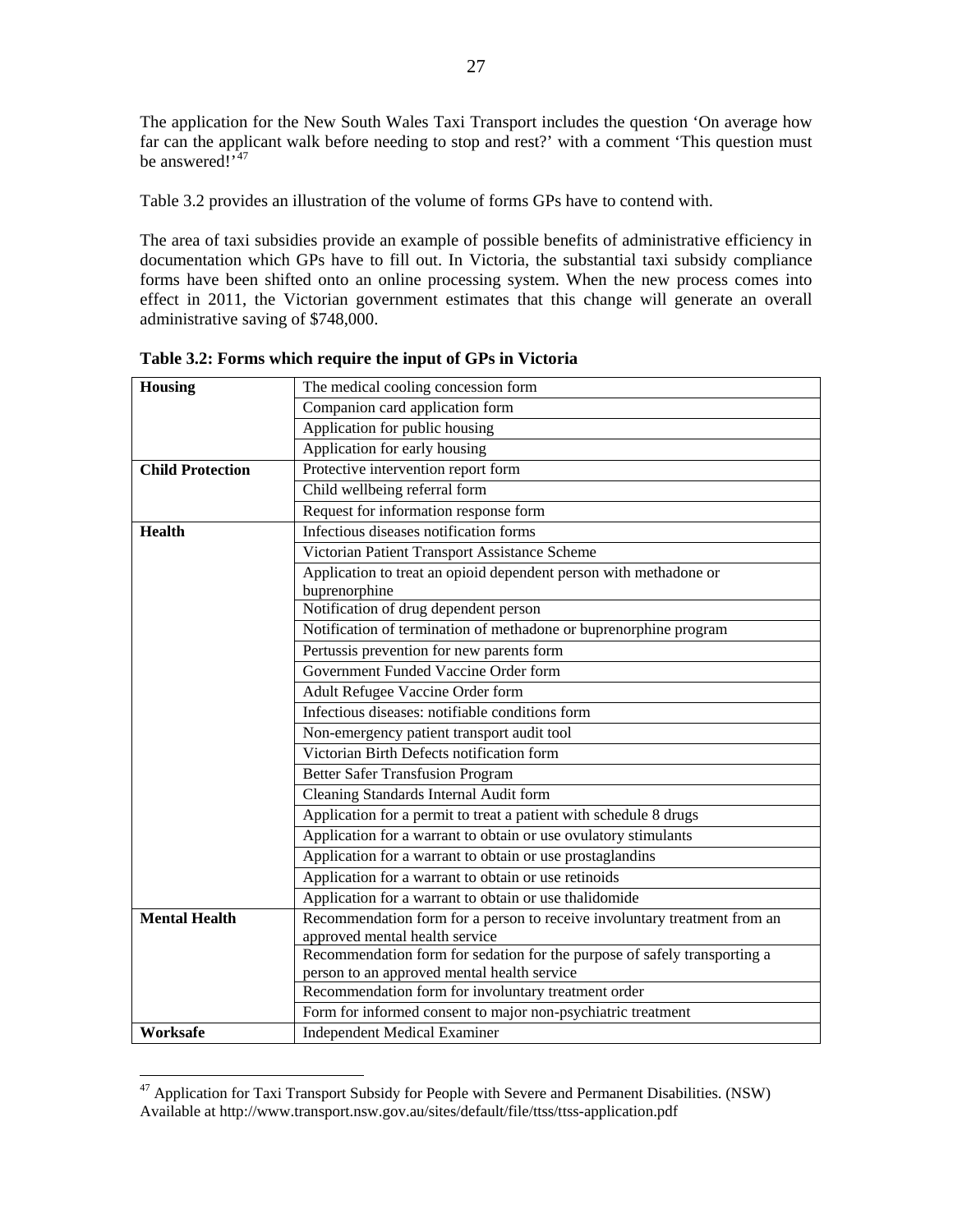<span id="page-29-0"></span>

|                             | Driver Commercial Health Assessment Medical Certificate                    |
|-----------------------------|----------------------------------------------------------------------------|
| <b>Registry of Deaths,</b>  | Medical Certificate Cause of Death form (of a person aged 28 days or over) |
| <b>Births and Marriages</b> | Medical Certificate Cause of Perinatal Death form                          |
| <b>Coroners Court</b>       | <b>Medical Deposition Form</b>                                             |
| <b>Other</b>                | Victorian Curriculum Assessment Authority form                             |
|                             | Request form for non-coronial post-mortem examination                      |

*Source: AMA Victoria* 

Some specific areas where GPs facilitate government services are worth briefly discussing.

#### *Disability support pensions*

For GPs, the administrative burden of disability pensions is substantial. The Productivity Commission found that while FaCS/Centrelink programs only accounted for a small portion of total administrative cost, they were frequently cited as the most frustrating. Two-thirds of GPs surveyed by the Productivity Commission described the time spend on Disability Support Pension forms as unreasonable.

One doctor has written:

*'The Centrelink Disability Pension review form needs to be completed repeatedly and often, the patient's condition hasn't changed. If this is the case, it would be good to have the option of saying 'no significant change' on the review.*

*Another concern is the inflexibility of time frames. Patients will present with a note saying that if the review is not completed in the next few days, their payment will be cut off. This is especially frustrating when the patients' regular doctor is unavailable because it makes picking up the load far more onerous. Extensions should be available.'[48](#page-29-0)*

Since the Productivity Commission's study, the number of Australians on disability support pensions has increased from 624,000 in 2001 to 736,000 in 2009. Disability Support Pensions, along with other related schemes, such as the Carer Payment, have to be frequently reviewed regardless of any change in status.

 The Disabled Support Pension Medical Report is an eight page document to be filled out by the GP, including extensive description of patient history (etiology, precipitating factors, underlying causes, results and dates of investigations/procedures and radiology, pathology, RFTs, specialist reports), past treatment (including frequency, duration, type) and specific details of planned future treatment.

#### *Sick notes*

 $\overline{a}$ 

One surprising contributor to GP paper burden is the increasing requests for sick notes by employees who need to provide evidence of sickness to their employer.

<sup>48</sup> Tony Bartone [comment], *AMA War on Red Tape website*, 16 February 2009, available at http://waronredtape.blogspot.com/2009/02/federal-

government.html?showComment=1234780980000#c4238155695589153650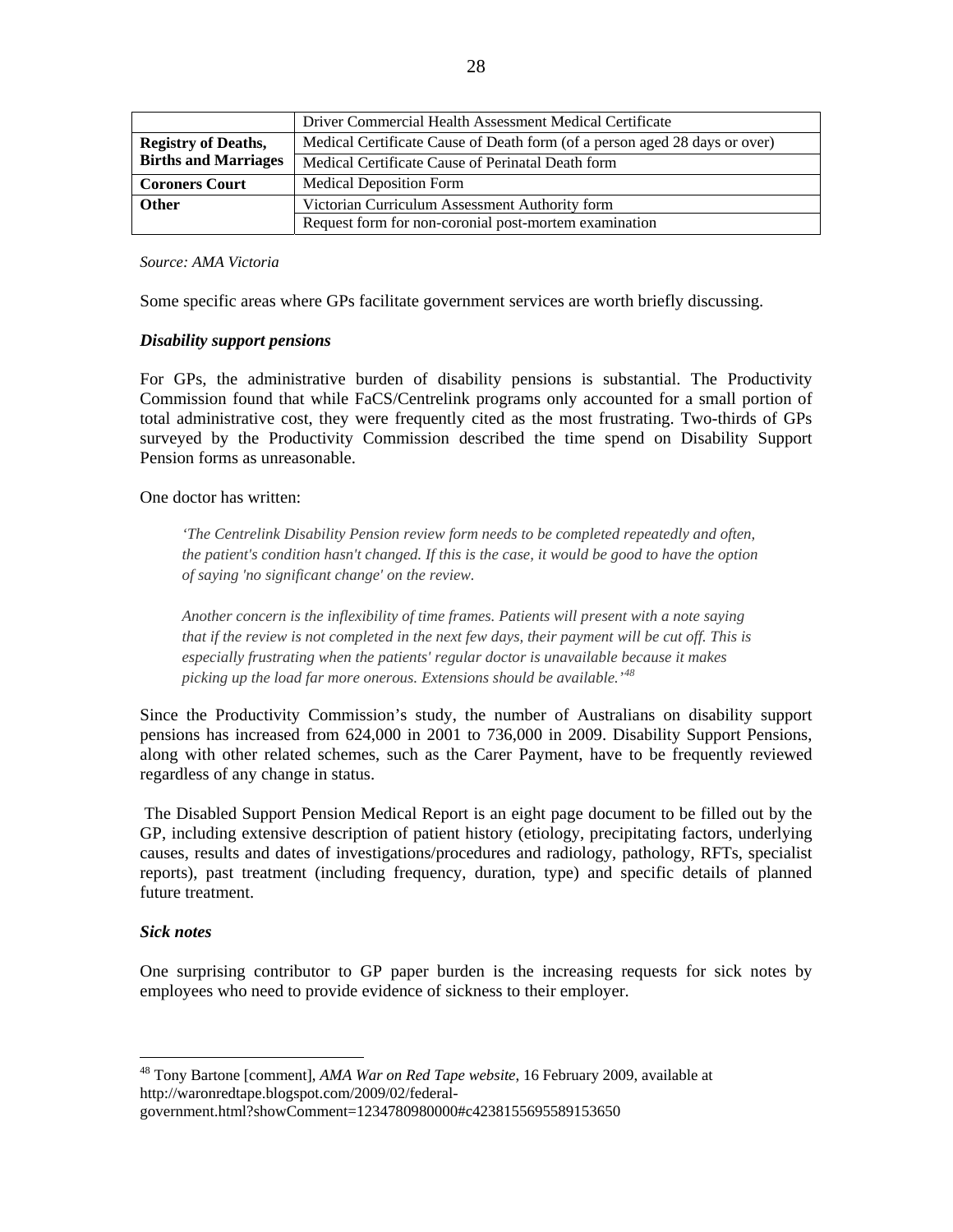<span id="page-30-0"></span>While the private sector uses sick notes to assess sick leave, sick notes requirements are also imposed by government services. Sick notes are used for assessing Centrelink Sickness Allowance payments, or exemptions from jury duty. Further documentation – on top of a standard sick form - is required by some state curriculum authorities to prove illness.

According the Australian Institute for Health and Welfare's 'Bettering the Evaluation And Care of Health' data, the number of patient requests for sickness certificates has nearly doubled in the last decade; from 170,000 per year in 1998-2000 to 318,000. Further increases have been seen in requests to fill out workers compensation and carer's leave certificates. Employers' requirements for sick leave certificates also places a burden on the health sector as sick employees require appointments for illnesses that only last a single day.<sup>[49](#page-30-0)</sup>

## *Social housing support*

Applications for social housing can take into account the health circumstances of applicants, and here too general practitioners are the primary means by which the government assesses their suitability for housing.

The Queensland social housing medical report requires practitioners to report to the Queensland Department of Communities (Housing and Homelessness Services) details such as the current medications the patient is receiving, patient history, and how the initial diagnosis was made. Apart from the obvious compliance burden imposed by such a form, the relevance for social housing application is to be questioned.

In many cases, general practitioners are asked lifestyle questions – in the case of New South Wales housing, GPs are asked 'What type of housing does the client/patient require due to their condition?' GPs position in the medical system means that they burdened with the implementation of public policy in a wide array of areas.

# **Policymakers and general practice**

 $\overline{a}$ 

General practice provides the entry point for most users of the medical system in Australia. As a consequence, it is substantially utilised by policymakers to facilitate service delivery, and to coordinate health care. These dual roles expose general practitioners to substantial regulatory burdens as they perform these tasks.

Furthermore, the regulatory structures which govern general practice compensation are being used by policymakers to pursue policy goals – which, while often laudable, exacerbate these pressures.

<sup>49</sup> Shannon McKenzie, 'Rising demand for sick notes a red-tape nightmare' *Medical Observer*, 17 July 2009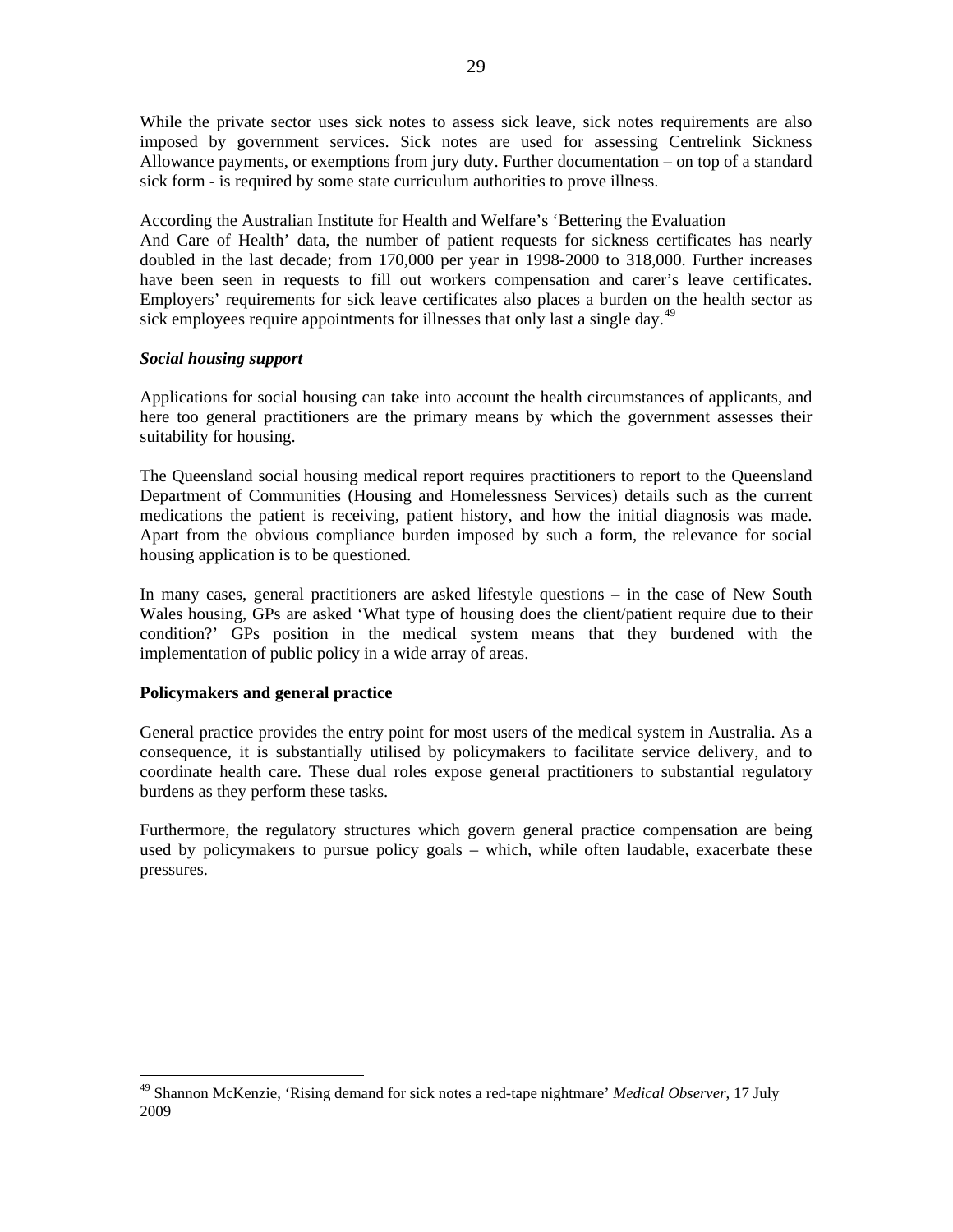# **4 Pharmaceuticals regulation**

#### <span id="page-31-0"></span>**Overview**

 $\overline{a}$ 

The Australian pharmaceutical industry undertakes the development, production and supply of pharmaceutical and medicinal products. $50$ 

According to Medicines Australia, the Australian pharmaceutical industry has a turnover of some  $$17$  billion.<sup>[51](#page-31-0)</sup> The industry employs approximately 34,000 people across Australia, including 14,000 directly employed in pharmaceutical manufacturing.

With exports valued at \$3.9 billion in 2007-08, pharmaceuticals represent Australia's second largest manufactured export product.

The Australian pharmaceuticals industry comprises a complex chain of biomedical research, biotechnology firms, originator and generic medicines companies and service related segments including wholesaling, distribution and retail (figure 4.1).

Consumers with medical conditions treatable with pharmaceuticals either seek this treatment from general practitioners or hospitals, or they self-medicate.<sup>[52](#page-31-0)</sup> If the treatment requires a prescription pharmaceutical, the doctor provides the prescription to the patient and this can be filled out at a registered pharmacy. Some pharmaceuticals must be administered within a hospital.

According to state and territory legislation, only hospitals and pharmacists are permitted to dispense prescription medicines in Australia.

Alternatively, if the pharmaceutical treatment does not require a prescription these can be purchased from either a pharmacist or selected other retail outlets.

The supply of pharmaceuticals in Australia is dominated by research-based multinational pharmaceutical companies. Some Australian companies act exclusively as manufacturers, but most combine manufacturing with wholesaling, distribution and other health-related activities.

<sup>&</sup>lt;sup>50</sup> For the purpose of this Chapter the terms 'pharmaceutical' and 'medicine' will be used interchangeably.<br><sup>51</sup> Medicines Australia, http://www.medicinesaustralia.com.au/pages/page4.asp (accessed 24 November 2009).

 $52$  Kim Sweeny, 2007, 'The Pharmaceutical Industry in Australia', Victoria University of Technology Centre for Strategic Economic Studies, Working Paper No. 34, September.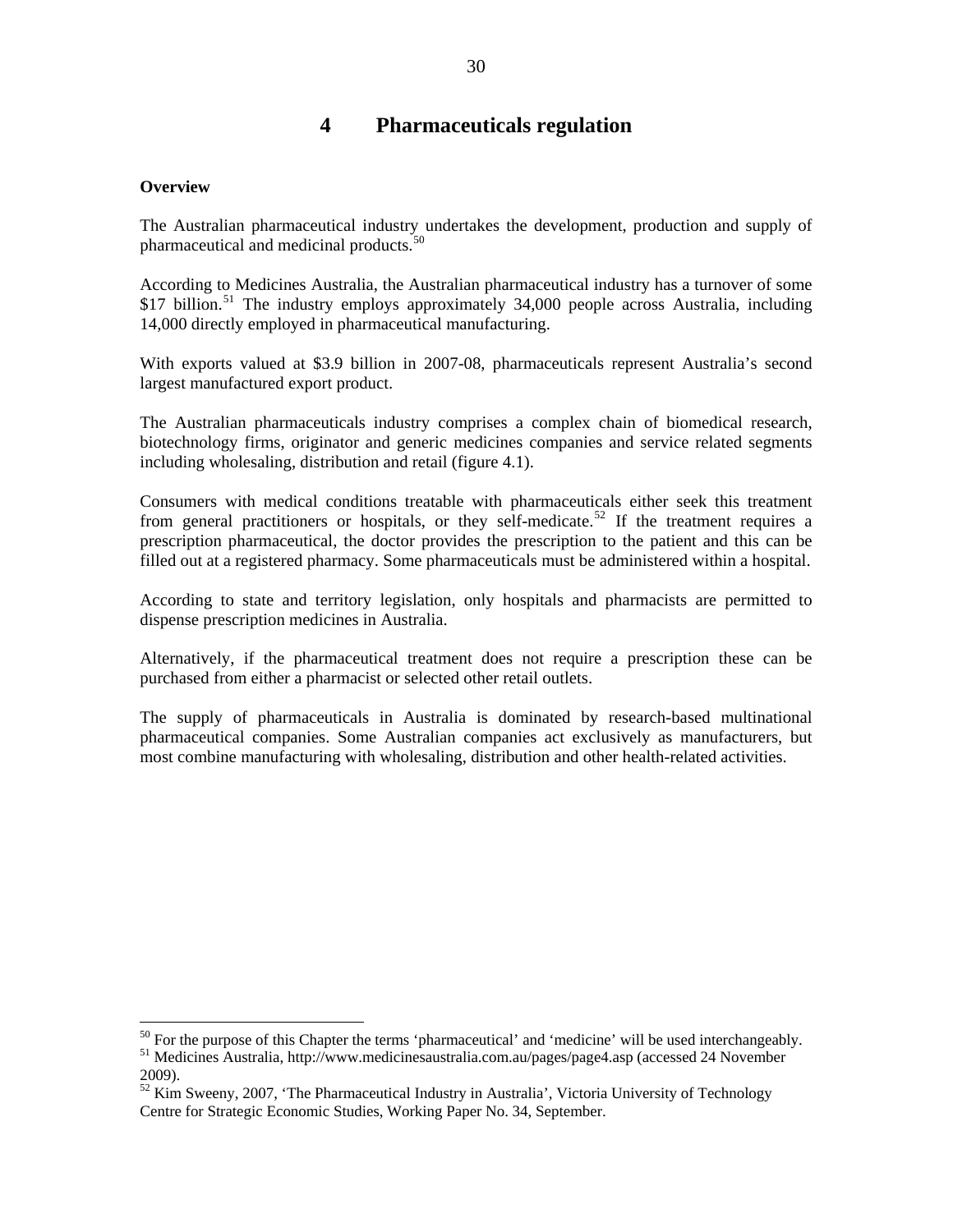

<span id="page-32-0"></span>**Figure 4.1: The pharmaceutical industry in Australia** 

CRO is an abbreviation for clinical research organisation, while OTC is over-the-counter medicines. **Source:** Kim Sweeny, 2007, 'The Pharmaceutical Industry in Australia', Victoria University of Technology Centre for Strategic Economic Studies, Working Paper No. 34, September.

The industry makes a significant contribution to the lives of patients by limiting the impacts of illness and to those who incur the costs of health care by reducing rates of hospitalisation or other advanced treatment episodes.

The benefits of pharmaceutical products are also enjoyed financially by the individual, insurance companies and governments since their use contributes to an overall diminution of health care expenditure. While there are no comparable Australian analyses, a Columbia University study found that for every dollar of expenditure on a medicine the expenditure costs of hospitals were reduced by US\$7.17. $^{53}$  $^{53}$  $^{53}$ 

Despite their significant contribution to health outcomes, pharmaceuticals are heavily regulated from their point of innovation to point of sale. While there are numerous regulations affecting the industry, the principal regulations that affect pharmaceutical production, distribution and retail include the processes of securing:

• clinical trial data required throughout any medicines innovation process to ensure marketing approval

<sup>53</sup> Brian J. Bedkober, 2009, *Problems in Health Care Delivery: Government as Cause, not Cure*, Bookpal.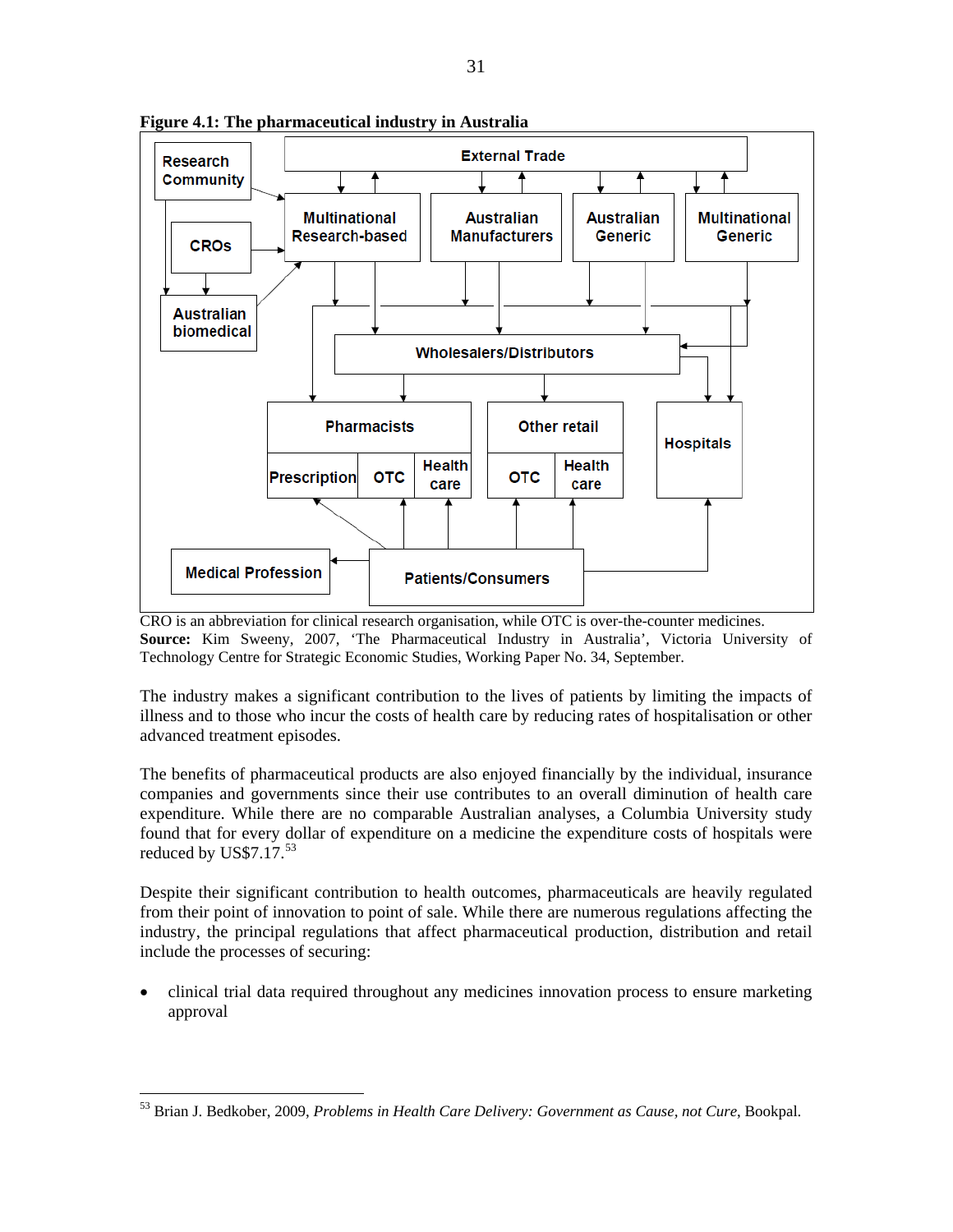- <span id="page-33-0"></span>• marketing approval by the federal Therapeutic Goods Administration (TGA), who assess safety and efficacy for any pharmaceutical to be listed on the Australian Register of Therapeutic Goods (ARTG) as a requirement for sale in Australia
- licenses to manufacture pharmaceuticals in a TGA approved manufacturing facility
- listing on the commonwealth government's Pharmaceutical Benefits Scheme (PBS) that subsidises specific medicines, with the effect of ultimately deciding which medicines are likely to be prescribed by Australian doctors.

# **Therapeutic Goods Administration**

The commonwealth predecessor to the TGA was established in 1963 following the problems associated with the sale of Thalidomide. Prior to 1963 retail sale of therapeutic goods was principally the role of state governments.<sup>[54](#page-33-0)</sup>

The commonwealth assumed the responsibility of state governments following the passage of the *Therapeutic Goods Act 1986*, followed shortly thereafter by the *Therapeutic Goods Act 1989*. The 1989 Act established the current TGA and empowered it to require the compulsory listing of medicines on the Australian Register of Therapeutic Goods (ARTG), the requirement for the submission of safety and efficacy data for medicines and the licensing of manufacturing facilities.<sup>[55](#page-33-0)</sup>

Figure 4.2 illustrates the steps of regulatory approval required by the TGA for a manufacturer to take a medicine to market.

Unlike other regulatory regimes, once a medicine is listed on the ARTG there are limited regulatory compliance obligations enforced by the TGA. The principal post-marketing approval role of the TGA is to license appropriate manufacturers and ensure relevant standards are upheld in the manufacturing of medicines.

The TGA is also responsible for the occasional recall of medicines and also to monitor reports of adverse reactions to medicines. While the TGA is ultimately responsible for the delisting of medicines if they are found to have adverse consequences, because medicines are generally listed on the ARTG after they have received marketing approval from other developed countries, the numbers delisted remain small.

Further, the necessity for the TGA to engage in post-marketing approval clinical analysis is likely to deliver low dividends in comparison to the cost to the agency, and the duplicated cost imposed through the regulation on the innovator and licensed manufacturer.

<sup>&</sup>lt;sup>54</sup> John McEwen, 2007, *A History of Therapeutic Goods Regulation in Australia*, Department of Health and Ageing, http://www.tga.gov.au/about/tghistory.pdf (accessed 24 November 2009).

<sup>&</sup>lt;sup>55</sup> Industry Commission, 1996, *The Pharmaceutical Industry*, Inquiry report, p. 42.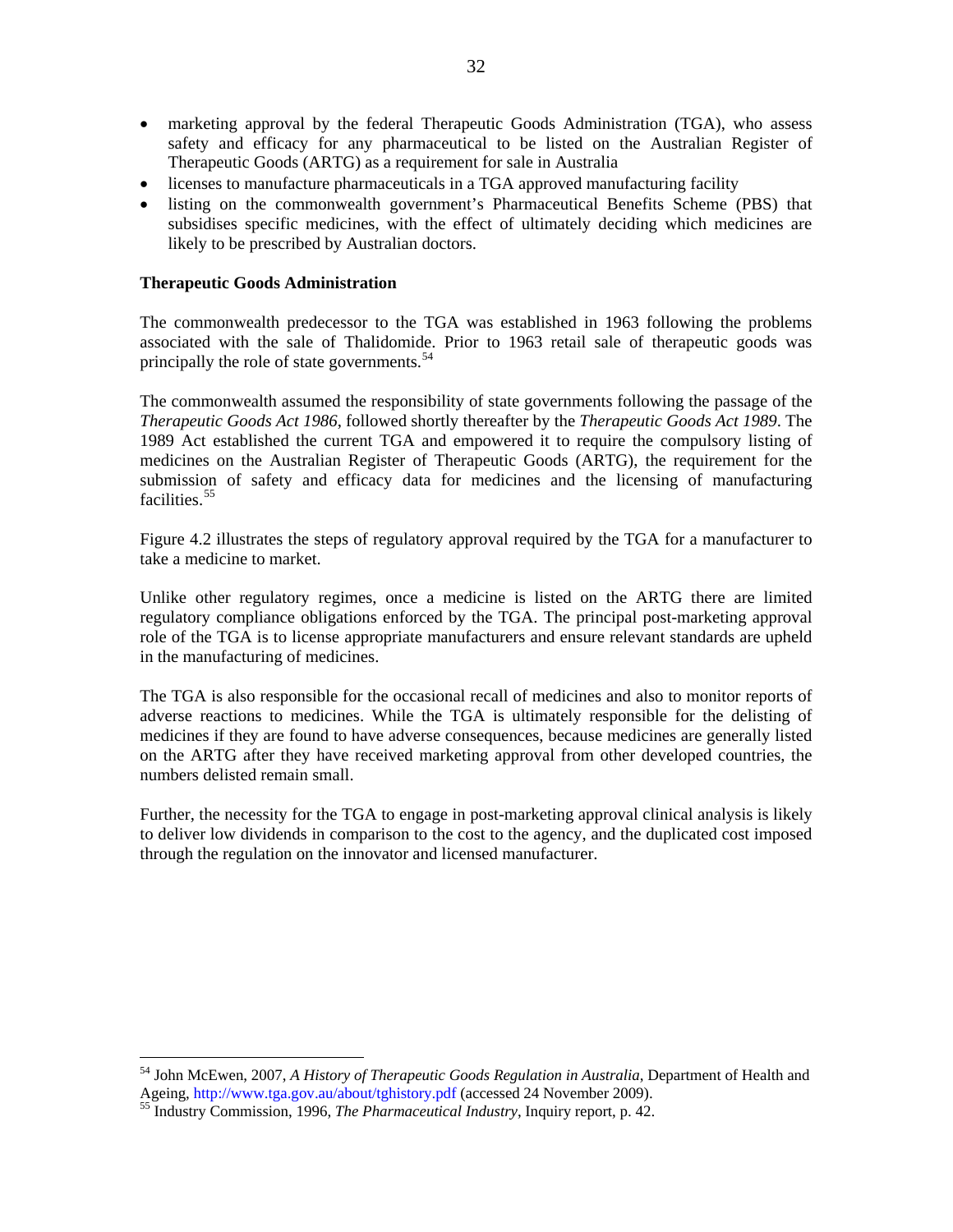<span id="page-34-0"></span>



**Source:** Adapted from Industry Commission, 1996, *The Pharmaceutical Industry*, Inquiry report, p. 46.

However there is duplication in the activities of the TGA between two common markets – Australia and New Zealand. A 2002 report by Toogoolawa Consulting recommended the establishment of a trans-Tasman therapeutic goods administration.

The principal benefits of a bi-national regulator include the reduction of regulatory compliance obligations on innovator and generic companies seeking marketing approval, reduces the time for a medicine to be given marketing approval and reduces multiple standards for information, and standards of the information, required for marketing approval.<sup>[56](#page-34-0)</sup>

It is also noted that similar bi-national regulators already operate, such as Foods Standards Australia New Zealand.

As a consequence the Australia New Zealand Therapeutic Products Administration was initially supported by both the Australian and New Zealand government, but has since been deferred due to the lack of support in the New Zealand parliament for a new regulatory apparatus.<sup>[57](#page-34-0)</sup>

<sup>&</sup>lt;sup>56</sup> John McEwen, *A History of Therapeutic Goods Regulation in Australia*, p. 154.<br><sup>57</sup> Department of Health and Ageing and Medsafe, 2007, 'Postponement of the ANZTPA Establishment Project', [http://www.anztpa.org](http://www.anztpa.org/) (accessed 2 December 2009).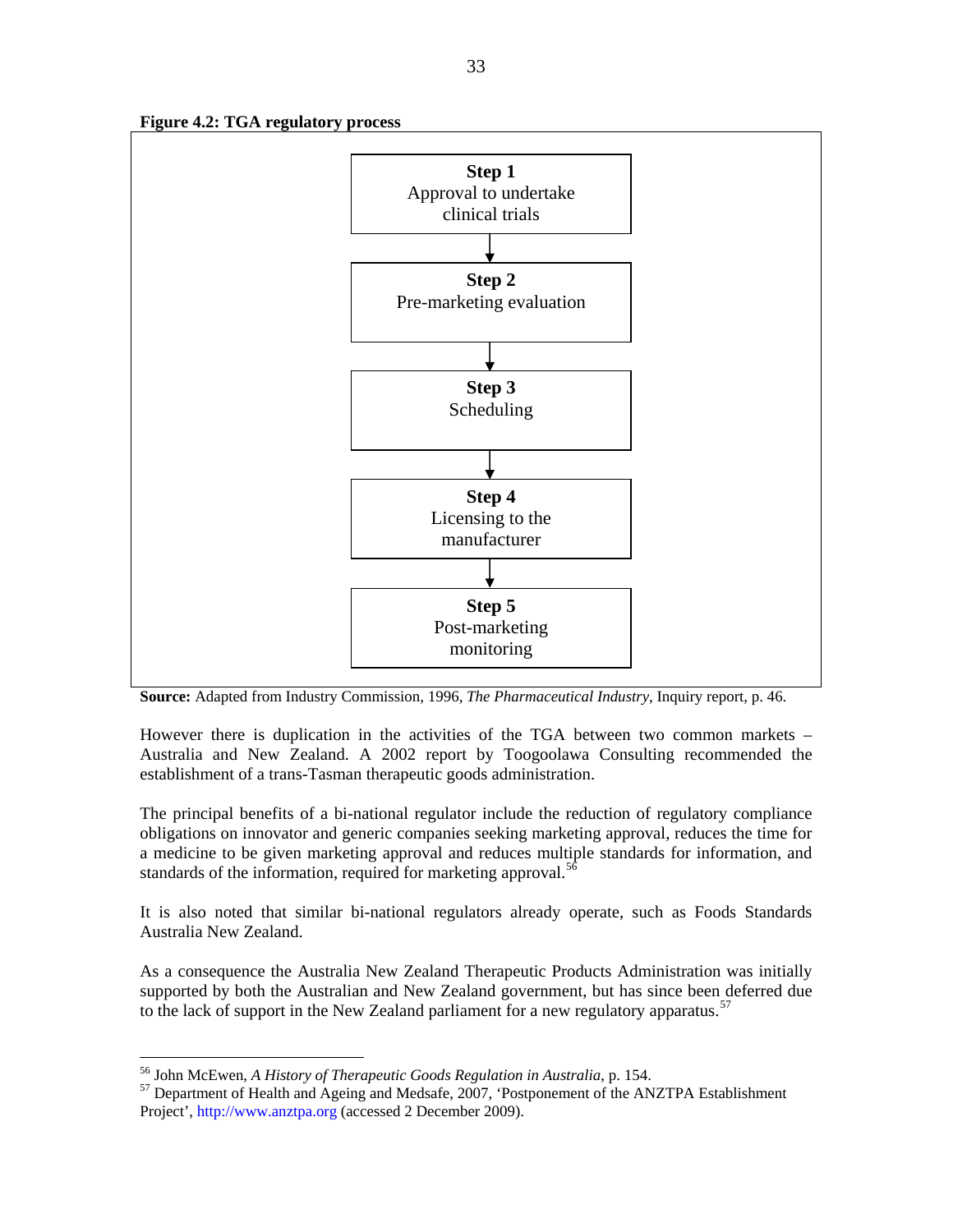# <span id="page-35-0"></span>**Clinical trials**

A core function of the TGA is to regulate clinical trials for the development of new medicines and also to regulate the clinical trial data required to support an application for a medicine to be listed on the ARTG.

To secure listing on the ARTG applications fall into category 1, 2 and 3 applications. Category 1 applications are for new medicines or chemical compounds that had not previously been granted marketing approval in another country. Category 2 applications are for new medicines or chemical compounds that have received marketing approval and the sponsor can submit approval reports from Canada, the United States, the United Kingdom, Sweden or the Netherlands. Category 3 applications are those to amend already submitted data.

The most burdensome applications are category 1 applications, which require the submission of a Common Technical Document (CTD) including the following modules:

- Module 1 Administrative information and prescribing information for Australia
- Module 2 Summaries
- Module 3 Quality
- Module 4 Non-clinical study report
- Module 5 Clinical study reports $<sup>58</sup>$  $<sup>58</sup>$  $<sup>58</sup>$ </sup>

Assessing the cost of clinical trials to Australian applications is difficult. Clinical trials are an incredibly costly component estimated to cost up to 40 per cent<sup>[59](#page-35-0)</sup> of the final cost of bringing a medicine to market, and can take up to six years of the process of bringing a medicine to the market.<sup>[60](#page-35-0)</sup>

While the cost of bringing a medicine to market is predicted to be as high as \$1.5 billion by  $2015<sup>61</sup>$  $2015<sup>61</sup>$  $2015<sup>61</sup>$  because clinical trial data is then used to support marketing approvals all over the world, the cost is diffused through applications by each competent agency. However, because clinical trials are expensive, but also provide economic opportunities in research and development and for the scientific profession, it is a highly sought after industry, with phase  $I - IV$  clinical trials worth more than \$450 million annually to the Australian economy.<sup>[62](#page-35-0)</sup>

Another regulatory cost component of clinical trials is the steps necessary for ethics approval. In a submission to the Productivity Commission's 2008 *Annual Review of Regulatory Burdens on Business: Manufacturing and Distributive Trades* report Medicines Australia argues that the cost of State-based ethics approval applications for clinical trials extends the timeline for completing clinical trials, unnecessarily duplicates existing approvals and with it adds regulatory cost.<sup>[63](#page-35-0)</sup>

 $58$  Department of Health and Ageing, 2004, Australian Regulatory Guidelines for Prescription Medicines, Therapeutic Goods Administration,<http://www.tga.gov.au/pmeds/argpm.pdf> (accessed 2 December 2009).

<sup>59</sup> Brian J. Bedkober, op. cit, p. 169.

<sup>60</sup> PhRMA, 'Pharmaceutical industry profile 2005, From laboratory to patient: Pathways to biopharmaceutical innovation', cited in Allen Consulting Group, 2006, *Drivers of pharmaceutical industry investment: Understanding Australia's competitive position*, September, p. 13.<br><sup>61</sup> Brian J. Bedkober, p. 166<br><sup>62</sup> Kim Carr and Nicola Roxon, 2009, 'Boost for clinical trials in Australia', Media statement, 27 October.

<sup>&</sup>lt;sup>63</sup> Productivity Commission, 2008, Annual Review of Regulatory Burdens on Business: Manufacturing and *Distributive Trades*, http://www.pc.gov.au/projects/study/regulatoryburdens/manufacturing/finalreport (accessed 2 December 2009).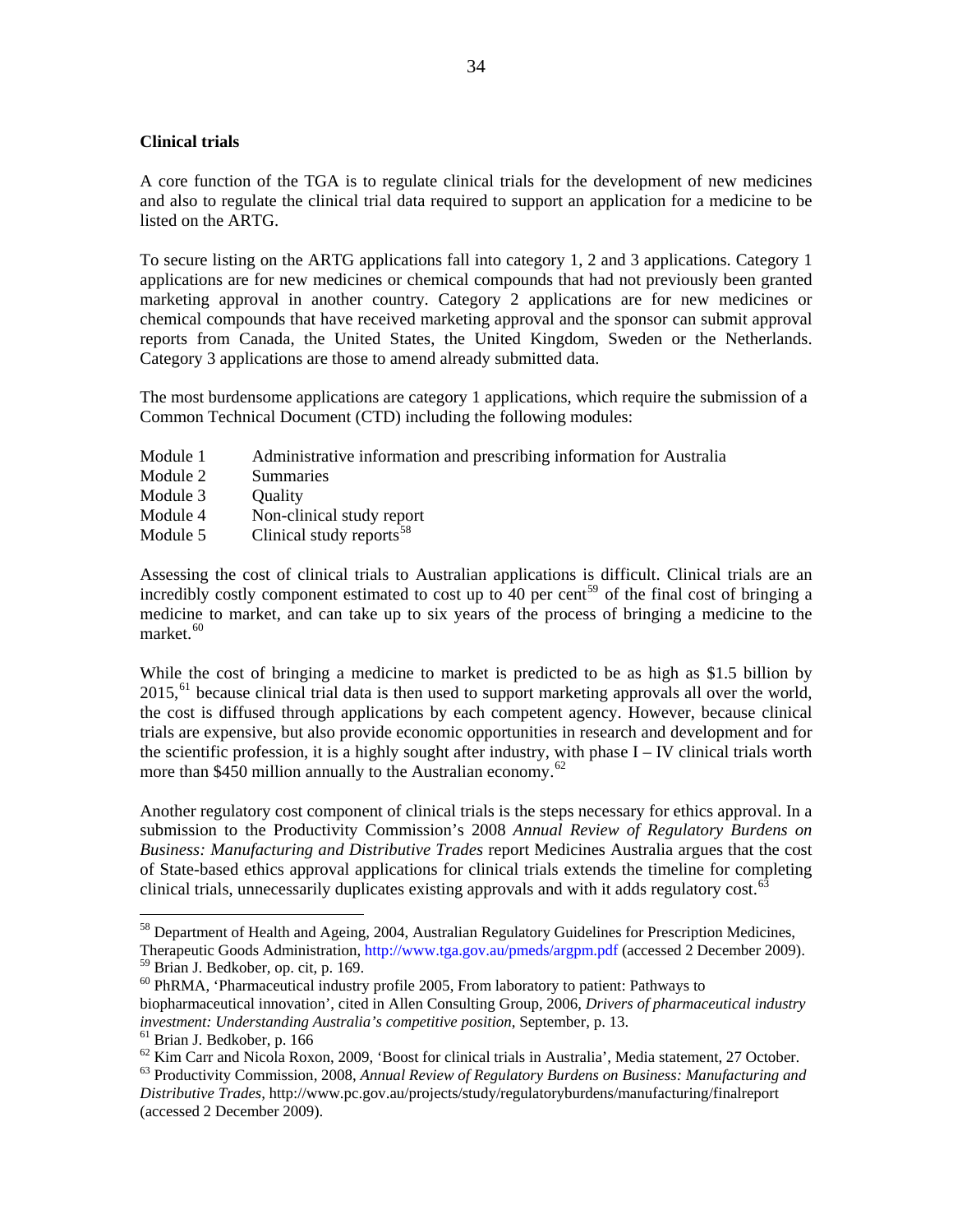<span id="page-36-0"></span>The 2008 PC report found that the government was aware of the duplication and lack of harmonisation of ethics approvals and has allocated \$5.6 million to the National Health Ministers Advisory Council to develop a framework for harmonisation to reduce approval times and costs. However, the issue has not been resolved and the NHMRC is currently scheduling the conclusion of its inquiry for  $2010.<sup>64</sup>$  $2010.<sup>64</sup>$  $2010.<sup>64</sup>$ 

## **Australian Register of Therapeutic Goods**

To sell a medicine in most economies requires safety and efficacy assessment by a regulator such as the United States' Food and Drug Administration or Australia's TGA.

In Australia a medicine cannot be sold in the marketplace unless it is listed on the ARTG, which is a computer database of all therapeutic goods that have successfully completed safety and efficacy assessments performed by the regulator supported by data provided by the innovator of the medicines from clinical trials.

The ARTG is broken into two categories registered goods and listed goods.

Registered goods are those that contain a high level of risk associated with their consumption, principally including prescription medicines. Listed goods are those that attract a lower level of risk and are generally 'over the counter' medicines.<sup>[65](#page-36-0)</sup>

While applications for listing on the ARTG are generally treated on a 'first come, first served' basis, priority systems are in place for both assessment and listing for medicines for life-threatening illness based on phase two trial data.<sup>[66](#page-36-0)</sup>

The process of listing on the ARTG is about striking the balance between the benefits of ensuring a medicine will deliver clinical benefits to its consumers, against the risks associated with its consumption and potential side effects.

The vast majority of medicines submitted for listing on the ARTG are listed because the cost of submitting an application is a sufficient deterrent to whimsical applications, but also because the clinical trial data requirements expose any issues surrounding the safety and efficacy of the medicine to the applicant.

Similarly, because many medicines have previously been submitted and approved for marketing approval in larger developed markets, such as the United States and Europe, the gap rejections of applications are likely to occur by their competent agency before an application is made to the TGA.

The cost of listing on the ARTG is difficult to assess. While there are standardised costs, not all costs are incurred for all product listings because some applications are more straightforward than others. Table 4.1 provides a summary of listing costs for ARTG listing based on activity.

<sup>&</sup>lt;sup>64</sup> Productivity Commission, p. 58.

<sup>&</sup>lt;sup>65</sup> Department of Health and Ageing, 'TGA fees and charges explanatory note',  $\frac{http://www.tga.gov.au/fees/fees09exp.html}{http://www.tga.gov.au/fees/fees09exp.html}$  (accessed 2 December 2009).

<sup>&</sup>lt;sup>[66](http://www.tga.gov.au/fees/fees09exp.htm)</sup> Department of Health and Ageing, 'Australian regulation of prescription medical products', [http://www.tga.gov.au/docs/html/pmeds\\_reg.htm](http://www.tga.gov.au/docs/html/pmeds_reg.htm) (accessed 2 December 2009).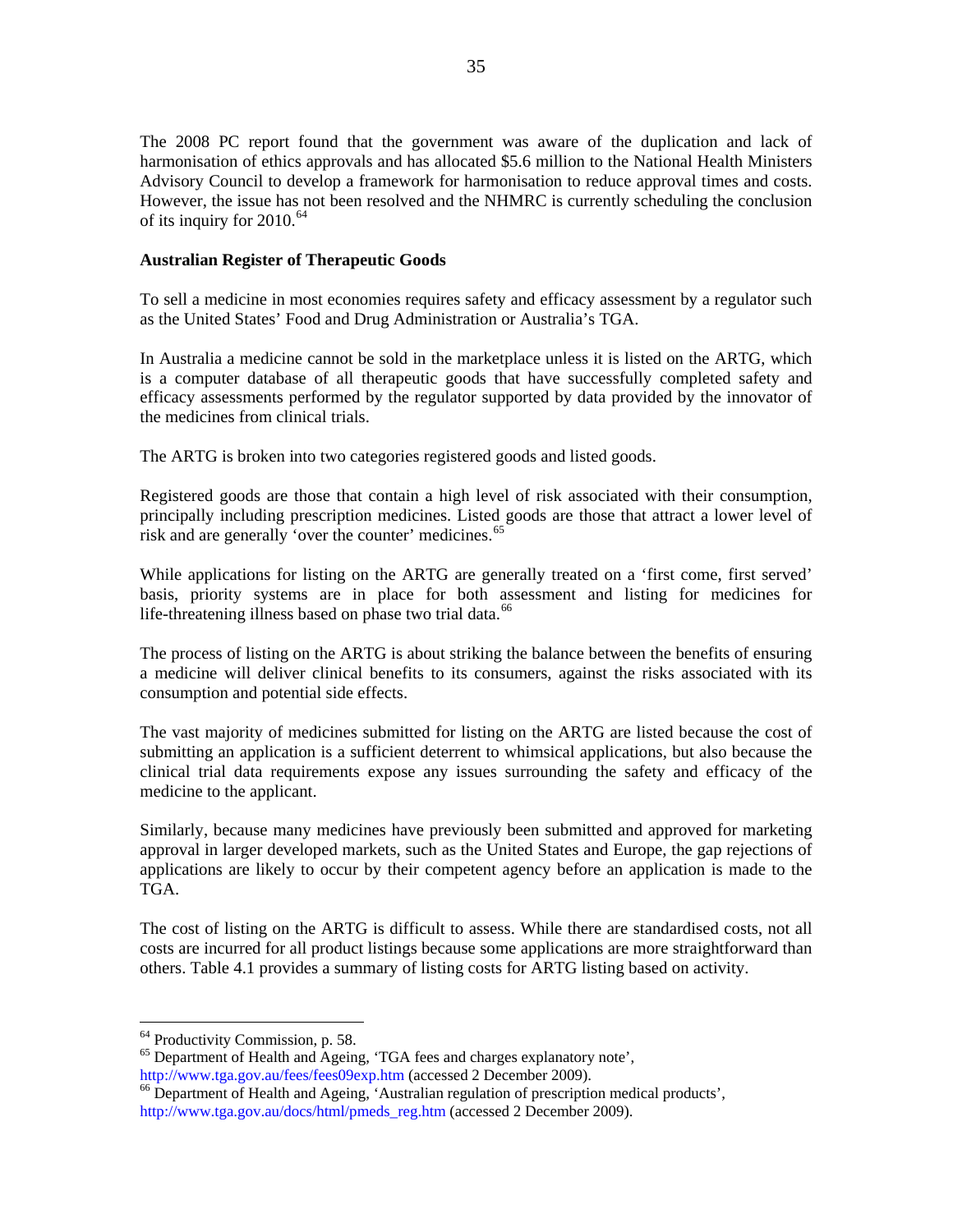| <b>Activity</b>                           | Cost (§A) |
|-------------------------------------------|-----------|
| New chemical entity                       | 187,900   |
| Extension of indications                  | 111,700   |
| Major variations                          | 72,800    |
| New generic product                       | 71,700    |
| Additional trade name                     | 11,800    |
| Minor variations                          | 4,290     |
| Changes to product information involving  | 4,290     |
| evaluation data                           |           |
| Changes to product information where no   | 1,320     |
| evaluation data required                  |           |
| Changes to consumer medicines information | 1,320     |

<span id="page-37-0"></span>**Table 4.1: Maximum possible evaluation fees and charges for ARTG listing** 

This table is an indicative summary based on full cost recovery for category 1 and 2 submissions. **Source:** Department of Health and Ageing, 'Summary of fees and charges', <http://www.tga.gov.au/docs/html/feesach.htm>(accessed 2 December 2009).

However, we can make some rough assessments on the average cost of product listing. The TGA is one of the few government regulatory agencies that operate on a full cost recovery basis by charging equivalent fees of applicants seeking TGA approval equivalent to their share of operational costs.

While the cost schedule for registration is outlined as Table 4.1, there is no uniform final price for the cost of marketing approval, initial and ongoing listing on the ARTG, or licensing of premises. However, because the TGA delivers these services in a commercial format to industry, there is information available of the TGA's income from goods and services rendered.

According to the 2008/2009 Annual Report for the Department of Health and Ageing, the total income of goods and services rendered was \$88.5 million for the 2008-09 financial year<sup>[67](#page-37-0)</sup>. Figure 4.3 outlines the progressive increase in income of TGA goods and services rendered.

<sup>67</sup> The TGA recovers the cost of all activities undertaken within the scope of the *Therapeutic Goods Act 1989* from industry through fees and charges. Annual charges for entries on the Australian Register of Therapeutic Goods and manufacturing license charges are recognised as revenue in the financial year to which the charges relate and are non-refundable, except where exemption is given on the basis of low value/low volume turnover. Application fees and minor evaluation fees (less than \$10,000) are recognised as revenue on receipt. Major evaluation and conformity assessment fees are recognised progressively as services are performed.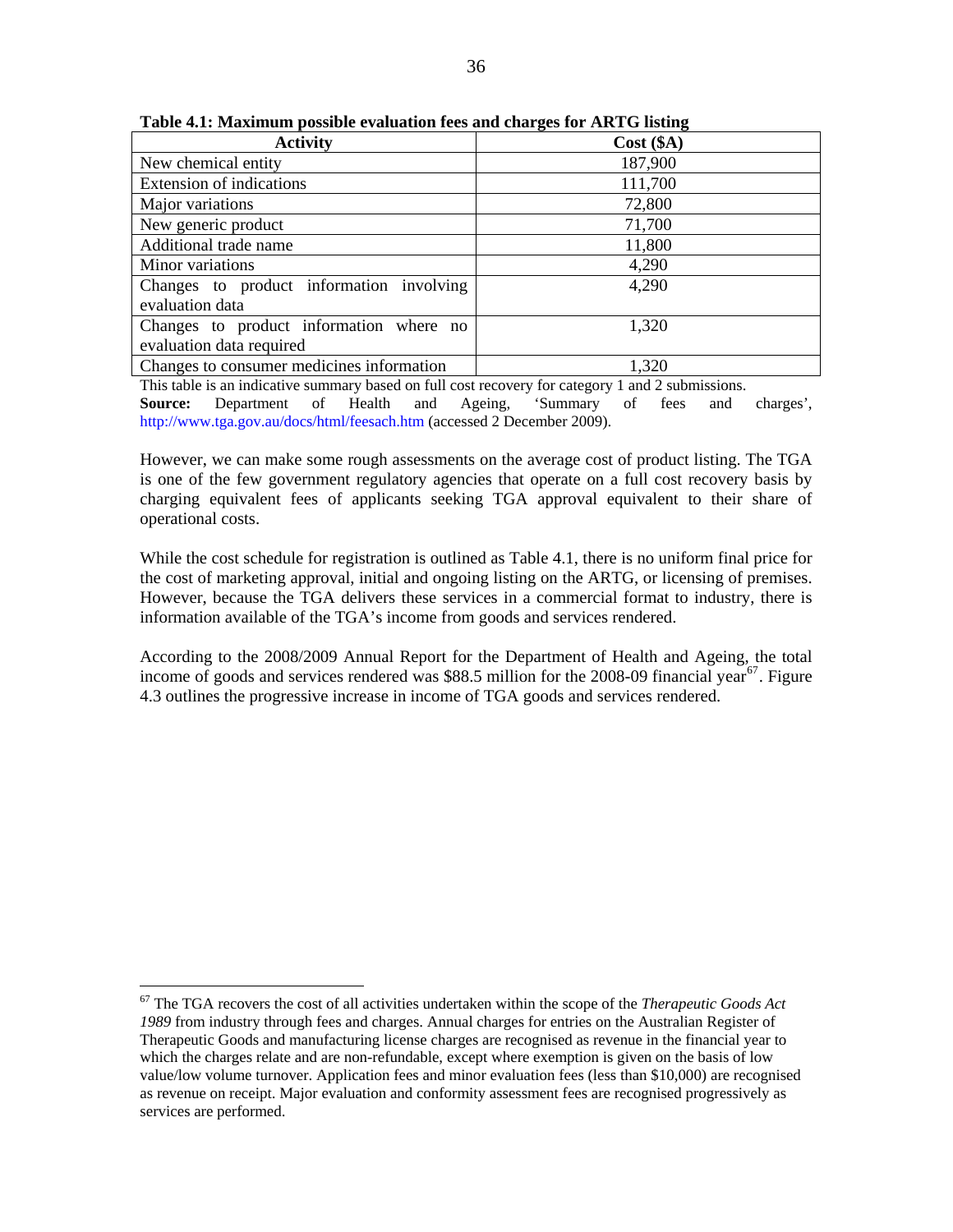

**Figure 4.3: Income from TGA goods and services rendered, \$A** 

**Source:** Department of Health and Ageing, *Annual Report*, various years; Productivity Commission, 2001, *Cost recovery by government agencies*, Report no. 15, AusInfo, Canberra.

The goods and services rendered for receipt of incomes outlined in Figure 4.3 includes more than just the cost of listing medicines on the ARTG. It also includes other goods and services provided by the TGA including the listing of medical devices, post-marketing monitoring and manufacturing licensing fees.

However, Figure 4.3 does provide an indirect account of the cost of the fees required to be paid to engage in TGA processes, excluding the costs directly incurred by companies in preparation for TGA processes.

The other cost of listing on the ARTG is the cost incurred by companies from time and sales lost while applications are assessed. These costs are also borne by patients who may require medical support. Table 4.2 outlines the maximum allowable timelines for assessment of category 1 and 2 applications, and mean evaluation times taken by the TGA.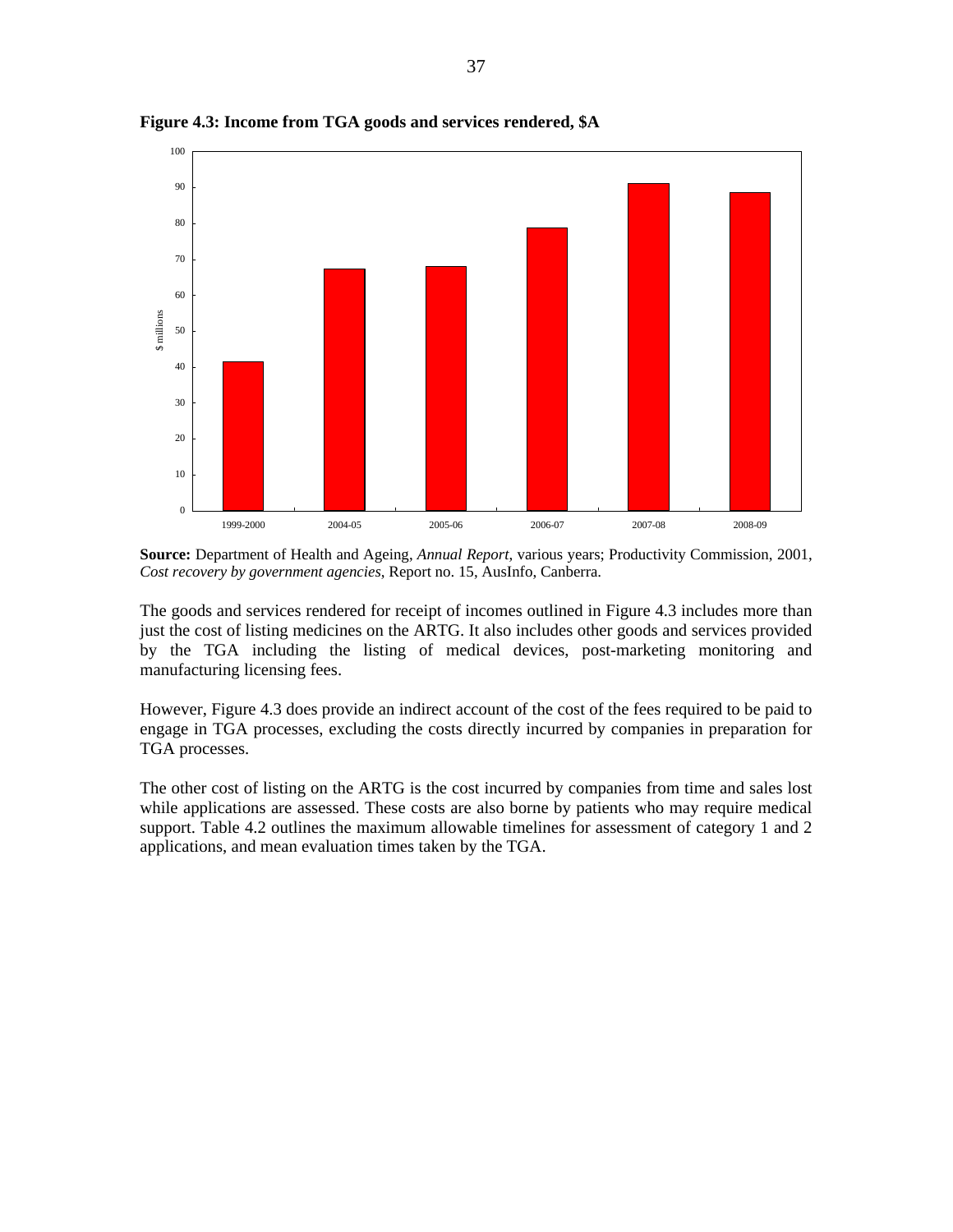| <b>Activity</b>               | <b>Timeframe (working days)</b> |            |  |  |  |
|-------------------------------|---------------------------------|------------|--|--|--|
|                               | <b>Category 1</b>               | Category 2 |  |  |  |
| Advice to proceed or reject   | 40                              | 20         |  |  |  |
| application                   |                                 |            |  |  |  |
| Evaluation of application     | 225a                            | 175a       |  |  |  |
| <b>Mean evaluation</b>        |                                 |            |  |  |  |
| New chemical entities         | 150                             |            |  |  |  |
| New generic                   | 100                             |            |  |  |  |
| New indications               | 160                             |            |  |  |  |
| Product information changes   | 90                              |            |  |  |  |
| Additional trade names        | 45                              |            |  |  |  |
| Other category 1 applications |                                 | 130        |  |  |  |

<span id="page-39-0"></span>**Table 4.2: Timelines for consideration and approval of applications** 

Maximum allowable timeframe for consideration.

**Source:** Department of Health and Ageing, 'Australian regulatory guidelines for prescription medicines', <http://www.tga.gov.au/pmeds/argpm.pdf>(accessed 2 December 2009).

The TGA does occasionally exceed the maximum allowable period for assessment, but in these situations the cost to the sponsor is partially offset through a reduction of application fees by 25 per cent.

# **Manufacturing licensing**

For a manufacturer to produce medicines listed on the ARTG there are also significant regulatory burdens. Manufacturers are heavily regulated for the production of medicines because of the highly complex composition of medicines and the importance of ensuring the exact correct ingredients are included in each medicine consistent with the approval for listing on the ARTG.

To become a licensed manufacturer, facilities must 'demonstrate adherence with internationally recognised manufacturing principles in the Australian Code of Good Manufacturing Practice.<sup>[68](#page-39-0)</sup> To secure compliance with the Code manufacturers are required to submit data and have their facility assessed by TGA regulators.

With such assessments come delays in approval. In its submission to the Productivity Commission's 2008 Annual Review of Regulatory Burdens Medicines Australia highlighted that 'companies are frequently left waiting for months for such assessments … [and] … finally when clearances are received, they have short expiry times requiring companies to make new applications within a short timeframe. This is time and labour intensive a well as a costly regulatory burden.'[69](#page-39-0)

Further, because Australian manufacturing facilities also produce medicines for exports many are also required to undergo equivalent assessments for overseas regulators to ensure they can manufacture for their market. As a consequence facilities are often undergoing duplicate regulatory compliance for manufacturing licensing.

The same PC report highlighted that there is 'insufficient recognition' of equivalent audits and assessments for facilities by other regulatory authorities resulting in unnecessary duplication in regulatory applications for the TGA that may have already been completed by US or EU

<sup>&</sup>lt;sup>68</sup> Productivity Commission, p. 54.

<sup>69</sup> Productivity Commission, p. 60.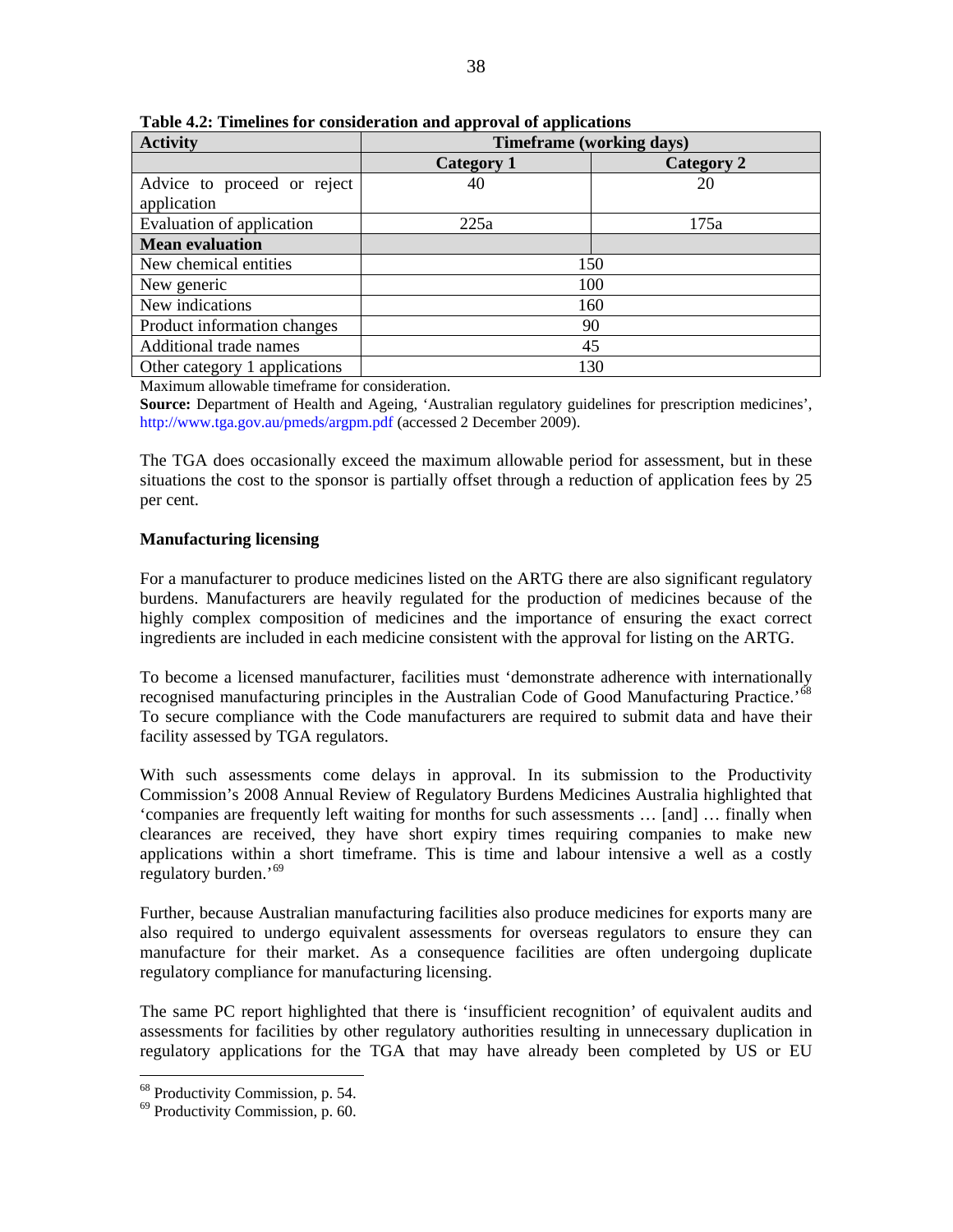<span id="page-40-0"></span>authorities.[70](#page-40-0) Australia currently has agreements with American, Canadian, European, Singaporean and Swiss regulators to share information, but there is not sufficient cooperation to remove duplicate assessments.

The trans-national lack of cooperation adds a significant economic burden to medicine manufacturing for little appreciable benefit. To streamline the process the TGA should be seeking to have their assessments for licensing recognised by other national competent agencies to reduce the cost burden for export manufacturing, and require facilities to only complete one assessment.

## **Pharmaceutical Benefits Scheme**

Established in 1950, the Pharmaceutical Benefits Scheme (PBS) is the commonwealth government mandated program to subsidise prescription medicines to increase their access. By having a PBS the government achieves a policy objective of reducing the retail cost of medicines, and also increases its purchasing power against pharmaceutical companies to reduce the price of their medicines because in practice only medicines sold on the PBS are bought by consumers.

While the relationship between government and pharmaceutical companies heavily favours the government because of its monopsony power, the offset for pharmaceutical companies is that they guarantee sales of their medicines to the general public based on the agreed price which is offset from subsidies from the government.

While there is significant cost incurred by pharmaceutical companies because of the government's monopsony power to bulk purchase, such costs will not be assessed here because the benefit is derived to the commonwealth government.

The PBS operates by listing certain medicines for subsidy. Because not all medicines need to be provided with a subsidy, and the cost of operating a broad-based medicines subsidy scheme could require a nearly unlimited budget, the commonwealth divests responsibility for assessment of listing medicines onto the PBS to the independent Pharmaceutical Benefits Advisory Council (PBAC), who assess applications submitted.

Applications are assessed against the effectiveness, cost effectiveness and appropriateness of the applicant medicine against other medicines already listed on the PBS. A new medicine is subject to subsidy if they:

- 'prevent or treat conditions not already covered by pharmaceuticals on the list and are of acceptable cost effectiveness;
- are more effective (in terms of health outcomes), or less toxic (or both) than a pharmaceutical already listed for the same indications and are of acceptable cost effectiveness; or
- they are at least as effective (in terms of health outcomes) and as safe as a pharmaceutical already listed for the same indications and or similar cost.'[71](#page-40-0)

Once a medicine is listed on the PBS it is subject to a subsidy that limits the expenses on individuals through their co-payment. The maximum co-payment a PBS listed medicine can

<sup>70</sup> Productivity Commission, Ibid.

<sup>71</sup> Industry Commission, 1996, *The Pharmaceutical Industry*, Inquiry report, p. 81.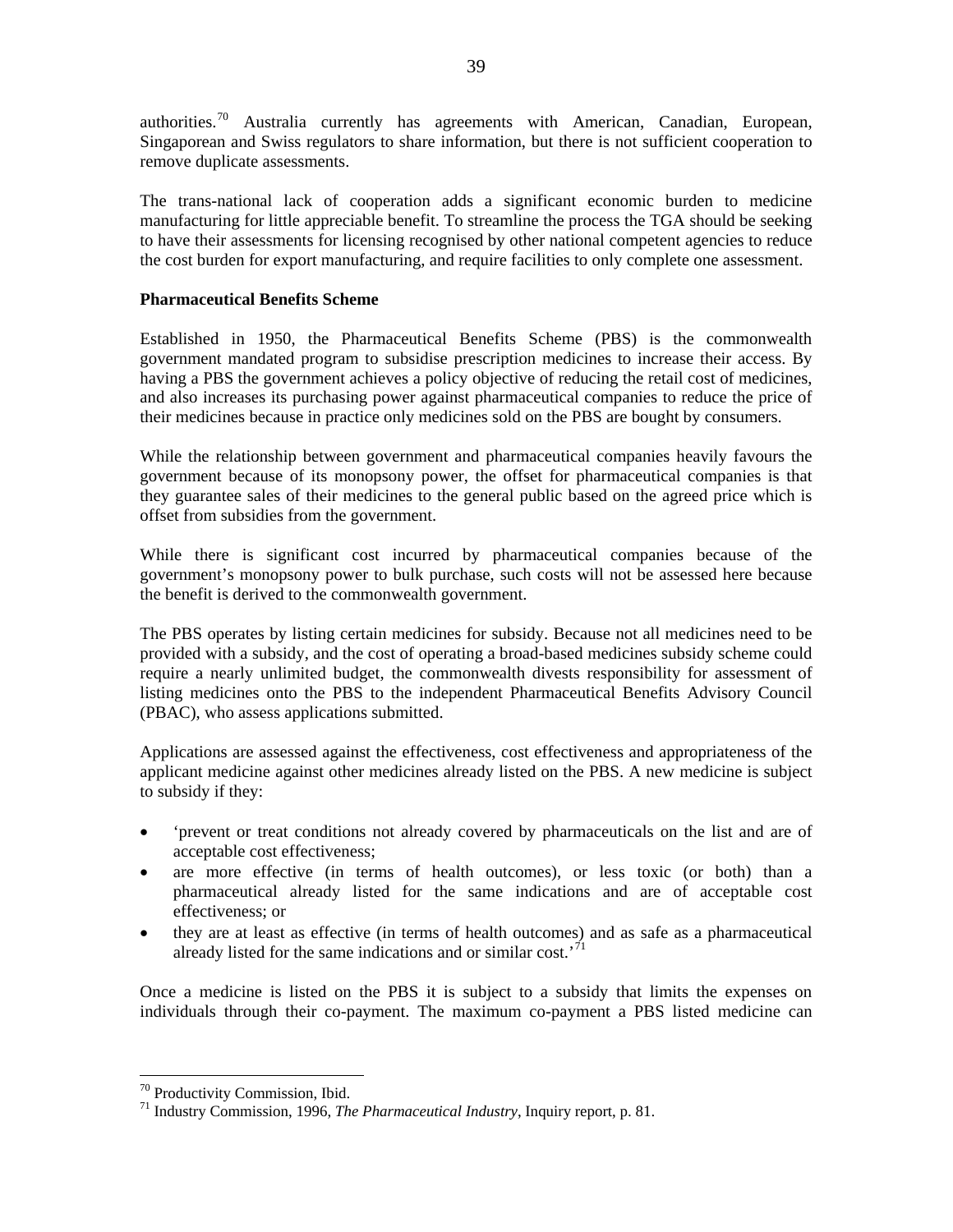<span id="page-41-0"></span>require is \$33.30, and \$5.40 for concession card holders.<sup>[72](#page-41-0)</sup> Co-payments are indexed against the consumer price index on the 1st of January of each year. Pharmacists can also charge an additional fees of up to a total of \$4.84 (\$3.79 additional fee plus \$1.05 dispensing fee), which is also indexed.

A listed PBS medicine can be removed based on an assessment of: its effectiveness against other medicines available; its toxicity exceeds its therapeutic value; it's capable of being purchased without a prescription; it is treating a condition not requiring medical supervision; its removal would not prompt inappropriate prescription of other medicines or the medicine has been superseded by a superior medicine.

While approval for listing on the PBS is afforded to the PBAC, any medicine expected to cost more than \$10 million per annum is required to be approved by Cabinet.<sup>[73](#page-41-0)</sup>

The estimated timeframe for listing on the PBS is approximately eight months.<sup>[74](#page-41-0)</sup> The eight months includes three months from the date of applications to assessment by the PBAC, and then a further five months until it is listed onto the PBS.

However, there are regulatory costs incurred because of a lack of harmonisation between applications for marketing approval through the TGA and applications for listing on the PBS. As a consequence there tends to be a duplication of effort and the timeline from the completion of clinical trials to retail sale is unnecessarily extended.<sup>[75](#page-41-0)</sup>

As Figure 4.4 shows, the timeline can extend by up to two years and has the effect of both delaying market entry and reducing the effective patent life of an innovative medicine.

 $72$  Australian Department of Health and Ageing, 'About the PBS',

http://pbs.gov.au/html/consumer/pbs/about

<sup>&</sup>lt;sup>73</sup> A summary discussion of the operations of the PBAC is available at Productivity Commission, 2008.<br><sup>74</sup> Industry Commission, 1996, *The Pharmaceutical Industry*, Inquiry report, p. 80.<br><sup>75</sup> Productivity Commission, 20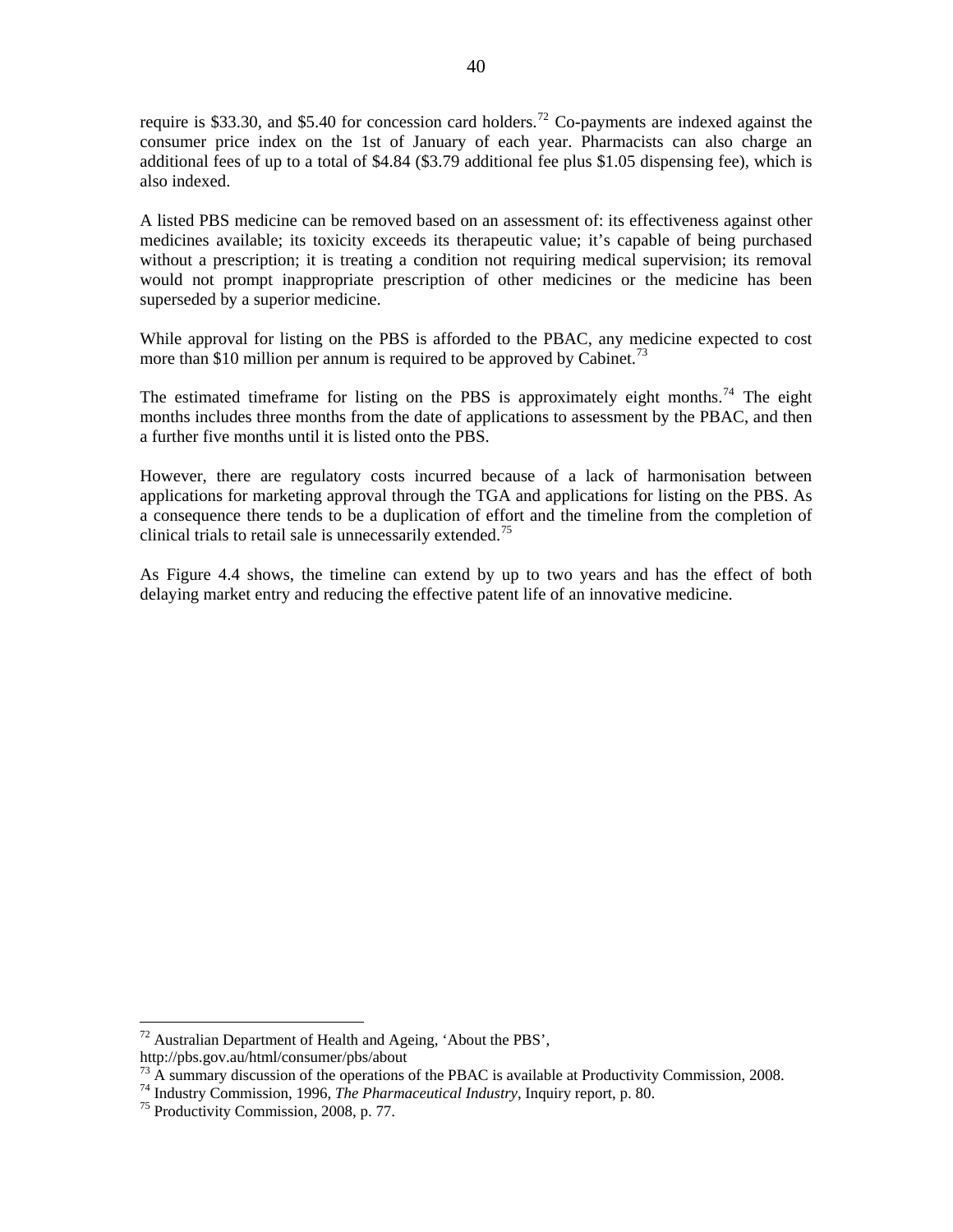

<span id="page-42-0"></span>**Figure 4.4: Years from TGA submission to first PBS listing** 

**Source:** Pfizer Australia submission to the Productivity Commission, 2008, *Annual Review of Regulatory Burdens*, Inquiry Report.

There are also regulatory issues and costs surrounding the transparency and accountability of the PBS listing process. One of the key outcomes of the Australia United States Free Trade Agreement for the pharmaceutical industry was inclusion in Chapter 2 of the agreement for the government to:

- 'disclose procedural rules, methodologies, principles, and guidelines used to assess a proposal;
- afford applicants timely opportunities to provide comments at relevant points in the process;
- provide applicants with detailed written information regarding the basis for recommendations or determinations regarding the listing of new pharmaceuticals or for setting the amount of reimbursement by federal healthcare authorities;
- provide written information to the public regarding its recommendations or determinations, while protecting information considered to be confidential under the Party's law; and
- make available an independent review process that may be invoked at the request of an applicant directly affected by a recommendation or determination", among other provisions.<sup>[76](#page-42-0)</sup>

However, under current regulation the transparency and perceived fairness of PBAC processes remains contentious as industry raises concerns about the limiting responses to evaluations by the applicant to five days, despite the considerable timeframes required to compile submissions, which is further exacerbated by the insistence by the PBAC to send evaluations by post.<sup>[77](#page-42-0)</sup>

 $76$  Department of Foreign Affairs and Trade, 2005, Australia United Stated Free Trade Agreement, [http://www.dfat.gov.au/trade/negotiations/us\\_fta/final-text/chapter\\_2.html](http://www.dfat.gov.au/trade/negotiations/us_fta/final-text/chapter_2.html) (accessed 2 December 2009). [77](http://www.dfat.gov.au/trade/negotiations/us_fta/final-text/chapter_2.html) Productivity Commission, 2008, p. 71.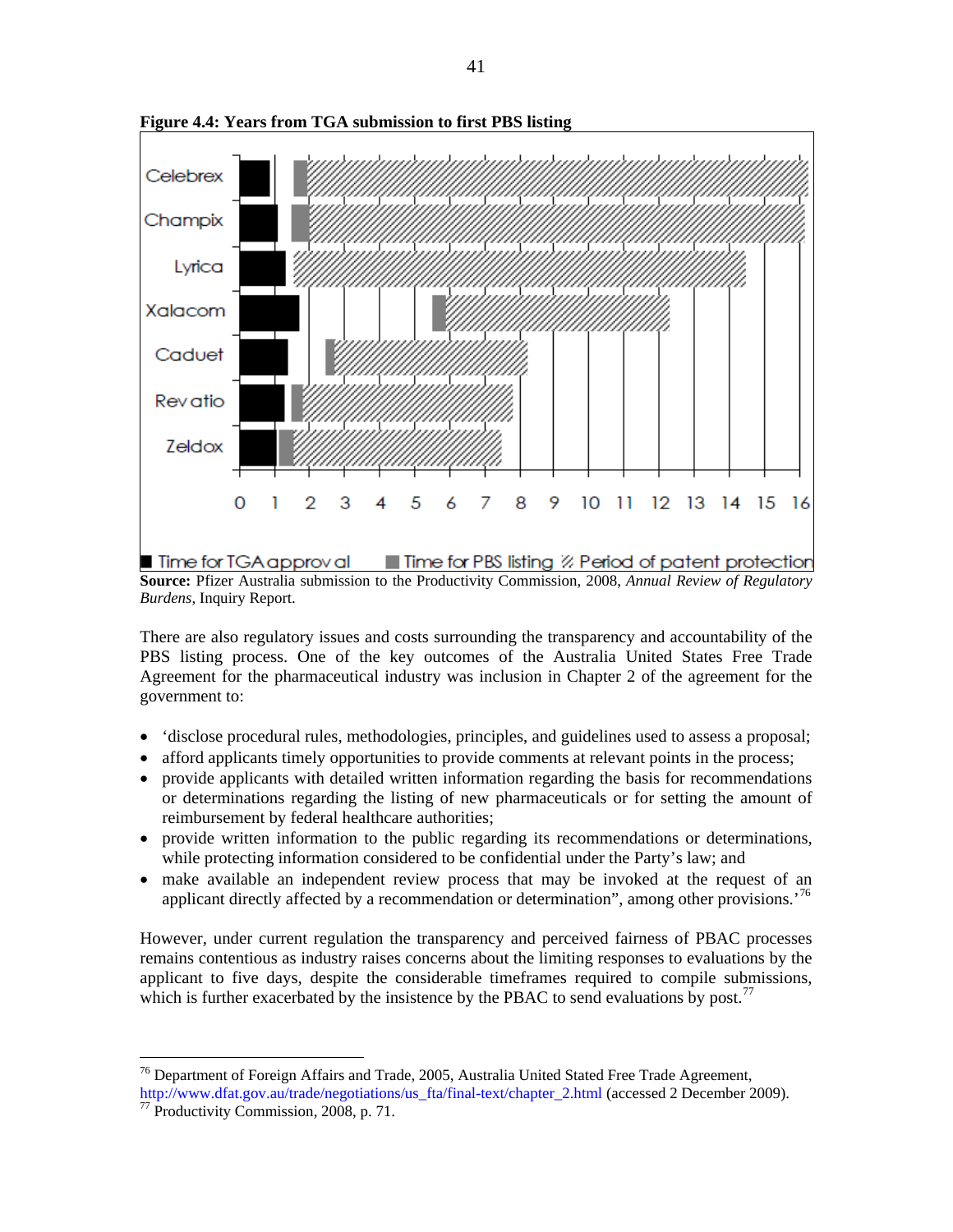As a consequence the PC has recommended that the PBAC should, at least, develop an electronic form of transmission of evaluations considering the necessity for security. In doing so the PBAC would even modestly decrease the considerable resources that need to be discharged in a short timeframe for review by the applicant, but also reduce the possibility of the applicant missing the deadline and being required to resubmit the initial application during the next application period.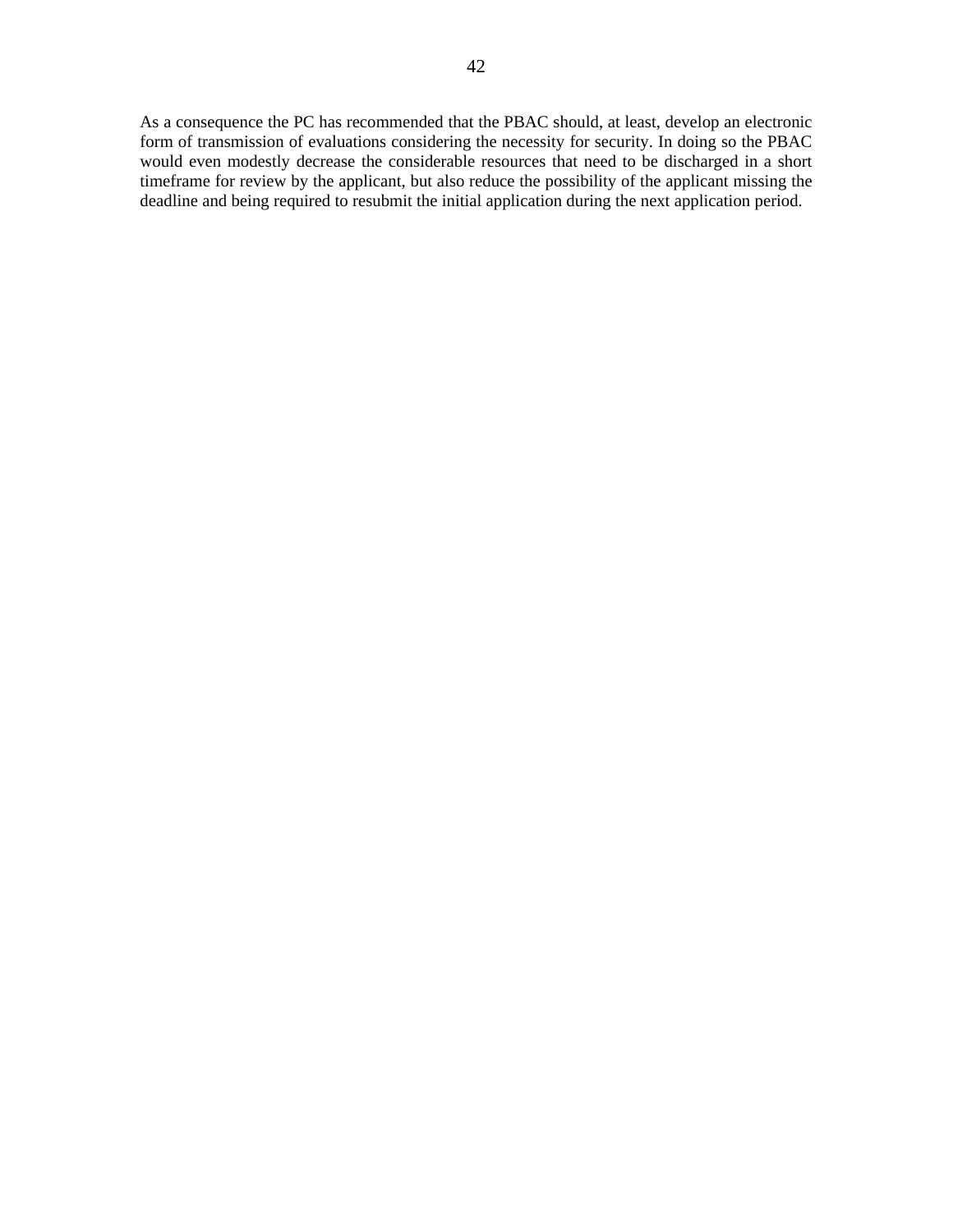# **5 Private health insurance regulation**

## <span id="page-44-0"></span>**Overview**

Private health insurance in Australia is a voluntary facility for private funding of hospital care and ancillaries. Insurance funds may cover the costs of treatment for private patients in private or public hospitals and can include some services that Medicare does not cover, such as dental care, optical care, physiotherapy and chiropractic care.

As at 30 June 2008 there were 39 registered private health insurers operating in Australia – 25 insurers were registered as open membership insurers and 13 were restricted access insurers.

Insurers vary markedly in terms of size. Medibank Private was the largest insurer with a share of total policies of about 29 per cent, and the Reserve Bank Health Society was the smallest at 0.04 per cent. The market shares of the BUPA group of private health insurers (operating under the brands of Clearview, HBA, MBF and Mutual Community) comprise the second largest concentration of membership totaling 28 per cent.<sup>[78](#page-44-0)</sup>

Total premium revenue for registered health insurers was about \$12.2 billion in 2007-08, an increase of ten per cent from 2006-07. This increase was attributable to an increase in premiums and growth in membership. The industry recorded a profit (or surplus) before tax of \$562 million in  $2007 - 08.79$  $2007 - 08.79$ 

In the same financial year, about \$10.4 billion in benefits were paid on behalf of policy holders. This included \$7.6 billion in hospital benefits and \$2.7 billion in general treatment benefits. Benefits payments tend to grow at rates significantly in excess of the general consumer price index.

Management expenses in 2007-08 were about \$1.3 billion, or 10.5 per cent of total premium revenue.

For a number of years since the introduction of the universal tax-financed insurance scheme Medicare in 1984, the proportion of the Australian population covered by private health insurance had declined (Figure 5.1). This 'crowding out' of private health insurance occurred as individuals, particularly of younger and healthier demographic status, ceased their private insurance membership in favour of the 'free' (at the point of use) public insurance.

The leakage of private health insurance membership was halted by a range of policy interventions introduced by the former Howard federal government, including a Medicare Levy surcharge on high income earners, a 30 per cent rebate on insurance premiums and the Life Time Health Cover policy to encourage people to take out hospital cover earlier in life and maintain it.

<sup>78</sup> Private Health Insurance Administration Council (PHIAC), 2008, *Operations of the Private Health Insurers Annual Report 2007-08*, PHIAC, Canberra. 79 PHIAC, Ibid.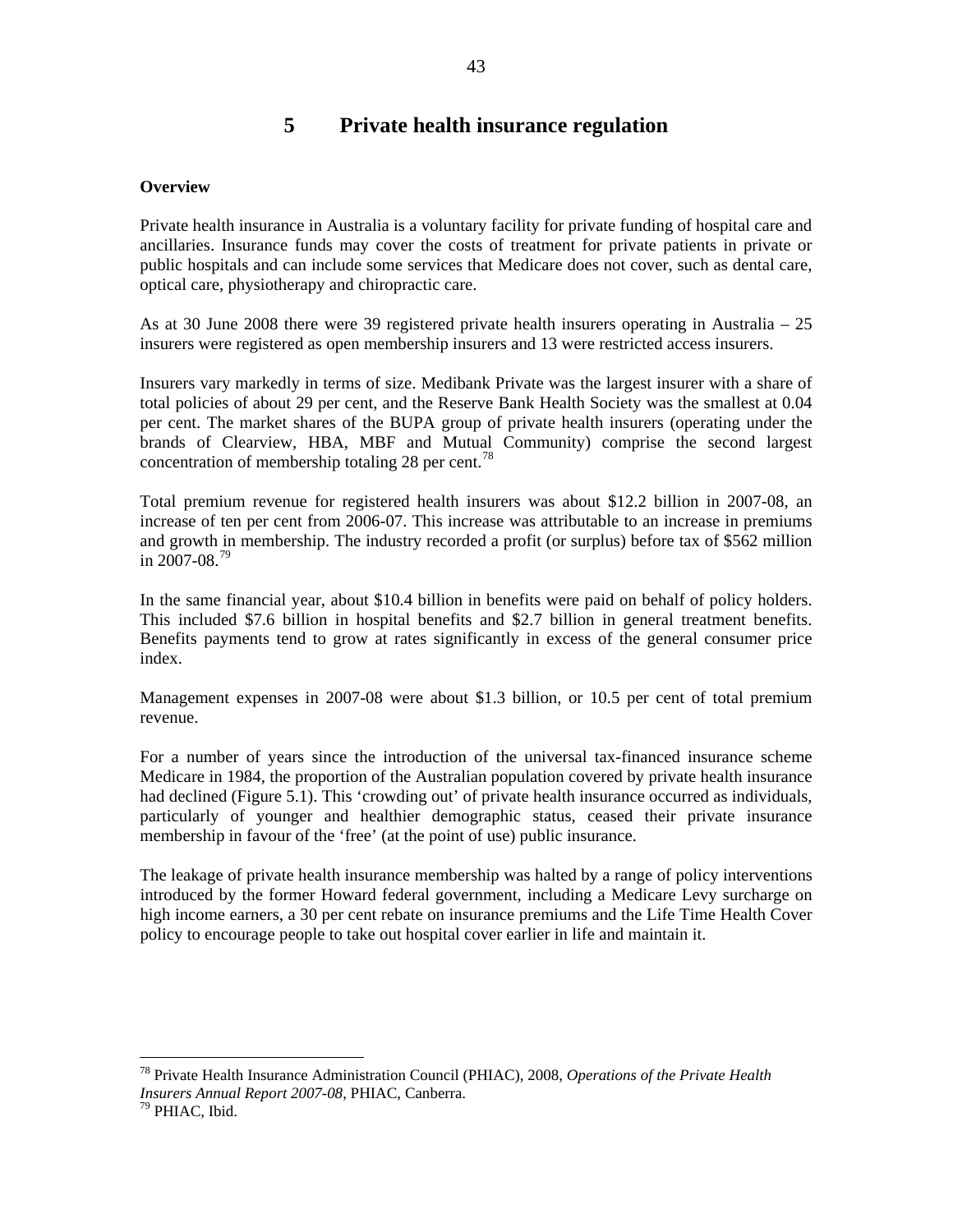

<span id="page-45-0"></span>**Figure 5.1: Insured persons covered by hospital treatment insurance** 

**Source:** PHIAC, 2008, *Operations of the Private Health Insurers Annual Report 2007-08*.

It has been stated that 'private health insurance is often referred to as the most heavily regulated industry in the Australian market place.<sup>[80](#page-45-0)</sup>

According to PHIAC, stipulations surrounding product offering, the nature of business to be conducted by insurers within health benefits funds, government approval of product pricing and minimum capital requirements specific to the conduct of health insurance are all features of the private health insurance regulatory framework.<sup>[81](#page-45-0)</sup> Private health insurance is also required to be offered on a community rated basis.<sup>[82](#page-45-0)</sup>

It has also been observed that this extensive regulation of health insurance is maintained on an implicit basis 'as if it ... [the industry] ... were an extension of social security rather than part of the financial system.'[83](#page-45-0)

Underlining the extent to which regulations impose costs on insurers, an Australian Health Insurance Association (AHIA) industry survey estimated that \$46 million was spent on regulatory compliance costs by health funds in 2004-05. According to PHIAC, management expenses of insurers were \$892 million for that year. This implies that regulatory compliance costs effectively accounted for about five per cent of administration costs of fund managers.

The following sections examine some of the major regulatory burdens (excluding community rating and reinsurance) imposed on the private health insurance industry by Australian governments.

<sup>&</sup>lt;sup>80</sup> Australian Health Insurance Association (AHIA), Submission to Regulation Taskforce (Banks Review), November 2005.

 $81$  PHIAC, op cit, p. 7.

<sup>&</sup>lt;sup>82</sup> In general terms, community rating is a form of premium regulation requiring insurers to charge the same premiums to all members, regardless of age, health status or any other characteristic that may affect medical expenditures.

<sup>&</sup>lt;sup>83</sup> Peter Carroll, 'Microeconomic reform of the Australian private health insurance industry (a synopsis)', Australian Doctors Fund, http://www.adf.com.au/archive.php?doc\_id=106 (accessed 7 October 2009).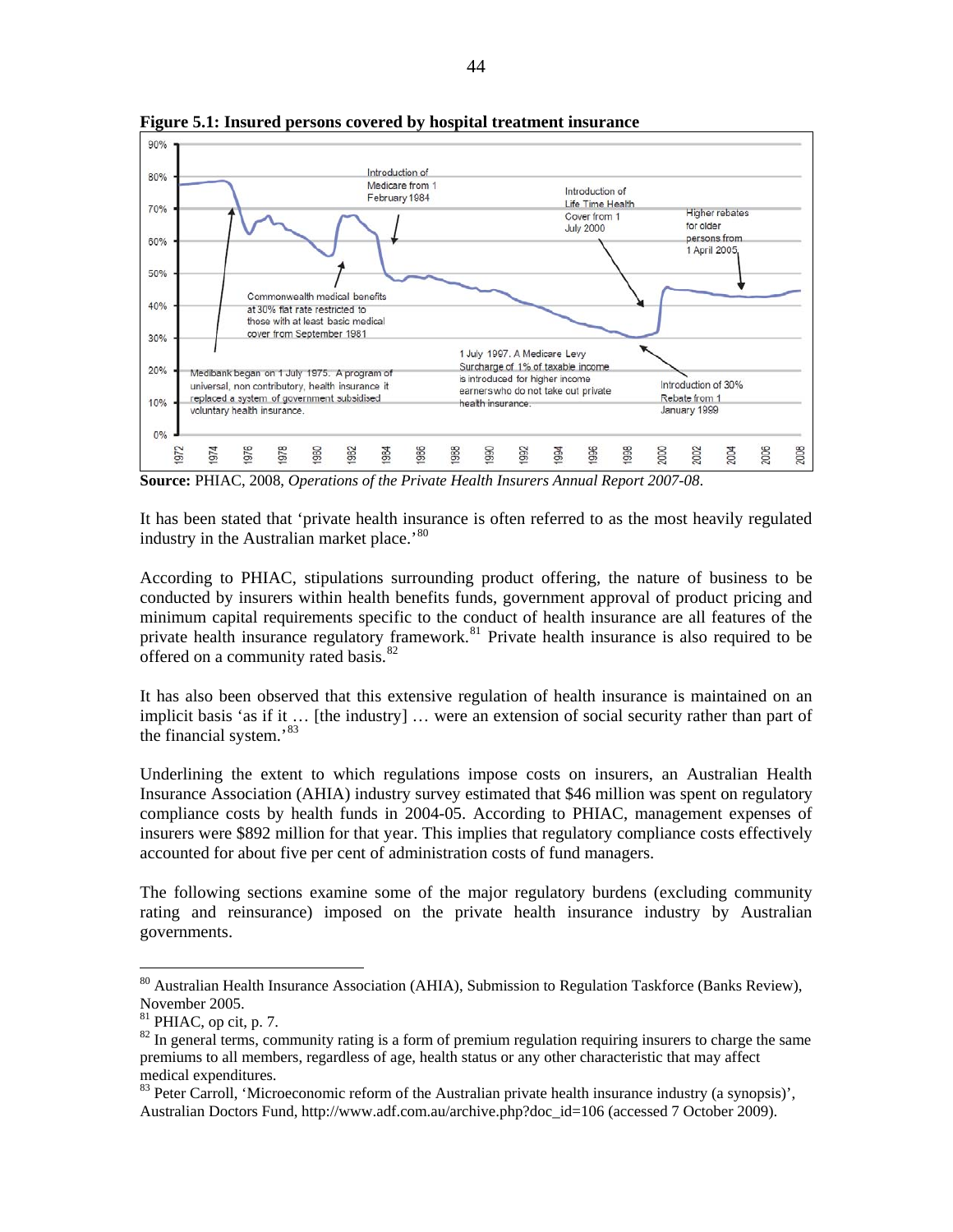#### <span id="page-46-0"></span>**Consumer product information disclosure**

From 1 April 2007 private health insurers have been required to provide consumers with standard product information in a prescribed form for each product they offer. Information is required to be provided to consumers with respect to the following:

- nature of the cover
- price
- product exclusions
- front-end deductibles
- nature and impacts of gaps in the cost of medical, hospital and ancillary cover
- waiting periods and portability
- other matters as determined by the Minister.

According to the *Private Health Insurance Act 2007*, standard information statements need to be available on request and must be provided to all members at least once each year.

Health insurers are required by law to provide a standard information statement (SIS) in hard copy format, as well as provision online on their own websites or through the http://www.privatehealth.gov.au website. Other notices that must be sent to fund members in hard copy include tax statements and information concerning premium and product changes.

The need to produce hard copy documentation also affects health insurance portability arrangements. When consumers transfer between funds, a Transfer Certificate is required to certify waiting periods served and to protect benefit entitlements. The current paper based system, which is administratively inefficient and confusing/frustrating for consumers, could be enhanced by the introduction of a system which would allow transfer certificates to be transmitted electronically.

In its submission to the 2006 Banks Regulation Taskforce, the AHIA stated that 'in the age of electronic communications and storage, it is untenable that funds are required to produce "hard copy" rebate forms or hard copy anything.<sup>[84](#page-46-0)</sup>

The Health Insurance Restricted Membership Association of Australia (HIRMAA) has also raised issues concerning the unnecessary expenses, duplication and waste of existing requirements in this area:

*'the requirement to send a hard copy to all policyholders annually is onerous, expensive and environmentally insensitive (a minimum of 250,000 sheets of paper for HIRMAA funds alone). HIRMAA believes that, as an alternative, funds should clearly advise their members that a hard copy SIS is readily available on request and that a regularly updated SIS is available on the fund's website and on the website of the Private Health Insurance Ombudsman.'*[85](#page-46-0)

Indeed, the statutory requirement for hard copy consumer product and other disclosure information adds to the overall cost of providing health insurance products. It is estimated by the AHIA that greater provision of consumer information online would generate potential savings of

<sup>&</sup>lt;sup>84</sup> AHIA, op cit.

<sup>&</sup>lt;sup>85</sup> Health Insurance Restricted Membership Association of Australia (HIRMAA), 2007, Submission to government, 22 June.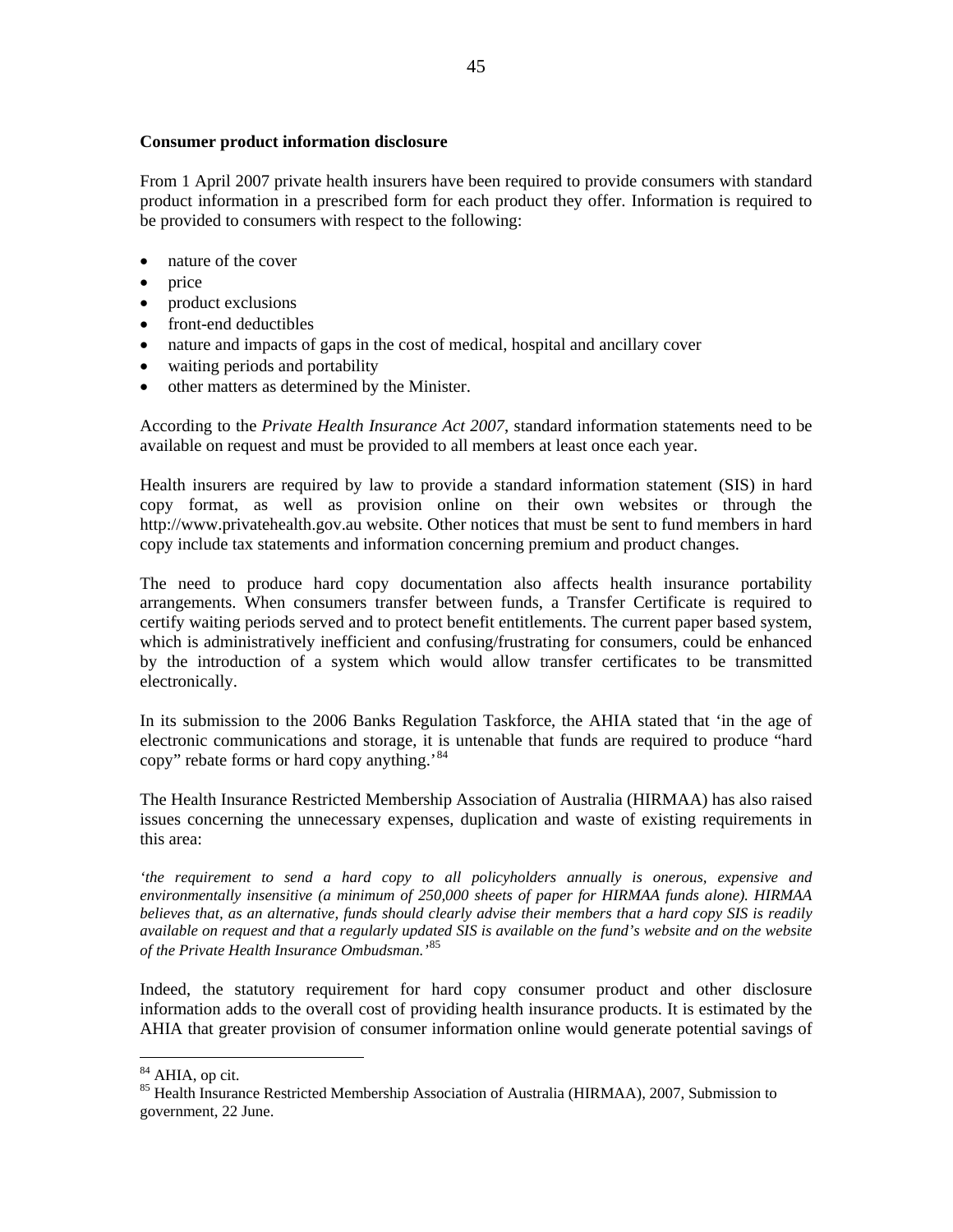<span id="page-47-0"></span>about \$12.5 million across the industry, as well as the greater potential to provide information to consumers in a more precise and user-friendly fashion.

## **Premium approvals**

Under the *Private Health Insurance Act 2007* the Australian government Minister for Health and Ageing has the power to approve applications for changes in private health insurance premiums.

The Minister is obliged to approve all premium increases, unless it is deemed contrary to an (undefined) 'public interest' criterion. If the Minister does not allow an increase the reasons for this have to be publicly disclosed.

An application by a health fund to change its premium must be lodged at least sixty days prior to the proposed change taking effect. The Private Health Insurance Administration Council (PHIAC) provides the Minister with advice on prospective premium rises.  $86$ 

According to the AHIA, the application process is 'arduous, labour intensive and has no certainty for individual funds in forecasting future premium income.<sup>[87](#page-47-0)</sup> A 2008 study by Carrington, Coelli and Rao suggests that insurers must submit detailed financial information and cost/benefit projections, all certified by an accredited actuary, to justify any premium increases sought.<sup>[88](#page-47-0)</sup>

Similarly, the Institute of Actuaries of Australia stated that 'registered insurers will need to clearly identify their case in applying … for a premium increase. This is a significant area of sovereign risk for health insurers.<sup>[89](#page-47-0)</sup>

A number of issues impinging on the overall burden of premium approval regulation include:

- the length of the process required to prepare an application and achieve the rate increase
- uncertainty about the rate application approval until the last moment
- the risk that rejection of a rate application will have an adverse impact on the prudential circumstances of a fund
- no advance knowledge of the date of approval which affects the production and distribution of brochures, publications and letters
- duplication of material and potential waste of resources resulting from this lack of certainty.<sup>[90](#page-47-0)</sup>

Consultations with industry suggests that elements of the regulatory process are inherently flawed, creating unreasonably excessive burdens upon industry (Box 5.1).

<sup>86</sup> Amanda Biggs, Private health insurance premium increases – an overview, Department of the Parliamentary Library Background Note,

http://www.aph.gov.au/Library/pubs/BN/sp/HealthInsurancePremiums.htm (accessed 7 October 2009). 87 AHIA, op cit.

<sup>88</sup> Roger Carrington, Tim Coelli and D. S. Prasada Rao, 2008, 'Regulation of Private Health Insurance Premiums: Can Performance Assessment Play a Greater Role?', University of Queensland School of Economics Centre for Efficiency and Productivity Analysis, Working Paper 04/2008.

<sup>&</sup>lt;sup>89</sup> Gayle Ginnane, 2007, 'The new private health insurance environment', Presentation to the Institute of Actuaries of Australia, September.

 $90$  AHIA, op cit.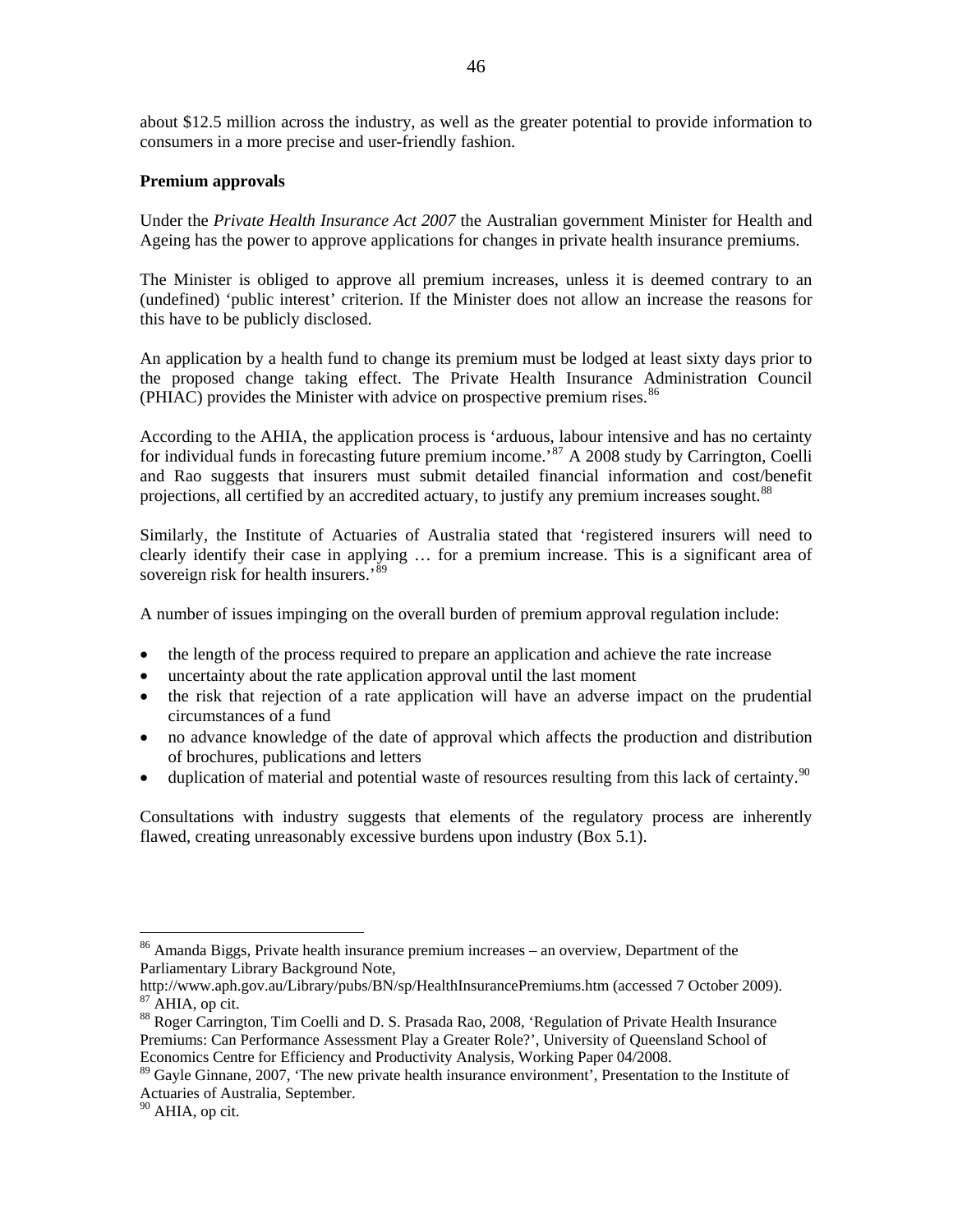# <span id="page-48-0"></span>**Box 5.1: Premium price approval process**

A senior executive in the health care sector with longstanding experience in the private health insurance industry outlined the problems associated with the timing of health insurance premium approval processes as follows:

*'health funds are restricted to one rate change every twelve months.* 

*… funds were informed in September they were required to submit the usual application for rate changes. This is a process consuming many hours of executive, actuary and board time.* 

*You are required in September 2009 to predict a price for each individual produce you sell in each state jurisdiction you sell that product the price to prevail out until April 2011. It applies from April 2010 through until April 2011. It is to be submitted to the Department for Ministerial approval by 20th November. The process has to have full board certification following advice from the appointed actuary.* 

*You are actually carrying out these predictions after having only four full months of exposure to your last year's approved rates and product changes. … You need to predict variations to the price of … assets you hold because it could well be 5 to 10% of your annual income.* 

*The Department then on the 26th November advised funds that the approval process would be such that those funds whose applications warranted further action would be advised between the 22nd and 23rd of December.* 

*The required action could take two forms:* 

- *A resubmission of the proposal with further justification for the level of price sought without necessarily being informed which of the products were causing concern*
- *A variation to the price sought which would mean full actuarial certification and full board approval of the changes and the total resubmission, not just the changes.*

*All of this to be completed by the 8th of January for re-submission after being informed on the 23rd December.* 

*It is a joke.'* 

 $\overline{a}$ 

Other concerns have been raised about the impact of the existing premium regulation on price competition and insurers' financial viability. The regulation effectively weakens incentives for insurers to minimise their costs, undertake efficient investments or act in an innovative or competitive manner.<sup>[91](#page-48-0)</sup>

The Carrington-Coelli-Rao study found that 'there is little incentive for funds to improve performance under the current regulatory regime. Eleven of the 18 funds that received above industry average premium increases in 2004-05 had VRS [variable returns to scale] efficiency less than the sample average. … The potential large gains in efficiency underscore the urgency to revamp the regulatory process to approve premiums.<sup>[92](#page-48-0)</sup>

According to the Industry Commission, price regulations also 'act as a deterrent to entry by new players used to operating in a market in which they don't have to seek government approval for the prices of their services. In this sense, price controls may deter those market oriented firms

 $91$  Access Economics, 2005, Regulation of Private Health Insurance Pricing, Report for Challenger Financial Services Group, November.

 $92$  Carrington, Coelli and Rao, op cit, p. 35-37.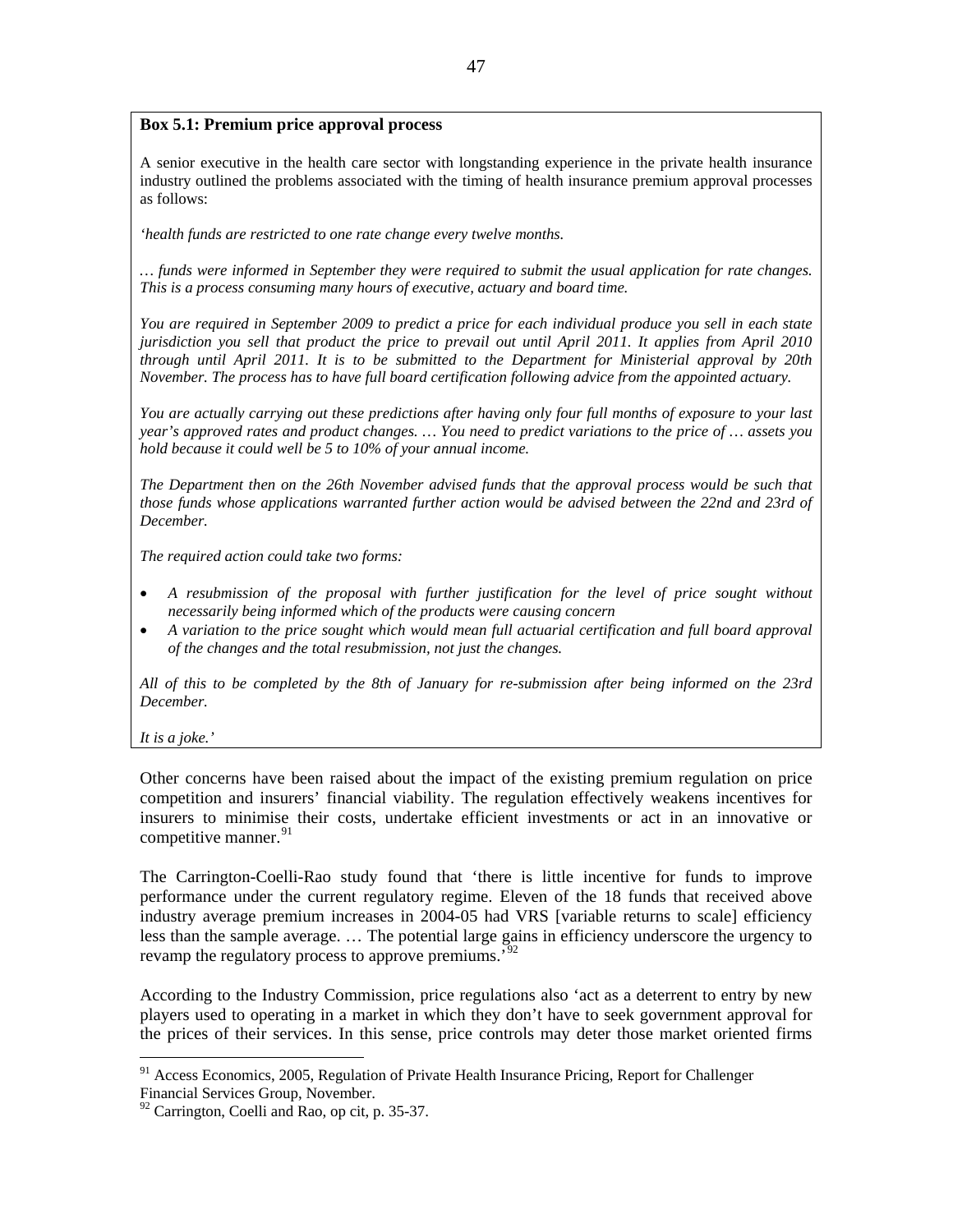<span id="page-49-0"></span>most likely to introduce innovative products and to be active in pushing for cost minimisation – thus keeping average premium higher than necessary.'[93](#page-49-0)

Winding back price regulation of private health insurance would give funds a greater incentive than at present to compete between each other, improving the efficiency of insurers and moving the market closer to optimal premium levels.

## **Private health insurance rebate**

The commonwealth government maintains a rebate intended to ensure private health insurance remains affordable and sustainable. Most eligible Australians receive a 30 per cent rebate on the cost of their insurance, with people aged 65 to 69 and 70 and over receiving 35 per cent and 40 per cent rebates respectively.

#### *Means tested rebate*

 $\overline{a}$ 

The commonwealth government last year introduced the Fairer Private Health Insurance Incentives Bill including provisions to means test the payment of the private health insurance rebate.

For singles and families earning over and above a certain income threshold, the amount of the rebate will be reduced and the Medicare Levy Surcharge will be increased for those on higher incomes who opt out of private health insurance (table 1).

|                    | <b>Current</b> | <b>Proposed Tier 1</b> | <b>Proposed Tier 2</b> | <b>Proposed Tier 3</b> |
|--------------------|----------------|------------------------|------------------------|------------------------|
|                    | threshold      |                        |                        |                        |
| Single             | \$0-\$75,000   | \$75,001-\$90,000      | $$90,001-$             | $$120,001+$            |
|                    |                |                        | \$120,000              |                        |
| Families           | \$0-\$150,000  | $$150,001-$            | \$180,001-             | $$240,000+$            |
|                    |                | \$180,000              | \$240,000              |                        |
| Medicare<br>levy   | <b>Nil</b>     | $1\%$                  | 1.25%                  | 1.5%                   |
| surcharge          |                |                        |                        |                        |
| Private<br>health  |                |                        |                        |                        |
| insurance rebate   |                |                        |                        |                        |
| 65<br>than<br>Less | 30%            | 20%                    | 10%                    | <b>Nil</b>             |
| years              |                |                        |                        |                        |
| $65$ to $69$ years | 35%            | 25%                    | 15%                    | N <sub>il</sub>        |
| 70<br>and<br>years | 40%            | 30%                    | 20%                    | <b>Nil</b>             |
| over               |                |                        |                        |                        |

**Table 1: Proposed private health insurance rebate and Medicare Levy surcharge rates** 

**Source:** Parliament of Australia, 2009, *Fairer Private Health Insurance Incentives Bill 2009 and two related bills*, Senate Community Affairs Committee, August.

Industry representatives have highlighted the potential effects of these proposed rebate changes on the administrative cost structure of funds.

For example, in its submission to the Senate Community Affairs Committee inquiry into the Bill the Private Health Insurance Intermediaries Association stated that it 'will further complicate an already complex system, and in all likelihood, add a significant administrative burden.'

<sup>93</sup> Industry Commission, 1997, *Private Health Insurance*, Inquiry Report No. 57, AGPS, Canberra, p. 327.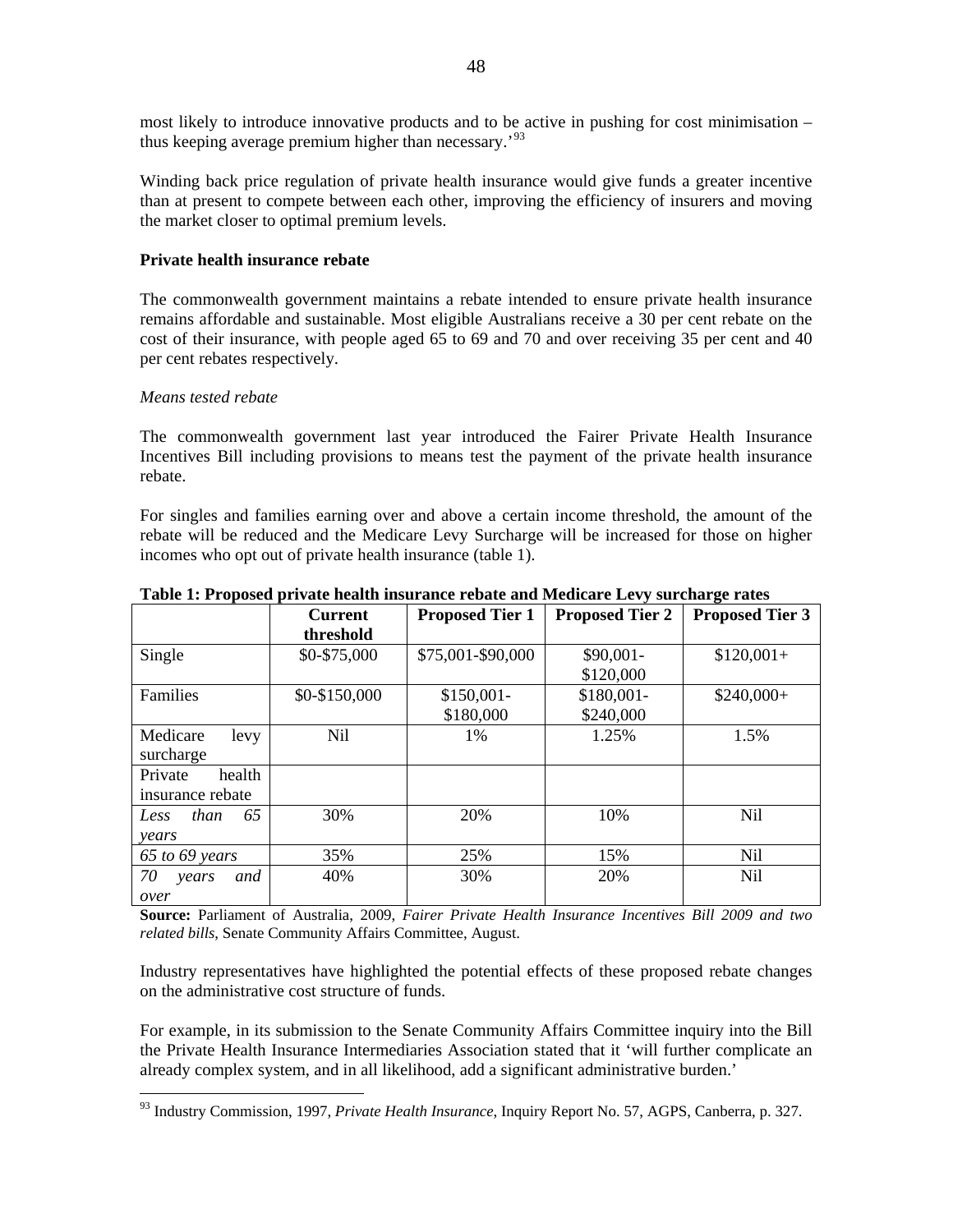<span id="page-50-0"></span>The AHIA submission stated that 'private health funds will be required to request that fund members self-identify which rebate level they are entitled to, before their eligibility is then reconciled by the Australian Taxation Office as part of the individual's annual tax assessment. This process is likely to lead to confusion amongst policy holders as to their entitlement if their income level varies from year to year and will add cost imposts on private health funds as they implement new systems to accommodate the policy change.'

In its submission to the Senate inquiry, iSelect noted that 'continued tampering with Australia's private health insurance system is also facilitating a very confused message about the value and role of private health, serving to ultimately erode the confidence of millions of Australians in a critical element of our healthcare system.'

HIRMAA noted that longer term consequences of the proposed change:

*'The introduction of further limitations on the eligibility criteria of the PHI rebate would have a disastrous impact on membership and send a clear (if unintended) signal to the community that the medium term objective is to totally abolish the rebate and ultimately diminish the role of PHI and, as a direct consequence, the private health sector in Australia's health system.* 

*HIRMAA reiterates its contention to the Minister for Health and Ageing and the DoHA that to allow the industry to stabilise its position, after two Federal budgets containing significant changes to PHI, it is imperative that the 2010-11 Federal Budget, and subsequent budgets, not contain further reductions to or diminution of PHI incentives. To do otherwise will create a justifiable belief by consumers that their PHI products are becoming less attractive and affordable.'[94](#page-50-0)*

In addition to the potential administrative cost burdens associated with the proposed insurance rebate change, market research suggests that up to 240,000 Australians with private health insurance are likely to exit cover as a result of the legislation with a further 730,000 people likely to downgrade their level of hospital cover.  $95$ 

# *Private Health Insurance Incentives Scheme*

The rebate scheme was introduced in 1999, and replaced the Private Health Insurance Incentives Scheme (PHIIS) introduced in 1997. However, people with insurance policies before 1 January 1999 and were eligible to claim a rebate under PHIIS are entitled to compare the PHIIS amount with the tax rebate, and claim whichever is higher.

As noted previously by the AHIA, 'there are real costs for health funds by having to manage two types of rebate and having to issue two types of statements (one for 30% and one for PHIIS).<sup>[96](#page-50-0)</sup>

An industry survey indicates that there are less than 10 consumers out of 11 million Australians with private health insurance still enrolled under PHIIS. This near-redundant regulatory requirement should be removed to simplify existing health fund operational requirements.

<sup>94</sup> HIRMAA, 2009, Submission to Senate Community Affairs Legislation Committee Inquiry on *Fairer Private Health Insurance Incentives Bill 2009* and Related Bills, June.

<sup>&</sup>lt;sup>95</sup> AHIA, 2009, 'Senate Report Ignores the Facts', Media Release, 5 August.<br><sup>96</sup> AHIA, op cit, p. 6.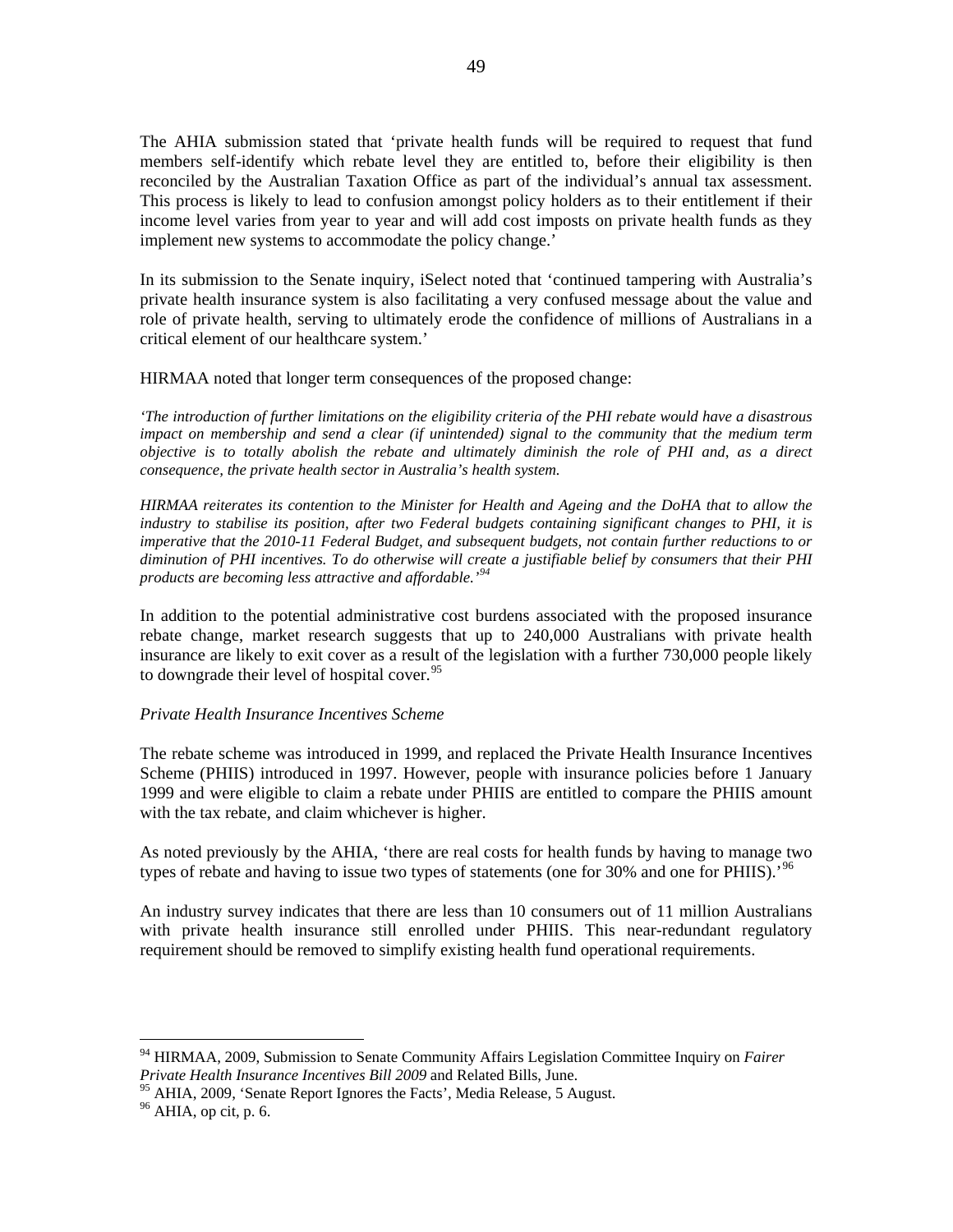# **6 Private hospitals regulation**

## <span id="page-51-0"></span>**Overview**

 $\overline{a}$ 

The private sector (including not-for-profit entities) is involved in the provision of health care services through hospital settings, making an important contribution to alleviating patient loads faced by public hospitals.

According to data provided by the Australian Institute of Health and Welfare (AIHW), there were 552 private hospitals in Australia in 2007-08 including 272 day surgery facilities. Over three-quarters of private hospitals were located in the three largest states of New South Wales, Victoria and Queensland.<sup>[97](#page-51-0)</sup>

About 57 per cent of private acute and psychiatric hospitals operated on a for-profit basis in 2006-07. Ramsay Healthcare is currently the largest group operator, representing a quarter of the private hospital market. Approximately 28 per cent of hospitals were owned by not-for-profit religious or charitable organisations, with bush nursing, community and memorial hospitals accounting for the remainder.<sup>[98](#page-51-0)</sup>

Private hospitals provided 27,768 beds in 2007-08, representing a third of hospital beds available in Australia. The number of licensed or available beds in the private sector has grown by 21 per cent over the past decade.

The operating environment of the private hospital sector is also characterised by a significant growth in admissions, from 1,793,000 patients in 1997-98 to 3,130,000 in 2007-08. Similarly, the number of admissions per 1,000 population has also grown (Figure 6.1).

 $^{97}$  Australian Institute of Health and Welfare (AIHW), 2009, Australian hospital statistics 2007-08, Health services series No. 33, Canberra, AIHW.

<sup>98</sup> Australian Bureau of Statistics (ABS), Private Hospitals 2006-07, cat. no. 4390.0.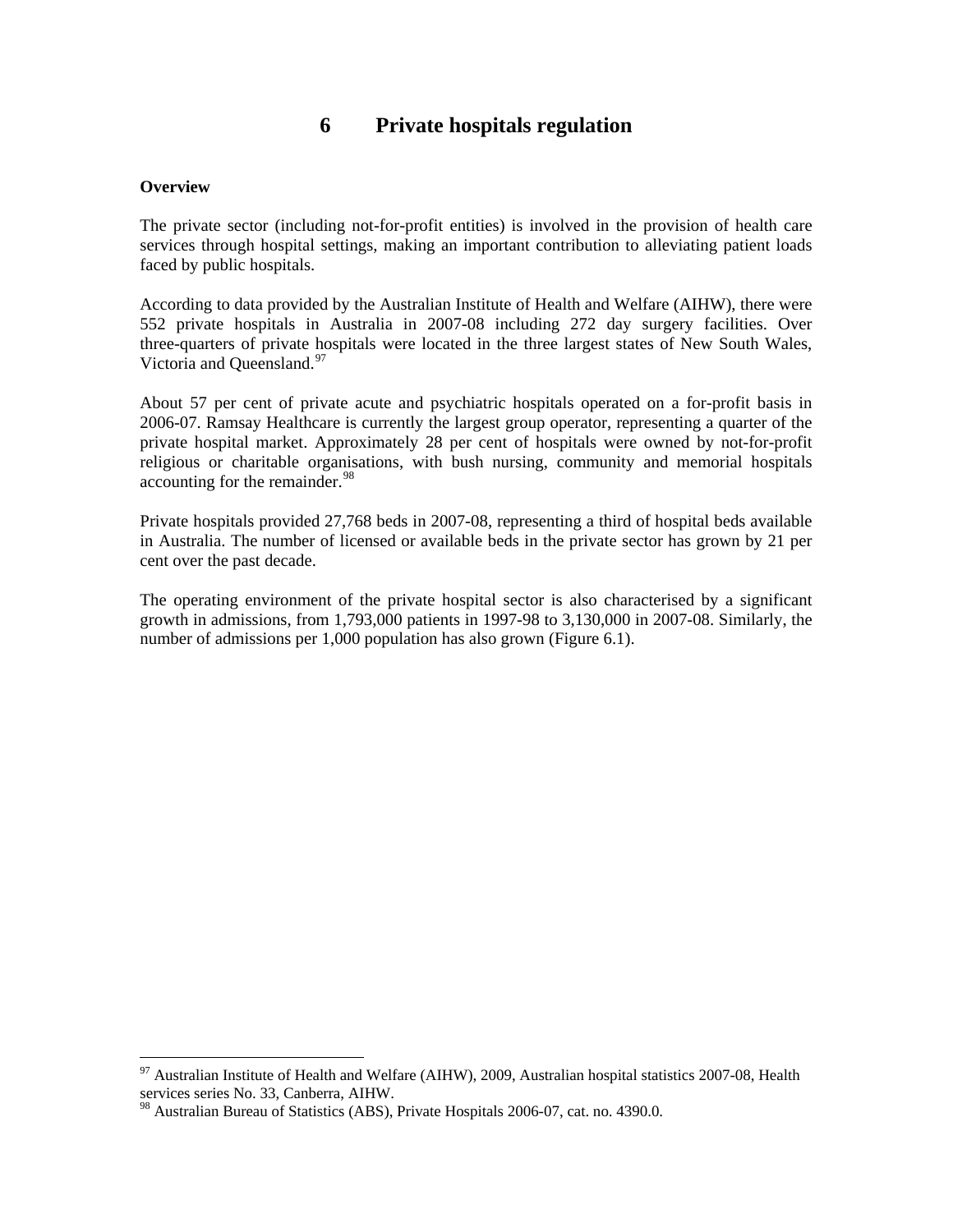

<span id="page-52-0"></span>**Figure 6.1: Private hospital separations per 1,000 population** 

**Source:** AIHW, Australian hospital statistics, various years.

The diversity of treatments provided by private hospitals belies their stereotypical reputation as provider of cosmetic surgeries only. The majority of numerous complex procedures and treatments are performed within private hospitals (Figure 6.2). Private hospitals also performed 48 per cent of all cardiac valve procedures in 2006-07.

Private hospitals are funded by their owners and operators. The services provided to patients treated in private hospitals are (at least) partially subsidised from a variety of sources, including private health insurance funds, Medicare, Department of Veterans' Affairs (DVA), Pharmaceutical Benefits Scheme and third party insurers.

Income received by acute and psychiatric private hospitals in Australia during 2006-07 was approximately \$7.1 billion, an increase of 7.5 per cent over the previous year. Patient revenue accounted for 96 per cent of all income generated by hospitals in 2006-07. Recurrent expenditure by acute and psychiatric hospitals across Australia was about \$6.6 billion, with wages and salaries representing over half of total expenditures.<sup>[99](#page-52-0)</sup>

<sup>&</sup>lt;sup>99</sup> ABS, Ibid.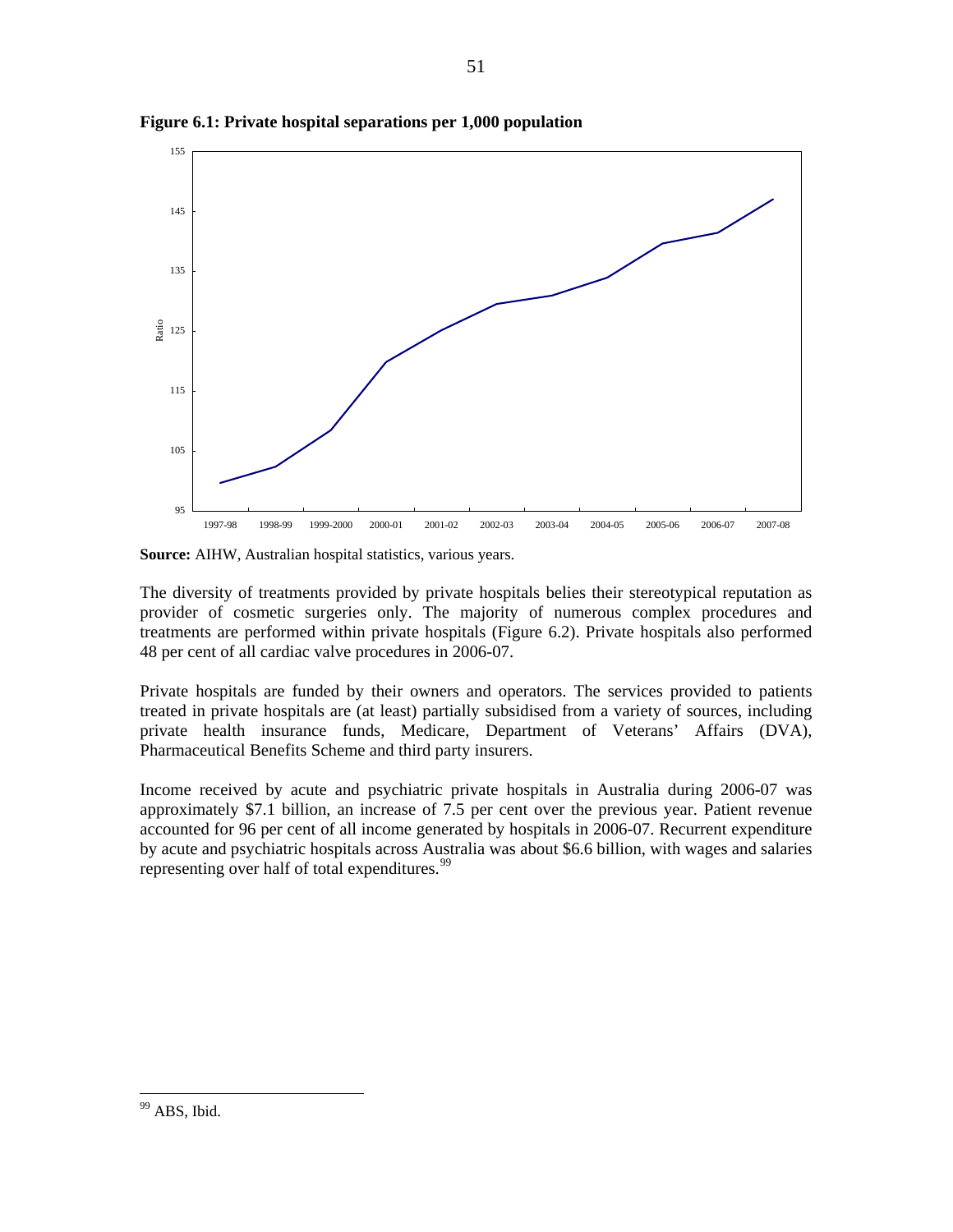

<span id="page-53-0"></span>**Figure 6.2: Private hospital share of separations for selected treatments, 2006-07** 

The operations of the private hospital sector are influenced by an array of government regulations. These impose a multitude of administrative hurdles for individual private hospitals. Compounding the burden of regulation faced by the sector is the variation of regulatory arrangements across jurisdictions.

#### **Licensing provisions**

 $\overline{a}$ 

In order to commence services private hospitals must obtain a license or an approval to operate, and adhere to a range of conditions if they wish to maintain their service provision.

The state and territory governments are responsible for the licensing and approval of private hospitals in their respective jurisdictions in accordance with state legislation.<sup>[100](#page-53-0)</sup>

As noted by the Australian Commission on Safety and Quality in Health Care (ACSQHC) accreditation review, there are significant inconsistencies across jurisdictions in terms of the scope of services subject to licensing.

For example, general private hospitals are required to be licensed in all jurisdictions while some jurisdictions do not cover day hospitals under their licensing regimes (Table 6.1). According to

Based on AR-DRG version 5.1.

**Source:** AIHW, Australian hospital statistics 2006-07, online tables S12.1, S12.2.

<sup>&</sup>lt;sup>100</sup> According to a legislative mapping report prepared as part of the Australian Commission on Safety and Quality in Health Care (ACSQHC) accreditation review, South Australia and the Northern Territory do not maintain licensing provisions for day procedure facilities.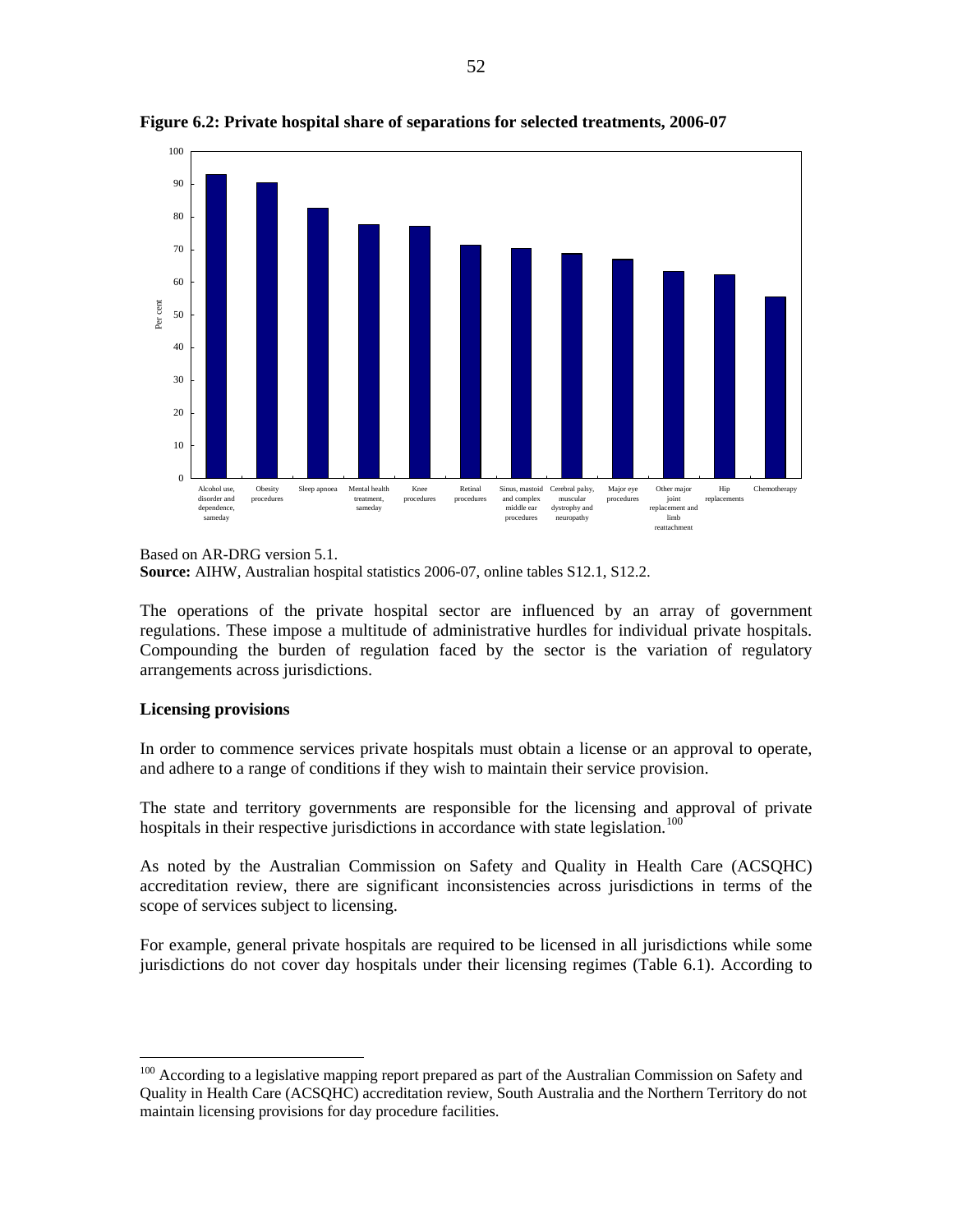<span id="page-54-0"></span>the ACSQHC, 'the inconsistent coverage … adds complexity to the operating environment for organisations operating in multiple jurisdictions.<sup>'[101](#page-54-0)</sup>

|             | <b>NSW</b>  | <b>Vic</b>  | Qld         | <b>WA</b>   | <b>SA</b>   | <b>Tas</b>  | <b>ACT</b>  | <b>NT</b> |
|-------------|-------------|-------------|-------------|-------------|-------------|-------------|-------------|-----------|
| Private     | Y           | Y           | Y           | Y           | Y           | Y           | Y           | Y         |
| hospital    |             |             |             |             |             |             |             |           |
| Day         | $\mathbf N$ | np          | Y           | Y           | $\mathbf N$ | $\mathbf N$ | Y           | np        |
| hospital    |             |             |             |             |             |             |             |           |
| Day         | Y           | $\mathbf Y$ | Y           | $\mathbf Y$ | $\mathbf N$ | $\mathbf N$ | $\mathbf N$ | np        |
| procedure   |             |             |             |             |             |             |             |           |
| facility    |             |             |             |             |             |             |             |           |
| Psychiatric | $\mathbf N$ | Y           | $\mathbf N$ | Y           | N           | $\mathbf N$ | $\mathbf N$ | np        |
| day         |             |             |             |             |             |             |             |           |
| hospital    |             |             |             |             |             |             |             |           |
| Private     | $\mathbf N$ | np          | $\mathbf N$ | Y           | N           | Y           | $\mathbf N$ | np        |
| psychiatric |             |             |             |             |             |             |             |           |
| hostels     |             |             |             |             |             |             |             |           |
| Private     | $\mathbf N$ | np          | $\mathbf N$ | Y           | N           | $\mathbf N$ | $\mathbf N$ | np        |
| nursing     |             |             |             |             |             |             |             |           |
| post        |             |             |             |             |             |             |             |           |

**Table 6.1: Selected private health facility licensing coverage, 2008** 

a. State and territory definitions of service providers vary in some cases. np = information not provided. **Source:** Australian Commission on Safety and Quality in Health Care (ACSQHC), 2008, *Proposals on an Alternative Model for Safety and Quality Accreditation and Matters relating to Costs and Duplication of Accreditation Processes*, February.

According to a licensing legislation mapping study undertaken as part of the ACSQHC accreditation review, hospitals are obliged to meet a wide range of substantive, largely input-based conditions relating to:

- location, type of patient or service, and the number of patients or beds. For example, the South Australian *Health Care Act 2008* stipulates conditions for the licensing of private hospitals including 'the location of the premises or proposed premises and their proximity to other facilities' and 'whether the prescribed limit of hospital beds for the state, or for the particular region in which the premises or proposed premises are or will be situated, has already been reached or exceeded.'
- the type or character of the licensee. In Western Australia the hospital licensee must be 'a person of good character and repute and a fit and proper person to conduct a private hospital' and must have 'sufficient material and financial resources available.'
- clinical practice and health care quality. In a number of jurisdictions separate regulations apply to specific services provided, including emergency and intensive care, surgical, obstetric, rehabilitation, and psychiatric services in additional to general services provided by a private hospital. Other regulations stipulate the quality of care that must be provided to patients on private hospital premises (see below for further discussion).

<sup>&</sup>lt;sup>101</sup> Australian Commission on Safety and Quality in Health Care (ACSQHC), 2008, Proposals on an Alternative Model for Safety and Quality Accreditation and Matters Relating to Costs and Duplication of Accreditation Processes,

http://www.health.gov.au/internet/safety/publishing.nsf/Content/37088D5E3CFF8205CA2573AF007BC4F F/\$File/FINAL\_AltModel\_Feb08.pdf (accessed 15 February 2010), p. 39.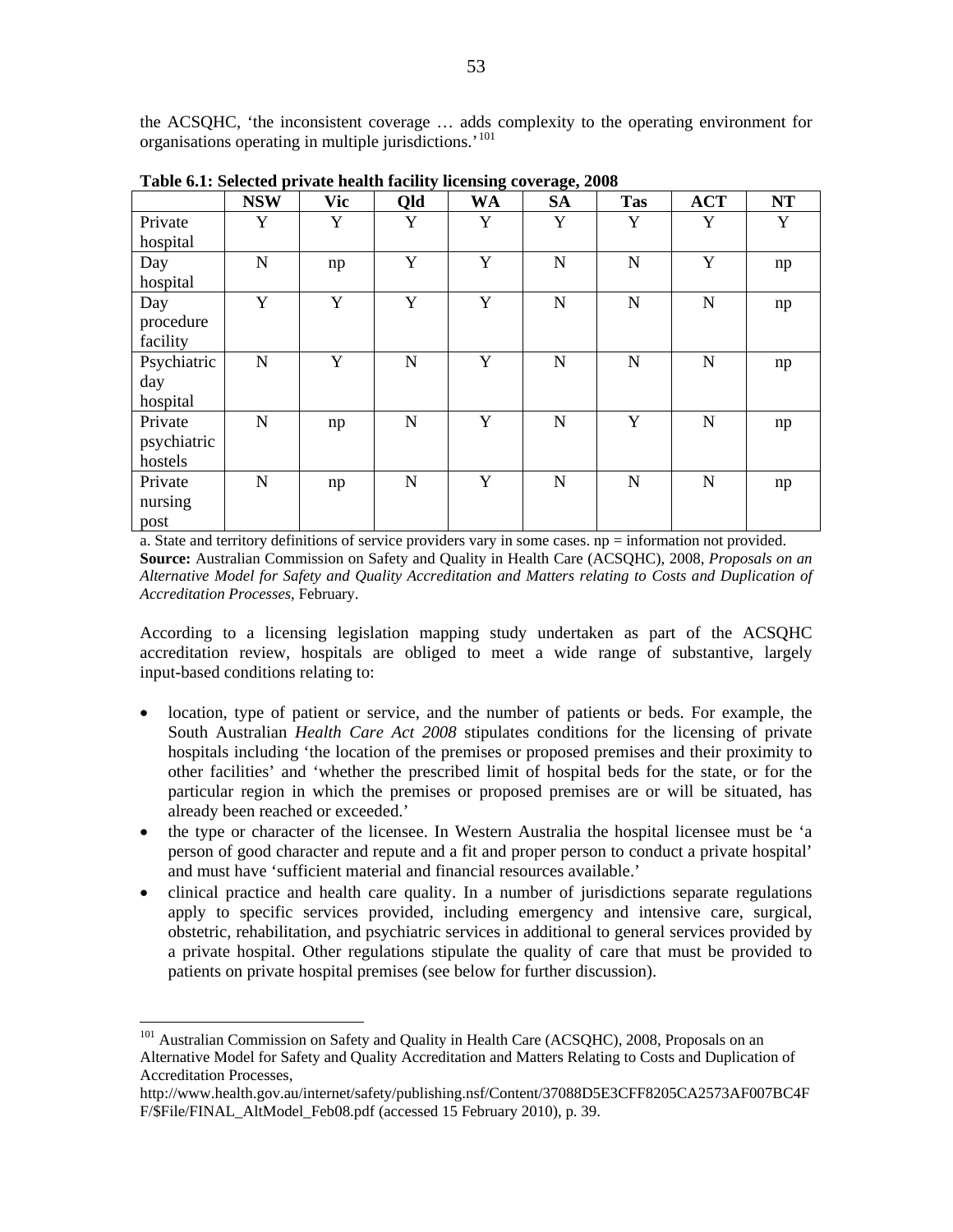- <span id="page-55-0"></span>• premises, facilities and equipment. In New South Wales there are provisions relating to furniture, furnishings and bed linen, kitchens and serveries, and medical, surgical and nursing equipment. The South Australian legislation specifies room sizes that are to apply in the state's private hospital facilities (see below for further discussion).
- management and staffing. In Western Australia and some other states a general private hospital must be staffed by registered general nurses, registered psychiatric nurses and enrolled nurses only.
- registers and records: Most states require private hospitals to maintain records of admitted patients, including medical condition subject to treatment.<sup>[102](#page-55-0)</sup>

Licensing provisions also typically include a range of miscellaneous requirements covering such issues as patient rights, fire safety and emergency evacuation, hospital administrative practices and policies, storage and handling of drugs and chemicals, waste management and disposal, food safety and infection control. They may also specify compliance with other legislation or regulations. $103$ 

According to the ACSQHC, 'there is reasonable similarity in the standards areas covered by accreditation and licensing.<sup>'[104](#page-55-0)</sup> Nonetheless, for private hospital organisations operating across state borders this duplication would entail potentially significant cost burdens of a substantive nature.

In addition to these formal governmental requirements, numerous standards and guidelines for practices have been developed by colleges and professional associations. Third-party accrediting bodies widely subscribed to by the private hospital industry include the Australian Council on Healthcare Standards (ACHS) (referred to in Chapter 2), International Standards Organisation (ISO) and the Quality Improvement Council (QIC).

Private hospitals also face strong commercial and ethical incentives to ensure that various quality standards are maintained.

# *Case study: Benchmarking licensing administrative compliance activities*

 $\overline{a}$ 

Licenses, permits and registrations are key instruments used by government to ensure compliance by hospitals with regulatory objectives.

One way to establish the indicative burden of regulation is to compare the type and number of administrative compliance activities undertaken by a licensee applying to establish a new (general) private hospital in New South Wales, Victoria and Queensland – as noted above, the base for three-quarters of all private hospital establishments in Australia.<sup>[105](#page-55-0)</sup>

<sup>102</sup> ACSQHC, 2008, *Proposals on an Alternative Model for Safety and Quality Accreditation and Matters relating to Costs and Duplication of Accreditation Processes*, February; State and territory government health legislation and regulations; 'State and Territory Private Health Facility Licensing Legislation Mapping', Study for ACSQHC Accreditation Review.<br><sup>103</sup> Productivity Commission, 1999, *Private Hospitals in Australia*, Research Paper, AusInfo, Canberra.

 $^{104}$  ACAQHC, Ibid, p. iii.<br> $^{105}$  The jurisdictional coverage of this case study is limited to those states and territories that provide license

application forms and associated guidelines online.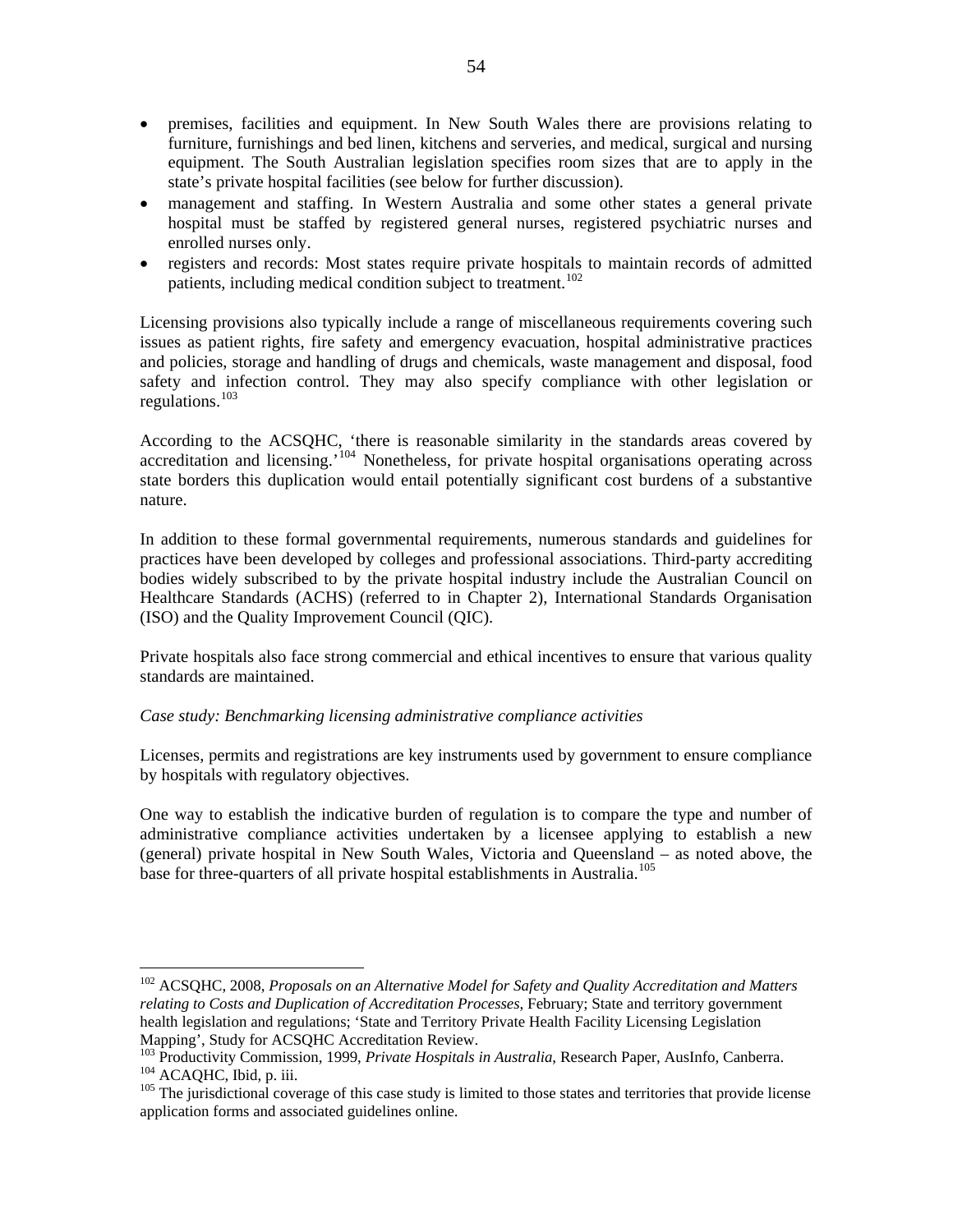<span id="page-56-0"></span>Other things being equal, a jurisdiction that imposes a larger number of administrative compliance activities, due to its licensing regime, than others is likely to impose a greater administrative compliance (or 'paperwork') cost burden upon an applicant.<sup>[106](#page-56-0)</sup>

This case study examines the type and number of administrative compliance activities arising from a private hospital license application. Other license applications that may need to be submitted, for example in relation to business naming rights, taxation or workers' compensation, are excluded from this analysis.

The Business License Information Service (BLIS) and government agency website information were used to identify the license required to open a new hospital. These sources also provided details of the requirements and activities likely to generate administrative compliance costs.

Table 6.2 provides indicative information on the major administrative compliance activities pertaining to a new private hospital with more than 200 beds.

The numbers of activities across the three jurisdictions are similar. However, it is noted that there is sufficient variation of reporting requirements between states.

In addition, Victoria and Queensland require more written statements from the applicant including in relation to proposed clinical standards, infection control procedures, patient complaint systems and staffing structure. These processes are likely to be time-consuming for the applicant and, in some cases, may require external assistance from consultants and other groups to prepare.

 $106$  Other, 'non-paperwork' costs associated with the license approval process – such as the delay costs in terms of foregone profitability as an applicant awaits approval from a regulatory agency – are excluded.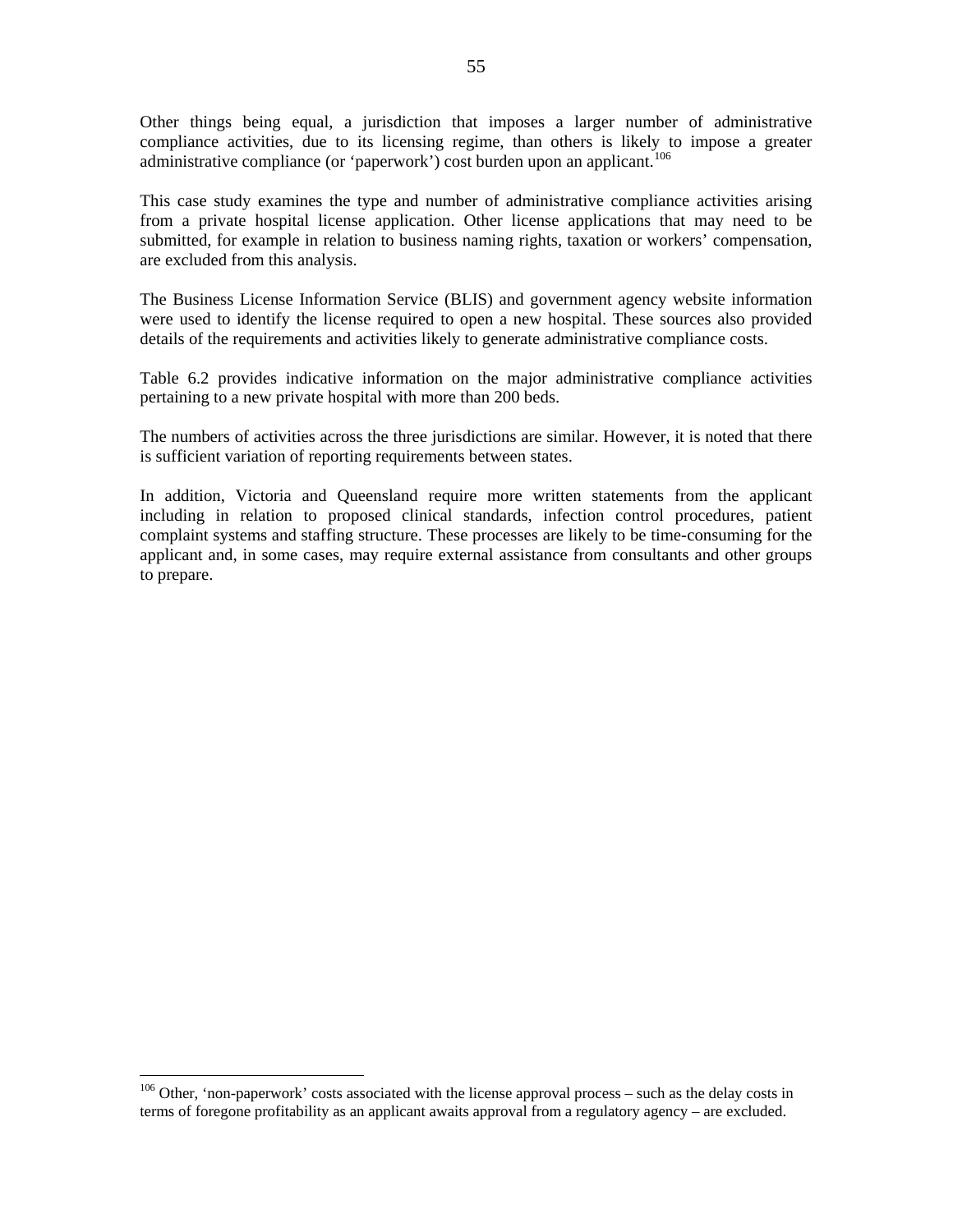| It is assumed that the hospital is structured as a corporation, and that it will own the land upon which the premises are based<br>Source: Business License Information Service (BLIS); state government health agency websites.<br>Details of numbers of overnight/day beds and health services provided<br>Details of proposed professional development for clinical staff<br>2 x character references for each director / office holder<br>Details of management and staffing arrangements<br>Professional qualifications and curriculum vitae<br>Certificate of registration of business name<br>-patient and staff complaints systems<br>Confirmation of details of senior staff<br>Written statement of land ownership<br>Details of directors / office holders<br>Statement on financial viability<br>Details of health accreditation<br>-clinical risk management<br>-quality improvement<br>Certificate of occupancy<br>Police check certificate<br>declarations<br>-infection control<br>-policy manuals<br>Application form<br>Information on:<br>Statutory<br>Terms of<br>Table 6.2: Summary of administrative comp<br>Address of registered office / details of directors and secretaries<br>National Criminal Record Check Consent Form<br>Signed letter of endorsement from aneasthetist<br>-item numbers and anticipated procedures<br>Development application from local council<br>Certificate of approval of business name<br><b>NSW</b><br>Fitness and Probity Check Form<br>-paediatric requirements<br>Certificate of incorporation<br>Application form - Form 1<br>-proposed license class<br>Covering letter including:<br>-types of anaesthetic<br>2 x architectural plans<br>Statutory declarations<br>-listed specialties<br>Corporation extract<br>-contact name | pliance activities for general private hospital license<br>Statement on previous or current proprietary experience in any state or territory<br>Compliance statement for buildings, fittings and medical equipment<br>Vic | Details of staffing structures including rosters and staff numbers for each service<br>Compliance with minimum throuput number and clinical service requirements<br>Compliance statement for buildings, fittings and medical equipment<br>Copies of self-assessments against selected health standards<br>Details of staff attendance of hospital orientation programs<br>Confirmation of selected information and other systems<br>Application form (including Attachments A, B and C)<br>Details of agreements for emergency patient transfer<br>Details and experience of directors and senior staff<br>Application coversheet (incl. written submission)<br>Orders / invoices of furnishings and equipment<br>$\mathbb{R}$<br>Details of various policies and procedures<br>Local authority certificate of occupancy<br>Details of quality assurance program<br>Organisational staffing chart<br>Certificate of incorporation<br>Statutory declaration |
|----------------------------------------------------------------------------------------------------------------------------------------------------------------------------------------------------------------------------------------------------------------------------------------------------------------------------------------------------------------------------------------------------------------------------------------------------------------------------------------------------------------------------------------------------------------------------------------------------------------------------------------------------------------------------------------------------------------------------------------------------------------------------------------------------------------------------------------------------------------------------------------------------------------------------------------------------------------------------------------------------------------------------------------------------------------------------------------------------------------------------------------------------------------------------------------------------------------------------------------------------------------------------------------------------------------------------------------------------------------------------------------------------------------------------------------------------------------------------------------------------------------------------------------------------------------------------------------------------------------------------------------------------------------------------------------------------------------------------------------------------------------------------------------------|---------------------------------------------------------------------------------------------------------------------------------------------------------------------------------------------------------------------------|------------------------------------------------------------------------------------------------------------------------------------------------------------------------------------------------------------------------------------------------------------------------------------------------------------------------------------------------------------------------------------------------------------------------------------------------------------------------------------------------------------------------------------------------------------------------------------------------------------------------------------------------------------------------------------------------------------------------------------------------------------------------------------------------------------------------------------------------------------------------------------------------------------------------------------------------------------|
|                                                                                                                                                                                                                                                                                                                                                                                                                                                                                                                                                                                                                                                                                                                                                                                                                                                                                                                                                                                                                                                                                                                                                                                                                                                                                                                                                                                                                                                                                                                                                                                                                                                                                                                                                                                              |                                                                                                                                                                                                                           |                                                                                                                                                                                                                                                                                                                                                                                                                                                                                                                                                                                                                                                                                                                                                                                                                                                                                                                                                            |
|                                                                                                                                                                                                                                                                                                                                                                                                                                                                                                                                                                                                                                                                                                                                                                                                                                                                                                                                                                                                                                                                                                                                                                                                                                                                                                                                                                                                                                                                                                                                                                                                                                                                                                                                                                                              |                                                                                                                                                                                                                           |                                                                                                                                                                                                                                                                                                                                                                                                                                                                                                                                                                                                                                                                                                                                                                                                                                                                                                                                                            |
|                                                                                                                                                                                                                                                                                                                                                                                                                                                                                                                                                                                                                                                                                                                                                                                                                                                                                                                                                                                                                                                                                                                                                                                                                                                                                                                                                                                                                                                                                                                                                                                                                                                                                                                                                                                              |                                                                                                                                                                                                                           |                                                                                                                                                                                                                                                                                                                                                                                                                                                                                                                                                                                                                                                                                                                                                                                                                                                                                                                                                            |
|                                                                                                                                                                                                                                                                                                                                                                                                                                                                                                                                                                                                                                                                                                                                                                                                                                                                                                                                                                                                                                                                                                                                                                                                                                                                                                                                                                                                                                                                                                                                                                                                                                                                                                                                                                                              |                                                                                                                                                                                                                           |                                                                                                                                                                                                                                                                                                                                                                                                                                                                                                                                                                                                                                                                                                                                                                                                                                                                                                                                                            |
|                                                                                                                                                                                                                                                                                                                                                                                                                                                                                                                                                                                                                                                                                                                                                                                                                                                                                                                                                                                                                                                                                                                                                                                                                                                                                                                                                                                                                                                                                                                                                                                                                                                                                                                                                                                              |                                                                                                                                                                                                                           |                                                                                                                                                                                                                                                                                                                                                                                                                                                                                                                                                                                                                                                                                                                                                                                                                                                                                                                                                            |
|                                                                                                                                                                                                                                                                                                                                                                                                                                                                                                                                                                                                                                                                                                                                                                                                                                                                                                                                                                                                                                                                                                                                                                                                                                                                                                                                                                                                                                                                                                                                                                                                                                                                                                                                                                                              |                                                                                                                                                                                                                           |                                                                                                                                                                                                                                                                                                                                                                                                                                                                                                                                                                                                                                                                                                                                                                                                                                                                                                                                                            |
|                                                                                                                                                                                                                                                                                                                                                                                                                                                                                                                                                                                                                                                                                                                                                                                                                                                                                                                                                                                                                                                                                                                                                                                                                                                                                                                                                                                                                                                                                                                                                                                                                                                                                                                                                                                              |                                                                                                                                                                                                                           |                                                                                                                                                                                                                                                                                                                                                                                                                                                                                                                                                                                                                                                                                                                                                                                                                                                                                                                                                            |
|                                                                                                                                                                                                                                                                                                                                                                                                                                                                                                                                                                                                                                                                                                                                                                                                                                                                                                                                                                                                                                                                                                                                                                                                                                                                                                                                                                                                                                                                                                                                                                                                                                                                                                                                                                                              |                                                                                                                                                                                                                           |                                                                                                                                                                                                                                                                                                                                                                                                                                                                                                                                                                                                                                                                                                                                                                                                                                                                                                                                                            |
|                                                                                                                                                                                                                                                                                                                                                                                                                                                                                                                                                                                                                                                                                                                                                                                                                                                                                                                                                                                                                                                                                                                                                                                                                                                                                                                                                                                                                                                                                                                                                                                                                                                                                                                                                                                              |                                                                                                                                                                                                                           |                                                                                                                                                                                                                                                                                                                                                                                                                                                                                                                                                                                                                                                                                                                                                                                                                                                                                                                                                            |
|                                                                                                                                                                                                                                                                                                                                                                                                                                                                                                                                                                                                                                                                                                                                                                                                                                                                                                                                                                                                                                                                                                                                                                                                                                                                                                                                                                                                                                                                                                                                                                                                                                                                                                                                                                                              |                                                                                                                                                                                                                           |                                                                                                                                                                                                                                                                                                                                                                                                                                                                                                                                                                                                                                                                                                                                                                                                                                                                                                                                                            |
|                                                                                                                                                                                                                                                                                                                                                                                                                                                                                                                                                                                                                                                                                                                                                                                                                                                                                                                                                                                                                                                                                                                                                                                                                                                                                                                                                                                                                                                                                                                                                                                                                                                                                                                                                                                              |                                                                                                                                                                                                                           |                                                                                                                                                                                                                                                                                                                                                                                                                                                                                                                                                                                                                                                                                                                                                                                                                                                                                                                                                            |
|                                                                                                                                                                                                                                                                                                                                                                                                                                                                                                                                                                                                                                                                                                                                                                                                                                                                                                                                                                                                                                                                                                                                                                                                                                                                                                                                                                                                                                                                                                                                                                                                                                                                                                                                                                                              | f reference and membership of medical advisory committee (where applicable)                                                                                                                                               |                                                                                                                                                                                                                                                                                                                                                                                                                                                                                                                                                                                                                                                                                                                                                                                                                                                                                                                                                            |
|                                                                                                                                                                                                                                                                                                                                                                                                                                                                                                                                                                                                                                                                                                                                                                                                                                                                                                                                                                                                                                                                                                                                                                                                                                                                                                                                                                                                                                                                                                                                                                                                                                                                                                                                                                                              |                                                                                                                                                                                                                           |                                                                                                                                                                                                                                                                                                                                                                                                                                                                                                                                                                                                                                                                                                                                                                                                                                                                                                                                                            |
|                                                                                                                                                                                                                                                                                                                                                                                                                                                                                                                                                                                                                                                                                                                                                                                                                                                                                                                                                                                                                                                                                                                                                                                                                                                                                                                                                                                                                                                                                                                                                                                                                                                                                                                                                                                              |                                                                                                                                                                                                                           |                                                                                                                                                                                                                                                                                                                                                                                                                                                                                                                                                                                                                                                                                                                                                                                                                                                                                                                                                            |
|                                                                                                                                                                                                                                                                                                                                                                                                                                                                                                                                                                                                                                                                                                                                                                                                                                                                                                                                                                                                                                                                                                                                                                                                                                                                                                                                                                                                                                                                                                                                                                                                                                                                                                                                                                                              |                                                                                                                                                                                                                           |                                                                                                                                                                                                                                                                                                                                                                                                                                                                                                                                                                                                                                                                                                                                                                                                                                                                                                                                                            |
|                                                                                                                                                                                                                                                                                                                                                                                                                                                                                                                                                                                                                                                                                                                                                                                                                                                                                                                                                                                                                                                                                                                                                                                                                                                                                                                                                                                                                                                                                                                                                                                                                                                                                                                                                                                              |                                                                                                                                                                                                                           |                                                                                                                                                                                                                                                                                                                                                                                                                                                                                                                                                                                                                                                                                                                                                                                                                                                                                                                                                            |
|                                                                                                                                                                                                                                                                                                                                                                                                                                                                                                                                                                                                                                                                                                                                                                                                                                                                                                                                                                                                                                                                                                                                                                                                                                                                                                                                                                                                                                                                                                                                                                                                                                                                                                                                                                                              |                                                                                                                                                                                                                           |                                                                                                                                                                                                                                                                                                                                                                                                                                                                                                                                                                                                                                                                                                                                                                                                                                                                                                                                                            |
|                                                                                                                                                                                                                                                                                                                                                                                                                                                                                                                                                                                                                                                                                                                                                                                                                                                                                                                                                                                                                                                                                                                                                                                                                                                                                                                                                                                                                                                                                                                                                                                                                                                                                                                                                                                              |                                                                                                                                                                                                                           |                                                                                                                                                                                                                                                                                                                                                                                                                                                                                                                                                                                                                                                                                                                                                                                                                                                                                                                                                            |
|                                                                                                                                                                                                                                                                                                                                                                                                                                                                                                                                                                                                                                                                                                                                                                                                                                                                                                                                                                                                                                                                                                                                                                                                                                                                                                                                                                                                                                                                                                                                                                                                                                                                                                                                                                                              |                                                                                                                                                                                                                           |                                                                                                                                                                                                                                                                                                                                                                                                                                                                                                                                                                                                                                                                                                                                                                                                                                                                                                                                                            |
|                                                                                                                                                                                                                                                                                                                                                                                                                                                                                                                                                                                                                                                                                                                                                                                                                                                                                                                                                                                                                                                                                                                                                                                                                                                                                                                                                                                                                                                                                                                                                                                                                                                                                                                                                                                              |                                                                                                                                                                                                                           |                                                                                                                                                                                                                                                                                                                                                                                                                                                                                                                                                                                                                                                                                                                                                                                                                                                                                                                                                            |
|                                                                                                                                                                                                                                                                                                                                                                                                                                                                                                                                                                                                                                                                                                                                                                                                                                                                                                                                                                                                                                                                                                                                                                                                                                                                                                                                                                                                                                                                                                                                                                                                                                                                                                                                                                                              |                                                                                                                                                                                                                           |                                                                                                                                                                                                                                                                                                                                                                                                                                                                                                                                                                                                                                                                                                                                                                                                                                                                                                                                                            |
|                                                                                                                                                                                                                                                                                                                                                                                                                                                                                                                                                                                                                                                                                                                                                                                                                                                                                                                                                                                                                                                                                                                                                                                                                                                                                                                                                                                                                                                                                                                                                                                                                                                                                                                                                                                              |                                                                                                                                                                                                                           |                                                                                                                                                                                                                                                                                                                                                                                                                                                                                                                                                                                                                                                                                                                                                                                                                                                                                                                                                            |
|                                                                                                                                                                                                                                                                                                                                                                                                                                                                                                                                                                                                                                                                                                                                                                                                                                                                                                                                                                                                                                                                                                                                                                                                                                                                                                                                                                                                                                                                                                                                                                                                                                                                                                                                                                                              |                                                                                                                                                                                                                           |                                                                                                                                                                                                                                                                                                                                                                                                                                                                                                                                                                                                                                                                                                                                                                                                                                                                                                                                                            |
|                                                                                                                                                                                                                                                                                                                                                                                                                                                                                                                                                                                                                                                                                                                                                                                                                                                                                                                                                                                                                                                                                                                                                                                                                                                                                                                                                                                                                                                                                                                                                                                                                                                                                                                                                                                              |                                                                                                                                                                                                                           |                                                                                                                                                                                                                                                                                                                                                                                                                                                                                                                                                                                                                                                                                                                                                                                                                                                                                                                                                            |
|                                                                                                                                                                                                                                                                                                                                                                                                                                                                                                                                                                                                                                                                                                                                                                                                                                                                                                                                                                                                                                                                                                                                                                                                                                                                                                                                                                                                                                                                                                                                                                                                                                                                                                                                                                                              |                                                                                                                                                                                                                           |                                                                                                                                                                                                                                                                                                                                                                                                                                                                                                                                                                                                                                                                                                                                                                                                                                                                                                                                                            |
|                                                                                                                                                                                                                                                                                                                                                                                                                                                                                                                                                                                                                                                                                                                                                                                                                                                                                                                                                                                                                                                                                                                                                                                                                                                                                                                                                                                                                                                                                                                                                                                                                                                                                                                                                                                              |                                                                                                                                                                                                                           |                                                                                                                                                                                                                                                                                                                                                                                                                                                                                                                                                                                                                                                                                                                                                                                                                                                                                                                                                            |
|                                                                                                                                                                                                                                                                                                                                                                                                                                                                                                                                                                                                                                                                                                                                                                                                                                                                                                                                                                                                                                                                                                                                                                                                                                                                                                                                                                                                                                                                                                                                                                                                                                                                                                                                                                                              |                                                                                                                                                                                                                           |                                                                                                                                                                                                                                                                                                                                                                                                                                                                                                                                                                                                                                                                                                                                                                                                                                                                                                                                                            |
|                                                                                                                                                                                                                                                                                                                                                                                                                                                                                                                                                                                                                                                                                                                                                                                                                                                                                                                                                                                                                                                                                                                                                                                                                                                                                                                                                                                                                                                                                                                                                                                                                                                                                                                                                                                              |                                                                                                                                                                                                                           |                                                                                                                                                                                                                                                                                                                                                                                                                                                                                                                                                                                                                                                                                                                                                                                                                                                                                                                                                            |
|                                                                                                                                                                                                                                                                                                                                                                                                                                                                                                                                                                                                                                                                                                                                                                                                                                                                                                                                                                                                                                                                                                                                                                                                                                                                                                                                                                                                                                                                                                                                                                                                                                                                                                                                                                                              |                                                                                                                                                                                                                           |                                                                                                                                                                                                                                                                                                                                                                                                                                                                                                                                                                                                                                                                                                                                                                                                                                                                                                                                                            |
|                                                                                                                                                                                                                                                                                                                                                                                                                                                                                                                                                                                                                                                                                                                                                                                                                                                                                                                                                                                                                                                                                                                                                                                                                                                                                                                                                                                                                                                                                                                                                                                                                                                                                                                                                                                              |                                                                                                                                                                                                                           |                                                                                                                                                                                                                                                                                                                                                                                                                                                                                                                                                                                                                                                                                                                                                                                                                                                                                                                                                            |
|                                                                                                                                                                                                                                                                                                                                                                                                                                                                                                                                                                                                                                                                                                                                                                                                                                                                                                                                                                                                                                                                                                                                                                                                                                                                                                                                                                                                                                                                                                                                                                                                                                                                                                                                                                                              |                                                                                                                                                                                                                           |                                                                                                                                                                                                                                                                                                                                                                                                                                                                                                                                                                                                                                                                                                                                                                                                                                                                                                                                                            |
|                                                                                                                                                                                                                                                                                                                                                                                                                                                                                                                                                                                                                                                                                                                                                                                                                                                                                                                                                                                                                                                                                                                                                                                                                                                                                                                                                                                                                                                                                                                                                                                                                                                                                                                                                                                              |                                                                                                                                                                                                                           |                                                                                                                                                                                                                                                                                                                                                                                                                                                                                                                                                                                                                                                                                                                                                                                                                                                                                                                                                            |
|                                                                                                                                                                                                                                                                                                                                                                                                                                                                                                                                                                                                                                                                                                                                                                                                                                                                                                                                                                                                                                                                                                                                                                                                                                                                                                                                                                                                                                                                                                                                                                                                                                                                                                                                                                                              |                                                                                                                                                                                                                           |                                                                                                                                                                                                                                                                                                                                                                                                                                                                                                                                                                                                                                                                                                                                                                                                                                                                                                                                                            |
|                                                                                                                                                                                                                                                                                                                                                                                                                                                                                                                                                                                                                                                                                                                                                                                                                                                                                                                                                                                                                                                                                                                                                                                                                                                                                                                                                                                                                                                                                                                                                                                                                                                                                                                                                                                              |                                                                                                                                                                                                                           |                                                                                                                                                                                                                                                                                                                                                                                                                                                                                                                                                                                                                                                                                                                                                                                                                                                                                                                                                            |
|                                                                                                                                                                                                                                                                                                                                                                                                                                                                                                                                                                                                                                                                                                                                                                                                                                                                                                                                                                                                                                                                                                                                                                                                                                                                                                                                                                                                                                                                                                                                                                                                                                                                                                                                                                                              |                                                                                                                                                                                                                           |                                                                                                                                                                                                                                                                                                                                                                                                                                                                                                                                                                                                                                                                                                                                                                                                                                                                                                                                                            |
|                                                                                                                                                                                                                                                                                                                                                                                                                                                                                                                                                                                                                                                                                                                                                                                                                                                                                                                                                                                                                                                                                                                                                                                                                                                                                                                                                                                                                                                                                                                                                                                                                                                                                                                                                                                              |                                                                                                                                                                                                                           |                                                                                                                                                                                                                                                                                                                                                                                                                                                                                                                                                                                                                                                                                                                                                                                                                                                                                                                                                            |
|                                                                                                                                                                                                                                                                                                                                                                                                                                                                                                                                                                                                                                                                                                                                                                                                                                                                                                                                                                                                                                                                                                                                                                                                                                                                                                                                                                                                                                                                                                                                                                                                                                                                                                                                                                                              |                                                                                                                                                                                                                           |                                                                                                                                                                                                                                                                                                                                                                                                                                                                                                                                                                                                                                                                                                                                                                                                                                                                                                                                                            |
|                                                                                                                                                                                                                                                                                                                                                                                                                                                                                                                                                                                                                                                                                                                                                                                                                                                                                                                                                                                                                                                                                                                                                                                                                                                                                                                                                                                                                                                                                                                                                                                                                                                                                                                                                                                              |                                                                                                                                                                                                                           |                                                                                                                                                                                                                                                                                                                                                                                                                                                                                                                                                                                                                                                                                                                                                                                                                                                                                                                                                            |
|                                                                                                                                                                                                                                                                                                                                                                                                                                                                                                                                                                                                                                                                                                                                                                                                                                                                                                                                                                                                                                                                                                                                                                                                                                                                                                                                                                                                                                                                                                                                                                                                                                                                                                                                                                                              |                                                                                                                                                                                                                           |                                                                                                                                                                                                                                                                                                                                                                                                                                                                                                                                                                                                                                                                                                                                                                                                                                                                                                                                                            |
|                                                                                                                                                                                                                                                                                                                                                                                                                                                                                                                                                                                                                                                                                                                                                                                                                                                                                                                                                                                                                                                                                                                                                                                                                                                                                                                                                                                                                                                                                                                                                                                                                                                                                                                                                                                              |                                                                                                                                                                                                                           |                                                                                                                                                                                                                                                                                                                                                                                                                                                                                                                                                                                                                                                                                                                                                                                                                                                                                                                                                            |
|                                                                                                                                                                                                                                                                                                                                                                                                                                                                                                                                                                                                                                                                                                                                                                                                                                                                                                                                                                                                                                                                                                                                                                                                                                                                                                                                                                                                                                                                                                                                                                                                                                                                                                                                                                                              |                                                                                                                                                                                                                           |                                                                                                                                                                                                                                                                                                                                                                                                                                                                                                                                                                                                                                                                                                                                                                                                                                                                                                                                                            |
|                                                                                                                                                                                                                                                                                                                                                                                                                                                                                                                                                                                                                                                                                                                                                                                                                                                                                                                                                                                                                                                                                                                                                                                                                                                                                                                                                                                                                                                                                                                                                                                                                                                                                                                                                                                              |                                                                                                                                                                                                                           |                                                                                                                                                                                                                                                                                                                                                                                                                                                                                                                                                                                                                                                                                                                                                                                                                                                                                                                                                            |
|                                                                                                                                                                                                                                                                                                                                                                                                                                                                                                                                                                                                                                                                                                                                                                                                                                                                                                                                                                                                                                                                                                                                                                                                                                                                                                                                                                                                                                                                                                                                                                                                                                                                                                                                                                                              |                                                                                                                                                                                                                           |                                                                                                                                                                                                                                                                                                                                                                                                                                                                                                                                                                                                                                                                                                                                                                                                                                                                                                                                                            |
|                                                                                                                                                                                                                                                                                                                                                                                                                                                                                                                                                                                                                                                                                                                                                                                                                                                                                                                                                                                                                                                                                                                                                                                                                                                                                                                                                                                                                                                                                                                                                                                                                                                                                                                                                                                              |                                                                                                                                                                                                                           |                                                                                                                                                                                                                                                                                                                                                                                                                                                                                                                                                                                                                                                                                                                                                                                                                                                                                                                                                            |
|                                                                                                                                                                                                                                                                                                                                                                                                                                                                                                                                                                                                                                                                                                                                                                                                                                                                                                                                                                                                                                                                                                                                                                                                                                                                                                                                                                                                                                                                                                                                                                                                                                                                                                                                                                                              |                                                                                                                                                                                                                           |                                                                                                                                                                                                                                                                                                                                                                                                                                                                                                                                                                                                                                                                                                                                                                                                                                                                                                                                                            |
|                                                                                                                                                                                                                                                                                                                                                                                                                                                                                                                                                                                                                                                                                                                                                                                                                                                                                                                                                                                                                                                                                                                                                                                                                                                                                                                                                                                                                                                                                                                                                                                                                                                                                                                                                                                              |                                                                                                                                                                                                                           |                                                                                                                                                                                                                                                                                                                                                                                                                                                                                                                                                                                                                                                                                                                                                                                                                                                                                                                                                            |
|                                                                                                                                                                                                                                                                                                                                                                                                                                                                                                                                                                                                                                                                                                                                                                                                                                                                                                                                                                                                                                                                                                                                                                                                                                                                                                                                                                                                                                                                                                                                                                                                                                                                                                                                                                                              |                                                                                                                                                                                                                           |                                                                                                                                                                                                                                                                                                                                                                                                                                                                                                                                                                                                                                                                                                                                                                                                                                                                                                                                                            |
|                                                                                                                                                                                                                                                                                                                                                                                                                                                                                                                                                                                                                                                                                                                                                                                                                                                                                                                                                                                                                                                                                                                                                                                                                                                                                                                                                                                                                                                                                                                                                                                                                                                                                                                                                                                              |                                                                                                                                                                                                                           |                                                                                                                                                                                                                                                                                                                                                                                                                                                                                                                                                                                                                                                                                                                                                                                                                                                                                                                                                            |

| ו<br>ו    |
|-----------|
|           |
|           |
|           |
| l         |
|           |
|           |
|           |
|           |
|           |
|           |
|           |
|           |
|           |
| l         |
|           |
|           |
|           |
|           |
|           |
|           |
| )         |
|           |
|           |
|           |
| l         |
|           |
|           |
|           |
|           |
|           |
|           |
|           |
|           |
|           |
|           |
|           |
|           |
|           |
|           |
| l         |
|           |
|           |
|           |
|           |
|           |
|           |
|           |
|           |
|           |
|           |
|           |
|           |
|           |
|           |
|           |
|           |
|           |
|           |
|           |
|           |
|           |
|           |
|           |
|           |
|           |
|           |
|           |
| ļ         |
|           |
| ļ         |
|           |
|           |
|           |
|           |
|           |
|           |
|           |
| $\vec{a}$ |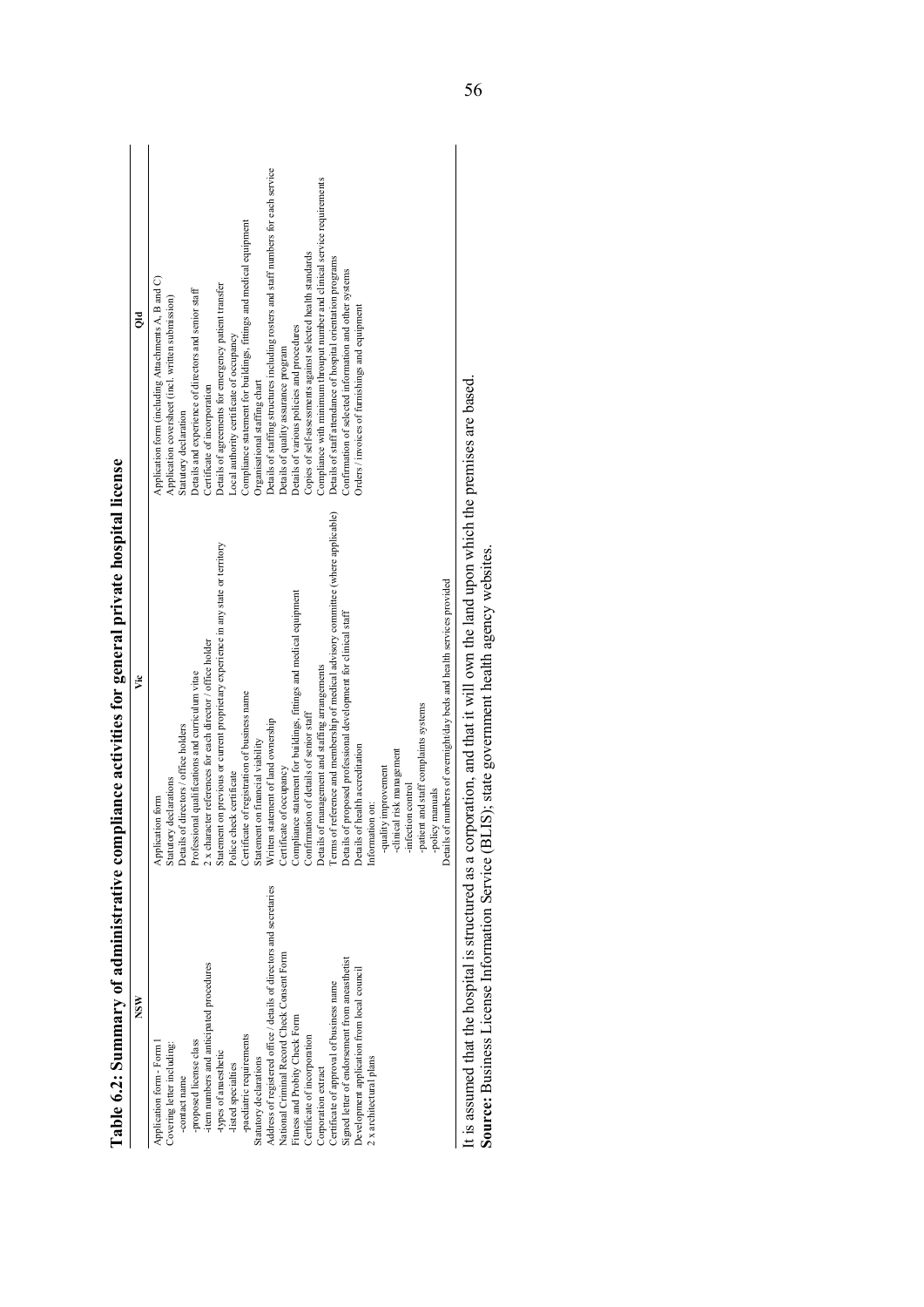<span id="page-58-0"></span>Once a private hospital receives licensing approval by a state or territory, it is typically required to periodically renew its license. A hospital must also routinely provide a range of performance data to a government:

- In New South Wales, specific requirements to provide routine information are not specified however the *Private Hospitals and Day Procedure Centres Act 1988* refers to the need for a registered facility to provide information as required by the CEO of the health department.
- In Victoria, hospitals are required to provide monthly reports to the state government in relation to the details of, and treatment received by, each patient. In addition, hospitals must report their occupancy information (including numbers of separations and bed days, and average number of available beds) on a monthly basis. Private hospital facilities must also report pregnancy outcome data and statistics, and report on cancer treatments provided.
- The Queensland government requires private hospitals to report, at various time intervals during a license period, on patient identification, diagnosis and activity; clinical indicator data; and provide copies of reviews of hospital quality assurance procedures. Hospitals must also provide information to the government on adverse events and similar incidents.

In a number of submissions to government agencies, the Australian Private Hospitals Association has indicated that interstate variations in licensing regimes have led to multiple measurement and reporting regimes.

Compounding the burdens that result from license requirements is the 'high degree of variability in the amount of feedback provided to private hospitals from … State and Territory Health Departments from these data collections. … This variability is a shortcoming of the present arrangements which … do not enable a systemic approach to promoting organisational learning.<sup>'[107](#page-58-0)</sup>

It is difficult to establish the incremental compliance costs associated with license requirements, particularly when it is understood that private hospitals would normally maintain regulatory standards codified by government as part of normal commercial practices.

Nonetheless, a study of proposed licensing provisions in NSW suggests that the potential compliance costs associated with extending existing license obligations are substantial. The proposed *Private Health Facilities Regulation 2009* includes provisions to:

- ensure regulatory consistency between private hospitals and day procedure centres
- specify requirements in relation to staff numbers and qualifications, general and specialist clinical equipment required and minimum accommodation standards
- increase the reporting regime and review of incidents, including root cause analysis to investigate adverse events
- equip the Director General of Health with the power to approve or reject facility licensing applications on the basis of geographic and/or clinical need
- enhance the powers of the Medical Advisory Committee to oversee clinical service delivery at each facility.

<sup>&</sup>lt;sup>107</sup> Australian Private Hospitals Association (APHA), 2008, Submission to the National Health and Hospitals Reform Commission, http://www.apha.org.au/wp-content/uploads/2009/04/apha-nhhrcsubmission.pdf (accessed 15 February 2010), p. 17.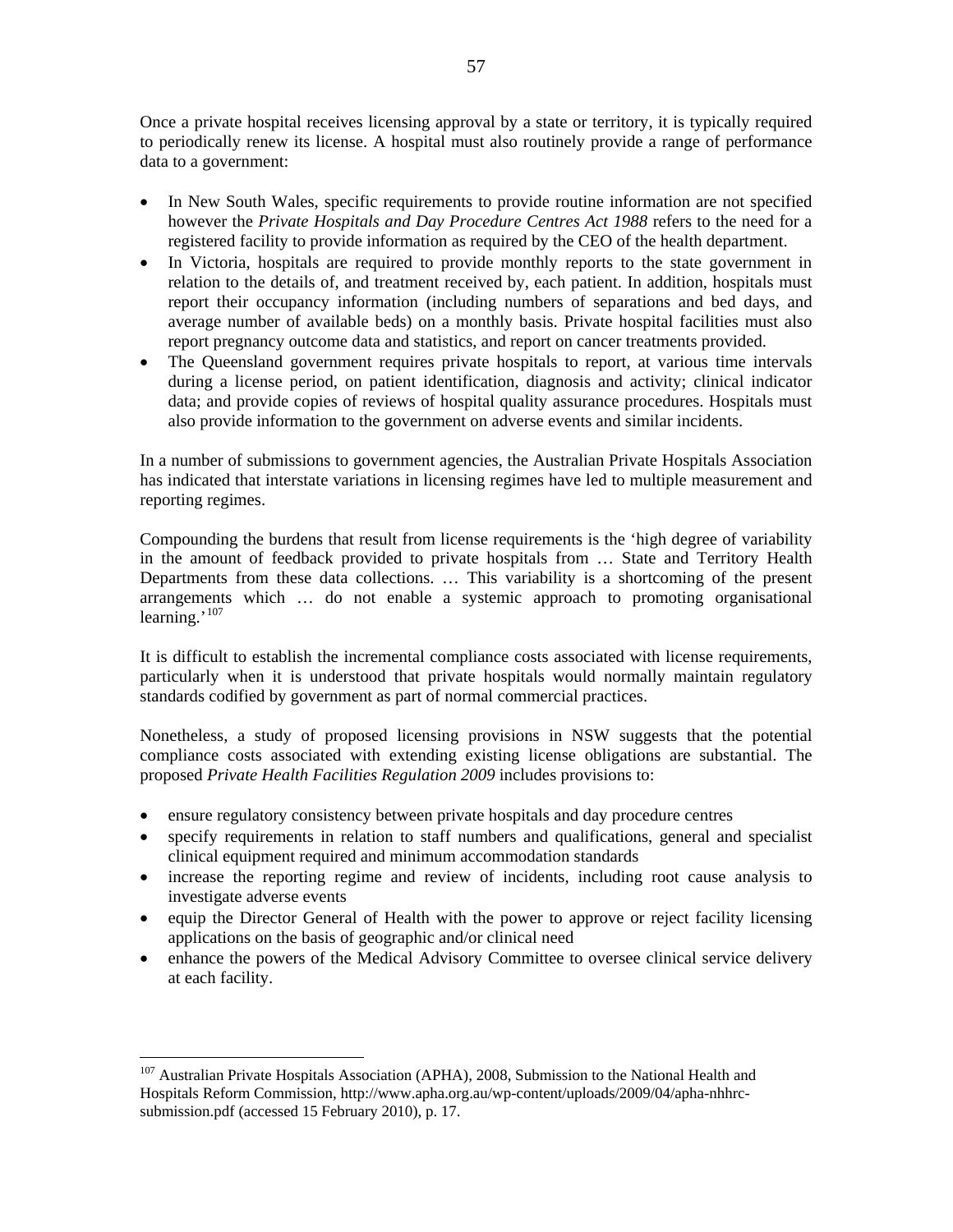<span id="page-59-0"></span>A regulatory impact statement (RIS) prepared for NSW Health by PricewaterhouseCoopers (PwC) states that 'the proposed regulation is more demanding, and at times more prescriptive, than the existing regulations.'[108](#page-59-0)

PwC estimates that compliance costs due to the proposed regulation could total as much as \$29 million in the first year, and \$13 million per annum after that. These are due to a combination of upfront purchase costs associated with acquiring equipment, building and design works and the costs of adjusting procedural and system requirements, record keeping and providing notifications to government.

The study also refers to other potential costs associated with extending the NSW licensing regulations: 'the regulation will restrict entry to the market via the licensing system and impose certain minimum standards on market participants. Those minimum standards will of necessity involve service providers incurring some expense and may potentially reduce competition, efficiency and profitability within the industry.<sup>'[109](#page-59-0)</sup>

## **Physical capital requirements**

Government regulations and associated guidelines require private hospitals to construct and maintain specialised, and often high-cost, facilities.

General state government hospital legislation, and accompanying regulations, proscribe a range of standards concerning the quality of physical capital and facilities to be provided. Some of these standards tend to be highly prescriptive (Box 6.1), which may increase the cost of capital expenditure than would otherwise be the case.

Recent changes in physical capital requirements by the states have been cited to impede new capital expenditure. For example, a 2005 study by Access Economics stated that facility guidelines in Western Australia had significantly increased costs of hospital redevelopment, specifically when it came to building standard requirements.<sup>[110](#page-59-0)</sup>

The Access Economics study also mentioned that changes to central sterilising supply department (CSSD) regulations were an impediment to the efficient allocation of capital within hospitals. This is because changes to sterilisation standards have resulted in the need for new CSSD equipment, thus leaving less capacity for other capital expenditure.<sup>[111](#page-59-0)</sup>

In consultations with industry, the authors learned of instances of enforcement that led to significant costs on hospitals. For example, one private hospital was forced to remove grab rails in a fire stair area to prevent hangings by potentially suicidal patients even though the rails were about average waist height. In addition, unnecessary changes to building design guidelines applicable to existing, well-functioning hospitals had led to retrofits costing hundreds of thousands of dollars in some cases.

<sup>108</sup> PricewaterhouseCoopers (PwC), 2009, *Regulatory Impact Statement for the Private Health Facilities Regulation 2009*, Report for NSW Health, July, p. 15.

<sup>&</sup>lt;sup>110</sup> Access Economics, 2005, Private Hospitals Capital Expenditure, Report prepared for Australian Private Hospitals Association (APHA), March.

<sup>&</sup>lt;sup>111</sup> Access Economics, Ibid.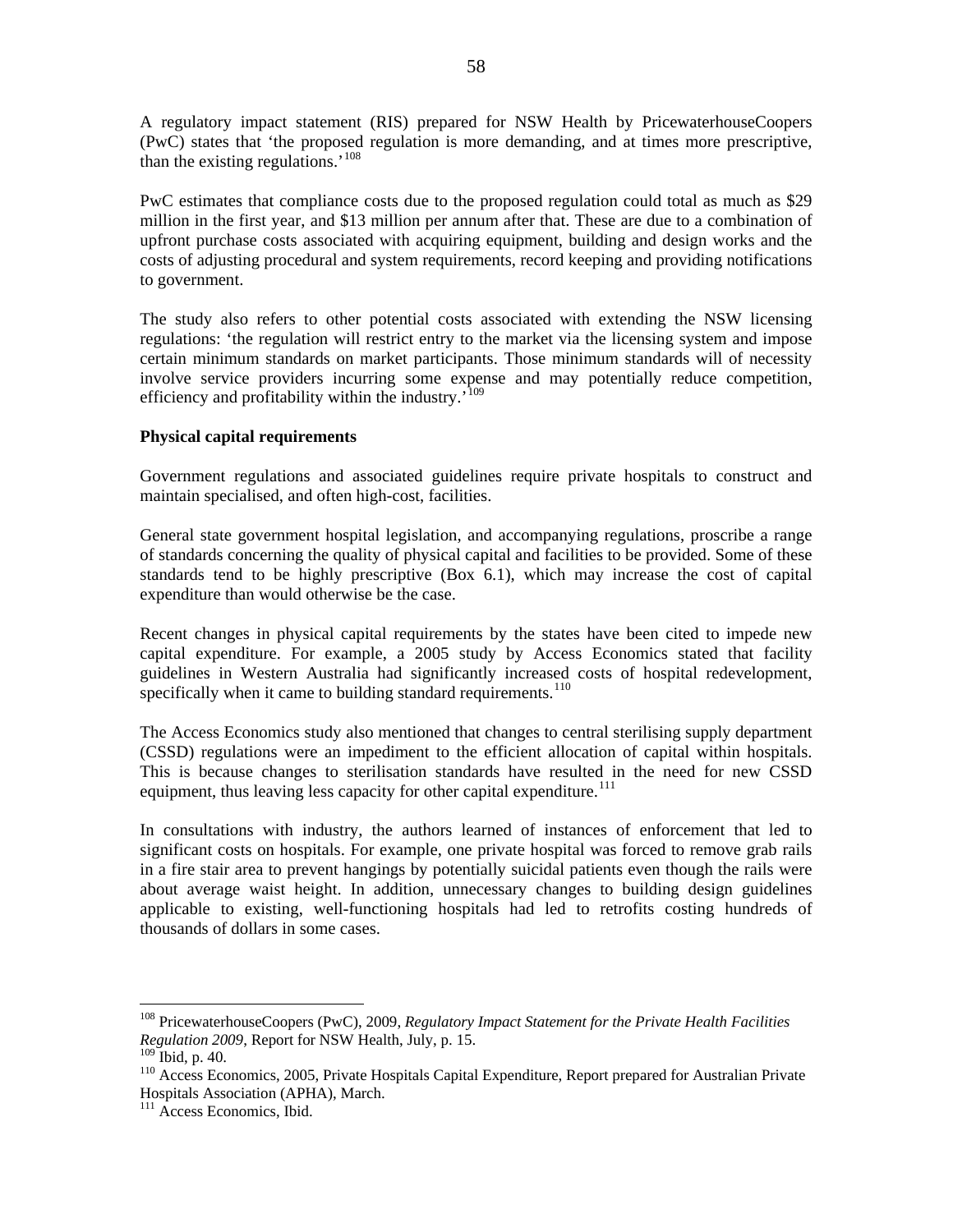# <span id="page-60-0"></span>**Box 6.1 Case study: South Australian private hospital facility standards**

The South Australian *Health Care Regulations 2008* outlines the following and other standards of construction:

- Access: all corridors for bed, trolley or barouche traffic must have at least 1,800mm in width clear of handrails and other permanent intrusions; doorways to water closets, bathrooms and shower cubicles intended for access of wheelchairs must have a clear opening of at least 900mm, and if corridors are 1,800mm in width the doorway opening to wards must be at least 1,200mm in width.
- Room sizes: every room to be occupied by one patient must have a floor area of at least 9.3 square metres; every room with more than one patient must have at least 8.4 square metres of floor space for each patient, or at least 7.5 square metres for children aged up to 14 years or 3.9 square metres for each child in a cot.
- Ablution facilities: on each floor a hospital must have a bathroom, containing an island or peninsula plunge bath, with minimum floor dimensions of 3,000mm x 2,400mm or, in the case of a bathroom with a pedestal pan and hand basin, 3,000mm x 3,000mm.
- Maternity facilities: a private maternity hospital must have delivery room with minimum floor dimensions of 4,800mm x 3,900 mm and a minimum ceiling height of 2,70mm, and must be designed so that no person can enter the room from any other part of the hospital except through one door or point of entrance.
- Surgical facilities: a private surgical hospital must have an operating room with minimum floor dimensions of 6,000mm x 5,400mm and a minimum ceiling height of 2,700mm, both soiled and clean utility rooms, and separate change room facilities for staff.

**Source:** South Australian government legislation website.

Local government regulations have also led to additional capital costs for private hospitals. In particular, variations in regulatory requirements by councils, and attitudes towards development and planning, impose extra costs for private hospital groups operating in more than one location.

# **Safety and quality regulations**

 $\overline{a}$ 

A greater regulatory focus has been accorded to issues of safety and quality in clinical practice as a consequence of high-profile reports highlighting the extent of adverse events in hospitals.<sup>[112](#page-60-0)</sup>

In 1992, the Quality of Australian Health Care study estimated that the prevalence of adverse events as a proportion of total (private and public) hospital admissions was 16.6 per cent (or 13 per cent of 100 admissions).

A more recent estimate, provided by the AIHW, indicates that there were 382,000 hospital separations with an International Statistical Classification of Diseases and Related Health Problems, Tenth Revision, Australian Modification (ICD-10-AM) code for an adverse event (4.8 per 100 separations). There were 268,000 separations with adverse events in the public sector (5.6 per 100 separations) and 115,000 separations in the private sector (3.7 per 100 separations).

According to a 2008 study by Cruikshank and Ferguson, about 200,000 adverse events are caused by health care acquired infections each year.<sup>[113](#page-60-0)</sup> The most important sites of infection are the

 $112$  Adverse events are defined as incidents in which harm resulted to a person receiving medical care. They include infections, falls and other injuries, and medication and medical device problems and errors. Adverse events can affect the wellbeing and financial situation of patients, and impair the operational efficiency of health care providers.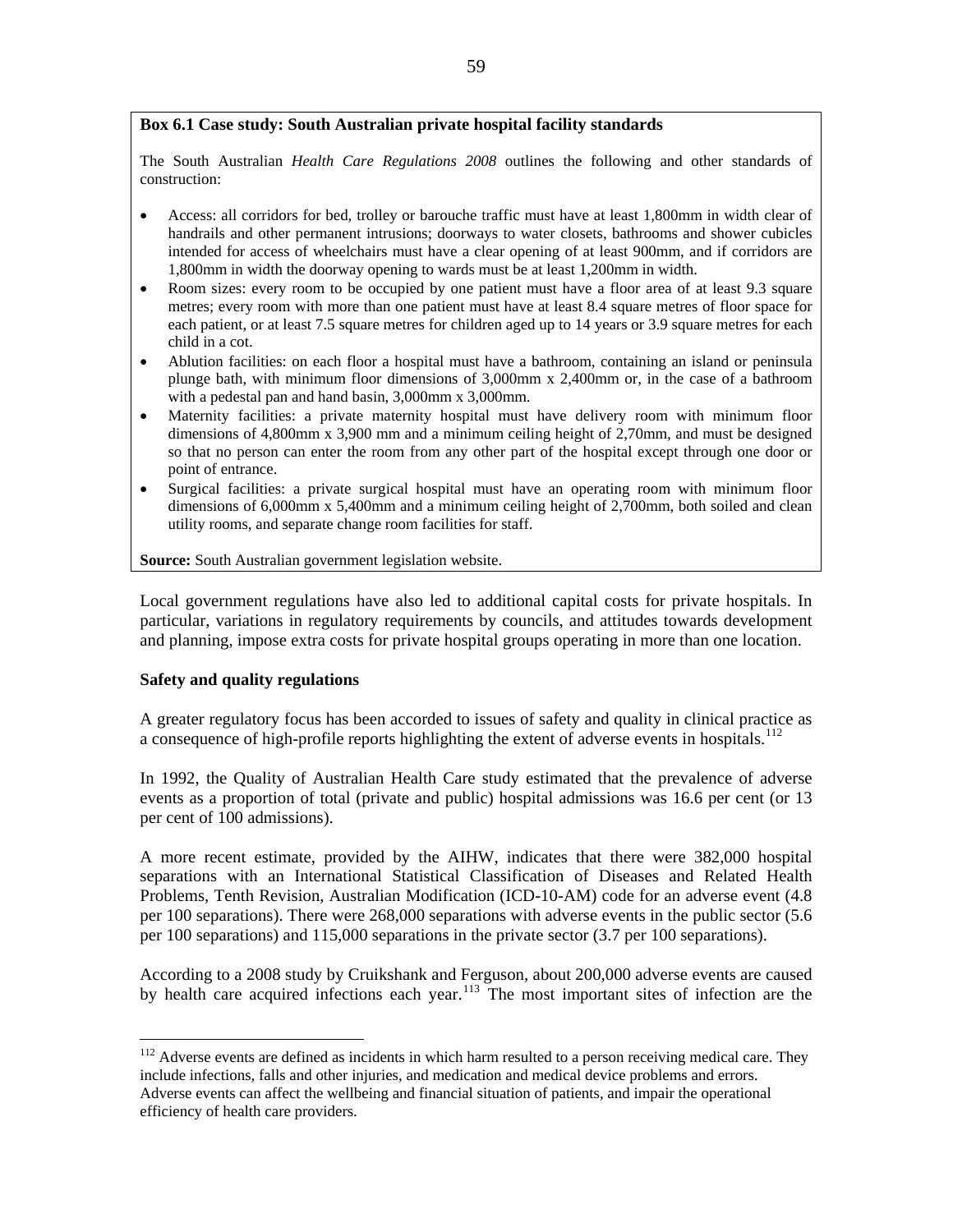<span id="page-61-0"></span>bloodstream and surgical sites. Infections in such sites, particularly due to methicillin-resistant *Staphylococcus aureus* (MRSA) cause complications, and one in three patients who develop such infections die. Cruikshank and Ferguson state that MRSA is now endemic in most Australian hospitals.

The available evidence suggests that the rate of hospital-acquired infections is lower in private hospitals compared to their public sector counterparts. A Productivity Commission draft study on the comparative efficiency of private and public hospitals found that the rates of MRSA and Vancomycin Resistant Enterococci (VRE) infections were lower in Victorian private hospitals than public hospitals between 2005-06 and 2007-08.<sup>[114](#page-61-0)</sup> Similar results were found in Queensland (based on average infection rates) and Western Australia.

As a growing number of official inquiries, including in relation to the Campbelltown and Camden hospitals (NSW) and Bundaberg hospital (Qld), have highlighted that adverse events have also been associated with human errors, medical team and system failures.

At the federal level, the ACSQHC was established in January 2000 to lead national efforts to improve the safety and quality of health care provision in Australia.

The ACSQHC has been developing an alternative national model for safety and quality accreditation of health care providers, which aims to clarify roles and responsibilities for the safety and quality of care.

Draft standards have been developed for governance of safety and quality, patient identification, health care associated infection and medication safety. It is expected that consultations on the draft set of safety and quality healthcare standards will commence in late 2009.

The agency has also developed an alternative model of accreditation for health care providers as part of the broader safety and quality agenda. However, a number of studies have suggested that a given hospital's accreditation status is a poor predicator of the safety and quality of health care.<sup>[115](#page-61-0)</sup>

State governments have also established bodies dedicated to promote patient safety and quality standards.

For example, the Queensland Health Quality and Complaints Commission (HQCC) develops and endorses health safety and quality standards in that state, and monitors the quality of private and public health service provision against the standards. The HQCC has outlined seven health care standards to assist providers to improve the quality of their services:

• review of hospital-related deaths: reviews must be conducted into the deaths of admitted patients, non-admitted patients who were within the care of a hospital at the time of death (such as in an emergency department), and patients discharged from hospital up to 30 days before death.

 <sup>113</sup> Marilyn Cruikshank and John Ferguson, eds., 2008, *Reducing Harm to Patients from Health Care Associated Infection: The Role of Surveillance*, Australian Commission on Safety and Quality in Health Care.

<sup>&</sup>lt;sup>114</sup> Productivity Commission, 2009, *Public and Private Hospitals*, Research Report, Canberra.<br><sup>115</sup> A number of these studies are cited in David Greenfield and Jeffrey Braithwaite, 2007, *A Review of Health Sector Accreditation Research Literature*, University of New South Wales, Faculty of Medicine, Centre for Clinical Governance Research in Health.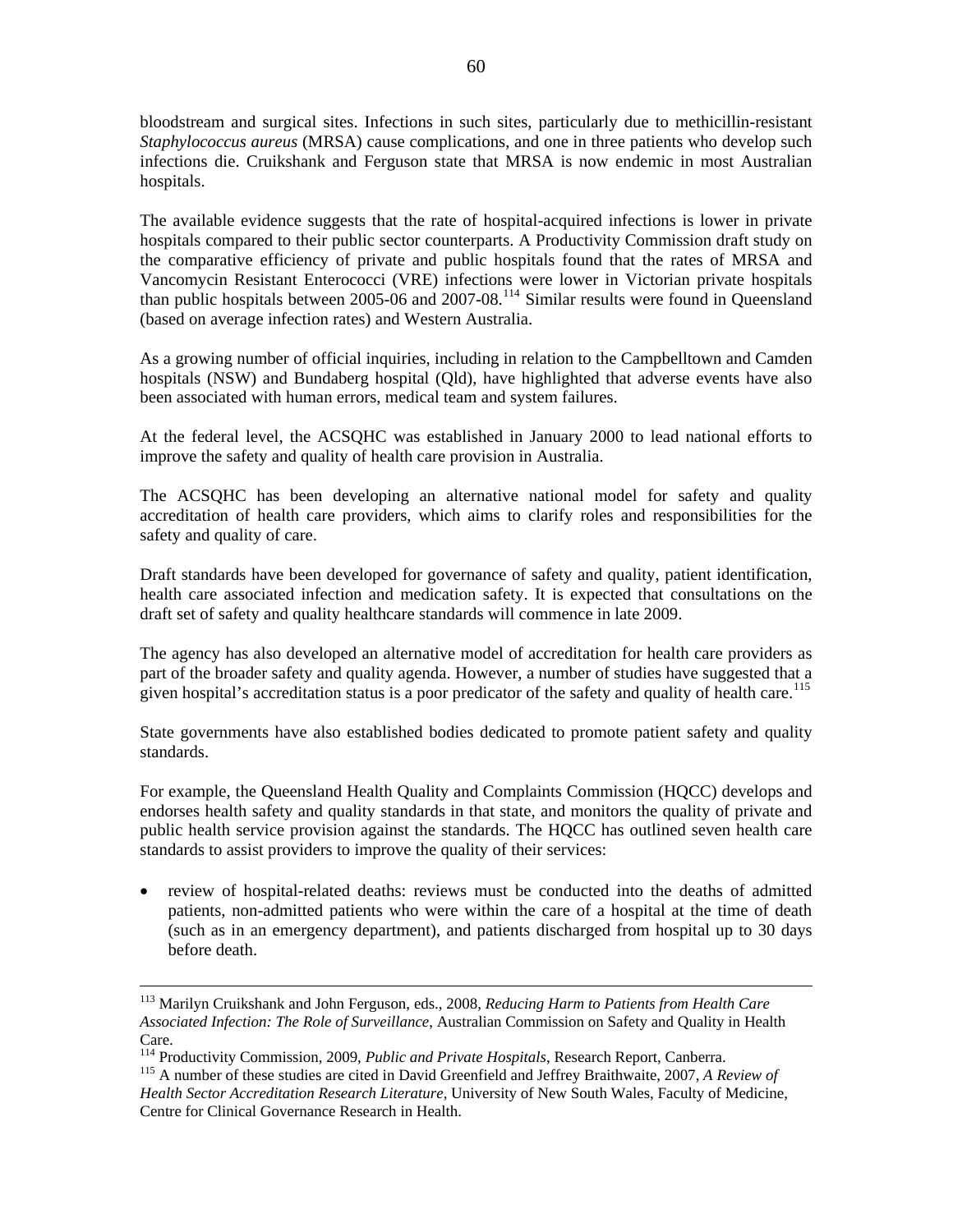- care after a heart attack: upon discharge from a hospital a GP should be sent a summary of treatment and medicines, and should confer with the patient about correct medication dosages, cardiac rehabilitation and undertake a review of lifestyle.
- surgical safety: doctors and nurses are obliged to obtain a completed and signed consent form from a patient or representative, check for the correct patient and surgical site, administer antibiotics, assess blood clot risks, and use appropriate medication or devices to ameliorate potential blood clotting.
- clean hands: health providers should have facilities for hand washing, and staff and visitors should clean their hands before approaching a patient.
- credentialing: doctors must be registered and qualified for tasks, must operate within their recognised ability and be re-evaluated every three to five years, and hospitals must have necessary service capability and resources for the treatments they provide.
- complaint management: patients are entitled to make complaints about services provided, including unsatisfactory care, lack of communication, lack of respect, dignity or privacy, negligent or unprofessional behaviour, and privacy of, and access to, medical records.
- duty to improve: health care providers must demonstrate they have made real improvements to patient safety and quality of services.

The enabling legislation for the HQCC imposes on health care providers a duty to put in place procedures to improve service quality, and can obtain from hospitals reports, records or other information relating to the quality of services provided.

In addition to this, states and territories have long imposed regulatory standards to promote hospital settings that are safe and comfortable for patients and that deliver high quality care (Box 6.2).

# **Box 6.2 Selected state and territory government health safety and quality regulatory requirements**

States and territories enforce a range of generic safety and quality provisions affecting the safety and quality of care provided in private hospitals that are likely to impose a range of administrative and substantial compliance burdens. As will be shown below, some of the provisions are vague in their interpretation while others are highly prescriptive or unnecessary.

#### New South Wales

The *Private Hospitals Regulation 1996* requires a hospital to establish written procedures for evaluating and recording the quality of clinical services and care, and for non-clinical services, and for correcting identified problems.

The regulation also specifies requirements to have a written infection control policy, and specifies hygiene requirements for the hospital building, fixtures and fittings. Further, 'meals at a private hospital must be prepared and served in sufficient variety, quality and quantity to be attractive and palatable to and edible by patients.'

When it comes into force, the *Private Health Facilities Act 2007* will require private hospitals to establish 'root cause analysis' teams to investigate sentinel events. These arrangements will broadly mirror those that presently exist for NSW public hospitals.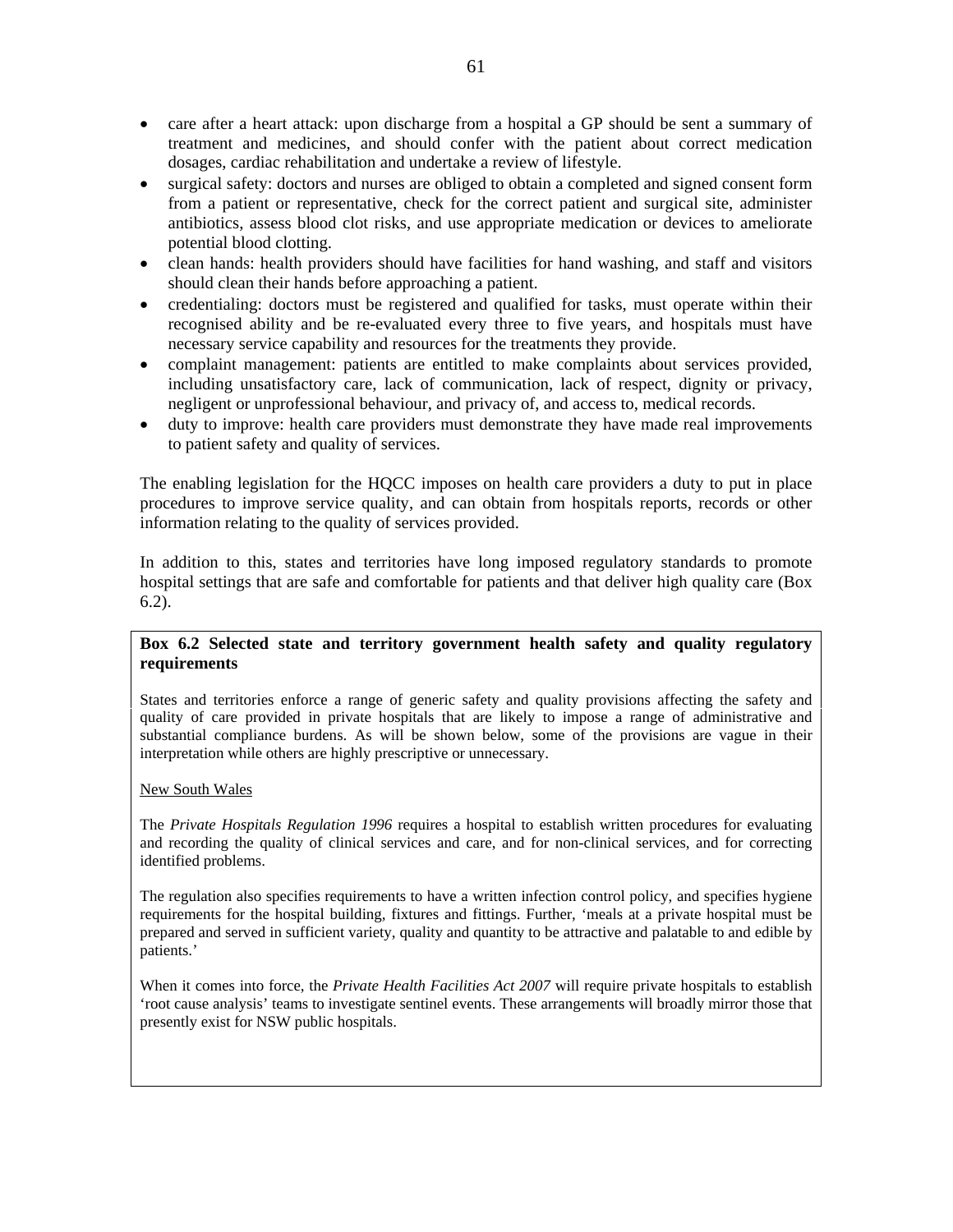# <span id="page-63-0"></span>**Box 6.2 (cont'd): Selected state and territory government health safety and quality regulatory requirements**

#### Victoria

In Victoria, the *Health Services (Private Hospitals and Day Procedure Centres) Regulations 2002* prescribes conditions regarding the care of patients. The patient must 'be treated with dignity and respect and with due regard to his or her religious beliefs, and ethnic and cultural practices' and 'is not subjected to unusual routines, particularly with respect to the timing of meals and hygiene procedures.'

The regulations also specify a minimum number of hospital staff to provide care for patients. For example, at least one registered nurse must be on duty for each ten patients during day and evening shifts.

#### Western Australia

 $\overline{a}$ 

The *Hospitals (Licensing and Conduct of Private Hospitals) Regulations 1987* enunciate a range of safety and quality standards that hospitals must comply with.

According to the regulations, hospitals must adhere to requirements relating to food and beverage provision. Patients must receive fresh fruit or fruit juice daily, and the menu must not be repeated at intervals of less than four weeks. Breakfast must not be served before 7am, the midday meal not before 12 noon and the evening meal not prior to 5pm.

The regulations also specify that animals are not allowed on the premises of a licensed private hospital.

**Source:** State legislation websites.

The outgrowth in safety and quality regulations applicable to private hospital systems poses significant burdens upon operators.

As recently noted by the APHA, there are 'multiple measurement and reporting regimes around the safety and quality of services in private hospitals which are imposed in differing ways by state and territory licensing regimes, private health insurance fund contracting arrangements, accreditation agencies and state-based safety and quality agencies. This is wasteful and does little, if anything, to actually assure patient safety.'[116](#page-63-0)

The APHA has also stated that the regulatory 'duplication and overlap, far from ensuring safer and higher quality health care, actually has the reverse effect by redirecting scarce resources (staff and financial) away from the provision of health care to comply with administrative requirements.'[117](#page-63-0)

<sup>&</sup>lt;sup>116</sup> APHA, Submission to the National Health and Hospitals Reform Commission.<br><sup>117</sup> APHA, Submission to Phase 2 of the Australian Commission on Safety and Quality in Health Care Review of Accreditation, October 2007.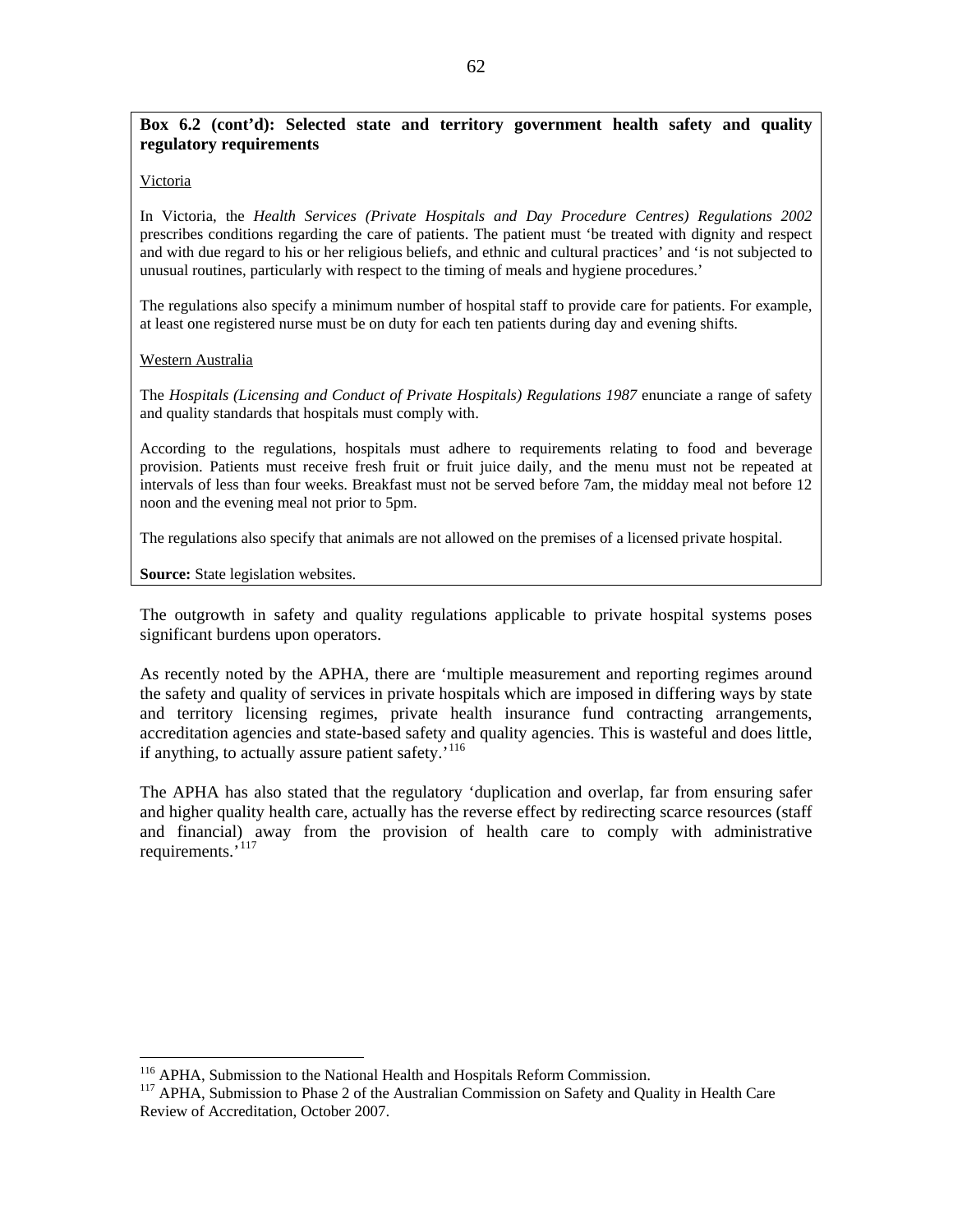# **7 Regulation quality and governance issues**

## <span id="page-64-0"></span>**Introduction**

 $\overline{a}$ 

The Australian health care sector is characterised by a labyrinthe network of financing and policy activities designed in an attempt to promote the health status of, and improve the care outcomes for, Australians (Figure 7.1).

One of the consequences of the extensive level of public sector involvement in health has been the rapid growth of regulation over time. As previous Chapters highlighted, a number of key regulations tend to impose substantial compliance costs upon private health care providers.

A key determinant of regulatory performance and outcomes is the extent to which regulations conform to accepted best practices in their design, administration and enforcement. According to a Productivity Commission feasibility study on regulation benchmarking, regulated entities (in this context, within the health care sector) are 'likely to face unnecessary burdens where regulation is not designed, administered or enforced in keeping with best practice principles.<sup>[118](#page-64-0)</sup>

As noted in Chapter 2, growth in the quantity of regulation can also represent a major source of burden and complexity for many operators in the health system.

Other issues that can affect the overall quality of commonwealth and state government regulations have been raised by health sector stakeholders. These include matters regarding the integrity of regulation making, more rigorous assessments of regulatory proposals, and effective consultation processes with those parties affected by proposed regulations.

In Australia's federal system with concurrent responsibilities across levels of government, issues of regulatory inconsistency and duplication have been cited as key concerns for health sector operators.

The manner in which existing regulations are enforced by regulators can also be crucial in influencing regulatory burden. For example, issues such as excessive prescriptiveness in interpreting legislation, rigid enforcement actions and elements of regulatory overreach over and beyond the spirit of enacted statutes may effectively increase costs for health care businesses.

The following sections examine some of the major quality and governance issues affecting the design, administration and enforcement of health care legislation.

<sup>118</sup> Productivity Commission, 2007, *Performance Benchmarking of Australian Business Regulation*, Research Report, p. 111.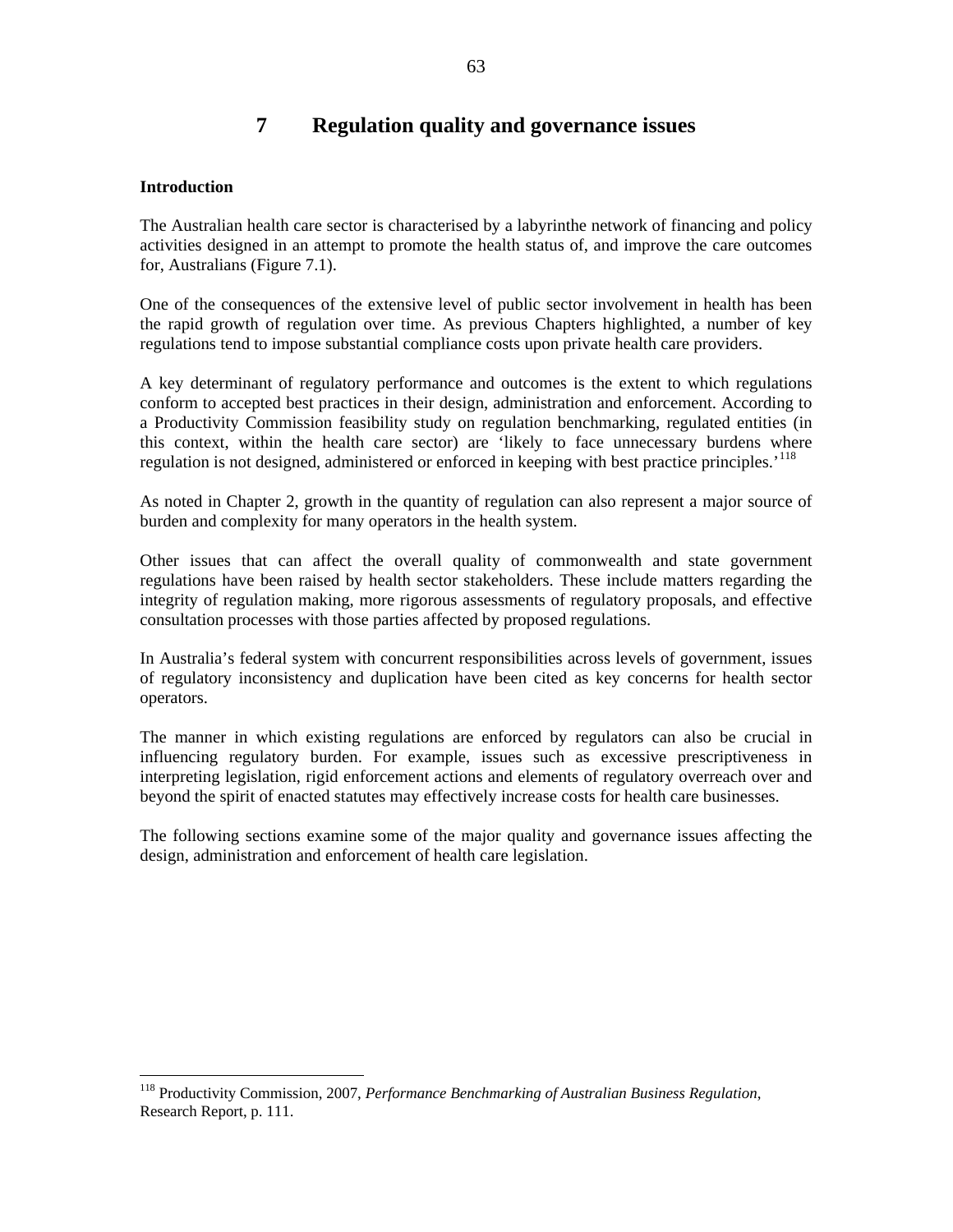

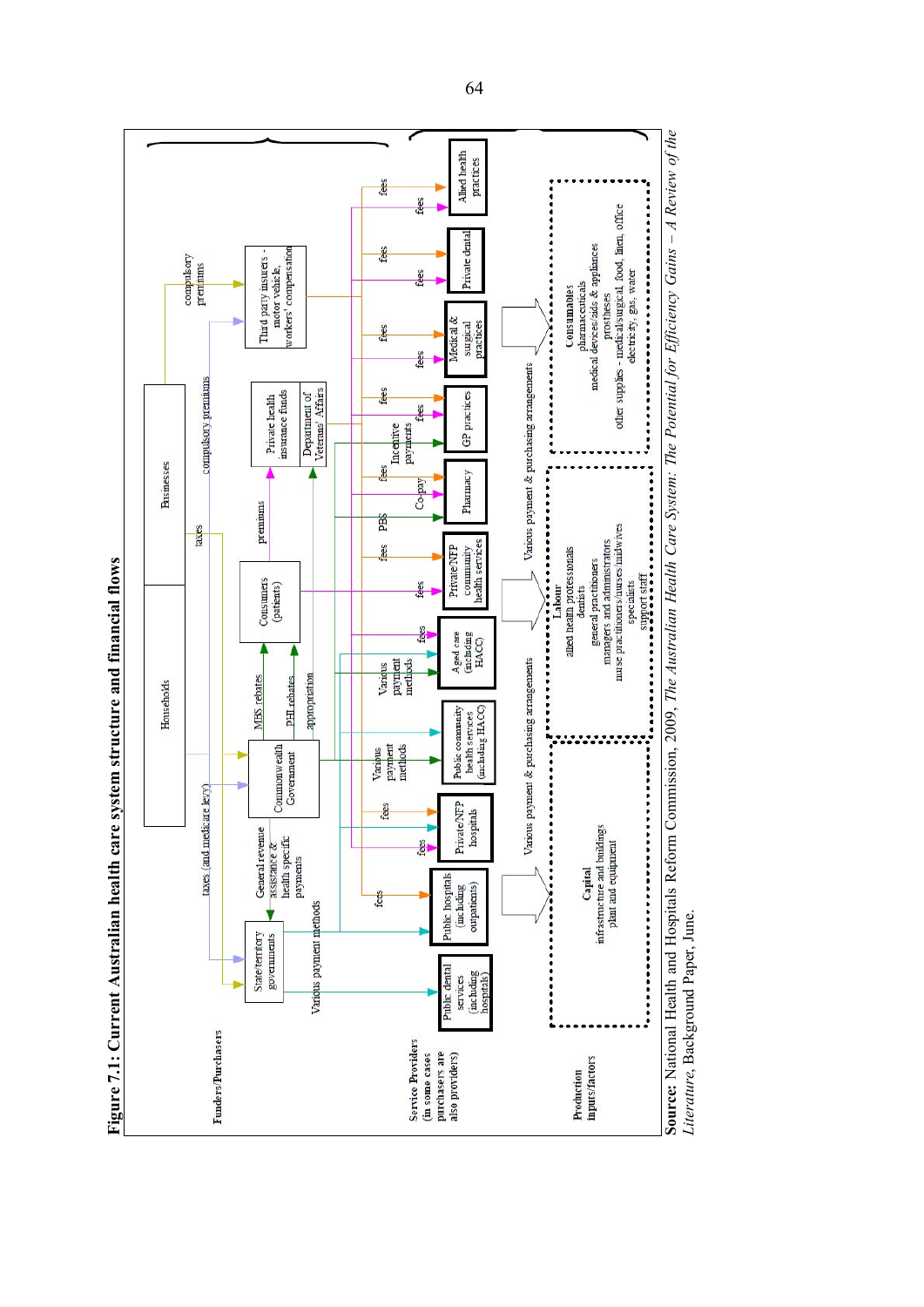#### <span id="page-66-0"></span>**Profile of Australian health sector regulations and regulatory administration**

As noted above, the stock of regulation can pose as a significant source of burden for many health care sector participants. This is partly due to the fact that operators in the sector need to comprehend the breadth of different regulatory requirements that directly affect their enterprise.

A proxy indicator that is commonly used to quantify the level of regulatory burden is the number of pages of current primary legislation imposed by each relevant jurisdiction. It is important to note that this provides only a general indication of the amount of regulatory activity, and does not necessary indicate the degree of actual regulatory burden on affected parties.<sup>[119](#page-66-0)</sup>

Based on information derived from commonwealth, state and territory legislation websites, the health care sector was subject to over 300 Acts – in turn containing over 22,600 pages of requirements – during the last financial year (Table 7.1).

|  |  |  |  |  |  |  | Table 7.1: Number of Acts and pages administered by Health Ministers |
|--|--|--|--|--|--|--|----------------------------------------------------------------------|
|  |  |  |  |  |  |  |                                                                      |

|               | Cwealth NSW |                                                 | V <sub>ic</sub> | Old | WA SA |    | <b>Tas</b> | ACT      | NT | Total      |
|---------------|-------------|-------------------------------------------------|-----------------|-----|-------|----|------------|----------|----|------------|
| Acts          | 59.         | 37                                              | 27              |     | 36 41 | 30 |            | 23<br>32 | 20 | 305        |
| Pages         |             | 5,025 1,623 3,732 5,023 2,735 1,023 1,310 1,552 |                 |     |       |    |            |          |    | 630 22,653 |
| Pages per Act | 85          | 44                                              | 138             | 140 | 67    | 34 | 41         | 67       | 32 | 74         |

Approximate number of pages of primary legislation for NSW and Tasmania estimated by converting number of bytes in the html-format database.

**Source:** Commonwealth, state and territory government legislation websites.

 $\overline{a}$ 

The number of pages per Act could be regarded as an indirect measure of the amount of prescriptive regulation enforced. Queensland has the highest average number of pages per legislation (140 pages), followed by Victoria (138) and the commonwealth government (85). By contrast, the Northern Territory has the lowest average number of pages per Act (32 pages).

The number of regulators responsible for administering and enforcing government regulations provides another indication of the extent to which governments seek to regulate the activities of the health care sector (Figure 7.2).<sup>[120](#page-66-0)</sup>

<sup>&</sup>lt;sup>119</sup> As explained by Berg, there are a number of other caveats attached to this indicator. Legislation generally is wider in scope and content than subordinate legislation (or regulation) which is not measured in this section. The number of pages of legislation is affected by presentation and style changes affecting the ratio of words to pages. Chris Berg, 2008, *The growth of Australia's regulatory state: ideology,* 

<sup>&</sup>lt;sup>120</sup> The types of regulators vary across the commonwealth, states and territories, with core government departments complemented by a mix of statutory authorities, offices, commissions, councils and other bodies. In addition, the coverage of regulatory administration may vary appreciably across jurisdictions. Some governments maintain 'super-regulators' responsible for regulating a wide range of health care activities, while others may have smaller, niche regulators covering a limited number of policy areas with, in some cases, only an enforcement or administrative role.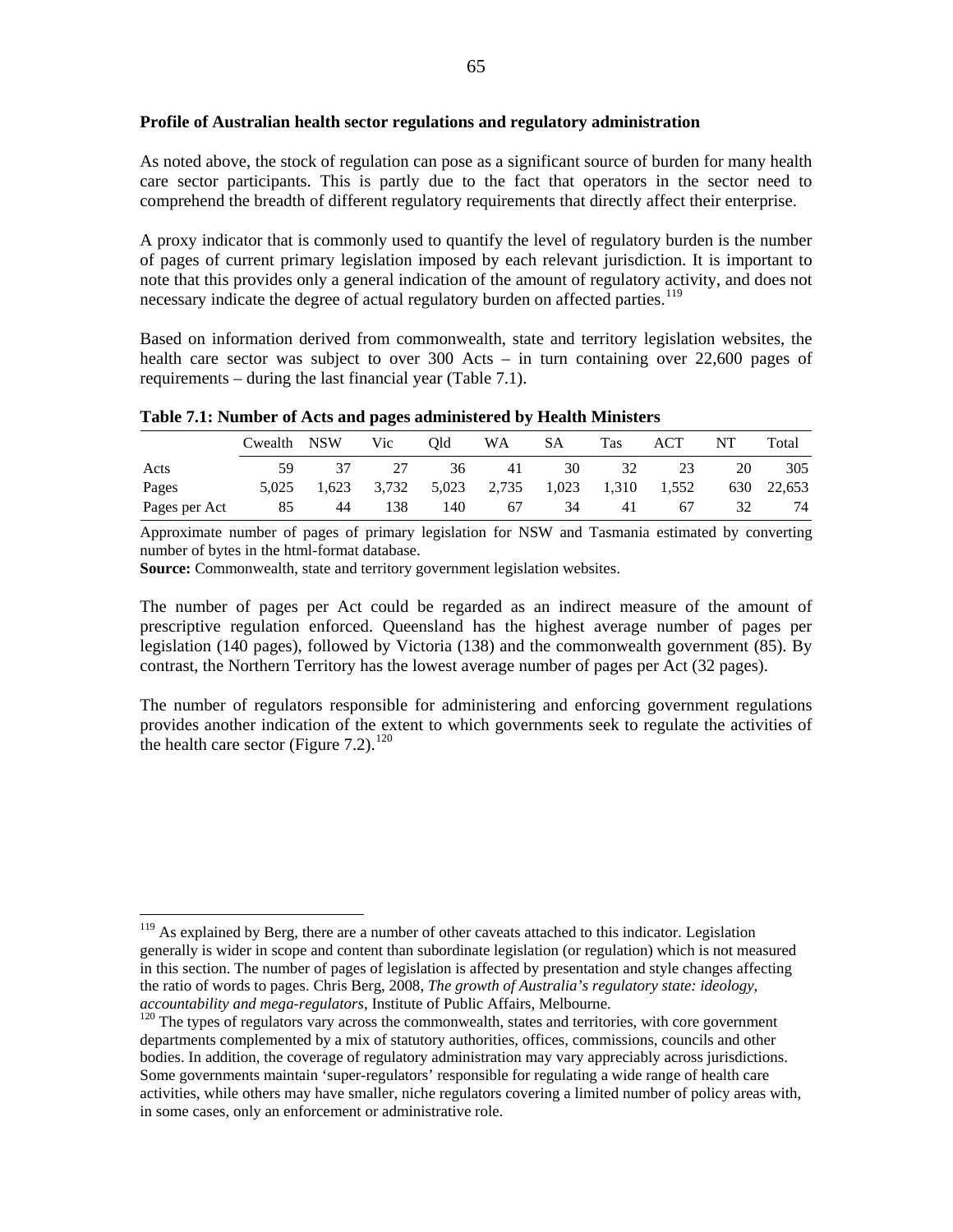

**Figure 7.2: Number of health care regulators** 

Including departments, agencies, statutory authorities, offices, commissions, committees and intergovernmental councils. Excluding state area health services and cemetery trusts. Data for some jurisdictions include bodies responsible for aged care regulatory policy.

**Source:** Commonwealth, state and territory government health department annual reports and websites.

With the exception of the commonwealth and Western Australian governments, the number of health care sector regulators is broadly comparable across jurisdictions.

There is considerable diversity in terms of the amount of financial and labour resources absorbed by governments to maintain regulatory controls over the health care sector (Table 7.2).

|                                          | Government | Revenue    | Staff |
|------------------------------------------|------------|------------|-------|
| Therapeutic Goods Administration         | Cwealth    | 92,340,000 | 585   |
| Health Quality and Complaints Commission | Old        | 10,598,975 | 80    |
| <b>NSW Medical Board</b>                 | <b>NSW</b> | 8,995,000  | 52    |
| <b>Queensland Nursing Council</b>        | Old        | 7,598,018  | 39    |
| Australian Organ and Tissue Authority    | Cwealth    | 3,724,000  | 19    |
| Health Care Complaints Commission        | <b>NSW</b> | 402,000    | 81    |

**Table 7.2: Appropriations and staffing of selected health care regulators** 

**Source:** Selected agency websites.

As noted in previous Chapters, the number of health regulators has expanded in recent years – for example, administration and enforcement of health care safety and quality. More recently, the commonwealth government has expressed its intention to enter the preventative health regulatory field effectively duplicating existing state initiatives (Box 7.1).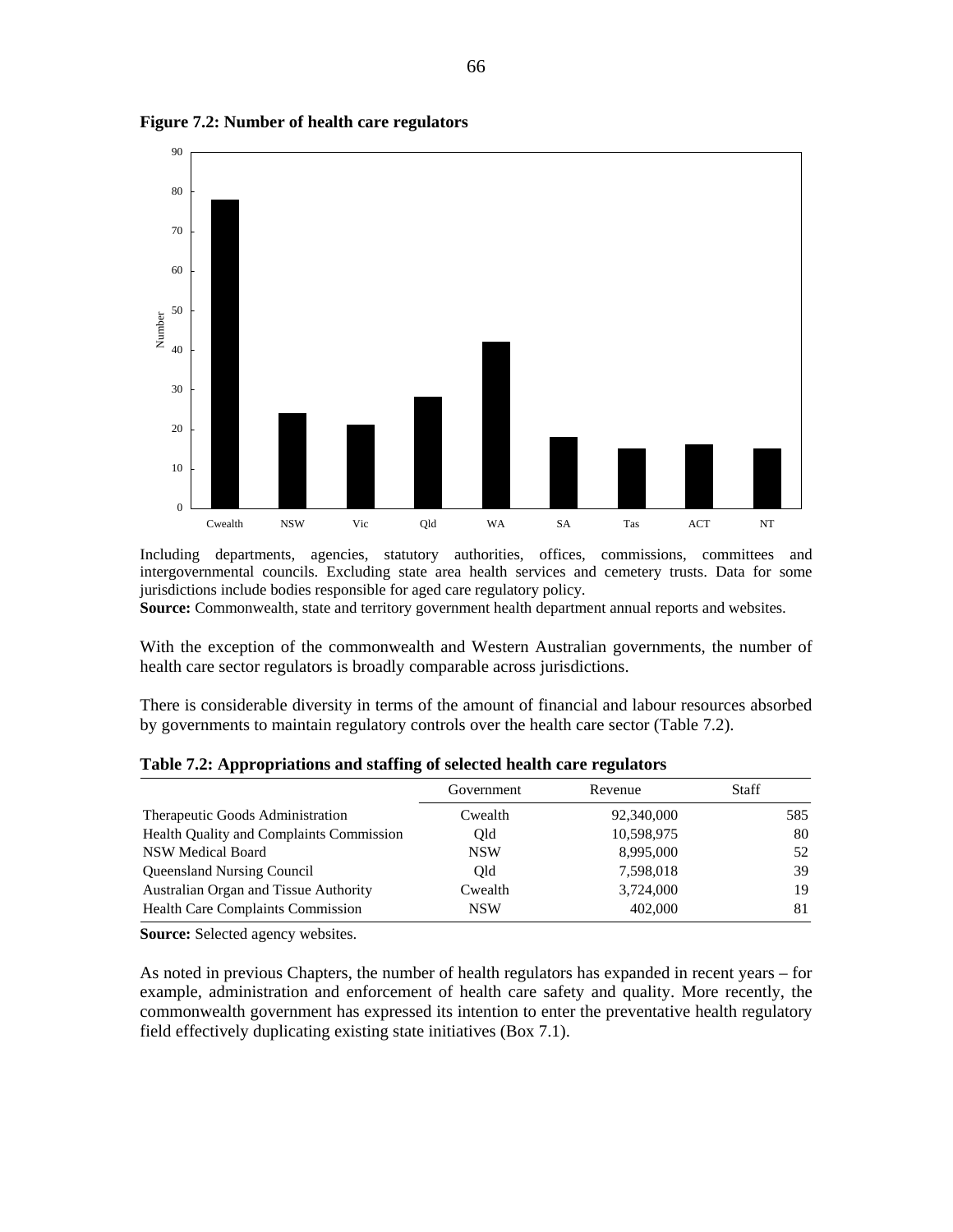# **Box 7.1: Regulatory expansion in health – the Australian National Preventive Health Agency**

The Council of Australian Governments (COAG) agreed on 29 November 2008 to establish the Australian National Preventive Health Agency (ANPHA) as one element of the National Partnership Agreement on Preventive Health.

The purpose of the ANPHA will be to support Australian Health Ministers' Conference and COAG in creating a framework for a national approach to preventive health. It is envisaged that the functions of the Agency will be to:

- provide evidence-based advice to Health Ministers on key national-level preventive health issues, either at their direction or by providing sentinel information about emerging challenges and threats
- provide national leadership and stewardship of surveillance and data on preventable chronic diseases and their lifestyle related risk factors in order to improve the availability and comparability of the evidence
- collate evidence available from a range of sources in order to assess and report biennially on the state of preventive health in Australia
- support behavioural change through educational, promotional and community awareness programs relating to preventive health
- provide financial assistance to third parties to support the development and evolution of evidence around preventive health interventions and to achieve preventive health gains, for example through grants supporting research
- form partnerships with relevant groups (industry, non-government and community sectors) to encourage cooperative action leading to preventive health gains
- promulgate national guidelines, standards, codes, charters and other frameworks to guide preventive health initiatives, interventions and activities
- manage schemes rewarding best practice in preventive health interventions and activities.

The commonwealth government has provided a funding allocation of \$133.2 million over four years for the ANPHA, including \$102 million for national social marketing campaigns targeting obesity and smoking.

Assuming that the legislation will be passed, the likely regulatory activities of the ANPHA are most likely encapsulated in the final report of the National Preventative Health Taskforce released in September 2009. The report advocated a range of regulations that would affect business, including controls over the fat, salt and sugar content of foods, changes to urban planning and building design, and mandated plain packaging of foods and other goods.

Apart from the potentially adverse effects of ANPHA regulatory activities upon the integrity of individual choices, the prospective actions outlined above are likely to impose significant compliance burdens upon the economy in the name of promoting public health.

#### **Source:** Department of Health and Ageing,

http://www.health.gov.au/internet/main/publishing.nsf/content/phd-anpha (accessed 12 January 2010); Parliament of Australia, 2009, Bills Digest – Australian National Preventive Health Agency Bill 2009, Department of Parliamentary Services, Parliamentary Library, http://aph.gov.au/library/pubs/bd/2009- 10/10bd034.pdf (accessed 12 January 2010); Julie Novak, 2009, 'No beer, no pies, no fags – the future of Australia?', The Courier Mail, 7 September; Tim Wilson, 2009, 'Nanny knows best', The Australian, 4 September.

The following sections discuss selected issues raised by health sector representatives in relation to the quality, and governance, of regulation that may play their role in increasing compliance burdens upon health care operators.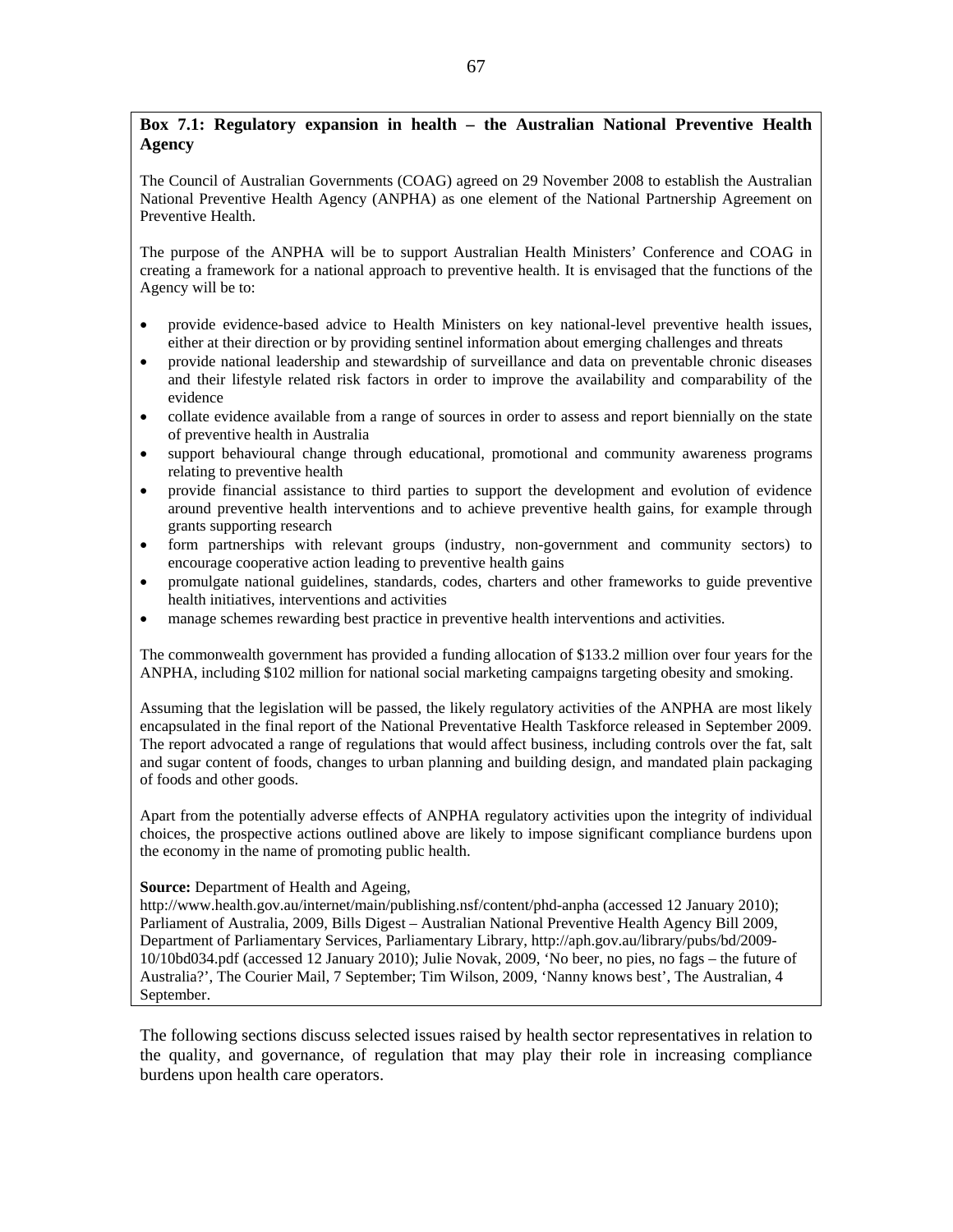#### <span id="page-69-0"></span>**Pharmaceuticals regulatory governance**

#### *GA transparency and consultation processes T*

One aspect of good regulatory process is that decisions made by regulators are transparent at all stages of the regulatory cycle. Specifically, ensuring that the outcomes and bases of regulatory decisions are made apparent to regulated parties and the wider community promotes a sense of accountability by the regulators. This requirement for more transparency assumes greater [i](#page-69-0)mportance as regulators become equipped with substantial discretionary powers.<sup>[121](#page-69-0)</sup>

In its submission to the Productivity Commission's review of manufacturing and distributive trades regulation, Pfizer Australia raised concerns regarding the level of transparency and communication by the Therapeutic Goods Administration (TGA):

'we are not certain how or why the TGA makes decisions. That is, it lacks transparency. And this creates uncertainty for us. Even if specific TGA processes cannot be changed, we would find our work easier if the TGA explained when and how and why it makes decisions. We would have more time to prepare what the [T](#page-69-0)GA requires, give and get useful advice, and contribute more constructively.'[122](#page-69-0)

Pfizer also referred to the lack of advance warning received, and the limited time available, when asked by the TGA to give advice regarding new guidelines.

In another submission to the same PC review, Johnson & Johnson had recounted instances of poor communication by the TGA (including a lack of consultation on personnel changes and reluctance to convene face-to-face meetings), as well as inconsistent and untimely advice which serve to raise the complexities and costs associated with interfacing with the regulatory [p](#page-69-0)rocess.[123](#page-69-0)

#### *BS listing and pricing approval processes P*

 $\overline{a}$ 

As noted in Chapter 4, most prescription medicines in Australia are supplied and subsidised through the Pharmaceutical Benefits Scheme (PBS). Medicines have to be registered before they can be considered for inclusion on the PBS. The Pharmaceutical Benefits Advisory Committee (PBAC) makes recommendations to the commonwealth health minister about which medicines, medicinal preparations and vaccines should be listed on the PBS.

The Pfizer Australia submission to the Productivity Commission review of manufacturing and distributive trades regulation highlighted a number of deficiencies in PBS listing and pricing approvals. One problem relates to the inconsistency of advice from government:

 major problem … in the past is the mismatch of early advice on our PBAC submissions and the PBAC's 'A final recommendations. Before Pfizer Australia lodges a major PBAC submission, like all manufacturers, we discuss it with representatives of the Pharmaceutical Benefits Branch of the Department of Health and Ageing. (The Branch provides secretariat and technical support to the PBAC). … There have been times when advice given to us by the Branch at this initial stage is not reflected *at all* in the independent

<sup>121</sup> Chris Berg, 2008, *The growth of Australia's regulatory state: ideology, accountability and mega-regulators*, Institute of Public Affairs, Melbourne, p. 62.<br><sup>122</sup> Pfizer Australia, 2008, Submission to Productivity Commission Annual Review of Regulatory Burdens

on Business – Manufacturing Sector and Distributive Trades, p. 8.

<sup>&</sup>lt;sup>123</sup> Johnson & Johnson, 2008, Submission to Productivity Commission Annual Review of Regulatory Burdens on Business – Manufacturing and Distributive Trades, July.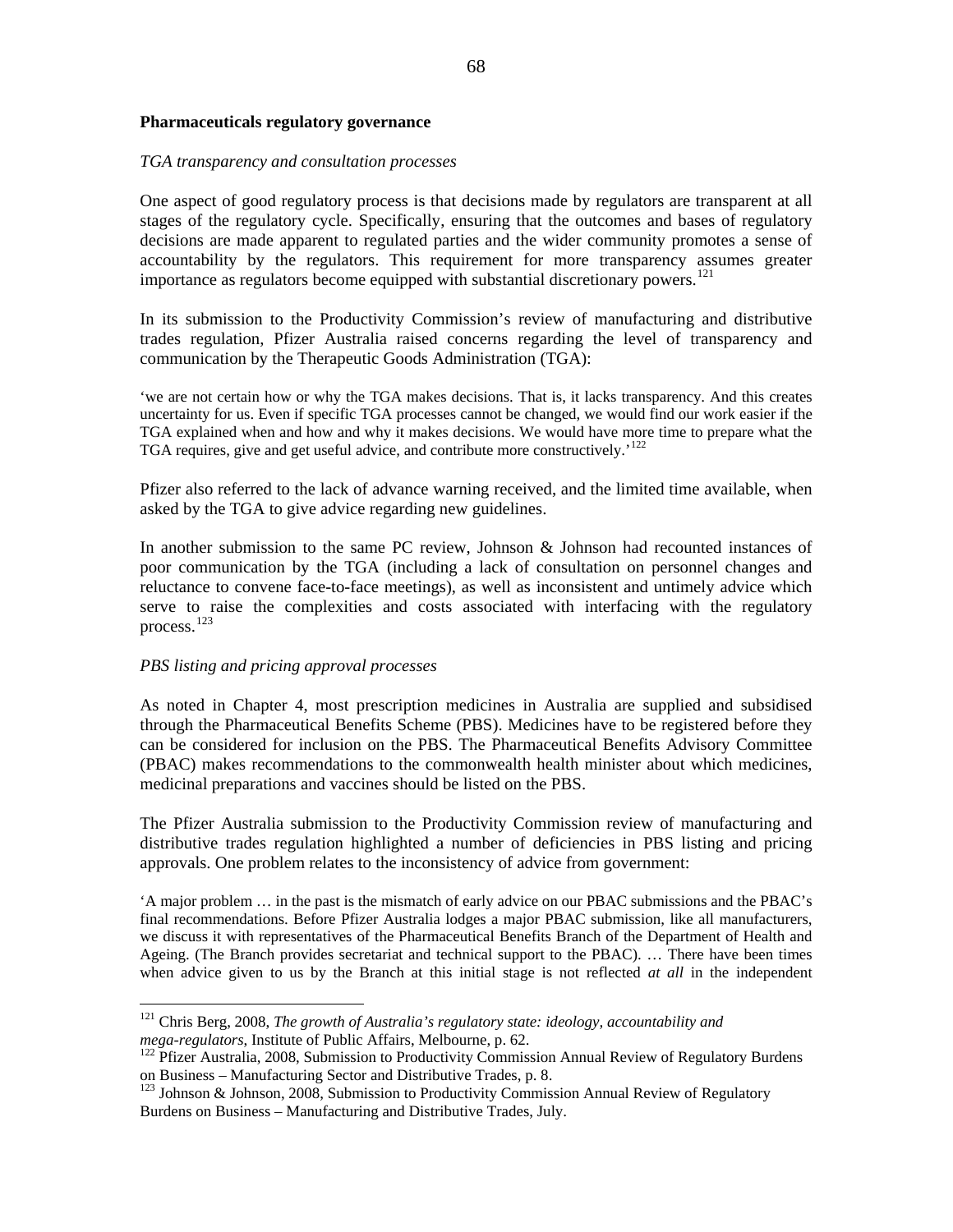<span id="page-70-0"></span>evaluation (upon which the listing decision is based), or in the PBAC's final recommendations to the Minister. We have had submissions rejected or deferred, which we prepared in good faith using the advice provided by the Department.'

Pfizer also referred to a lack of accountability of PBAC evaluations. For example, 'an increasing number of elements in evaluations are either simply wrong or contain major omissions, and consequently the PBAC is being given guidance that may lead them to incorrectly reject our medicines. Pharmaceutical manufacturers currently have only limited opportunities to address errors of fact or omissions.'

Other deficiencies of process were referred to by Pfizer. There was a perceived lack of redress, with companies only allowed ten minutes to address PBAC in relation to their submissions and following receipt of commentary from external academic groups. According to Pfizer, 'this is disproportionate to the amount of time invested in developing a submission, and the complexity that submissions often involve.'

Similarly, pharmaceutical manufacturers are permitted only up to five days to respond to evaluator comments (which often run over 50 pages and are typically highly technical).

This account suggests that improvements could be made to existing consultation processes instituted by the TGA and PBAC in order to improve regulatory efficiency and thereby streamline health business compliance costs.<sup>[124](#page-70-0)</sup>

## Private health insurance regulatory governance

 $\overline{a}$ 

#### *verarching regulatory framework for health insurance O*

The private health insurance industry operates under arguably the most complex regulatory environment in Australia.

Until 2007, the *National Health Act 1953* (NHA) was the primary legislation governing health funds. As noted by the 2006 Regulation Taskforce, the Act was 'crafted in a different regulatory and health care environment, reflecting a predominantly publicly funded health system, rather than the current mixed public and private system.<sup>'[125](#page-70-0)</sup> There were also a number of provisions in the *Health Insurance Act 1973* (HIA) that governed the conduct of health funds.

Over time there had been numerous additions to this framework, with many of these designed to address *ad hoc* policy issues in a largely reactive fashion. Consistent with the outgrowth in legislative activity, multiple regulatory bodies emerged at the national level.

The Department of Health and Ageing administered the NHA and health fund rules, while the Private Health Insurance Administration Council (PHIAC) was charged with regulating the financial probity of insurers. In addition, the Public Health Insurance Ombudsman (PHIO) was established to manage consumer complaints and the Health Insurance Commission had a role in administering the private health insurance incentives.

<sup>124</sup> Productivity Commission, 2008, *Annual Review of Regulatory Burdens on Business: Manufacturing and Distributive Trades*, Research Report, p. 69.<br><sup>125</sup> Regulation Taskforce, 2006, *Rethinking Regulation: Report of the Taskforce on Reducing Regulatory* 

*Burdens on Business*, Report to the Prime Minister and Treasurer, January, p. 24.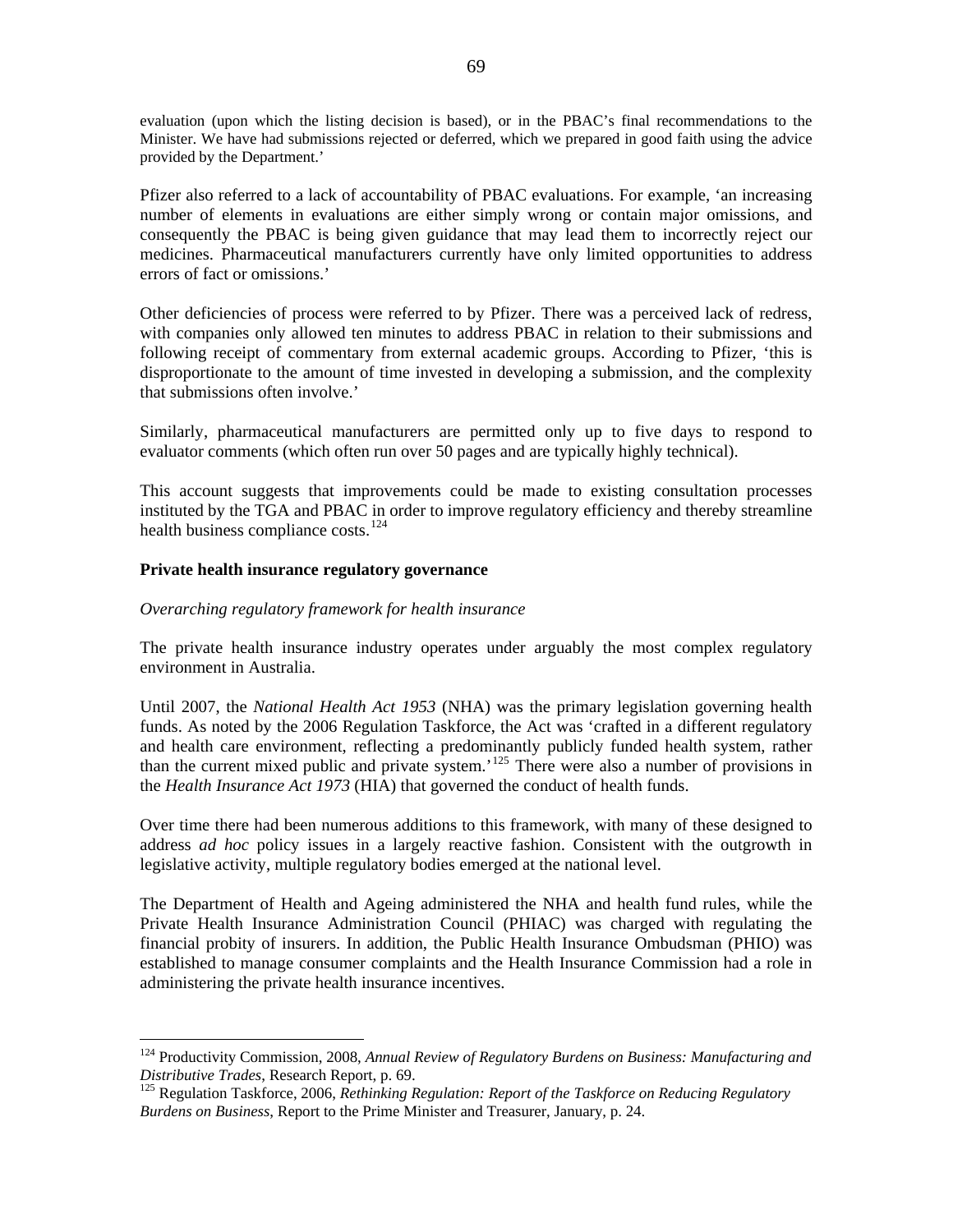<span id="page-71-0"></span>The *Private Health Insurance Act 2007* was introduced by the Rudd government, repealing the health insurance provisions of the NHA and HIA ensuring that the health insurance industry was regulated under its own Act of parliament for the first time.

While this legislative change was accompanied by some positive developments for the sector, including provisions enabling insurers to fund out-of-hospital care treatments, opportunities to rationalise the administration of commonwealth health insurance regulation was largely overlooked.

In other words the industry is subject to regulatory developments by a myriad of agencies, which often operate at cross-purposes to each other. As a result, the overall regulatory regime remains extremely complex and imposes increasingly burdensome compliance requirements on health [f](#page-71-0)unds, resulting in higher premiums for fund members and higher government outlays.<sup>[126](#page-71-0)</sup>

#### *Ministerial discretion over health insurance operations*

With respect to several other regulations affecting private health funds, direct ministerial discretion over regulation applies. For example, a fund is required to seek regulatory approval from the federal health minister for an increase in premiums above the consumer price index.

There have been some changes to this regulatory stipulation over time.<sup>127</sup> In 1996, the federal government introduced the practice whereby premium increases required approval by the health minister, in consultation with the prime minister and treasurer. In 2003, the process was streamlined with insurers seeking a premium increase below CPI not obliged to submit as much information compared to at- or above-CPI applicants.

With the passage of the *Private Health Insurance Act 2007*, the time required for insurers to submit price increase applications was lengthened. The minister is also obliged to approve all premium increases unless this would be contrary to the 'public interest.' However, the concept of public interest is left undefined in the legislation.

As noted by Access Economics in an assessment of the pricing approval regulatory framework, the result of this regulatory discretion 'is a climate of poor accountability and transparency, which creates considerable uncertainty for existing funds and potential market entrants.<sup>'[128](#page-71-0)</sup> It also [i](#page-71-0)ntroduces 'a political overtone to decisions.'[129](#page-71-0)

Biggs has noted that there is the potential for approved premium increases larger than inflation to attract consumer complaints to the Private Health Insurance Ombudsman (PHIO), even if these [p](#page-71-0)rice movements were approved by the federal minister.<sup>[130](#page-71-0)</sup>

## Private hospitals regulatory governance

<sup>&</sup>lt;sup>126</sup> Regulation Taskforce, 2006, p. 25.<br><sup>127</sup> Changes to the price approval regulation are discussed in Amanda Biggs, Private health insurance premium increases – an overview, Department of the Parliamentary Library Background Note,<br>http://www.aph.gov.au/Library/pubs/BN/sp/HealthInsurancePremiums.htm (accessed 7 October 2009).

 $h^{128}$  Access Economics, 2005, Regulation of Private Health Insurance Pricing, Report for Challenger Financial Services Group, November, p. i.

 $130$  Amanda Biggs, Private health insurance premium increases – an overview, p. 1. The number of complaints relating to premium increases has declined in recent years.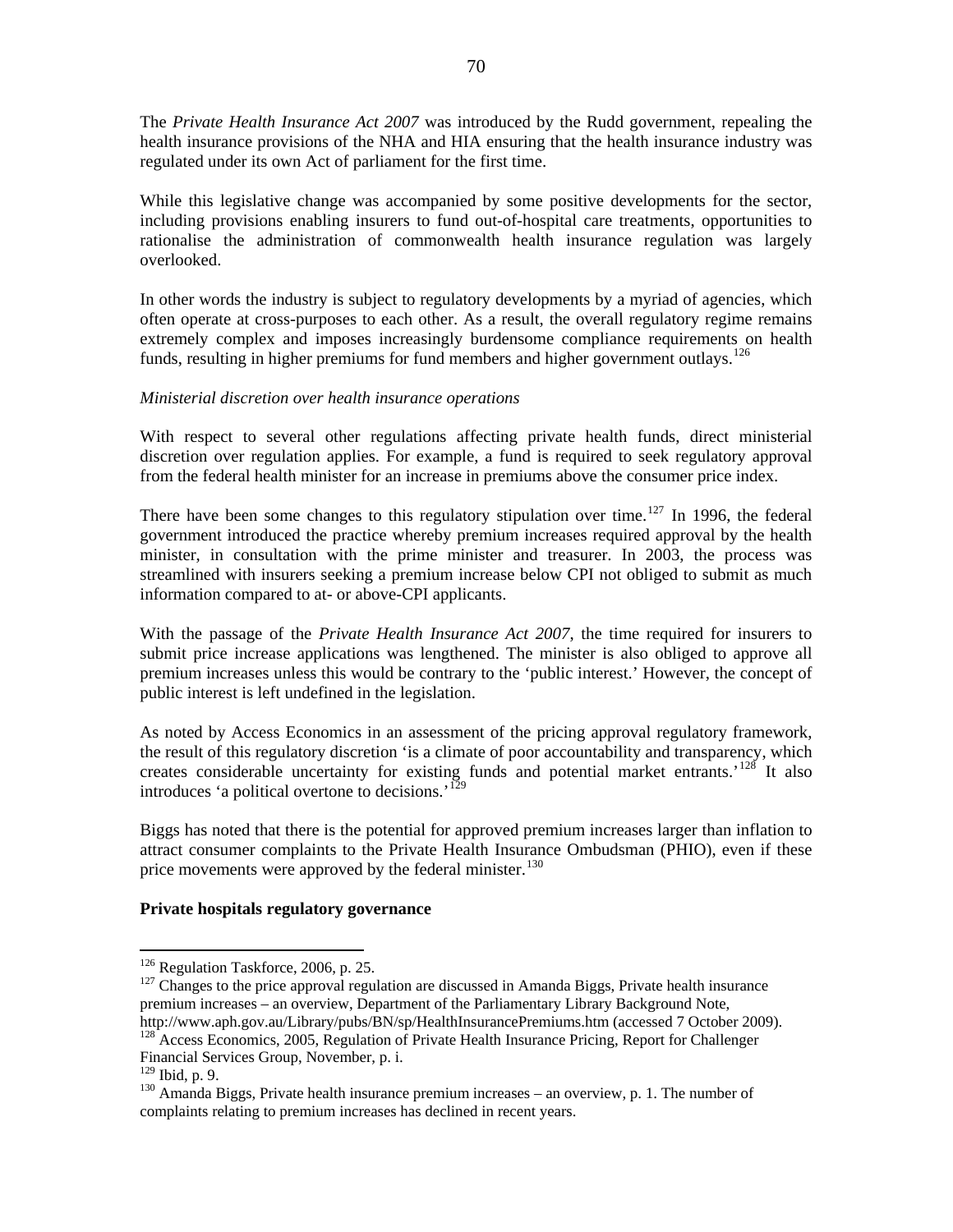### <span id="page-72-0"></span>*Role of the Queensland Health Quality and Complaints Commission*

The Queensland Health Quality and Complaints Commission (HQCC) were established following inquiries into aspects of the state's public hospitals and health systems respectively. As well as functioning as a complaints management agency, the HQCC was also provided with powers to set and monitor leading practice standards for health care.

A recent assessment of Queensland health care system by retired UK chief medical officer Sir Liam Donaldson highlighted ambiguity between the roles of the HQCC and the Queensland Department of Health: '[there is] no clear agreement on the respective roles of the [HQCC] and [Q](#page-72-0)ueensland Health in quality improvement.<sup>'[131](#page-72-0)</sup>

Specifically, Donaldson noted that senior management in the Health Department would be unlikely to 'accept a wide-ranging quality improvement and cultural change role for the  $[HQCC]$  $[HQCC]$ .'<sup>[132](#page-72-0)</sup>

Issues have also been raised about potential conflicts inherent in the internal structure of HQCC. In testimony to a Queensland parliamentary sub-committee hearing in 2007 the Executive Director of the Private Hospitals Association Queensland (PHAQ), Ms Lucy Fisher, referred to the organisational structure of the HQCC:

the Queensland commission is, to my knowledge, unlike any other entity in Australia in that in other jurisdictions the complaints and investigative units are independent of the standard setting and quality monitoring units. I think there is a real danger where you have an organisation that goes across the spectrum to then put on powers of prosecution. There is a danger I think in that it could be counterproductive to your main aim of quality improvement, because if it is seen to be a punitive organisation you may find that clinicians are less enthusiastic to contribute their time to quality [im](#page-72-0)provement activities.'<sup>[133](#page-72-0)</sup>

The PHAQ has also expressed concern about the prospects of duplication of regulatory effort [b](#page-72-0)etween the HQCC and the Australian Commission for Safety and Quality in Health Care.<sup>[134](#page-72-0)</sup>

This view was endorsed in a submission by General Practice Queensland, which stated 'there appears to be a structural tension between the HQCC's dual priorities of Quality Improvement [a](#page-72-0)nd complaints management.<sup>'[135](#page-72-0)</sup>

### **ther issues O**

 $\overline{a}$ 

Conflicting interests in health departments

<sup>&</sup>lt;sup>131</sup> Patrick Lion, 2010, 'Queensland Health a bureaucratic mess: Sir Liam Donaldson', The Courier Mail, 9 February.<br><sup>132</sup> Patrick Lion. Ibid.

<sup>&</sup>lt;sup>133</sup> Queensland Parliament, 2007, Health Quality and Complaints Commission Select Sub-Committee, Public Hearing Transcript of Proceedings, 17 August.<br><sup>134</sup> Private Hospitals Association Queensland, 2007, Submission to Queensland Parliament Health Quality

and Complaints Commission Select Sub-Committee, 3 August.

<sup>&</sup>lt;sup>135</sup> General Practice Queensland, 2007, Submission to Queensland Parliament Health Quality and Complaints Commission Select Sub-Committee, 2 August.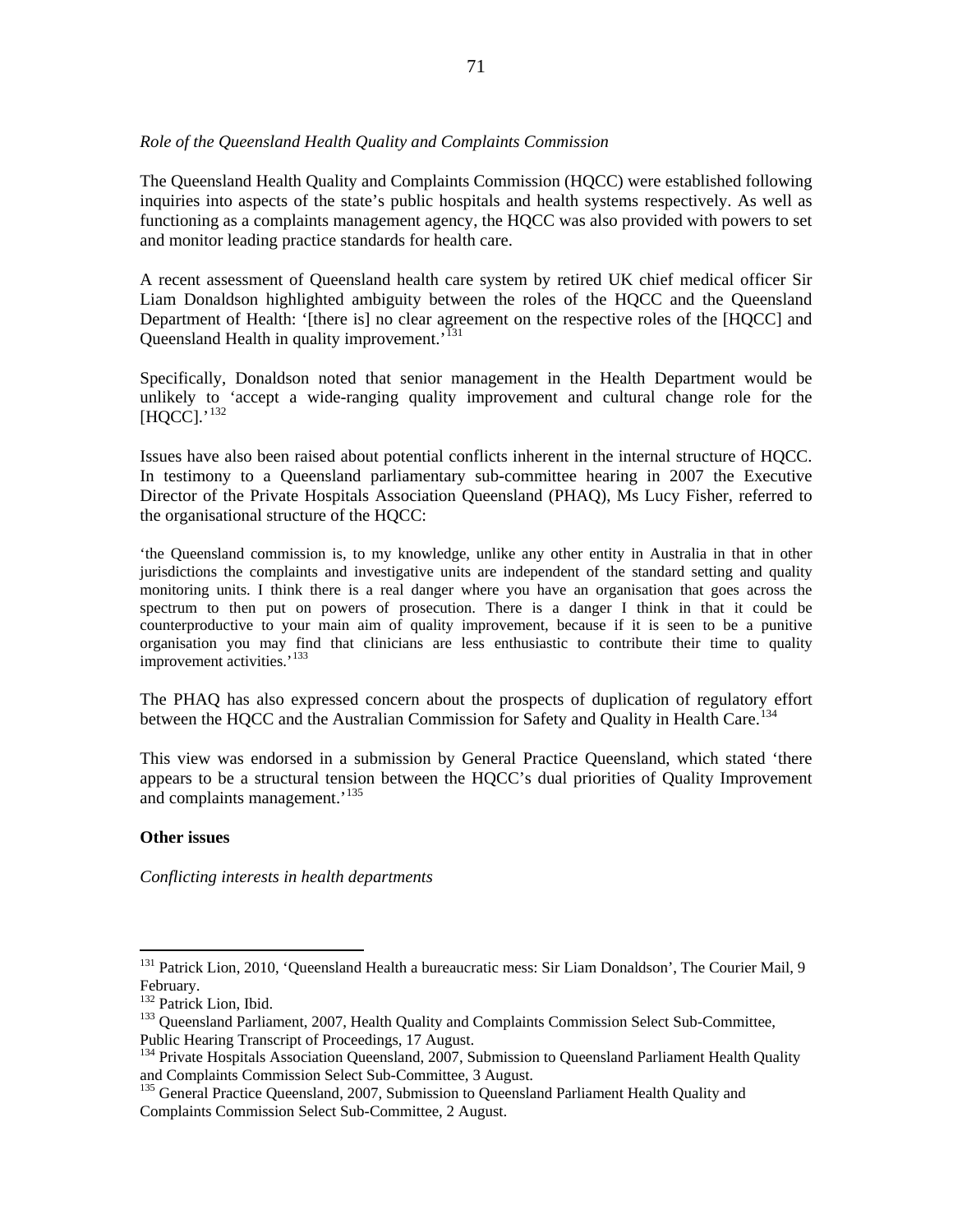<span id="page-73-0"></span>A recent report authored by former leading bureaucrat Ken Baxter for the Australian Centre for Health Research revealed the extent of difficulties of policy and regulatory administration within the commonwealth, state and territory health departments. Some of the problems identified by the report include:

- the existence of inherent conflicts of interest between policy, services delivery and regulatory arms of government departments
- an expansive breadth of responsibilities and financial commitments that are typically too large for a single minister, or small number of ministers, to handle effectively
- there remains the need for major changes in the 'culture' of government departments, including in their relationships with other agencies and between levels of government.<sup>[136](#page-73-0)</sup>

With respect to the commonwealth level, it is recommended that the Department of Health and Ageing be structurally separated. The department could be broken into two divisions – national health policy (comprising no more than 250 people) and a 'Services and Operations Division' – with regulatory and research functions transferred to the finance and industry departments respectively. $137$ 

The need for separation of policy and regulatory responsibilities was described in an illustrative example by Baxter as follows: 'the head of the TGA might need to take a decision inconsistent with health policy or with which the department might not agree, yet the head of the TGA reports to the secretary of the department.'<sup>[138](#page-73-0)</sup>

The report also recommended that timetables should be set for the repeal of outdated, irrelevant or contradictory legislation as well as regulations that do not assist the efficiency of policy development or funding of health services and their delivery.

 $\overline{a}$ 

<sup>136</sup> Australian Centre for Health Research, 2009, *Commonwealth-States and Territories Future Relationships, Administrative Arrangements and Implementation of Performance Based Funding for the Australian Public Hospital System*, November.<br><sup>137</sup> In the case of professional regulation and accreditation procedures, these could be transferred to the

states as part of their health services delivery responsibilities and would, in turn, be governed by mutual recognition arrangements. Australian Centre for Health Research, 2009, *Commonwealth-States and Territories Future Relationships, Administrative Arrangements and Implementation of Performance Based* 

<sup>&</sup>lt;sup>138</sup> David Uren, 2010, 'Federal health 'riddled with conflict', The Australian, 15 January.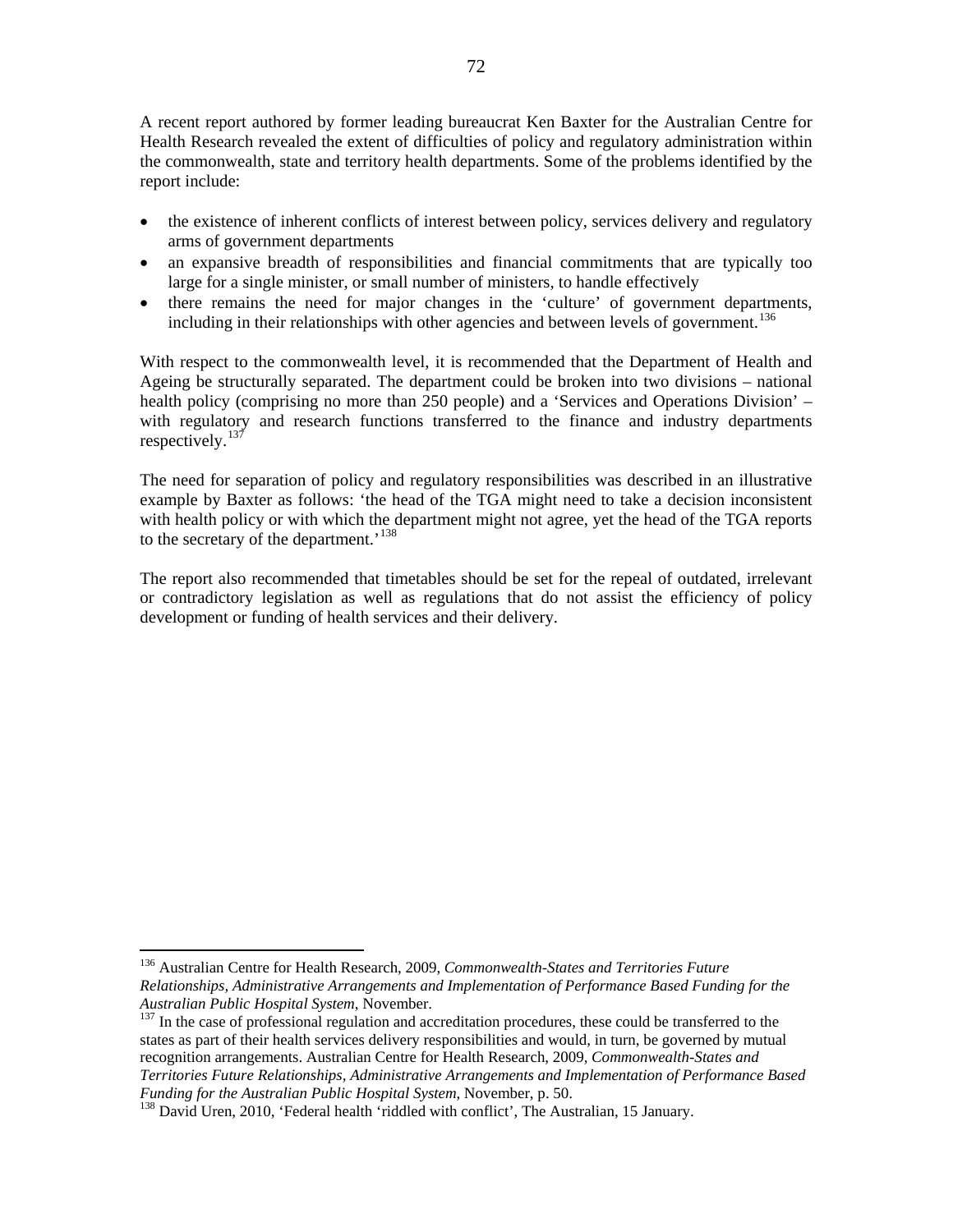# **9 Conclusion**

## **Australia's health regulation nightmare**

Every Australian deserves the opportunity to access high quality health care services, to have confidence that those services will improve their standard of living and be to be as affordable as possible.

But despite the efforts of Australia's health care businesses in providing world-class care, the burden of regulation is slowly strangling its capacity to deliver the services expected from it.

Many of the regulations that exist in health serve very little identifiable benefit beyond giving a broad sense of confidence to the public. But in the process costs are raised, impinging on the quality or degree of access to health care services.

The increasingly blurred line of responsibility for the funding and service delivery of health between the states and federal government has resulted in health care service providers grappling with duplicate and overlapping regulation.

New South Wales alone has 37 different Acts of Parliament governing the delivery of health care. Victoria has 27 Acts. The Commonwealth, with no Constitutional responsibility for health care service delivery has 59 relevant Acts. In total there are more than 26,000 pages of legislation governing health care making operations across state boundaries a logistical and compliance nightmare.

Further, the number of health care regulators interpreting and implementing this legislation is on the rise. Each state has between fifteen and twenty different health care regulatory agencies. There are also nearly 80 at a commonwealth level. As a result a single health care facility operating in only one state faces the prospect of having to work with up to nearly one hundred different regulating entities.

As a consequence health care providers are required to invest significant resources toward regulatory compliance, and often duplicating the same material for state and commonwealth regulators.

In private hospitals there is a clear overlap both between commonwealth and state government regulations and a lack of logical consistency between regulations in different states, particularly in the area of licensing.

Regulatory burdens are not just placed on service delivery. Regulatory impositions for medicines and medical devices add further costs to the health system. The regulatory burden for bringing medicines and other equivalently regulated products to market was at least \$89 million in 2008- 09.

Marketing approval can also be extremely long with average approval times as high as 160 days. Similarly listing of medicines on the Pharmaceutical Benefits Scheme, which is necessary for the medicine to be sold to consumers, can exceed a year.